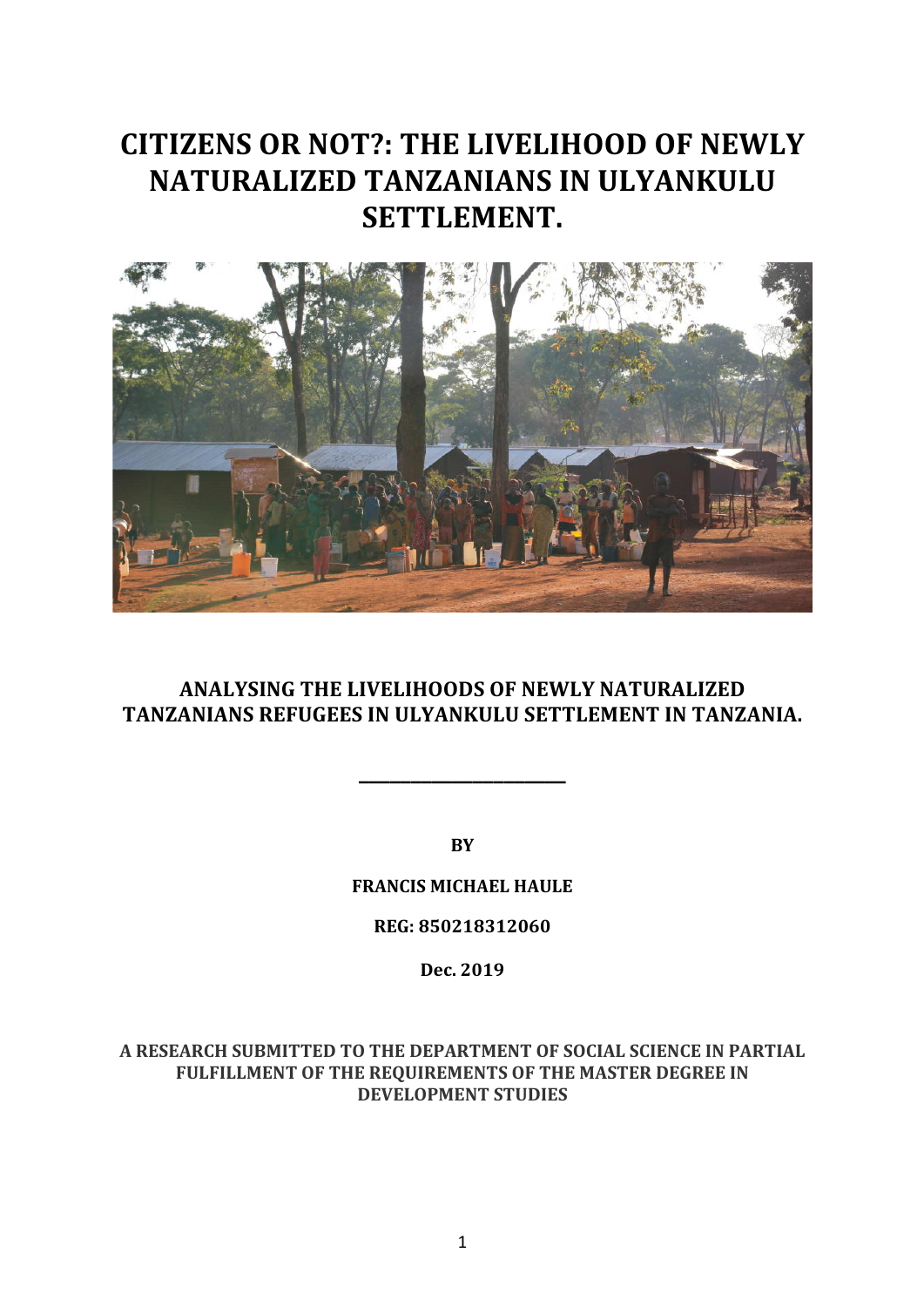# **CITIZENS OR NOT?: THE LIVELIHOOD OF NEWLY NATURALIZED TANZANIANS IN ULYANKULU SETTLEMENT.**

# **ANALYSING THE LIVELIHOOD OF NEWLY NATURALIZED TANZANIANS REFUGEES IN ULYANKULU SETTLEMENT IN TANZANIA.**

**BY**

# **FRANCIS MICHAEL HAULE REG: 850218312060**

# **WAGENINGEN UNIVERSITY AND RESEARCH**

A RESEARCH SUBMITTED TO THE DEPARTMENT OF SOCIAL SCIENCE IN PARTIAL FULFILLMENT OF THE REQUIREMENTS OF THE MASTER DEGREE IN **DEVELOPMENT STUDIES**

**Dec. 2019**

**Chair Group:** Sociology of Development and Change.

**Supervisor:** Bram Jansen, PhD

2<sup>nd</sup> **Reader:** 

**Place of Publication:** Wageningen University and Research, The Netherlands,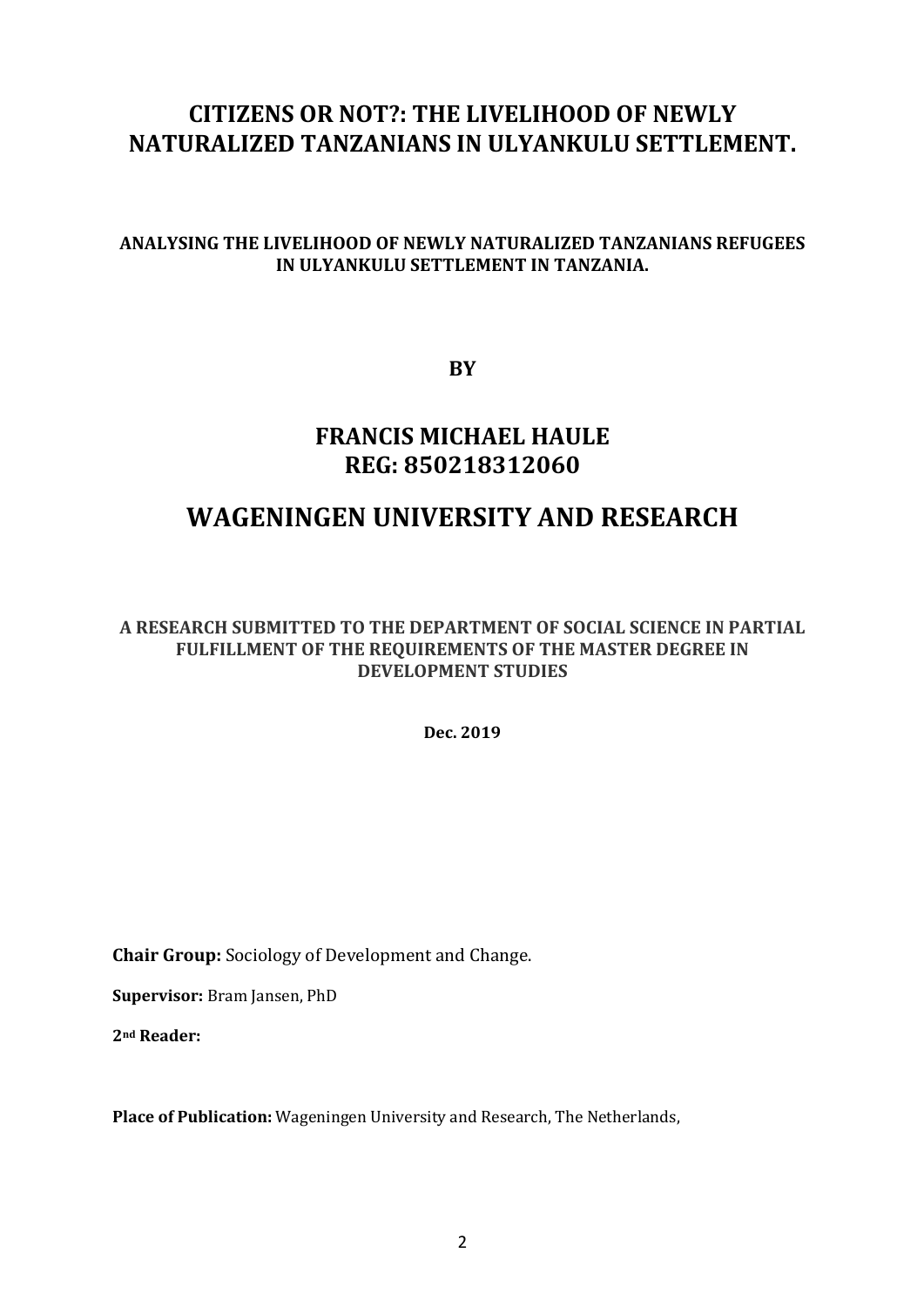#### **ACKNOWLEDGMENT:**

This thesis wouldn't be successful if it wasn't for the support I received from many individuals and institutions who in one way or the other helped me to accomplish it. There are so many individuals who went extra miles to help me succeed even when it seemed hard to pursue.

I would like to sincerely thank the Almighty God for giving me strength and courage during the time when hope seemed to have lost. HE kept my health stance and strong, focused and empowered me with energy to accomplish this work.

I would also like to sincerely give thanks to my supervisor, Dr. Bram Jansen for accepting my request to supervise my thesis research. Working with him has been a blessing, he taught me not only how to be a good researcher, but also how to focus into what I matter most. I have learned a lot from him during the twelve months of my research. I know at times I was going astray, but he still accommodates my weakness and guide me through to the end.

I would like to take this chance to present my deep appreciation to study Advisors Dr. Sudha Loman and MSc Lieke Van Der Zouwen for being such wonderful inspirations and advisors. Your time and advise played a great role for my accomplishment. I couldn't thank you enough.

Special thanks go to the 'Tanzania Commission for Science and Technology' COSTECH staff for their support and guidance. You are so many to be mentioned here, but I can't conclude my research without mentioning Professor Mohammed Sheikh, Acting Director General of COSTECH, who is also the Directorate of Life Science. Special thanks to Dr Kindeketa and Ms. Sylvia. They welcomed me several times I went to their office for research permit. I have made them to go further beyond their working hours (during weekends) to make sure I got the permit on time.

I would also like to give thanks to the Tanzanian Ministry of Home Affairs for allowing me to pursue my research in a restricted place like Ulyankulu. Special thanks to Ms. Joyce and Ms. Agnes and Mr. Kiliba who work tirelessly to see this project goes through. I know it was not easy for them to convince their senior to give me the permit, but eventual they did it. 

I would also like to give thanks to J. Masabo, PhD lecturer at the University of Dar es salaam (currently appointed judge) for lightening my thoughts about the refugee's settlement and best location to pursue my studies. Your inspiration and wisdom gave me reasons to do this work even with more ambitions.

My appreciation also goes to the Tabora Regional Office for giving me permission to do the research. I also appreciate the briefing they gave me about Ulyankulu settlement and advise on how safely to interact with people for security reasons.

I would like to give my appreciation to authority in Ulyankulu especially Ms. Veronica and Mr. Mnacho who gave me administrative support and guidance on where and how to start the data collection within the settlement. You were such a welcoming and friendly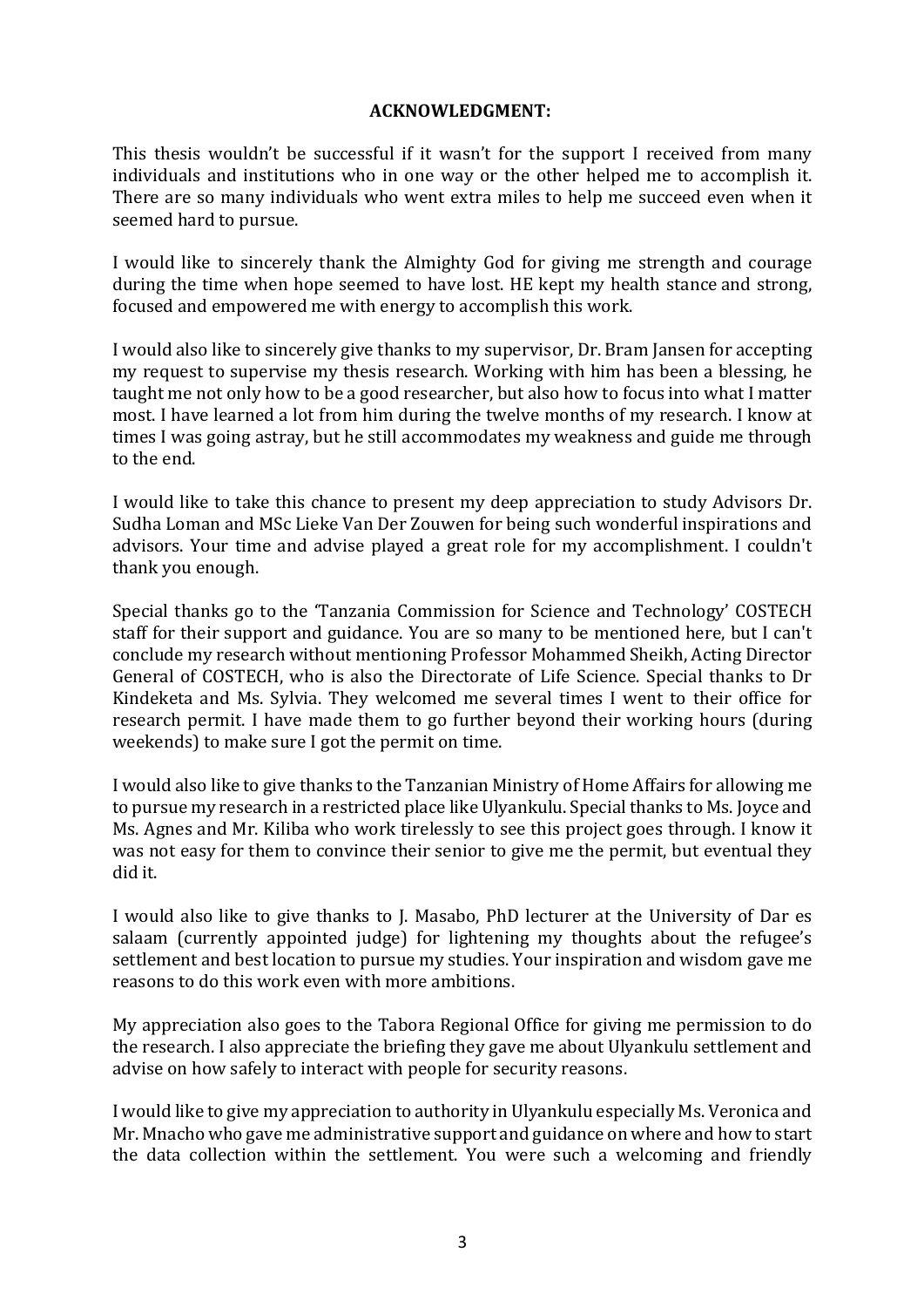personal, at times you were willing to share staff equipment just to simplify and smoothly conduct my research.

I would like to give my special thanks to my field assistant, Ms. Neema Jackson who have been leading me to places and connected me to relevant people for data collection. I know it would not be easy for me to pursue this without her support. I know at times I was stubborn, but you understood my position and you took the research as your own. Ahsante. This research would not be successful if it wasn't for a close friend, Mr. Abdul Mazik for hosting me in Tabora and make all the arrangements before my arrival. Another special thanks go to a friend and a mentor Ms. Teryn Greer for being such a wonderful editor of my proposal when I started it. I can't thank you enough.

Last but not least, this research would not be possible if it wasn't for a close friend, mentor, advisor and support Ms. Rahma Yusuf Rashid for your financial support. You couldn't hesitate to support me financially every time I showed up. Your kind heart makes this world a better place to live.

Ahsante (Thank You!)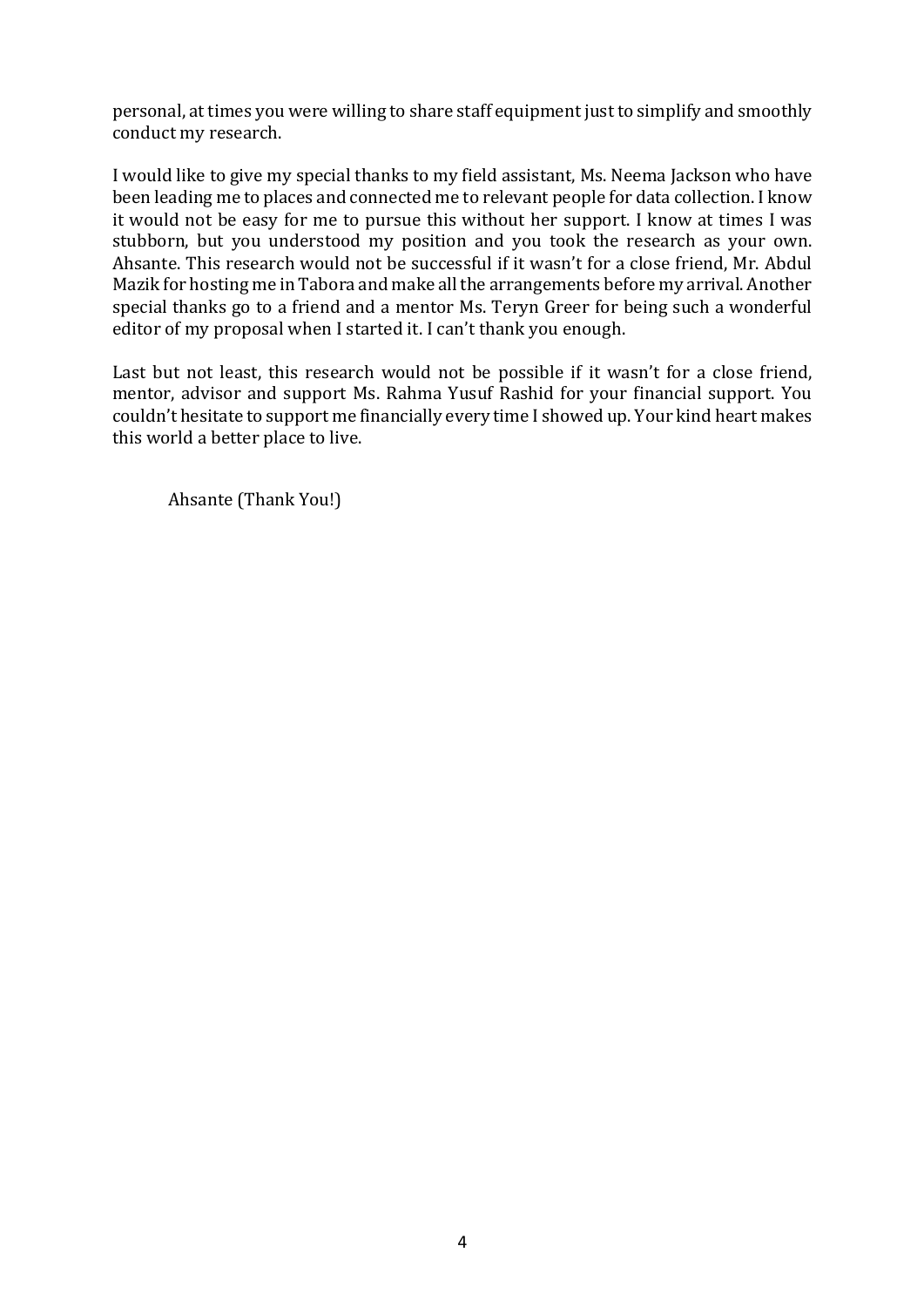# **TABLE OF CONTENTS:**

| <b>1. BACKGROUND INFORMATION:</b>                                              |  |  |  |
|--------------------------------------------------------------------------------|--|--|--|
|                                                                                |  |  |  |
|                                                                                |  |  |  |
|                                                                                |  |  |  |
|                                                                                |  |  |  |
|                                                                                |  |  |  |
|                                                                                |  |  |  |
|                                                                                |  |  |  |
| 2. LITERATURE REVIEW AND THEORETICAL FRAMEWORK:                                |  |  |  |
|                                                                                |  |  |  |
|                                                                                |  |  |  |
|                                                                                |  |  |  |
| 2.4 Local Integration in other countries: Experience from Uganda and Kenya20   |  |  |  |
|                                                                                |  |  |  |
| 2.4.2 Kenya Refugees Integration: a Case study in Kakuma and Dadaab  21        |  |  |  |
|                                                                                |  |  |  |
|                                                                                |  |  |  |
|                                                                                |  |  |  |
| 3. METHODOLOGY:                                                                |  |  |  |
|                                                                                |  |  |  |
|                                                                                |  |  |  |
|                                                                                |  |  |  |
|                                                                                |  |  |  |
|                                                                                |  |  |  |
|                                                                                |  |  |  |
|                                                                                |  |  |  |
|                                                                                |  |  |  |
|                                                                                |  |  |  |
|                                                                                |  |  |  |
|                                                                                |  |  |  |
| 4. LIVELIHOOD AND PUBLIC SERVICES: WATER, EMPLOYMENT, EDUCATION, HOUSING:      |  |  |  |
|                                                                                |  |  |  |
|                                                                                |  |  |  |
|                                                                                |  |  |  |
|                                                                                |  |  |  |
| 4.2.3 Impacts of Education: What Has Changed Since the 1990s. 38               |  |  |  |
|                                                                                |  |  |  |
|                                                                                |  |  |  |
|                                                                                |  |  |  |
| 5. UNDERSTANDING INFORMALITIES AND HOW THEY SHAPE NNTs LIVELIHOOD:             |  |  |  |
|                                                                                |  |  |  |
| 5.2 The Social Classes: Gender Inequalities, Income Gaps and Traditionality 43 |  |  |  |
|                                                                                |  |  |  |
|                                                                                |  |  |  |
|                                                                                |  |  |  |
| 5.6 The Ways NNTs Deals with Informalities within the Settlement50             |  |  |  |
| 5.7 Social Services Accessibility: How NNTs access and use Social Services51   |  |  |  |
|                                                                                |  |  |  |
| <b>6. LOCAL INTEGRATION AND RESOURCES DISTRIBUTION:</b>                        |  |  |  |
|                                                                                |  |  |  |
|                                                                                |  |  |  |
|                                                                                |  |  |  |
|                                                                                |  |  |  |
|                                                                                |  |  |  |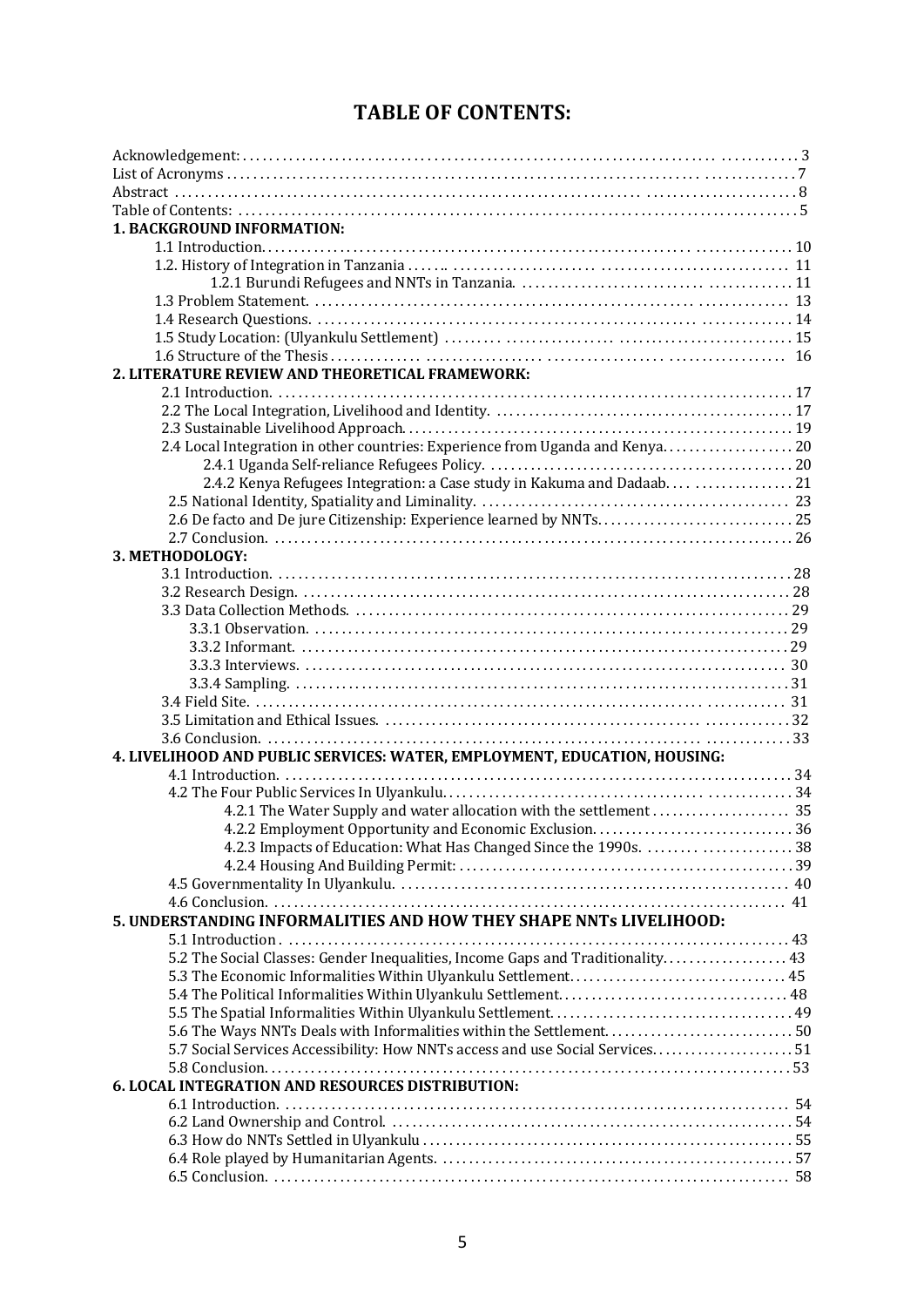#### 7. INTERACTION BETWEEN HOST COMMUNITY AND NNTs:

| <b>8. CONCLUSION AND RECOMMENDATIONS:</b> |  |
|-------------------------------------------|--|
|                                           |  |
|                                           |  |
|                                           |  |
|                                           |  |
|                                           |  |
|                                           |  |
|                                           |  |
|                                           |  |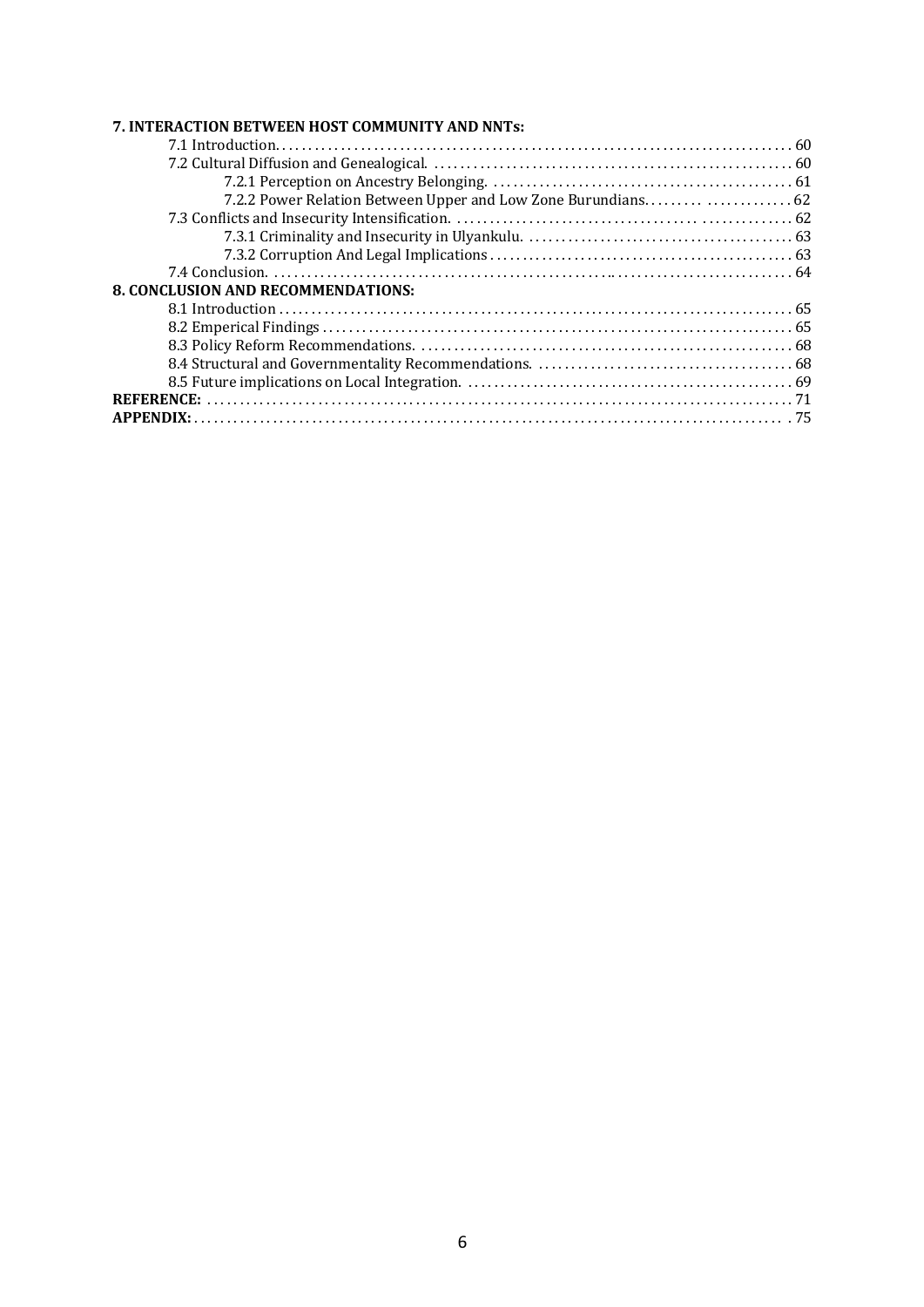#### **LIST OF ACRONYMS:**

| DFIDThe Department for International Development is a United Kingdom        |
|-----------------------------------------------------------------------------|
|                                                                             |
|                                                                             |
|                                                                             |
|                                                                             |
|                                                                             |
|                                                                             |
|                                                                             |
|                                                                             |
|                                                                             |
|                                                                             |
| TANSPLITanzania Strategy for Local Integration Program for the New Citizens |
|                                                                             |
|                                                                             |
|                                                                             |
|                                                                             |
|                                                                             |
|                                                                             |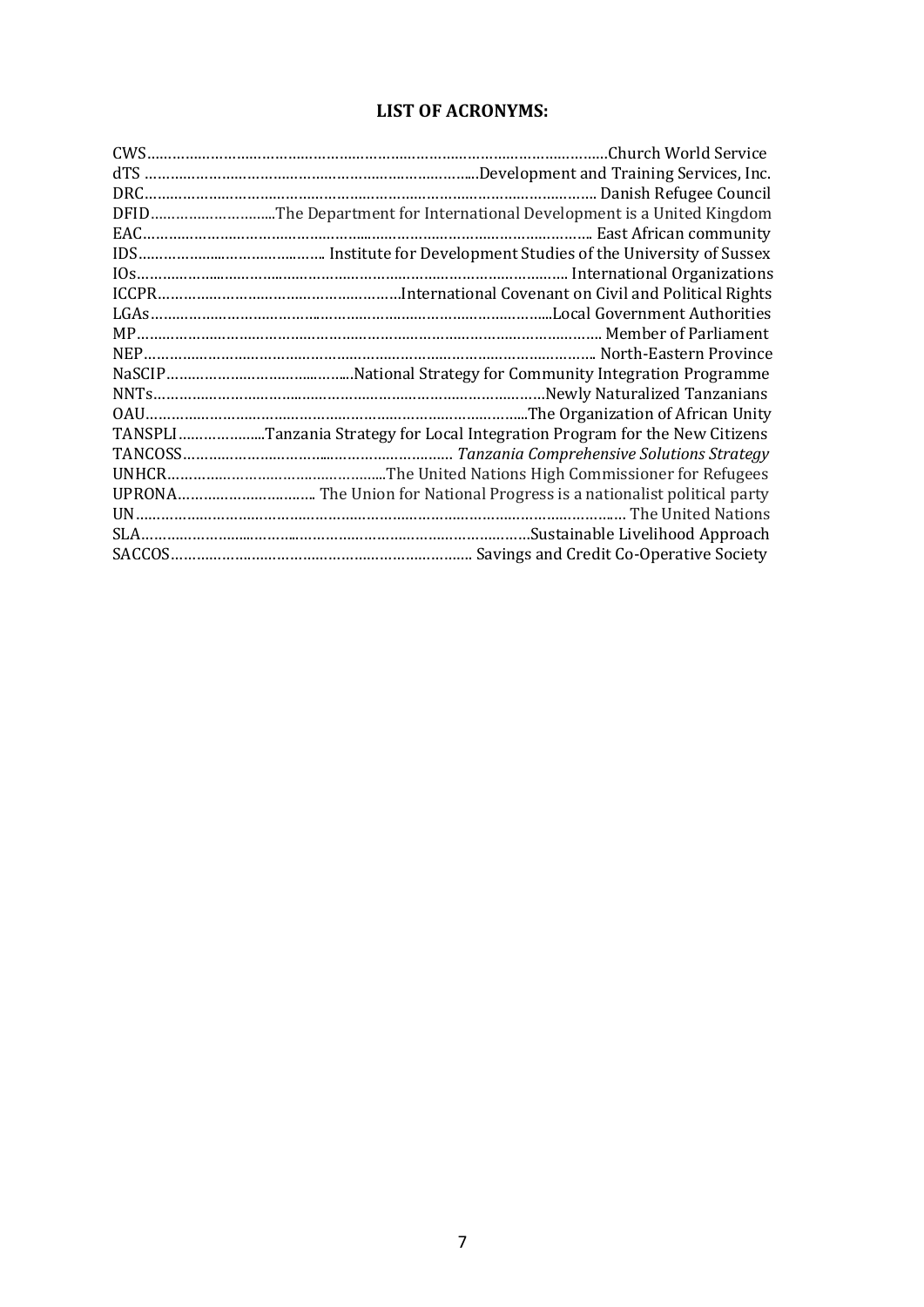#### **ABSTRACT**

Tanzania has a long history of integrating refugees, between the 1960s and 1970s, the country had an open refugee policy that made the country flexible in dealing with refuge issues (Milner 2014:558). In recent vears, Tanzania has rethought its open refugee policy and introduced a more restrictive policy (Milner 2014) and introduced restrict policy as such repatriation aimed to safeguard Tanzania interest (Milner 2014:558). Between 2007 and 2014, there have been a number of issues challenging Tanzanias naturalization process such as influence from politicians and political parts. The most notably political influence is the 2005 presidential election which put President Kikwete into power who promised closing down three major refugee' camps such as Mtabila, Katumba and Mishamo and repatriate Burundian refugees (Milner 2014:559). In later years, this promise led to a discussion with UNHCR which developed to Tripartite Commission to facilitate the closure of the camps.

In search for durable solutions for protracted refugees, in 2008, the UNHCR used the three pillars (i.e. repatriation, integration and resettlement) to give refugees who have been in exile for 17 years a priority to either be repatriated to Burundi or integrated in Tanzania. About 46,000 refugees opted to be repatriated to Burundi while 162,156 refugees opted to be integrated (Milner 2014:553). Despite such efforts to repatriate and integrate such huge population, the newly naturalized Tanzanians faced some impediments. In 2010, two vears later, the policy was considered a success after the approval of 162,156 naturalization applications (Milner 2014:554).

Ulyankulu is located in North-West part of Tanzania in a region called Tabora. It is one of the three refugee sites known as 'old settlements. The other two are known as Mishamo in Rukwa region and Katumba found at south-west Tanzania at Mbeya region. Ulyankulu administrative area is called Kaliua, one of the Tabora districts with estimated population of 393,358 (Miletzki: 2014). To understand the NNTs livelihood, this theses identified four resources which include the natural resources such as air, land, soil, etc. other resources include financial like money, social networks, influence and human capital. In a search for validation for my study. In relation to such resources, the issue of spatiality, liminality and identity among integrated community emerged. Here I have explained how local integration shape identity of both host community and NNTs and how the interact. I also discussed the de facto and de jure citizenship from the experience learned by NNTs in Tanzania. 

There are different informalities identified during my study in Ulyankulu. These informalities include socio-cultural inequalities, political, economic and spatial informalities. Socio-cultural informalities include sexual abuse, forced marriage/early marriage, patriarchal system whereby man rule over women in socio-economic aspects in households. Some of the main economic informalities include the corruption, excessive and unnecessary taxes, poor infrastructures, tough business regulations. Political informality focus more on local political leaders within the settlement emerged. From the study however, It was not only a desire for a counselor, but a counsellor with Burundian origin as a landmark and a symbolic Burundian-state within a foreign country. The spatial informality emerged which include difficulties on accessing building permits, corruptions and resource allocation. There are some cultural diffusion and genealogyl among newly naturalized Tanzanians and their host communities. Here I engaged and explained how local and NNTs cultures affect and compromise with each other and explain the power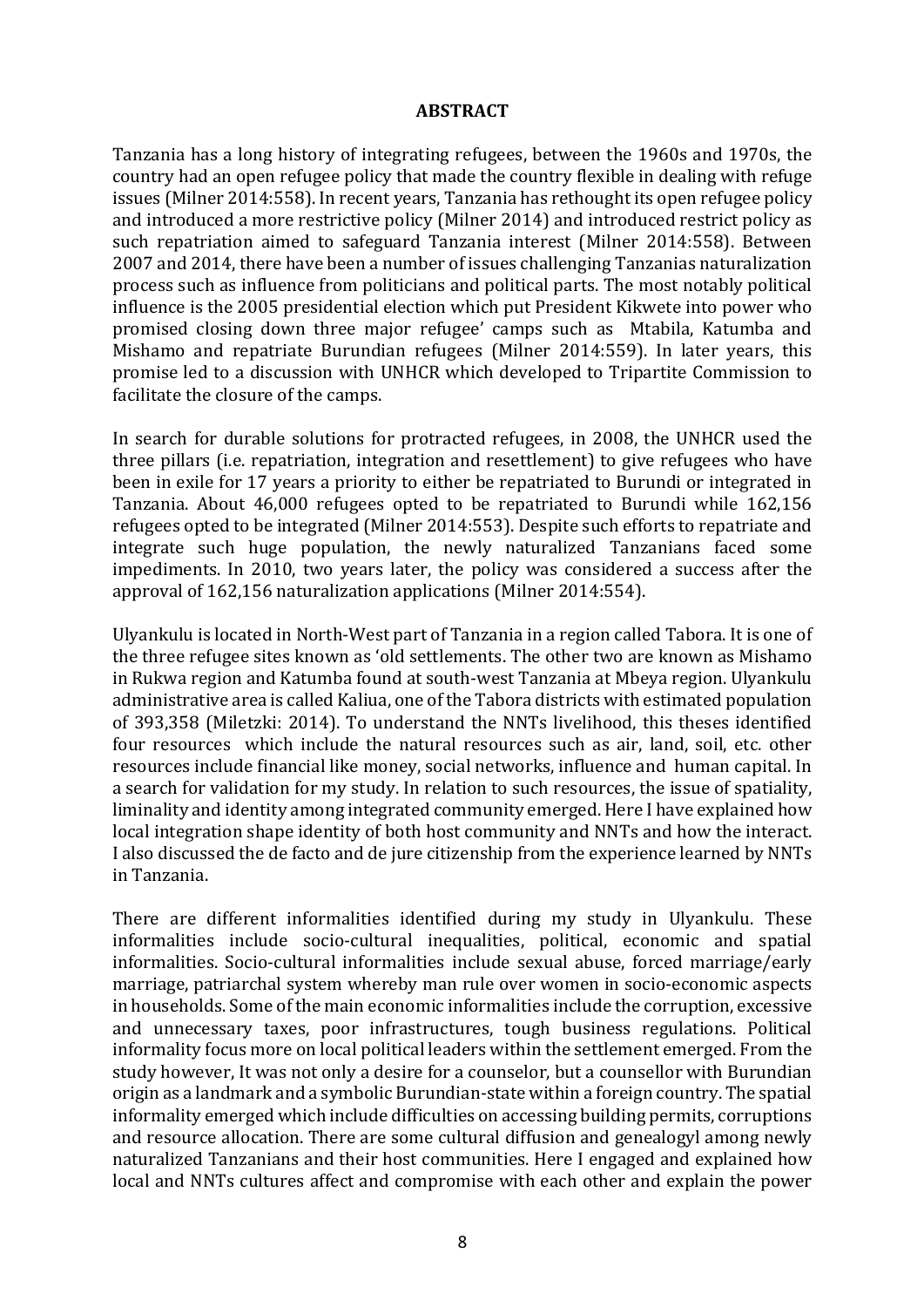relationships among NNTs especially those from upper zone and lower zones in Burundi and how their historical backgrounds contribute to this tension even in asylum. I have also highlighted the issues of ancestry and belonging on how the current generation view their history and how it affects their current and future livelihood within the camp and outside.

Different data collection techniques were used to collect data such as unstructured interviews, observation, focus group discussion and sampling methods. A knowledgeable field assistant used to help me throughout the fieldstudy. Different sampling methods, such as snowballing/referral sampling, convenient sampling, and purposive sampling were used to obtain the sample size. The total sample was 38 people were selected to represent the 162,000 naturalized Tanzanians (Milner 2014;560). This selection of sample was based on age, gender and ethnicity/origin of the respondents. This thesis aims to answer the following research questions. How do Newly Naturalized Tanzanians in Ulyankulu village experience their livelihoods as new citizens after they have been integrated into the local community? how does naturalization impact on former refugees' livelihoods and socio-economic position? how do local communities in Ulyankulu village perceive the integration of the Newly Naturalized Tanzanians? And how do the local communities in Ulyankulu village view the future of the integration in comparison to encampment?

Keyword: Integration, Newly Naturalized Tanzanians, Livilihood, Sustainability, Host Community.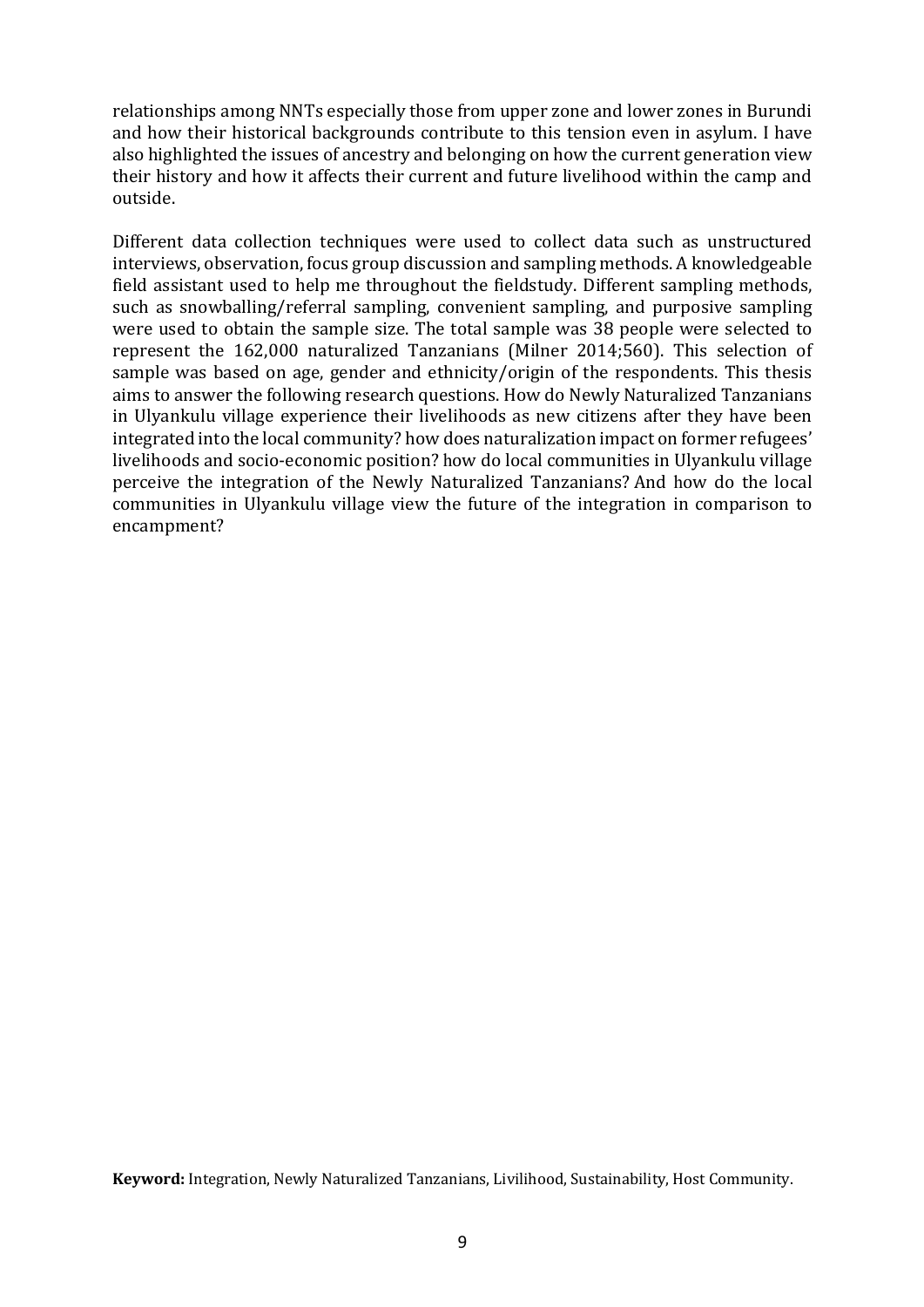#### **CHAPTER ONE: BACKGROUND INFORMATION:**

# **1.1 Introduction:**

This thesis aims at examining how Newly Naturalized Tanzanians experience their life as Tanzanian citizens. In recent years, Tanzania has rethought its open refugee policy and introduced a more restrictive policy (Milner 2014). In mid 1990s for instance, Tanzania closed its borders with Burundi and Rwanda to prevent further refugees from coming into the country. This later on led to the introduction of 1998 Refugees Act and the 2003 National Refugee Policy as such repatriation measures that act to safeguard Tanzania interest (Milner 2014:558) were put in place. Between 2007 and 2014, there have been a number of issues challenging Tanzanias naturalization process. These challenges have been influenced by a number of factors such as individual politicians and political parts. The most notably political influence is the 2005 presidential election which put President Kikwete into power. In order to fulfil his campaign promise made during the election, the former Tanzanian President Kikwete asserted on the possibilities of closing three major refugee' camps such as Mtabila, Katumba and Mishamo and repatriate Burundian refugees (Milner 2014:559). In later years, this promise led to a discussion with UNHCR which developed to Tripartite Commission to facilitate the closure of the camps. However, as (Milner 2014:559) put it, this discussion caught UNHCR off-guard as they didn't expect such discussion to be brought up. This surprising proposal from Tanzanian government made UNHCR claim that, some of the camps that had to be closed, were not part of UNHCR support since 1980s (Milner 2014:559). According to UNHCR, such camps including Katumba, Mishamo and Ulyankulu were independent and self-sustained. As a result of this meeting, UNHCR suggested that, to deal with the situation, there should be an effective strategy to deal with the refugee crisis. Thus, *Tanzania Comprehensive Solutions Strategy* (TANCOSS) was developed to deal with refugees' issues (Milner 2014:559). These agreements, later on, led to census, refugee's registration, and assessment of socio-economic activities to check the economic activities taking place in the settlements (Milner 2014:559). From the same census, refugees were asked to choose between repatriation or naturalized, over 70% chose to be naturalized says (Milner 2014:559). This thesis therefore aims at examining how Newly Naturalized Tanzanians experience their livelihoods as Tanzanian citizens. I also examine power relations, how NNTs settled, how they deal with informality, and how they resolve conflict and insecurity. I also focus on how the livelihood situation of the Newly Naturalized Tanzanians differ or resemble that one of the local Tanzanians. Here, I analyse how are social services such as education, employment and health are distributed between NNTs and host communities.

The Tripartite Commission was assigned by UNHCR to facilitate and oversee the implementation of the three pillars (Milner 2014:560). The first pillar involved the repatriation of 46,000 refugees to Burundi while the second pillar involved facilitating the citizenship applications for approximately  $162,000$  refugees who wished to be naturalized in Tanzania (Milner 2014:560). On the other hand, the third pillar was to relocate the naturalized population. For UNHCR to implement such relocation, financial and technical support was needed, UNHCR called upon USD 34 million which later on built up to USD 350 million that was proposed to relocate the newly naturalized population. This amount was later reduced to USD 103 million after several negotiations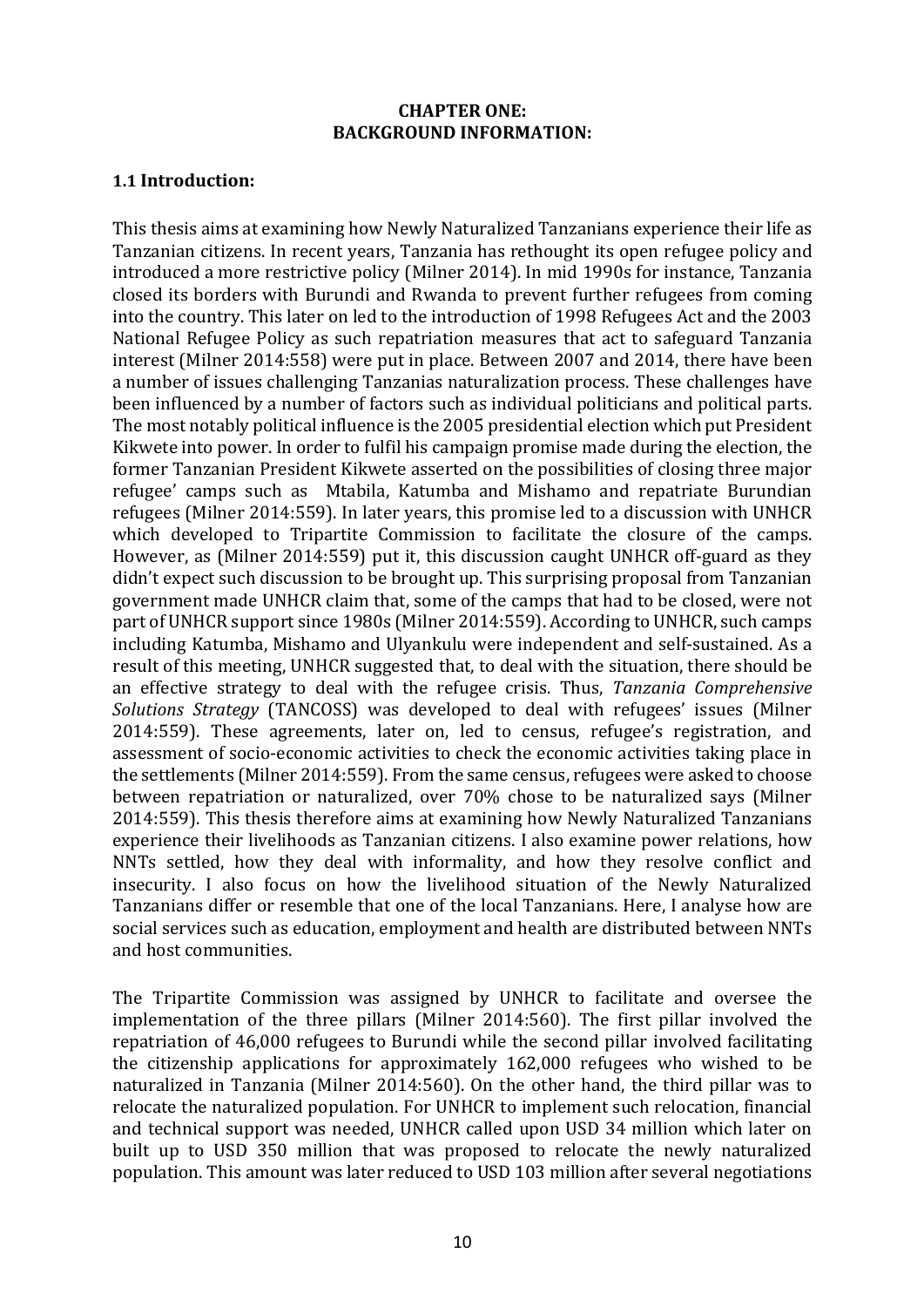between stakeholders. Such amount was distributed not only to support settlement and relocation in 16 regions, but also provision of social services such as water, agriculture, education and health services to improve the livelihood of the newly naturalized Tanzanians (NNTs). Such process resulted into launching of different livelihood programs such as the National Strategy for Community Integration Programme (NaSCIP) as argued by (Milner 2014:561). As a result, about 76,000 were prepared and shifted to newly established settlements elsewhere in Tanzania. The question remains how many of the targeted population benefit from such a program, how well were they prepared economically and socially? How well were the Tanzanians prepared to welcome such population? 

# **1.2 History of Integration in Tanzania:**

Tanzania has a long history of integrating refugees, between the 1960s and 1970s, the country had an open refugee policy that made the country flexible in dealing with refuge issues (Milner 2014:558). At the same time, due to such open policy there was a large number of refugees coming from Rwanda and Burundia. This flexibility provided an opportunity for the naturalization of 36,000 Rwandese refugees in 1980s (Milner 2014:558) and over 3,000 particular group of Somali Bantu refugees who stayed in Tanzania since 1991 (UNHCR: 17/10/2014). Due to such flexibility and the open refugee's policy, refugees were able to own land, establish settlements, engaged into economic and social activities without restrictions as they were seen to contributing to the national economies (Milner 2014:558). There are many reasons to why Tanzania implemented such open refugee policy. For instance, in the 1970s, there was a spirit of Pan-Africanism, a movement advocated by African leaders across the continent such as Julius Nyerere with a desire to unify Africans. This was viewed as an opportunity by policy makers to establish self-reliance settlements which will later on lead into naturalization (Milner 2014:562). Moreover, In between 2007 and 2008, the East African community (EAC) welcomed Rwanda and Burundi to join the community, and thus the naturalization of Burundi refugees was a good gesture for the newly welcomed members (Milner 2014:563). Moreover, naturalization was seen as one of the measures for peacebuilding in Burundi hence encouraged by the EAC member states and other stakeholders (Milner 2014:563).

# **1.2.1 Burundi Refugees and NNTs in Tanzania:**

The Republic of Burundi is a landlocked country located on the outskirts of Lake Tanganyika, one of the longest lakes in Africa (Nkurunziza J; 2018). On the upper part, the country is bordering another small state of Rwanda and Uganda. On the south-east it is bordering Tanzania and on the west side is located at the edge of Congo DRC. The country has a total land of 27,834 km2 and has a population size of about 10,524,117 people, only 13% of the population is located in urban areas (World Bank Report; 2019). Burundi is a densely populated country with high relative emigration especially among the voung generation who migrate to look for better life and opportunities elsewhere. It has a good landscape such as mountains Heha, valleys and plateau which provides rich soil for agriculture. Due to the large amount of people living in rural areas, a high level of soil erosion and deforestation has been one of the long-term environmental problems the country is facing. Burundi is divided into 18 provinces each with its capital town with an average population of 200,000 to 800,000 people. Burundi is made up of different ethnic groups, the main three include Hutu who make 85% of the country population, Tutsi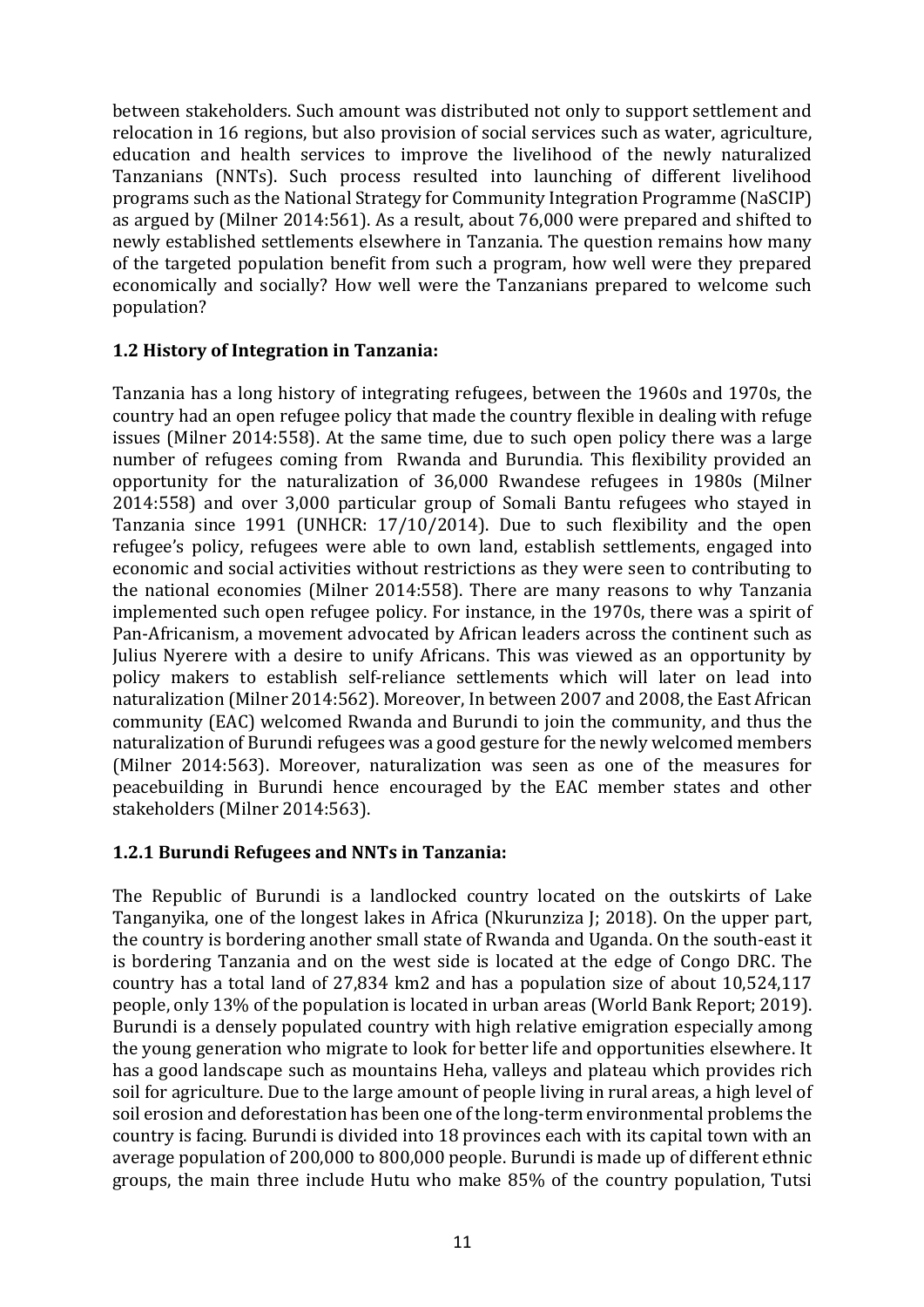$(14%)$  and Twa 1% (Groeslsema, R; 1995). The official language spoken is Kirundi; however French and English are some of the official spoken languages. From its early history, Burundi, like many other African countries has a long history of civil wars and internal conflicts, this can be recorded before the arrival of colonial rules. In late 16th century, the country had already developed its governance system with well-organized monarchy rulers and the emperor which was coordinated in state form (Strachan H; 2001). Under hierarchical authority, the kings (Mwami) who had political powers to command the army and seize control over production, distribution of resources such as land, water and other important resources obtained through taxation and tributes from their subjects most of whom were farmers and herders (Vandeginste, S; 2010). These Mwami, were succeeded by their princes, which later on led to struggle for succession among princes, until the 20th century, these struggles had led to several assassinations and coup attempts marked a series of instabilities in the country (Vandeginste S; 2010). Being the dominant ethnic groups, the Hutu, Twa and Tutsi carry a long history from the 16th century before the arrival of the colonists. The first colonial rulers were Germany from 20th century and later on Belgium took over (Weinstein W. and Robert S; 1976). Politically, Burundi had its first democratic political election on 8th September 1961. This election gave victory to a multi-ethnic party 'UPRONA' led by Prince Rwagasore which won the election for over 80% of the votes (United States Department of State: 2008). In 1st July 1962, Burundi claimed its independence from Belgium and sought to separate from the Ruanda-Urundi union. This came in the same time when their neighboring brothers Rwanda removed colonial rule through a Revolution which influenced Burundi political parties and leaders such as Mwami Mwambutsa to push for independence. The country gained its political autonomy and had its first president; however a long history of assassination continued to affect the stability of the newly established Burundi. In November 1966, Prime Minister and Chief of Staff Michel Micombero deposed king Ntaze Ndizeye and abolished the monarchy i establishing a republic through a coup d'état (United States Department of State; 2008).

To understand the current conflicts, discourse in Burundi, I first need to understand the traditional and historical ontological background between Hutu and Tutsi and most importantly to understand how the two ethnic groups fall under hostile relationship. Moreover, we need to disclose how the colonial hegemony and its legacy corrupted, impacted and facilitated these hostilities among the two powerful groups in Burundi. Before colonization Burundi had a monarchial system of governance with an army, kings, princes and another traditional leader. and tributes from their subjects most of whom were farmers and herders. The power struggle at this time, among different ethnic groups or sometimes members of the same ethnic groups, mark the very starting point for the current civil war discourse in Burundi. There are a number of theoretical assumptions about the causes of civil war in Burundi. One of the assumptions was whether the conflicts was originally sparked by ethnicity background, or rather the colonial influence and policies such as 'divide and rule policy' in Africa: Turner (2010;25). However, despite these two contrasting arguments, the fact still remains, the main cause was based on ethnicity background which might have been propelled by colonial policies. This according to Turner (2010) can be proved by the fact that, the Tutsi-dominated government units from colonial era until early 1990s. This led to the denial of other ethnic groups, which led to unequal power relation, social classes, discrimination, oppression and pride among local ruling class and their fellow civilians or as Turner called it "the colonial production of citizens and subjects" Turner (2010:26). Soon after independence in 1962 and later on in the 1960s, a shift in power was said to have triggered the new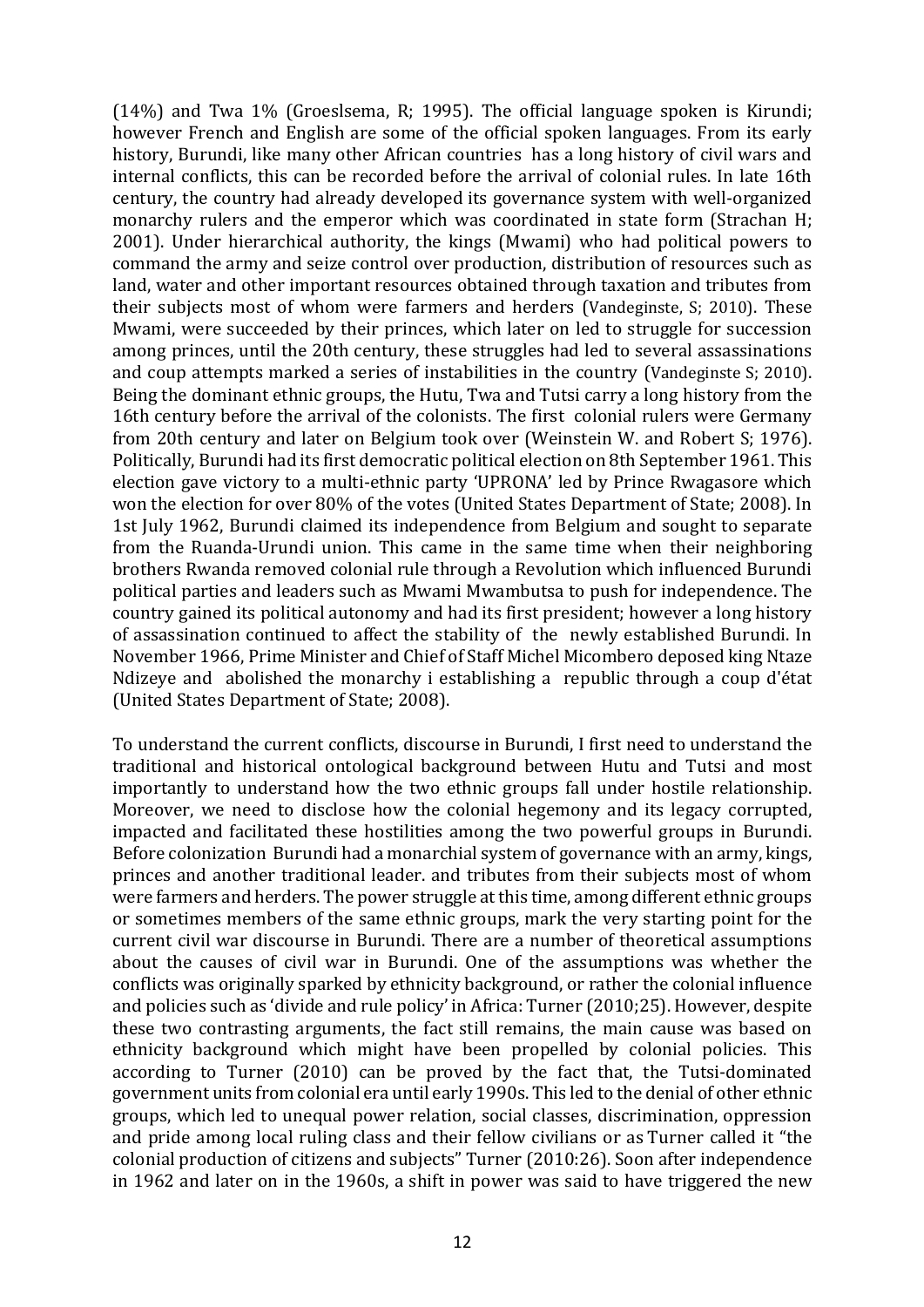form of civil conflict and uncertainties in the country. This was after Micombero took power through an act of coup gave rise to the new tensions among ethnic groups. The tensions escalated and became formalized after the Hima Tutsi dominated government and those in power worked hard to mask the evils and discrimination among ethnic groups Turner (2010:27).

"During the 1960s the Hima elite from the south continued its struggle to purge the country of monarchists and other counter - revolutionary forces. Intra-Tutsi competition resulted in the Hima from Bururi blaming the Banyaruguru from the north for creating an alliance with the Hutu in order to reinstall the monarchy. In this way, any 'softness' vis-a-vis the Hutu would be interpreted as counter-revolutionary and monarchist." ~ Turner S. (2010)

Micombero's regime tried to prevent ethnicdivisions by stopping people from identifying themselves as Hutu or Tutsi by claiming that it will weaken the national unit and it will be embracing the colonial legacy, anyone who was caught identifying themselves Hutu or Tutsi were accused of disturbing the peace Turner (2010:27). Following this ideological propaganda that ethnicity in colonial contrivance, the Micombero's government issued a policy which was known as the "white paper" which allegedly contributed to the 1972 genocide when unprivileged ethnic groups fought back to oppressive policy toward them. Apart from the policy toward national unity, which in real sense was an instrument used by the tutsi minority to maintain power and their supremacy over the other tribes, there was an issue of modernity, developmentalist and anti-imperialist ideologies Turner (2010:27). These postcolonial cultures inherited from colonial rulers, gave more opportunities to Tutsi to have easy access to good western education, white color jobs among others. This led to fear and later revenge against the Tutsi by Hutu who were depicted as against the national unity and introduced majority rule. Between 1970s and 1990s a number of genocide and civil wars were recorded, leaving thousands of Burundians to flee to neighboring countries. In 1988, the National Commission to Study the Question of the National Unity (The commission Nationale Chargee d'Etudier la Question de I'Unite Nationale) studied the massacre in Ntega and Marangara States highlighted a number of people refused to take part in the massacre that attempted to kill thousands of people. The Hutu claimed they were not type of citizens to kill their own Tutsi brothers as argued by Turner (2010:29). In early 1992, a Tutsi opposition leader known as Pierre Buyoya drafted a constitution which call upon reform of the political spectrum by introducing a multipartism political system. A year later, on 21st October 1993, a Hutu democratically elected president was killed by Tutsi military officer thus marking the first spark of massacre (Turner;2010). In 1998, a change in the constitution was made with a provision for two vice presidents. Later on, in the 2000s it was then decided that, Burundi should adapt the traditional governing system. In 2015, the world witnessed another political dissension when the current President Pierre Nkurunziza announced his willingness to extend his power, as it had always been, another coup was organized and failed leaving the country into, yet another civil war led to over 100,000 civilians fled to neighboring countries. The struggle was not only within local ethnic groups, but also the anti-colonialism and decolonization, political ideologies, traditional vs modernity and single party system, diaspora and influence of politicians and international players, militarism as explained by Turner  $(2010:25)$ .

# **1.3 Problem Statement:**

In search for durable solutions for protracted refugees, in 2008, the UNHCR used the three pillars -- repatriation, integration and resettlement to give refugees who have been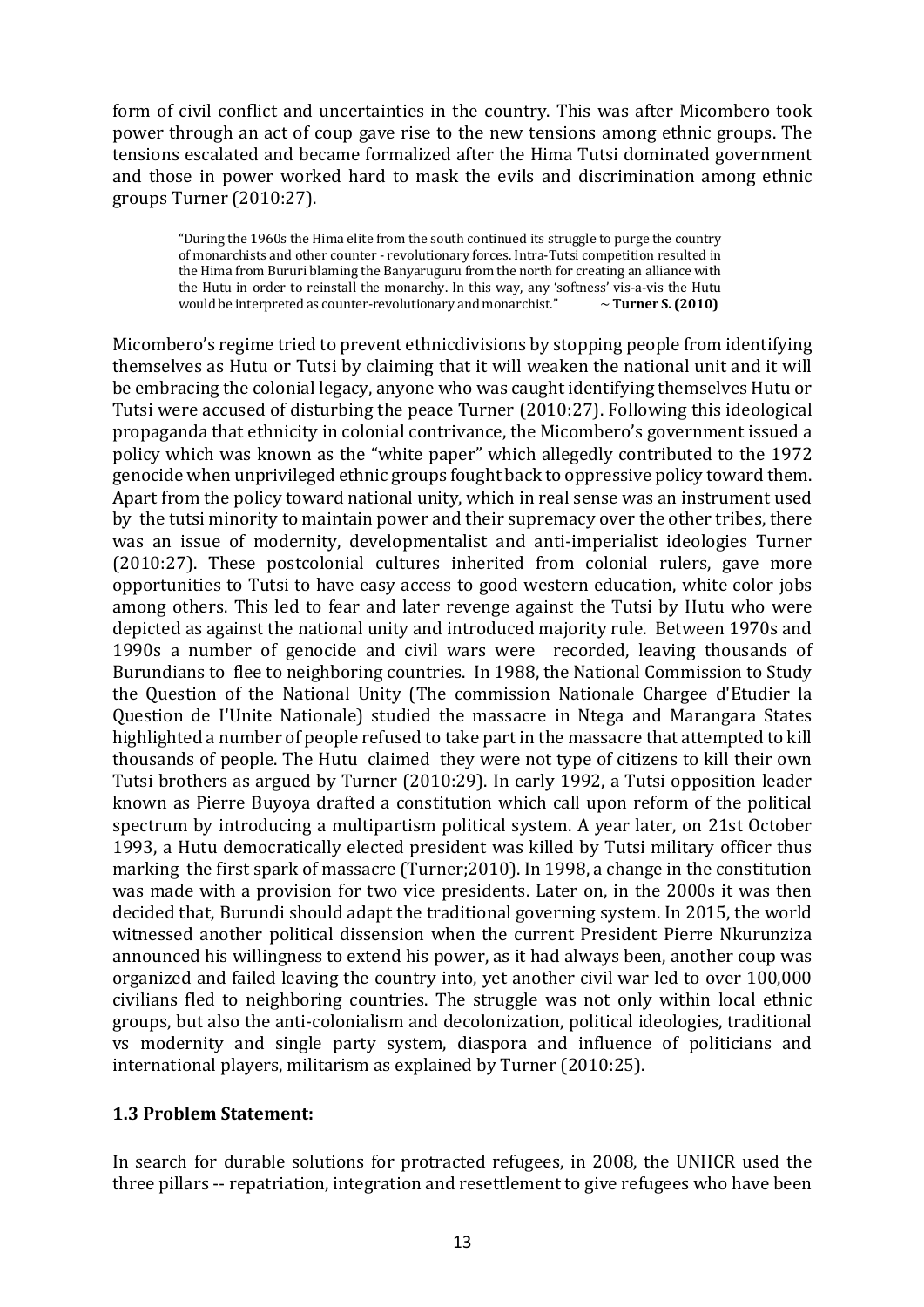in exile for 17 years a priority to either be repatriated to Burundi or integrated in Tanzania and later on to be relocated elsewhere in or outside the country. About 46,000 refugees opted to be repatriated to Burundi while 162,156 refugees opted to be integrated (Milner 2014:553). In the same year Tanzania government agreed to naturalize part of the 220,000 Burundian refugees lived in the country since 1970s (Milner 2014). This offer was welcomed by the UNHCR who saw a chance to implement a global policy. Despite such efforts to repatriate and integrate such huge population, the newly naturalized Tanzanians faced some impediments. In 2010, two years later, the policy was considered a success after the approval of 162,156 naturalization applications (Milner 2014:554). Despite such developments, the Tanzanian case had faced a number of challenges including opposition from Tanzanian Parliament and poor leadership roles (Milner 2014:554). Nevertheless, there was strong opposition from the LGAs and at the Tanzanian Parliament debates on the naturalization and relocation of Burundian refugees. A number of PMs opposed the process claiming they don't need Burundian to be naturalized. As explained above, initially  $162,156$  applications  $(98%)$  were approved, but following such political opposition, the process was delayed for four years until 2014 which created uncertainty among stakeholders such as UNHCR and uncertainty among NNTs. All of such impediments have in one way or another resulted into challenges to the Tanzanian Naturalization policy as (Milner 2014:554) put it "Some four years later, however, the vast majority of applicants have yet to receive their citizenship papers and the process of naturalization is viewed by many to have stalled." Regardless of all opposition from the Tanzanian Parliament and LGAs, the Tripartite Commission settled in Bujumbura in 2007 decided to proceed with the three pillars of durable solutions (Milner 2014:560). Among the issues settled in Tripartite Commission meeting were the issue of repatriating about 46,000 Burundians back to their home country and secondly to process citizenship applications of 162,156 naturalized refugees (Milner 2014:560). In the year 2015, Tanzania elected a new President, John Magufili, unlike his predecessor Jakaya Kikwete, has negatively responded to the naturalization of Burundian refugees. President Magufuli stated that, Burundian refugees should return home because of increased stability (The Citizens: 21st July 2017). This claim has been criticized by a number of international organizations who feel Burundi is not yet as stable as President Magufili's statement suggests. This naturalization process is one that could have many lasting impacts, both on the refugees themselves and on the Tanzanian communities they are settling in. I must begin to understand these proposed solutions and their actual impact, because a fix to the refugee crisis is more than needed for a safer region and global stability. All of these challenges and happenings have created a sense of tension, fear, uncertainty and confusion among NNTs; many of these already vulnerable. Despite the naturalization process running for several years, there is very little knowledge of the impact or progress of this process.

# **1.4 Research Question:**

How do Newly Naturalized Tanzanians in Ulyankulu village experience their livelihoods as new citizens after they have been integrated into the local community?

- 1. How does naturalization impact on former refugees' livelihoods and socioeconomic position?
- 2. How do local communities in Ulyankulu village perceive the integration of the Newly Naturalized Tanzanians?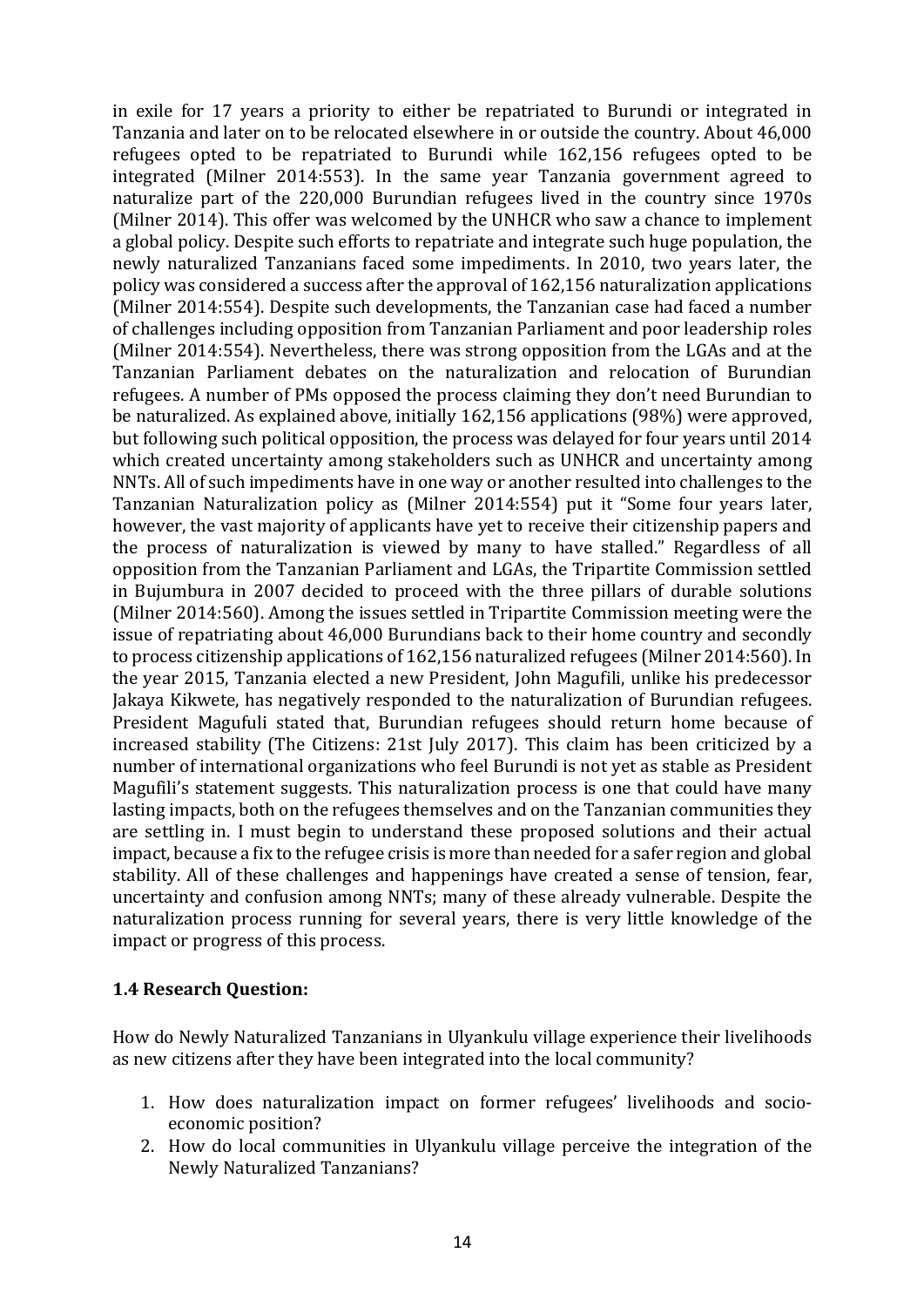3. How do the local communities in Ulyankulu village view the future of the integration in comparison to encampment?

# **1.5 Study Location (Ulyankulu in Tabora):**

Ulyankulu is one of Tanzanias remote areas with refugee's history. It is said to be one of the places hosting a great number of Newly Naturalized Population in Tanzania (Dr. J. Masabo; personal interview 1). Ulyankulu is located in North-West part of Tanzania in a region called Tabora. It is one of the three refugee sites known as 'old settlements. The other two are known as Mishamo in Rukwa region and Katumba found at south-west Tanzania at Mbeya region. Ulyankulu administrative area is called Kaliua, one of the Tabora districts with estimated population of 393,358 (Miletzki: 2014). Kaliua district is located on the west of Igunga and North of Uyui district. On the northern side Kaliua where Ulyankulu is found boarder Kahama district while on the Eastern side it borders Urambo district. As per the 2012 Tanzania National Census, Kaliua has a population size of 393,358. According to (Miletzk: 2014) about  $44,958$  refugees (78%) and later on NNTs in Ulyankulu were born in Tanzania and only 9.222 refugees (22%) came in from Burundi in 1970s. Ulyankulu, despite of its importance in regard to protracted refugees in the region, fewer studies have been conducted. In fact, there are very limited number of indepth studies done before in Ulyankulu. Being one of the three old settlements including Katumba, Mishamo and Ulyankulu, the most notable study was done where Malkki (1995a). This research is therefore aiming to contribute to a long integration debate by invoking an initiative to undergo an ethnographic study in Ulyankulu.

Geographically Ulyankulu is rich in natural vegetation, on its western side, there are the mountains and trees of various kinds. There are water streams that pass from hills around Ulyankulu. The roads that connect Ulyankulu settlement and other parts of the country are made up of murram. Most lanes heading or linking to the settlement are rough roads and very slippery during the rainy season. One of the reasons I decided to do my thesis in this area was because of its history regarding the NNTs. This is one of the most popular areas of the NNTs since early 1980s and. Due to the lack of supervision of UNHCR, it has also been one of my main reasons to go to do my research in this area. The ultimate goal is to see how the NNTs survive on their own without UNHCR's involvement. Another reason to choose Ulyankulu was to study the welfare of NNTs after they have acquired citizenship and still being deprived of some of their rights as other citizens. Most areas of Ulyankulu have farms for agriculture, farming is one of the main sources of income for most of the NNTs and host population. In the town center, there are shops, salons, guesthouses, houses of worship, government schools, civil servants' houses, government offices such as the head of settlement house etc. Life in general is as normal as in other parts of Tanzania. Businesses exist and many are self-employed. The security situation exists and this, in my opinion, stems from the existence of a national security agency. Transportation is available although it is not adequate. From Ulyankulu to other cities and towns like Tabora, it can take approximately up to two and a half hours. There is one bus stop, most travelers spend two hours waiting for the bus to fill up. By the time I arrived at Ulyankulu, there was moderate rain, the soil was moist especially during the rainy season. But during the dry season, the soil has a lot of dust and a fair amount of moisture. During the day the weather is warm and cool during the night. Most of the inhabitants are Naturalized citizens with Burundi origin. There are some who have come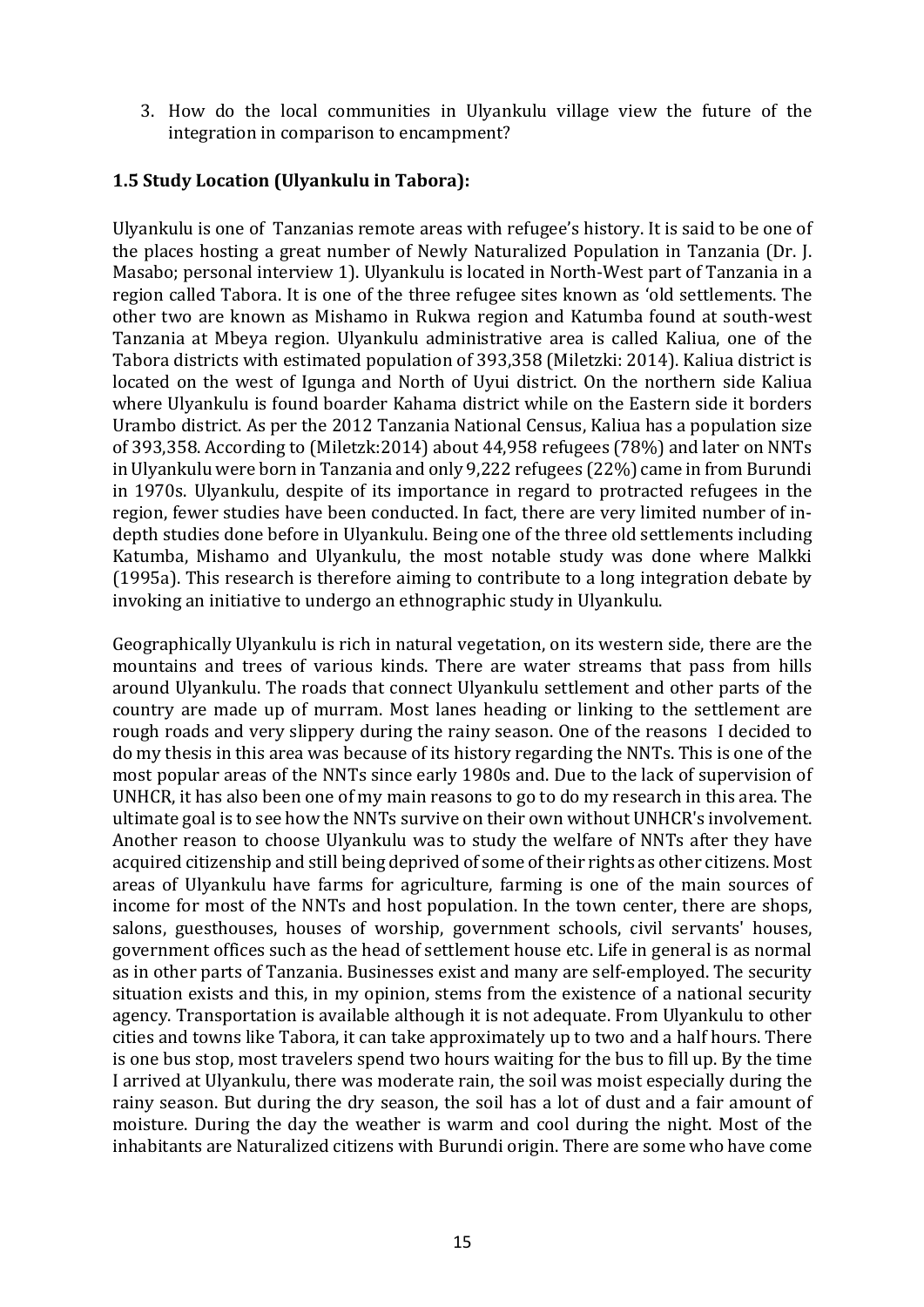since the 1980s and have been living there since then and there are others who were born and raised there.

# **Structure of the thesis**

This thesis is devided into five sections and comprised of eight chapters. The first block contains chapter one in which an overview of background information and key definitions and concepts is presented, as well as the problem statement and my research questions. The second chapter contains theoretical framework which use different concepts and literature from different scholars to review and understand the key concepts of NNT's livelihood in Ulyankulu. The third section presents the methods which were used during the field visit in Ulyankulu Tanzania. Here different data collection techniques such as interviews and observation and study limitations have been presented. The fouth session focus on empirical presentation of the findings collected from the field, presented in chapters. Here a careful selection of the sub-headings such as how do NNTs deal with informality was made to be able to capture the necessary and relevant data collected from the field. The fifth session includes the conclusion and recommendation. Here a reflection on research questions and theoretical concepts has been used to conclude whether global policy such as the UNHCR's durable solution produce positive and intended results.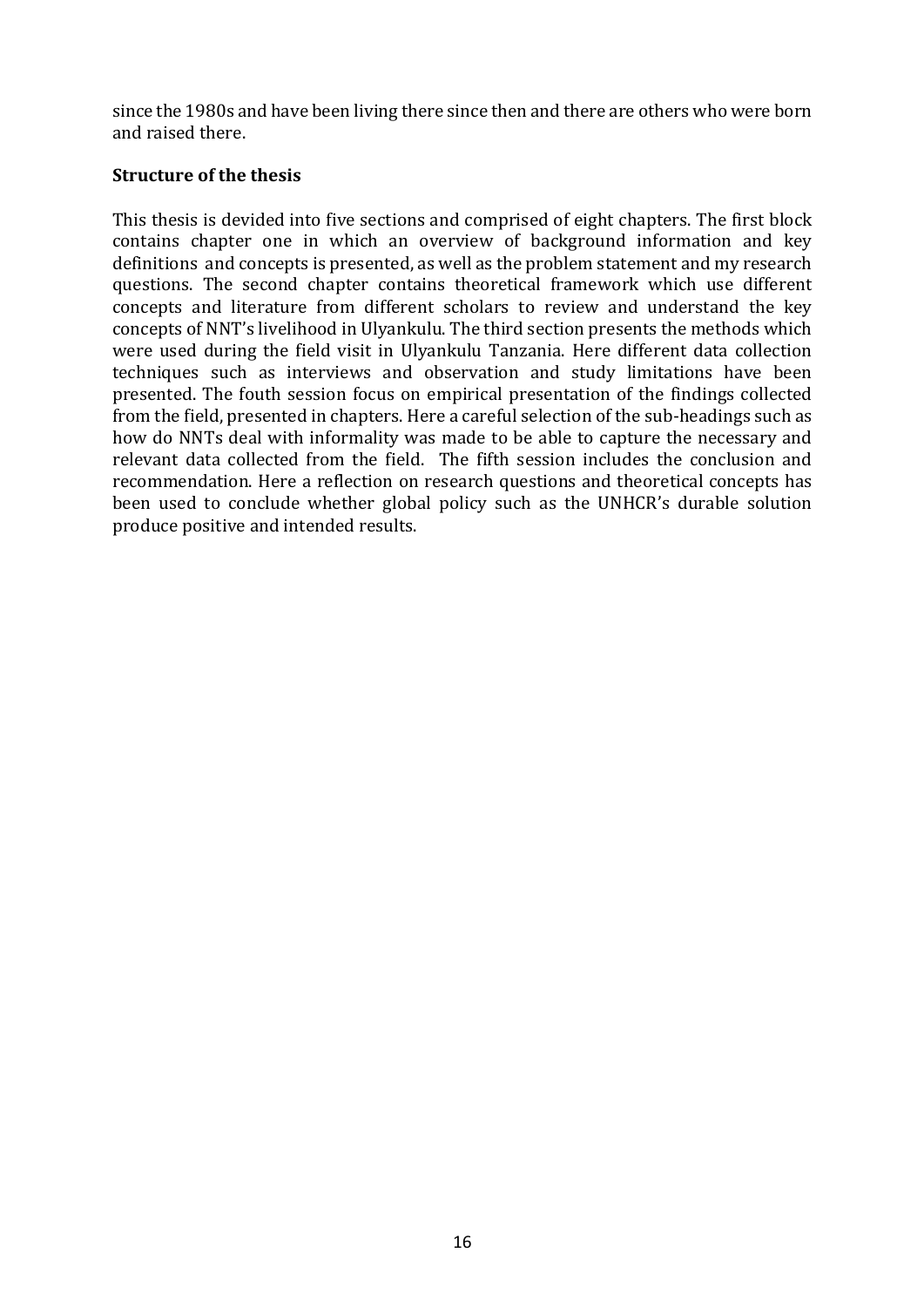#### **CHAPTER TWO: THEORIZING THE CONCEPTS (LITERATURE RIVIEW):**

# **2.1 Introduction:**

This chapter examines how local integration contributes to the formation of multiple identities and explains how it shapes life among NNTs. Moreover, this chapter attempts to put into context the theoretical framework on how space in such environments contribute to how NNTs maneuver their daily livelihoods and social life. Furthermore, I examined how NNTs settled within the settlement and how they deal with informalities and conflict issues between them, host communities and Local Government Authorities (LGAs). My discussions rely on two main theoretical frameworks. On one hand, I explain the concept of 'Primordialism' which theorizing NNTs ethnic background and their identity (previous nationality). I have built my argument by referring to the three major integration aspects i.e. social integration, economic integration and legal integration (Development and Training Services, Inc. (dTS: 2014) and how they contribute to the livelihood of the NNTs in Tanzania.

# 2.2 The Local Integration, Livelihood and Identity:

Allen and Turton (1996) suggested that, the ultimate goal of most refugees in most places is to secure a safe haven in which they could have an opportunity to live in and integrate and find jobs to attain good life (livelihood) regardless of which country they are destined (national identity). Most literature such as elaborated by the Development and Training Services (2014), local integration illustrates three major aspects in the naturalization process which include social, economic and legal aspects. In other words, intergrated refugees are entitled to a minimum standard of social, economic, and legal rights within the host country (Development and Training Services, Inc. (dTS: 2014) in order to survive. Through economic integration, refugees are allowed to take part in economic activities or production system such as access to land and farming. They can also be employed as casual labor or self-employed to attain minimum living standards (selfsufficiency). They can also get involved in trade and marketing activities as any other citizens. On the other hand, the social integration involves social relation through which different social practices between the host communities and refugees are exercised. This means, the NNTs can be integrated without being discriminated, oppressed, intimidated or restrained. They can participate in national events, share ethnic values and religious ceremonies, value local traditions, they can inter-marry, speak same language with host communities and to a lesser extent share political benefits such as participating in civil society, local and central government and non-government services (Crisp, 2004:1-2). According to (dTS: 2014) social integration is a reciprocal intervention between the host community and NNTs to create and maintain social bonds and links within the host community. On the legal integrating the refugees gain extensive span of legal rights and entitlements that may result in acquisition of permanent residence rights and ultimately acquire citizenship  $(Crisp, 2004:1-2)$ . Some of the legal integration benefits include residence and work permits (as we saw in economic integration above), traveling documents such as passports, freedom of movement before they can officially become citizens/permanent residents (dTS: 2014). As explained above, one integration process can work perfectly in combination with other process or else they can complement each other (dTS:2014). For example, most of the times, there is a direct link between legal and economic integration, one needs to have a residence permit in order to get employed. The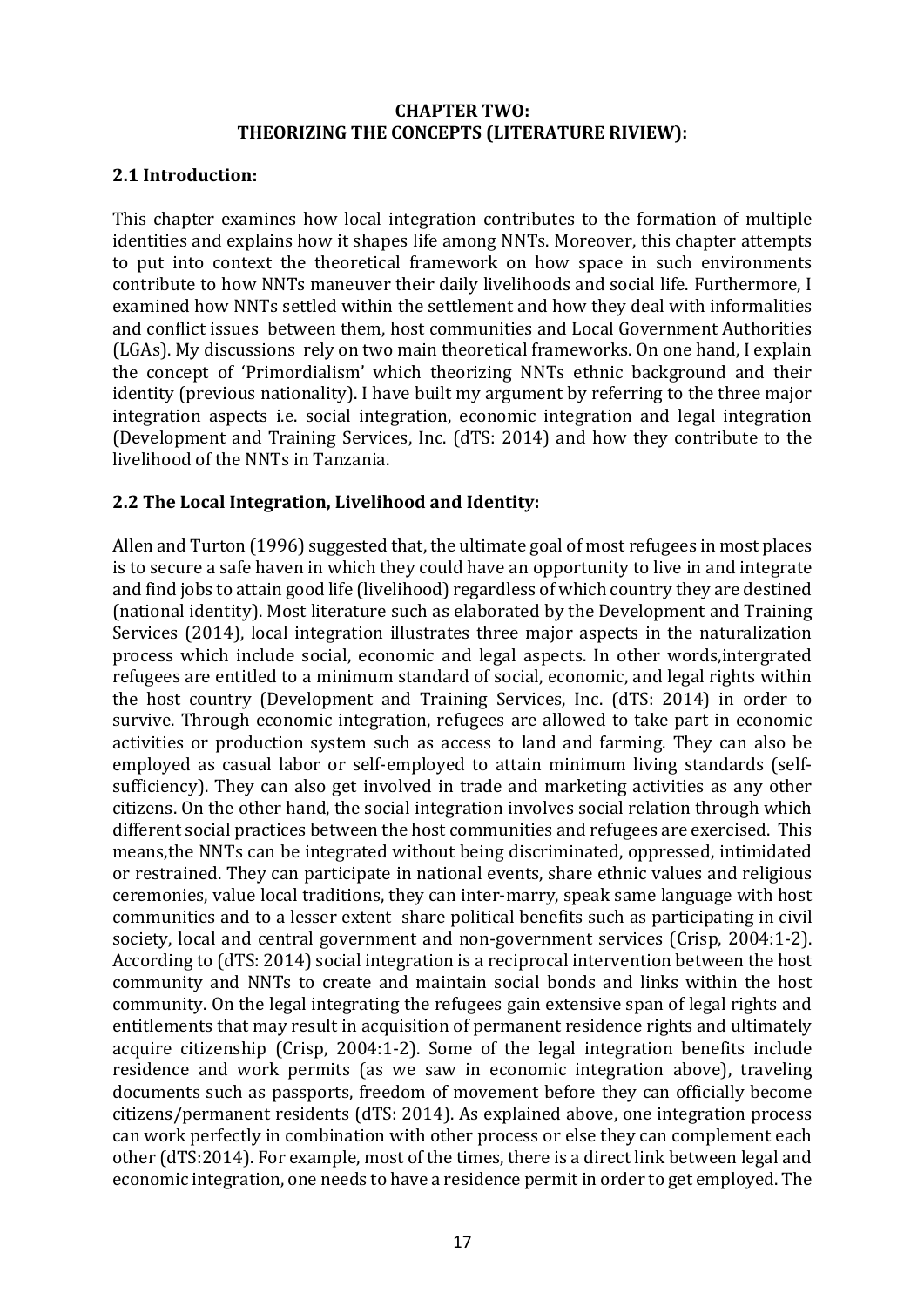economic integration can also interlink with social integration in various ways, for instance economic integration can foster social integration such that trade relation among local and NNTs which can also result into inter-marriages. All these working together create safety and security among NNTs which are among the most important factors for durable solutions. NNTs must feel safe and secure in order to locally integrate (dTS:2014). "If harassment, discrimination, violent, and/or criminal acts are a constant threat to a refugee, his or her ability to integrate economically, socially, and/or legally will be severely constrained" (Kuhlman, 1993:3).

Building on these integration concepts, I have analyzed the Burundi naturalization situation in relation to their livelihood experience in Tanzania. To start with, I have tried to conceptualize the issue of hosting relation between NNTs and local Tanzanians. I have done this by analyzing how the situation is on the group using the work of Danish Refugee Council (DRC: 2017). Historically, the relationship between Tanzanian communities especially those living at the borders with Burundi has a long history before the civil wars in Burundi (DRC: 2017). In general, the relationship between the two countries can not only be viewed from hosting refugees-local perspective, but also how it goes beyond that neighborhood relation (DRC: 2017). The Tanzania-Burundi neighboring communities have been involved in a number of cross-border activities both socially and economically for quite some time. For instance, trade and transport have been prevailing among the two communities for a long time, inter-marriages cases have also been noted among citizens from the two states, there have been historical, socio-cultural and economic networks among the neighbors (DRC: 2017). This chapter seeks to examine the broad context of local integration by theorizing how livelihood and relationship between host community and NNTs contribute to the big picture of durable solution. When referring to host community, it should be known that, it does not refer all Tanzanians, but even if that notion is correct, Tanzanians at large (as host communities) have different categories and/or opinions on how the country is affected socially and geographically by hosting refugees (DRC: 2017; p15). Therefore, according to the DRC, such category can rather be classified based on those communities which directly influence, affect and interact socially, economically, legally and politically with NNTs. In such a scenario, these communities feel somehow obliged to be involved in all crucial decisions relate to NNTs or refugees. One local citizen from Kasanda ward in Kigoma was quoted "the president could not decide to grant citizenship to Burundians without consulting us, since we are the ones hosting them" (DRC: 2017;  $p15$ ). Most of the times the discourse explaining the existing tension between host communities and refugees, asylums, migrants or NNTs are normally justified by framing based on host community's comfortability, fear, threat and violence posed by such outsiders (Howarth, A. and Ibrahim, Y: 2012).Further emphasizing on how relationship exist between host communities and integrated refugees (Sharon S. Nambuya, Joseph Okumu and Ronald Pagnucco; 2018) wrote: "Interaction with refugees can produce tensions and conflict, or it can produce peaceful co-existence" In Kasanda village for instance, which is located in the northern part of Tanzania, another local villager was quoted complained how their livelihoods have been affected by hosting refugees:

<sup>&</sup>quot;Kasanda village is especially affected [by refugees in Mtendeli]. First because it's close to the camp, second because most farms are near the camp and third because people of Kasanda do not take as tough of a stand against them [refugees], they just take them to the police [when found outside], but in other villages they might beat them or even kill them. Also, the most fertile land is in Kasanda so many of the people from Kasanda ward farm here".  $\sim$  (DRC: 2017; p15)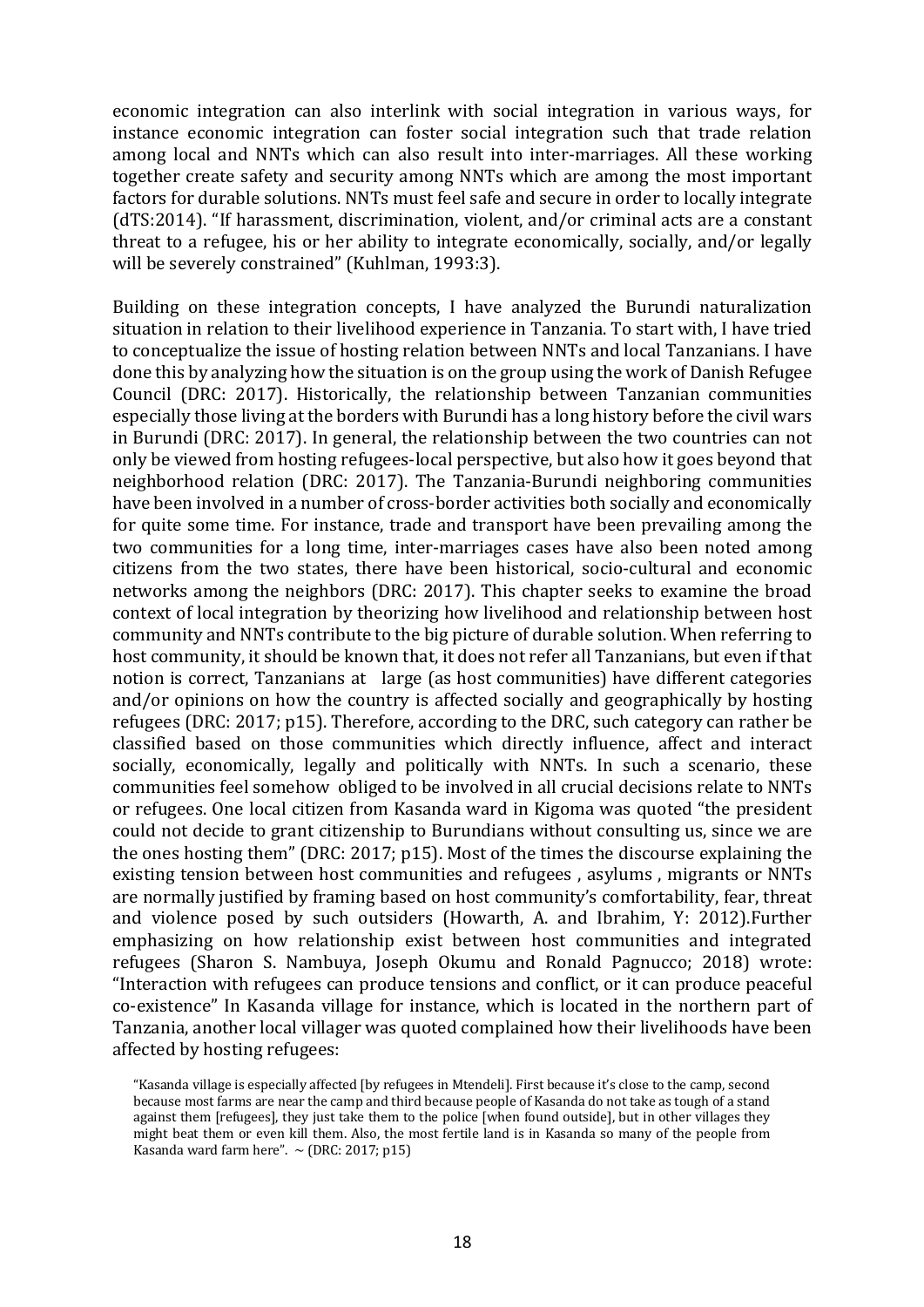It is also important to note that, the tension between host communities and refugees oscillate as both parts play victims and offenders. Furthermore, most of such tensions cut across two main aspects i.e. societal and economic aspects which have a direct impact on the livelihood of those living in proximity from the settlements and the camps (DRC: 2017). In Kigoma for instance, most host communities located in the periphery with limited government office have complained that the refugees/NNTs presence have caused social and economic destruction in their villages, hence affecting their livelihood. (Gaim Kibreab 1999) postulates further highlighting how most of such local communities tend to have a stereotypical perspective toward Burundian refugees. He claimed, most host communities in Kigoma identify Burundian refugees as conflict-oriented with violent backgrounds, hence categorize them as dangerous to others. On the other hand, the refugees have also complained about how they have been mistreated by their host communities. (Gaim Kibreab 1999) claimed most refugees live at the mercy of the immigration authorities, the police and the security officers.

Most NNTs are said to live with traumatized experience, they are said to have very poor standards of dealing with their host communities in a peaceful manner. They are located in isolated rural areas with limited social services, this situation minimizes their ability to socialize with their host. For example if they settled in a place where they were not supposed to settle (towns areas), they were subjected to harassment, imprisonment or repatriation (Malkki; 1995). In case the refugees resisted this policy, they were subjected to forced repartriation, or it means they would not be employed, travel freely, or getting trade permits. They may be prohibited from owning immovable property or establish open social networks (Malkki 1995) or as (Judith Butler: 2015) claimed "That is, they enact certain political distinctions, including inequality and exclusion, without always naming them". If such refugees happen to reside in town area and happen to have job, they are normally involved in such jobs in a furtive way by hiding their true identity. And if they are caught, most of the time, they are forced to lie and reject their true Burundian identity (Kibreab 1999). According to Malkki as quoted by Kibreab, the town refugees tendency to deny their identity "was a facade devised to mislead in order to avoid the risk of deportation, police harassment, public stigma and bullying, as well as to gain access to employment and self-employment opportunities, market spots, and the rights of freedom of movement" (Malkki 1995). As reported by (dTS 2014), most of Burundian refugees who wait to obtain their citizenship or being integrated, were curious to get their certificates and obtain full rights as any other Tanzanian citizens. They anticipated their life to change from movement restrictions to freedom of movement and relocate to other parts of the country or elsewhere across the globe. They also anticipated a full right to freely acquire jobs without permits, they hope their children will be able to be admitted to schools and universities without restrictions, they also anticipate to gain political power and ability to vote and participate in the democratic process and have access to resources such as obtaining title deeds for their land and households (dTS: 2014).

# 2.3 Sustainable Livelihood Approach: (Social, Human, Natural and Economical **Capital)**

In order to operationalize the concepts of livelihood, it is important to have a look at the Sustainable Livelihood Approach (SLA) as discussed by Robert Chambers and Gordon Conway. According to Chambers et al; (1991) the concept of livelihood can simply be defined as "a mean of gaining a living". There are three concepts that subsequently appear in the formulation of the Sustainable livelihoods Approach, these include (i) the capability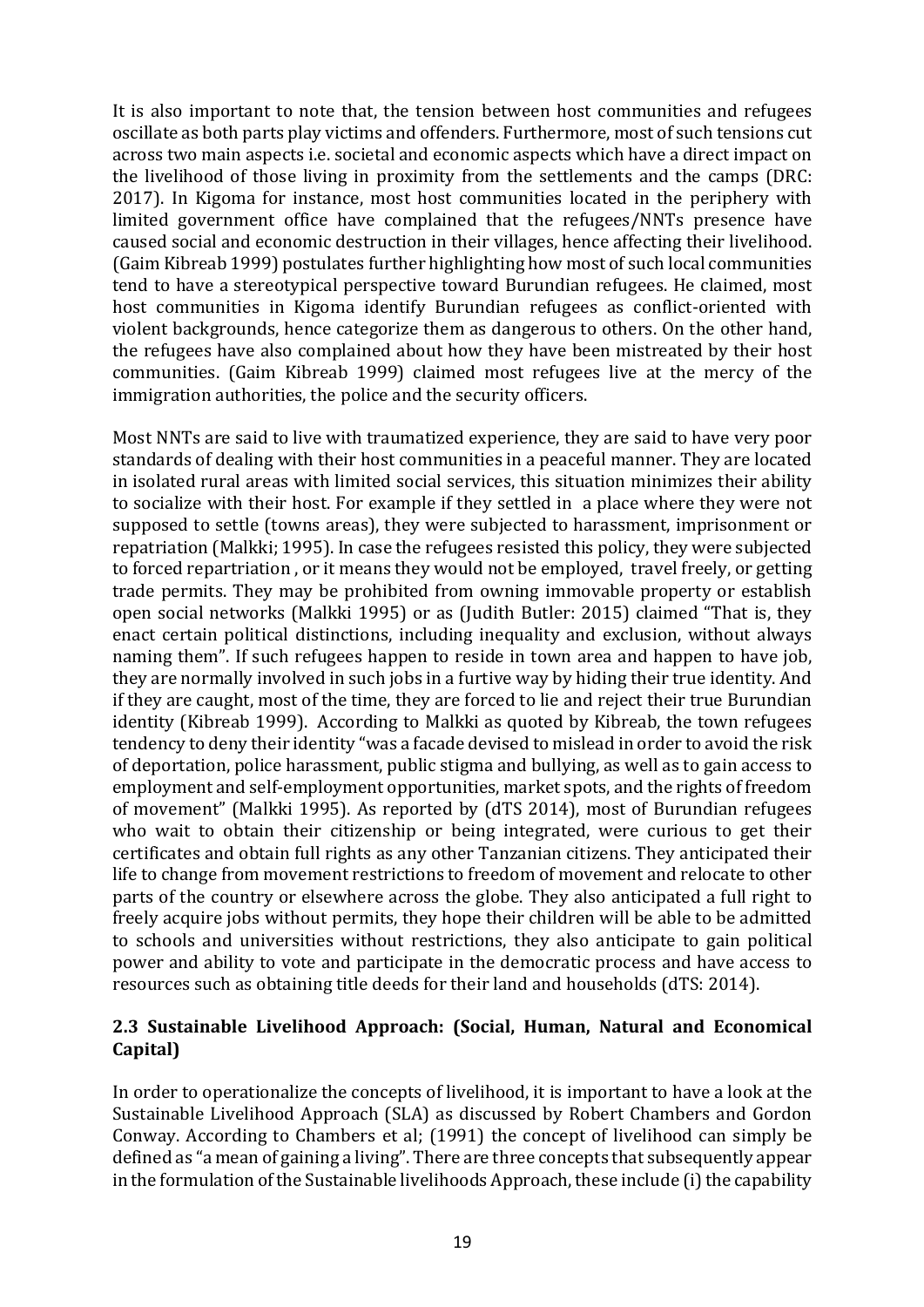concept, (ii) equity and (iii) sustainability concept. Chambers and Conway argue capability concept is an end and also a means of livelihood  $-$  this means it is 'the essence of livelihood in any community  $-$  the influence/ways or one's ability to attain the end results' (or capability). On the other hand, (Chamber et al; 1991) claimed equity concept refers to an adequate and decent livelihood experience which facilitate both means and an end through assets availability (resources) and access to them. Lastly, the (Chambers et al 1991) claimed Sustainability has both means and an end but with one unique character, it provides stewardship and guideline for future uses. Combining all these three elements i.e. capability, equity and sustainability, (Chambers et al 1991) defines Livelihood as "adequate stocks and flows of food and cash to meet basic needs". In nutshell, livelihood involves security, housing, resource accessibility, asset possession, adequate and sustainable stock flows for present and future generations. The above description of the sustainable livelihoods Approach as defined by Chambers and Conway have greatly contributed in different schools of thought among scholars, researchers and IOs such as Institute for Development Studies (IDS) of the University of Sussex and Department for International Development (DFID) as discussed by (Krantz L; 2001).

However, Chambers and Conway made it seem very broad and general, as a result more effort has been done to redefining the concept to be more analytical and operational. For instance some of the additional recommendations by IDS and DFID were the livelihood resources as they claimed " the basic material and social, tangible, and intangible assets that people use for constructing their livelihoods  $\rightharpoonup$  are conceptualized as different types of 'capital' to stress their role as a *resource base*" (Krantz L; 2001). As such, IDS identified further four types of capitals to demonstrate Chamber and Conway's concepts  $-$  which are (a) Natural Capital (b) Economic or financial capital  $(c)$  Human capital and  $(d)$  Social Capital. The Natural resources comprises the natural stocks such as mineral, air, forest, soil and water bodies among others through which resource flows for livelihoods (Krantz L; 2001). The Human Capital on the other hand involves the individual skills, people's knowledge (technical know-how), individual ability to work are some of the key aspects for a successful pursuit of proper livelihood (Krantz L: 2001). The Financial/Economic Capital mainly based on monetary aspects such as direct use of cash, credit/debt services, banking savings among other economic activities and assets. This also includes the basic production infrastructures and equipment which are also vital for the attainment of any livelihood strategy (Krantz L; 2001). Lastly, the social capital involves the networks as Krantz put it "social claims, social relations, affiliations, associations upon which people draw when pursuing different livelihood strategies requiring coordinated actions". The main argument behind such different types of capital is the combination of different capitals to earn a livelihood as described by Krantz "Distinguishing between different types of 'capital assets' draws attention to the variety of resources, which are often used in combination, that people rely on for making a living". It's should also be noticed that, all things remain equal, the livelihood among individuals might differ depending on other factors such as household education level, network, income level, assets possessed among others.

# 2.4 Local Integration in other countries: Experience learned from Uganda and **Kenya:**

# **2.4.1 Uganda Self-reliance Refugees Policy:**

Uganda, as Tanzania, has a long history of hosting refugees from its neighboring states notably Congo DRC, South Sudan, Burundi and Rwanda (Sharon S. Nambuya, Joseph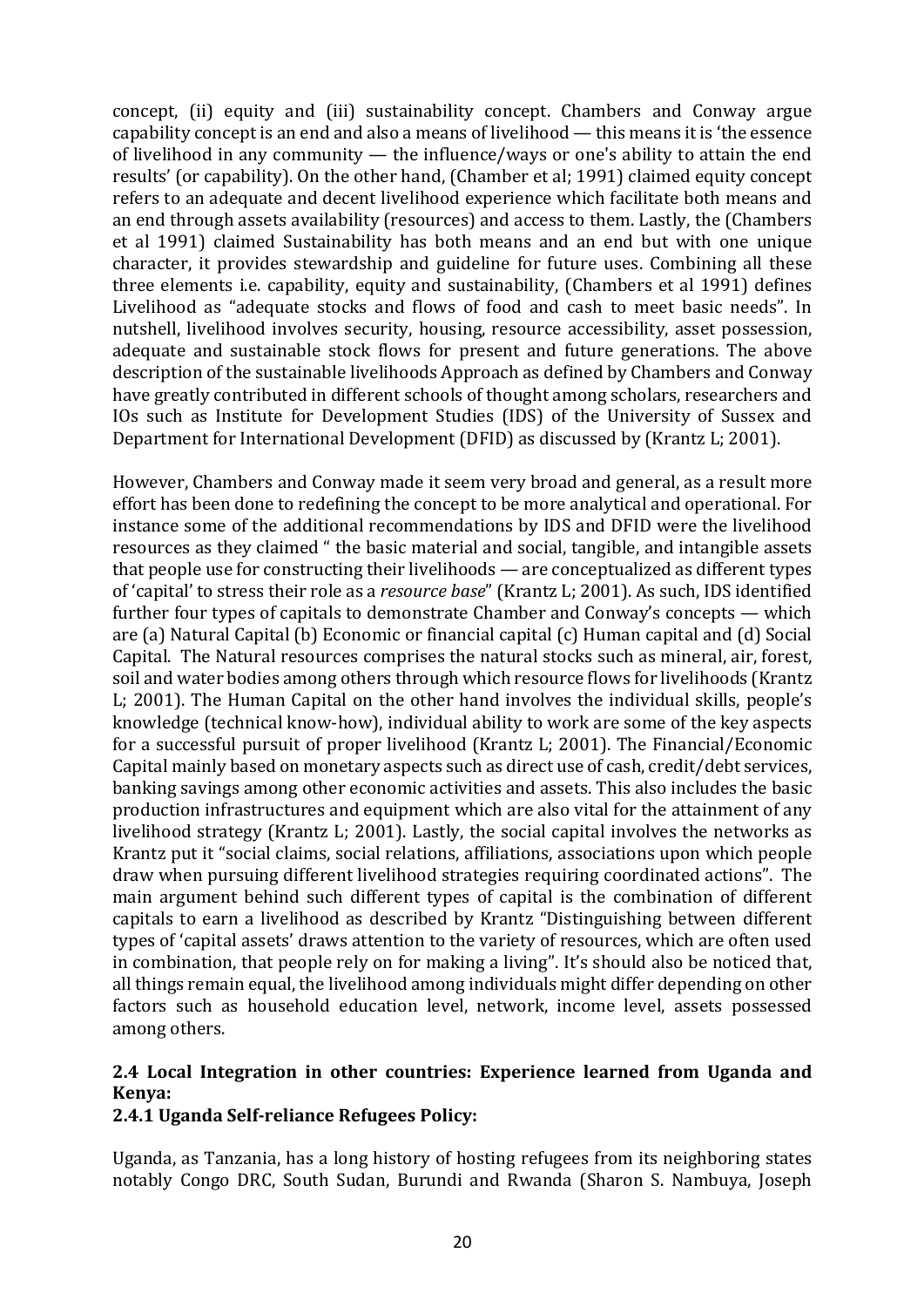Okumu and Ronald Pagnucco: 2018). It hosts refugees in different locations across the country in places such as Hoima, Bweyale, Kabale, Bundibugyo, Masindi among others in western Uganda since the late 1950s. Kiryandongo settlement is one of the most known Uganda refugee settlements. As it is in Tanzania, local integration in Uganda faces similar challenges as its neighbor country Tanzania. For instance, in a study done by (Nambuya S. et al: 2018) shows how the legal integration in Kiryandongo settlement got stalled. However they claimed the socio-cultural integration and perhaps economic integration has been a success as they put it "A large majority of refugee respondents in Kiryandongo interact with members of the host community and some are involved in joint projects and partnerships, such as businesses, with them" (Nambuya S. et al: 2018). Accounting on their argument, the experience learned by refugees or those integrated while cohabiting with the local inhabitants is harmonious. As much as Uganda has similar characteristics with regards its neighbor countries like Tanzania. It is however having something different to offer. In most countries including Tanzania, most of the refugees are kept in special camps and settlements. The situation is different in Uganda, here, the new arrival is allowed to live freely in surrounding villages as they interact socially, economically and culturally with the local (Nambuya S. et al: 2018). This means, local are equally permitted to move and interact with the refugees freely across the country as Nambuya S. et al: 2018 stated that "While many countries keep refugees in camps away from citizens, Uganda allows them to set up businesses, work for others, and to move freely around the country where refugees have lived since the 1950s. On arrival in Uganda, most refugees are settled in rural areas called refugee settlements under the Office of the Prime Minister".

Unlike Tanzania where the government poses strict restriction of movement with full control of almost every aspect of refugees and integrated, in Uganda says (Nambuya S. et al: 2018) "After being registered as refugees, each refugee is immediately allocated a plot of land and building materials for a basic home, and given food aid and access to basic health and education services." the question remains, how do Ugandans (and the government) view the issues of outsiders and national security? Does it mean same outsiders could be a threat in one country and not in the other? Let's save this debate for another day. My point here however, is to scrutinize how is it possible protracted refugees or even those who have been granted citizenship in one country could be seen as a threat and those who have just arrived within a week are set free and given plot of land and building materials to start a new life as they put it "This is known as Uganda's "self-reliance" policy which emphasizes livelihoods and self-help over aid to refugees" (Nambuya S. et al: 2018). As good as the refugee's self-help or self-reliance policy sounds and as much as UNHCR heal as one of the durable solutions, (Nambuya S. et al: 2018) argue it's not sufficient component to qualify refugees for permanent resident and automatically lead to full Ugandan citizenship. The Ugandan self-help refugee's policy in some ways have improved refugees/integrated refugees' livelihood such as housing, food production, access to education and health system, employment and other socioeconomic activities. From the experience learned elsewhere in the region, the process of local integration face a number of challenges one being poor interaction among local and Newly naturalized citizens (see above), according to (Nambuya S. et al: 2018), one of the most important components of a true integration to succeed, is the role played by the peaceful interaction between local community and integrated refugees something which is missing in some Ugandans neighboring countries.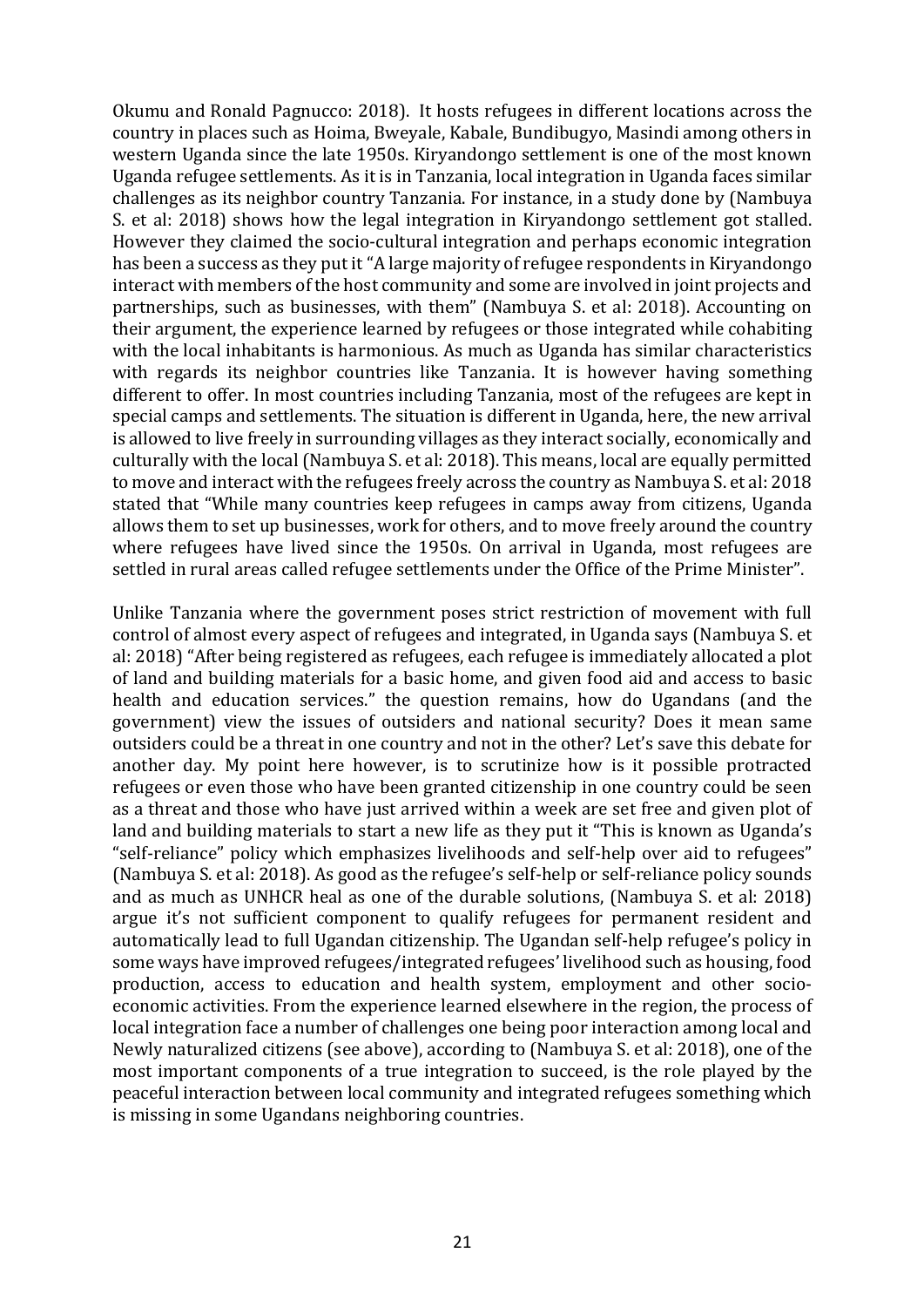#### **2.4.2 Kenya Refugees Integration: A Case study in Kakuma and Dadaab:**

Kenya as most other east African countries has hosted thousands of refugees since 1960s as written by Sorcha O'Callaghan and Sturge Georgina: (2018). Kenya is among member states that comply with the 1969 The Organization of African Unity (OAU) Convention, the 1951 Convention in regard to the Refugees Status and the Protocol of 1967 (O' Callaghan S. et al: 2018). Most of refugees at this period were mainly from Somalia, Ethiopia, Sudan, Burundi, Rwanda, DRC and Uganda (O' Callaghan S. et al: 2018). Majority of Ugandan refugees in 1990s came in following the Ugandan 1970s political instability. In 1992 for instance, almost 300,000 refugees were Somalis which was the first huge influx in Kenya's history (O' Callaghan S. et al: 2018 as quoted Abuya, 2007). With such favorable policy refugees were able to work, move, settled and access education anywhere in Kenya  $(0)$  Callaghan S, et al: 2018). To many this may seem as an obvious phenomenon due to the fact that, most of Ugandan refugees in the 1990s were skilled and professional intellectuals something which attracted Kenya's interest (O' Callaghan S. et al: 2018). By mid of 2017, Kenya was said to have hosted approximately 490,656 refugees and asylum-seekers while those who came in from Somalia alone reached up to 304,892 (O' Callaghan S. et al: 2018 as quoted UNHCR, 2017b). Currently around 29,894 refugees from DRC inhabit Kenya while 101,713 refugees are said to entered from South Sudan (O' Callaghan S. et al: 2018). Kakuma and Dadaab alone are said to host about 423,389 refugees (O' Callaghan S. et al: 2018). An estimation of about 67,267 refugees reside in urban areas such as Nairobi. Sorcha O'Callaghan and Sturge Georgina, in their study, tried to determine what are the impacts of Somalis refugees in host communities in Dadaab and Kakuma in Kenya. Such huge amount of influx forced the Kenyan government to revisit its integration policy and move towards the refugee's encampment policy as it was case to their neighbor Tanzania.

According to O' Callaghan et al, there are a number of reasons that influenced such shift of refugees policy. One of the reasons was the security issues following a secessionist conflict in North-Eastern Province (NEP) in 1963/1967 whereby Somali (Muslim populations) battled for a greater Somalia. The Kenyan government feared that the conflict might spillover to Kenya's boundaries. Secondly, most of the Somalis refugee in 1990s missed the social and economic characters that Ugandans refugees had i.e. skilled labor, educated and well-trained businessman. Lastly, another factor for such a policy change was as it was to its neighbor Tanzania — Kenya's economic recession led to such changes in refugee policy. Such policy later on led to a drop of refugee's number to 200,000 refugees by 1999 following repatriation of Somali refugee. However, the number rose again between 2006-2012 due to conflict and terrorist militants such as Al Shabab in neighboring states  $\overline{O}'$  Callaghan S. et al: 2018). In Kenya, there has been limited support provided by the Kenyan government to facilitate the local integration; example the Thika Reception Centre accommodated few hundred refugees (O' Callaghan S. et al: 2018). Instead, that task was largely left to humanitarian organizations alongside faithbased institution such as churches. In Kenya, it's nearly impossible for refugees to be integrated as citizens through proper legal processes. Despite such fact, it should be known there are some refugees, especially outside the camps, were able to gain some sort of de facto integration. Most of whom have access to health and educational systems and are working in informal jobs in urban areas. Apart from the security issues mentioned above, integration has oscillating connotation among scholars and Kenyans. Some Kenyans see it as a burden to their country as refugees steal their jobs, while others see it as a source of economic asset to local economies (O' Callaghan S, et al: 2018). As it is in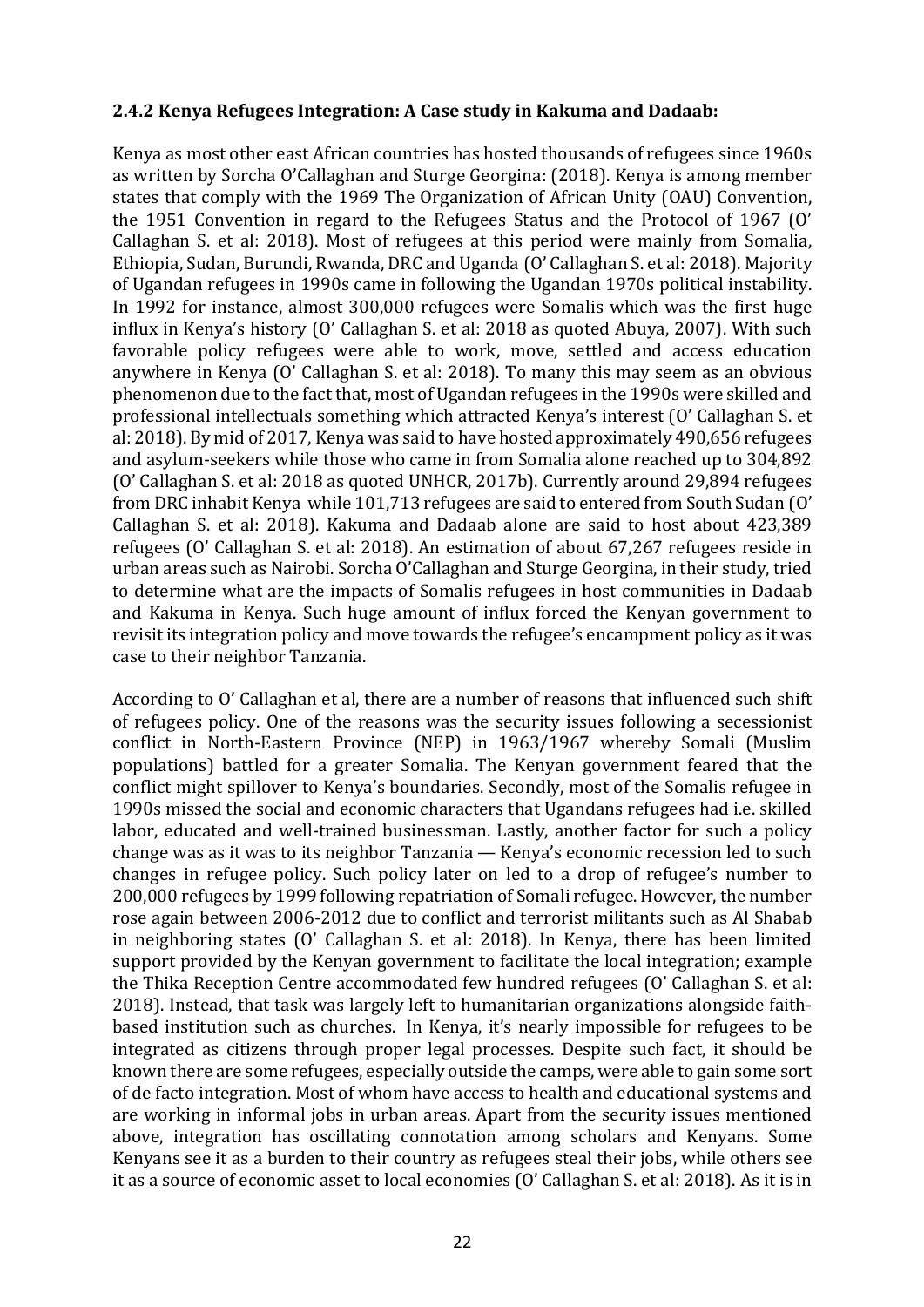Uganda, the refugees-host communities in Kenya in some cases have produced positive results. However, in general, refugees-local community interaction especially in trade and economic has yield positive socio-economic impacts and minimize tension between the two groups. According to O' Callaghan et al, there is evidence shows tension between host and refugees populations caused by available and utilization of resources  $(0')$ Callaghan et al: 2018 as quoted Kamau and Fox, 2013; World Bank, 2017) as they put it "Ikanda highlights how the privileging of refugees for humanitarian assistance by aid organizations gives rise to tensions, rather than a dislike of the refugees themselves."

Integration according to  $0'$  Callaghan et al 2018, is a "a general condition of stable coexistence within communities, when IDPs, refugees, and host community members accept socio-ethnic differences, have equitable access to livelihoods and other community resources, and feel safe and secure in their homes". They also highlighted key domains of integration as they were quoting Zetter and Rudel (2017), these include legal domain of integration, governance domain, social domain and functional domain. By further subdividing the domains according to  $(0)$  Callaghan et al 2018), we end up with two extremes. The legal and governance domains are mostly interest to the host communities, while the social and functional concern refugee experience. In legal and governance domain of integration, there are some issues of restriction such as difficulties in getting business permits among self-reliance refugees, over control of land ownership among others something with tremendous implications on spatiality. In economic integration, in places such as Kakuma and Dadaab, despite restrictions and control by Kenyan authorities, there are trade and business activities involving a number of refugees as (O' Callaghan et al 2018) put it " The vast majority of livelihood opportunities are derived from the microcosm of the camp, made possible through external aid and remittance investments – few refugees are employed outside the camp and in both areas agricultural and charcoal production and livestock holding are limited". When it comes to cultural integration domain, ethnicity, agency, social capital, network, individual capacity/influence and identity plays a key role on how well refugees integrate in local communities. 

# **2.5 National Identity, Spatiality and Liminality:**

According to Kibreab, there is a notion among scholars and IOs which assume the process of globalizing the world is characterized by mobility of people, capital or ideas (Kibreab: 1999). This argument, said Kibreab, has led to an eradication of identity which resuls into global citizenship (Kibreab: 1999). Kibreab continues asserting his point by arguing that "the globalization process has not been accompanied by opening borders to those who are forced to flee in search of safety". To support Kibreab notion, I build my argument through the work of Viera Bacova (1998), she classified national identity into two theoretical concepts i.e. primordial identity and instrumental identity. According to (Bacova: 1998) the primordial is basically an 'ethno-nation' referring to a community that primary goal is to 'unite' individuals' members who share same blood and having common fate. In other words, national identity is constructed and directly attached to the ethnic background of a community i.e. its history. In this case, Burundian Naturalized Hutu and Tutsi in Tanzania and elsewhere can be referred to as ethno-nationalists who share same blood and common fate in Tanzania as their new state. Based on Turner's argument, the life in camps (in this case Ulyankulu settlement) can be an instrument that shapes the livelihood and identity of NNTs. This notion however contradicts UNHCR's idea that NNTs are homogeneous. Historical diversity among Hutu and Tutsi, is the same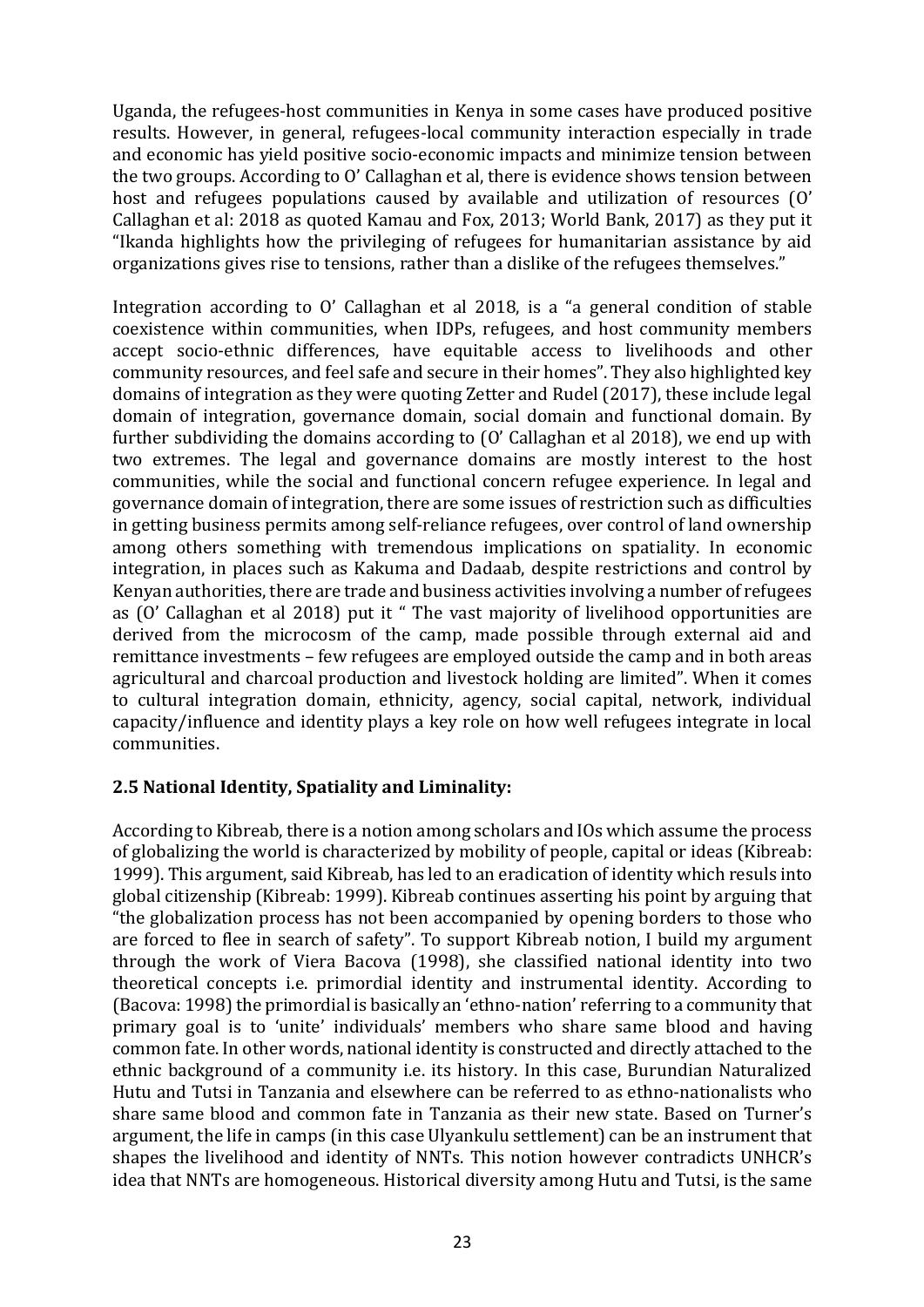as emphasize homogeneity among them. Despite such initiative by UNHCR to promote homogeneity among Hutu and Tutsi, Turner argues, an ethnic self-awareness among Hutu began to emerge as a reaction to the conflict (Reinke Amanda: 2013). He argued there is political and historical diversity among refugees and for our case, among NNTs which in essence it helped them to create their own sovereign-spaces contrary from that of UNHCR.

This chapter, I use the the idea of instrumental identity to analyse ways in which local integration especially in old settlements such as Katumba, Mishamo and Ulyankulu creates forms of social reality which consequently shapes identity, culture, and hegemony among NNTs. According to Simon Turner, the UNHCR alongside other IOs in Lukole, viewed and depicted refugees as blameless, innocent, apolitical, and ahistorical persons. Turner's argument helps us to see how identity formation played a great role in reshaping NNTs identity, ethnicity, culture and history as they strive to integrate into local communities. As victims of history, refugees and eventually NNTs seem to have lost their patience based on how they were labelled (identified) and eventually began to find ways through which they can regain their identity and reclaim their history. As a result, this led to an attempt to reconcile their history, redefining their political lives and reshape their identity while striving to survive in liminal space (Turner 2010). As argued by Turner, there was an attempt by most humanitarian agencies to empower such groups by encouraging participation without reforming existing power structures, using similar line of argument, I have tried to examine how such power relation and structure affects NNTs livelihood outside the camp. Put this into Foucault terms, we see not only identity reshaping of NNTs as innocents, but also biopower politics and governmentality that aim to enact certain group of community through fostering their agency. Referring to what Judith Butler called 'constitutive exclusion' the NNTs undergone an internal exclusion that occur within asocial system. As they fought back to win their identity and reclaim history in a democratic struggle, they became integrated partly what Giorgio Agamben called 'inclusive exclusion'. On the other hand, referring Agamben's concept of 'bare life', we can see the same humanitarian agency use such liminality, vulnerability and victimhood to control some aspects of NNTs such as social, political, economic and cultural life. He continues arguing that, these agencies tend to plan, design and control daily life of such outsiders on how they sleep, what they eat where they could go and how far they could go; hence through such service provision, this hegemony become easily noted. The question here, is how are the NNTs able to sustain themselves? How could the situation be improved to give them better lives? As a result, to overcome such hegemony and labelled identity such as 'bare life' -- young male sought jobs in NGOs and got employed or self-employed, some became local leaders as agents for change and creating a new form of power structure within a liminal space (Turner 2010).

Through primordial theoretical framework, (Bacova: 1998) argues that a nation's identity is basically an 'ethno-nation' referring to a community that primary goal is to 'unite' individuals' members who share same blood and having common fate. According to Turner, as humanitarian agencies tried to create innocent victims without past or historical consideration, they in disguise created what is known as 'tabula rasa'. Turner argued, despite such attempts by UNHCR and other IOs, there was still political, historical and identity struggle as in most cases seen across the continent. The liminal space then became a 'bare life' and 'biopower' took a turn with a hyper-politicized space whereby everyone was now taken part in politics either indirectly or directly. In other words, through agency and self-propelled inclusion. NNTs and refugees tend to reclaim their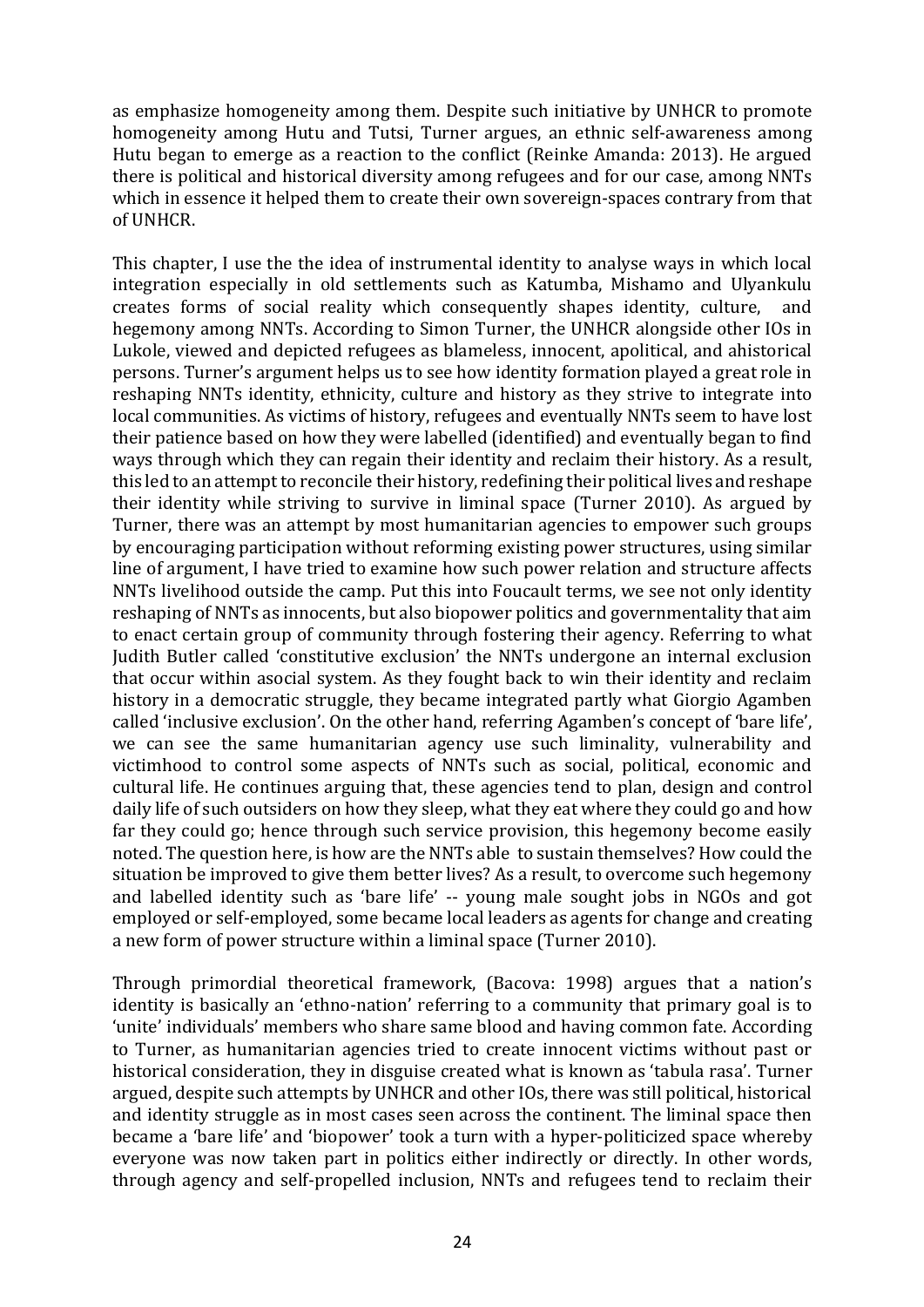power and identity. Turner argues, this led to violence which was assumed was connected to politics causing to spatial demarcation. The NNTs in Tanzania, has a number of spatial issues related to what Turner claims, a number of restrictive policies by Tanzanian authorities as explained above, have put into place restrictions such as the movement restriction as explained by (DRC: 2017) "yet refugees are legally denied movement outside the camps and the possibility of searching for and securing alternative livelihoods" which only allowed refugees to move within that proximity. This spatial and place restriction to those who claimed to NNTs has implications as termed by Agamben "inclusive exclusion". Here we see some agency  $-$  structure dilemma, how such vulnerable population strive to change their identity and livelihood situation by working on alternatives counteractions through changing the political structure (biopolitical) and socio-economic patterns. On the other hand, referring to the issue of identity in relation to integration and livelihood, Turner explained how the Tanzanian and Rwandan culture contaminated that of Burundian. He explained the three causes of moral and social decay including 'equal rations from UNHCR, the alienating urban nature and cultural contamination'. Furthermore, Turner contended that these three causes have impacts to the identity and history of the Burundian, he argued they laid the foundation for the collapse of gender relation, eroding of generational relations and classes (hierarchies) which Agamben termed 'bare life'.

# **2.6** De facto and De jure Citizenship: Experience learned by NNTs as Tanzanian **citizens.**

Legally speaking, despite tremendous efforts done by the Tanzanian government and development partners to push forward the local integration, there still has been a number of challenges facing the process. The Burundian local integration process in Tanzania, especially the legal integration in places such as Ulyankulu, Mishamo and Katumba, has shown some sense of de facto phenomena. There are some indicators showing struggles to full-legally integrated and socially fit-in as Tanzanians among NNTs. This struggle, nevertheless, came into existence despite the fact that some NNTs had already been registered as Tanzanian citizens. There are some events of exclusion among NNTs, prevailing uncertainty and some sense of belongingness among the NNTs as argued by (Milezki:2014) "They had already registered for Tanzanian citizenship, were referred to as NNTs (Newly Naturalized Tanzanians) by international organizations and had revoked their Burundian citizenship. From being quasi-citizens already, they became liminal, stateless beings in reality. It was not clear to any actor involved when this period of uncertainty would end." In other words, this means, most NNTs still wonder whether they have yet gained full citizenship they have been longing for. Milezki argues this phenomenon can be explained by strong government and IOs control over NNTs lives and daily routine.

As explained earlier, the issues of local integration and their relationship with host communities varies from time to time and from places. In some cases, we have seen a hostile relation between host-refugees as both claim the other to be perpetrators and violent. To most people in host communities, refugees pose a security threats thus authorities enforce tight control, exclusion and hesitation in full integration among protracted refugees (Milezki:2014) argued "while treating refugees as legal, spatial and temporal "exceptions" (Agamben, 2005), the state creates a 'space of control' and thereby excludes refugees from citizenship in the refugee camp justified by the claim that refugees are security threats. However, refugees are neither purely perpetrators nor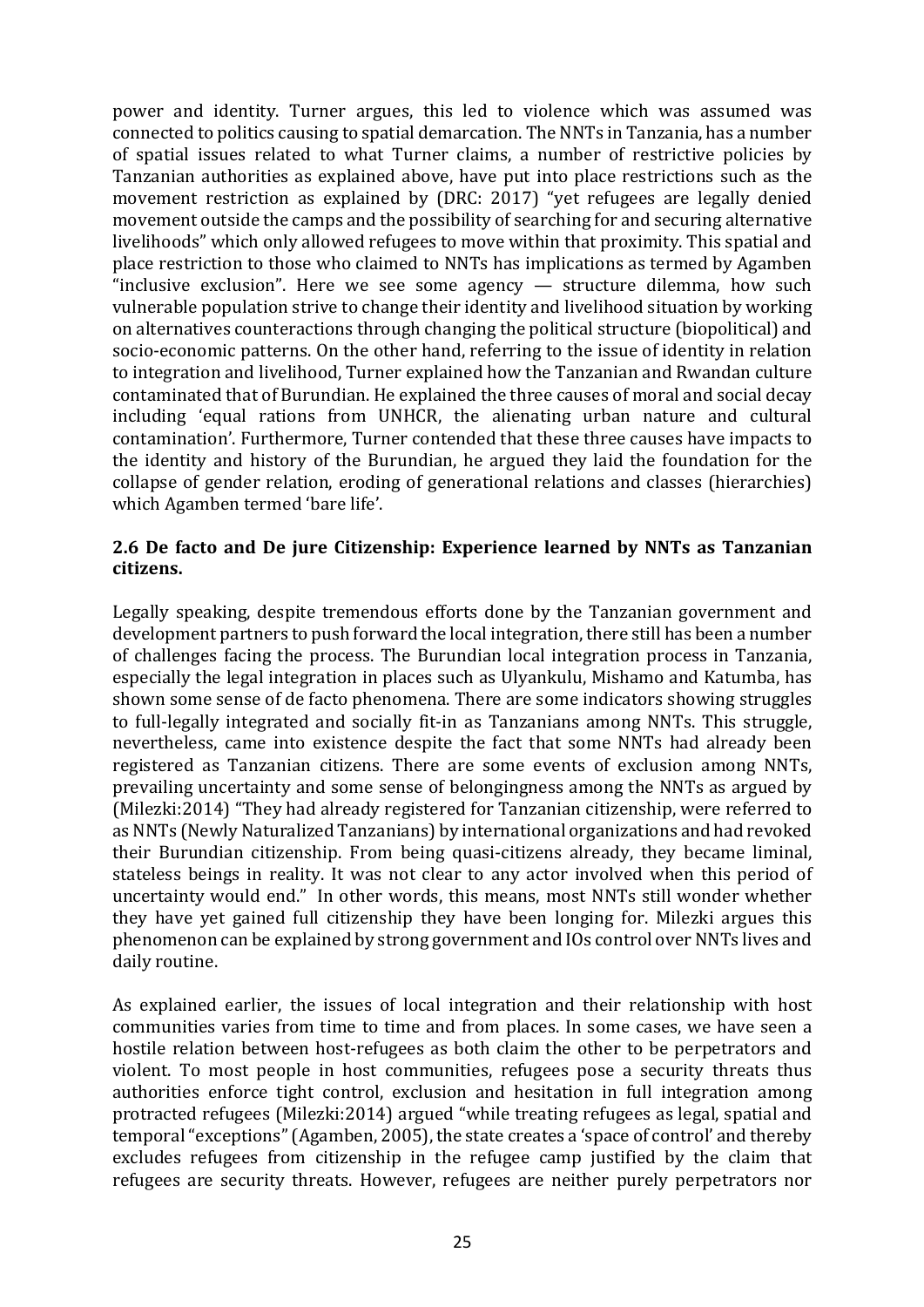victims.". With such attitudes and experience, most NNTs and even refugees in the camps, develop some sort of agency to understand, marnovour, create sense of belonging as citizens of the host nation and fit-in the liminal spaces as Milezki claimed so as to reduce sense of uncertainty. This agency formation among NNTs and refugees in different settlements argues Milezki, is what is called de facto citizenship whereby she claims, one to be citizens is the process involves one being naturally made citizens by their own community and at the same time one trying to fit-in as full citizen in that same community ", citizenship is both a "process of self-making and being-made", i.e. a process showing how the state (or the community in question) makes citizens and how people make claims of the state (or community). This process can be called de facto citizenship." in case of Burundian NNTs in Ulyankulu, the act of seeking for agency as a result of technical exclusion or what Judith Butler called "constitutive exclusion" as she claimed "they enact certain political distinctions, including inequality and exclusion, without always naming them" 

There are many ways through which the government and/or IOs can exclude NNTs and refugees in their allocated localities. One of the mechanisms through de jure phenomena in which state authorities or even the local communities perform such exclusion through control of different levels of governance. According to Milezki as she quoted (Marshall, 1983 [1950]: 253) the de jure citizenship referred to here is "a status bestowed on those who are full members of a community. All who possess the status are equal with respect to the rights and duties with which the status is endowed". This spread in a wider context as it cut across from psychological control, physical control through biopolitics and socially as Milzeki argues "Since refugees are not believed to be part of the nation, the state finds ways to postpone decisions on a permanent legal status and thereby exclude refugees from the citizenry in temporal ways." Milezki continues stipulating how former Burundian refugees in Ulyankulu were excluded through taxation systems, strictly title deed to own land, movement restrictions, difficulties in getting job (i.e. hard to get working permits), difficulties to get travelling documents such as National ID and passports among others exclusion measures.

# **2.7 Conclusion:**

From the above theoretical review, I have conceptualized difference aspects of the relation between the local integration and how it connects with livelihood. I have explained the concept of local integration by referring Chamber's and Conway's sustainable livelihood Approach and through their concept I was able to highlight key issues that in one way or the other affects the livelihood of NNTs in Ulyankulu. Some of the key concepts according to Chamber et al,  $1991$ , are the three aspects i.e. capability/capacity which entails people's ability to achieve end results, equity which involves means to and end and sustainability which entails stewardship for future uses. I have also explained the four resources in relation to the NNTs livelihood in Ulyankulu, these include the natural resources such as air, land, soil, etc. other resources include financial like money, social such as networks and influence and lastly human capital which involves knowledge. In a search for validation for my study, I have also explained the similar experience gained from neighboring countries with case studies from Kakuma and Dadaab in Kenya and some experience from Uganda as far as local integration is concerned. Through these case studies, I have explained how these neighboring countries dealt with local integration. In Kenya for example, integration entailed issues such human capital, what knowledge or competence does the refugee has before integrated, among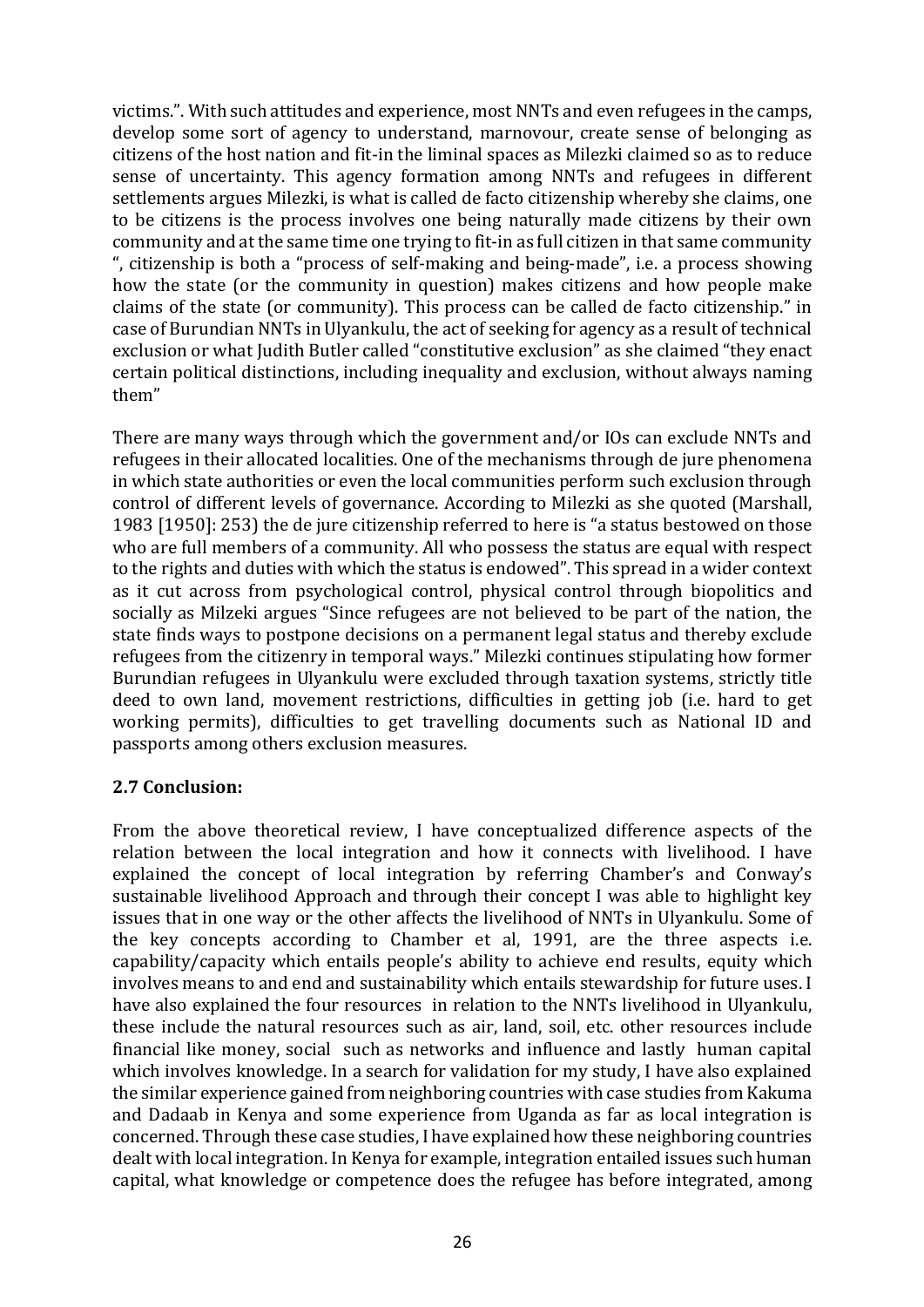other issues they also considerd security impacts to local communities. In Uganda, the integration was more or less flexible as refugees were given land and allowed to settle with less restriction. All of these concepts channel my discussion toward the issues of spatiality, liminality and identity among integrated community. Here I have explained how local integration shape identity of both host community and NNTs. I have explained how interaction between the two communities with different background has caused conflicts, especially in relation to land use. Finally, I discussed about the de facto and de jure citizenship from the experience learned by NNTs in Tanzania.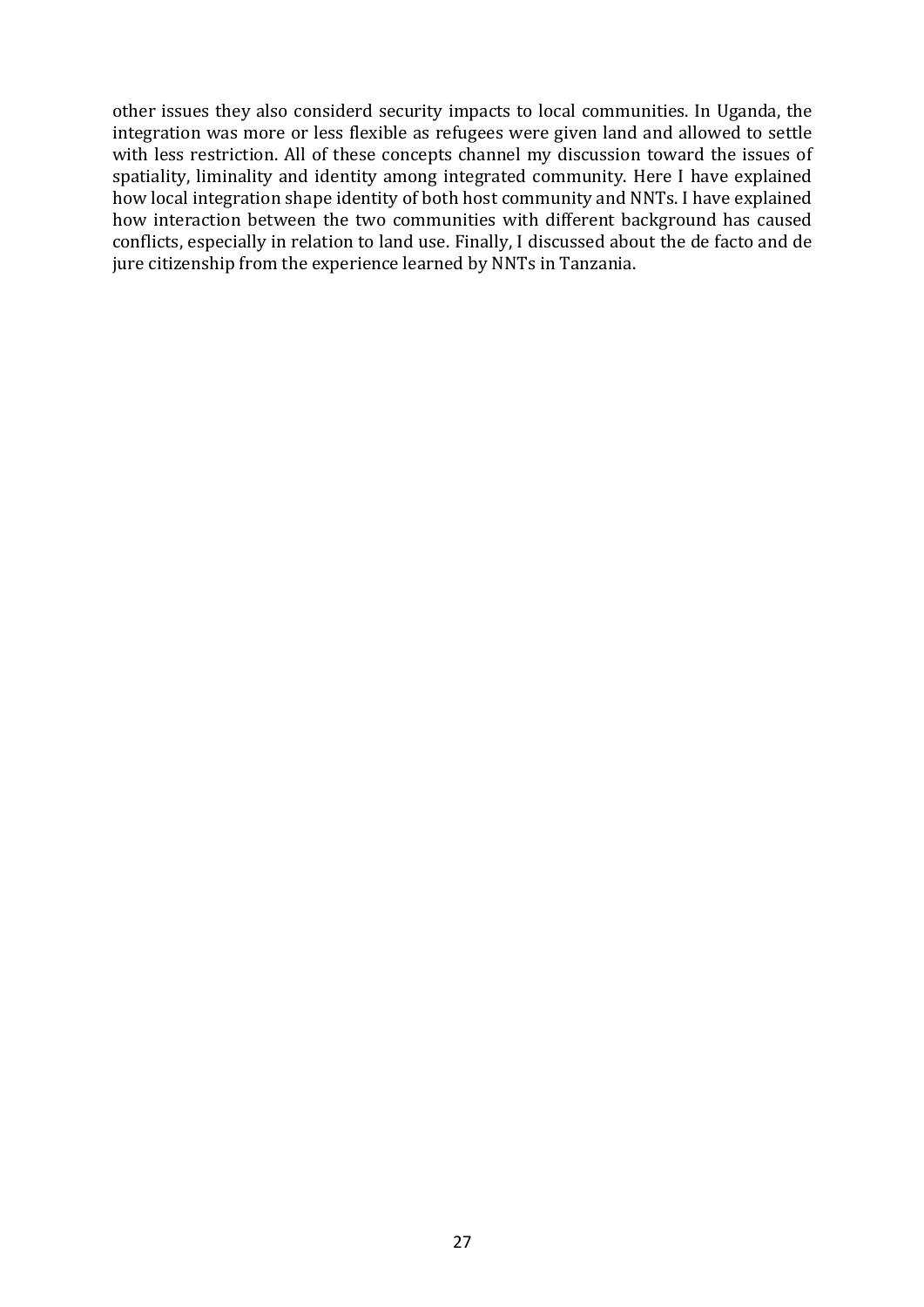#### **CHAPTER THREE: METHODOLOGY:**

#### **Introduction.**

In this chapter I explain different qualitative methods and discuss how they were used to collect data. The main methods used in this research were the observation techniques, and interviews. This means I have used participant observation and observing participants, unstructured interviews and focus group discussions, snowball/referral sampling, convenient sampling and purposive sampling techniques. In some occasions I took part in formal conversations and activities as participant observer. While in some cases I participated as observing participant without actively engaging in activities. Two interview techniques were used, these include the informal interviews (unstructured interview) and small focus discussion groups. Sampling methods were used based on the need, timing and nature of the respondents. A sample of NNTs, local Tanzanians, civil servants like teachers, farmers and entrepreneurs/small scale businessman/women, religious leaders i.e. Muslim and Christians was part of the sample selected to represent the Ulyankulu settlement inhabitants.

#### **Research Design.**

For many decades, scholars and anthropologists have preferred or conducted their research through an ethnographic approach. In recent years, many researches in social science have been conducted through similar approaches despite the fact that there have been a number of debates about their applicability in certain situations (Russel B, 2011). This research is therefore a qualitative research which focuses mainly on ethnographic approaches. The design has considered a number of factors such as the available time, field configuration, the nature of the population under investigation and other logistics. This means different epistemological views, approaches, strategies and schools of thought have been used to gather relevant data. Through this design, I was able to participate in different social activities both as observing participant and participant observer. The most important thing about this research design is that it allowed me to understand and gather relevant qualitative data to learn about NNTs daily activities and their livelihoods. The aim of this design is not to generalize the findings but rather to allow me to examine, understand, interpret and explain the underlying factors that define the livelihood situation of NNTs in Ulyankulu. To be able to do that and gather relevant findings, there was an informant who assisted me with prior arrangements and gathered information like areas to visit and relevant people to interview. Apart from that, my assistant also helped me to arrange interviews with government official and religious leaders from different locations. Based on the number of inhabitants in Ulyankulu, different sampling methods were used such as snowballing/referral approach especially to those important personnel such as local authority officials. Convenience approach was also used in circumstances where the targeted groups or individuals were hard to found. On the other hand, a purposive sampling method was used to sample people such as teachers, doctors, government officials, religious leaders among others.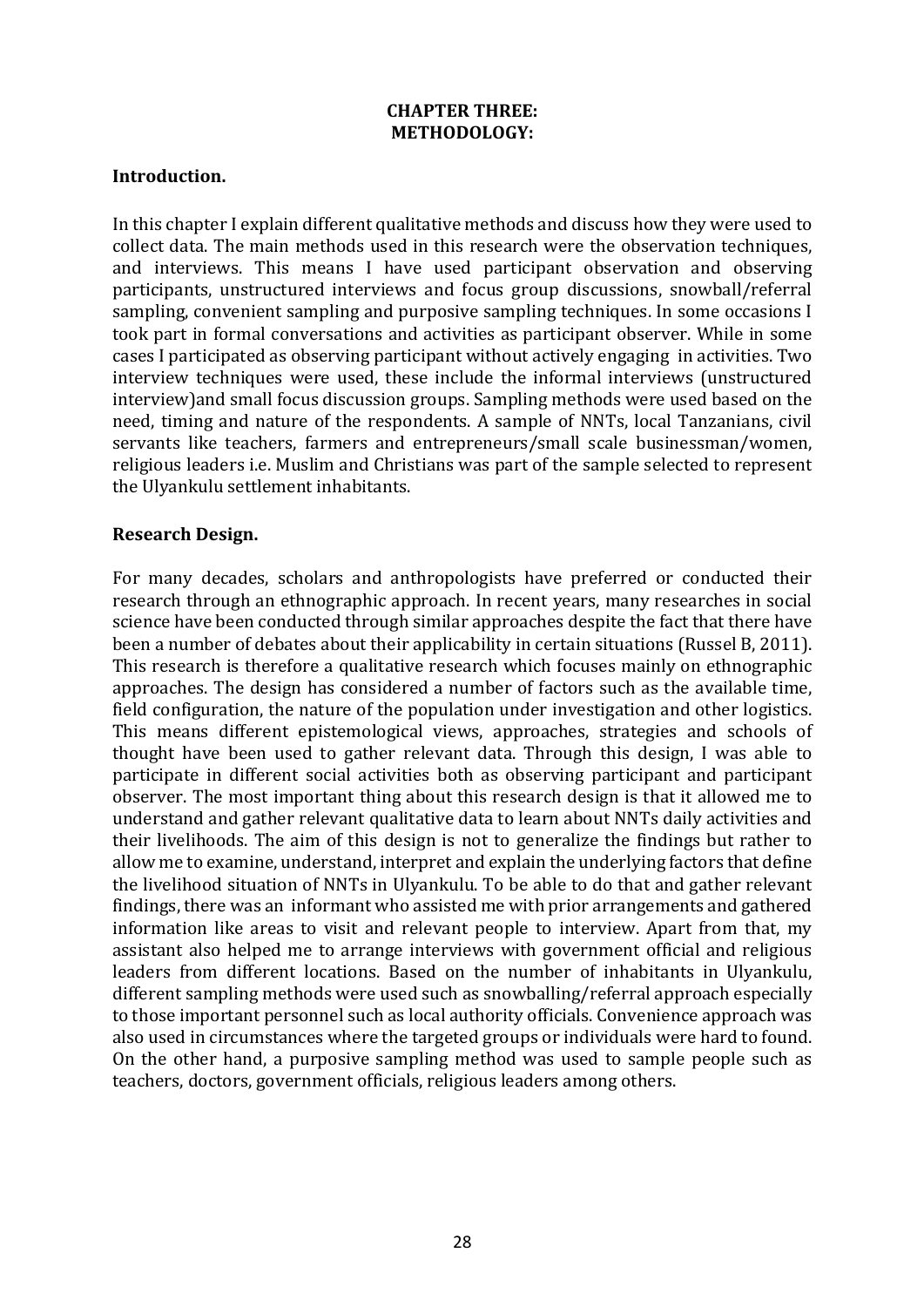## **Data Collection Methods.**

To a large extent the data collection was done through interviews by asking NNTs how they integrate with locals in Ulyankulu. This was done to understand how NNTs settled and live within the settlement, to examine how they deal with informality and how they access employment, water, health services and education among others. Such interviews were done by visiting both the NNTs and the local community working places, households, social setting, business and to observe how they interact. These techniques were selected based on the time, location, sensitivity and accessibility of the targeted population. Location such as market, housing, farms, business centers, school, health unit, Church and Mosque were used as the key places for interviews and observation. A list of questions was prepared; however, this did not stop me from starting informal conversation by asking questions which were not listed on my guidelines.

#### **Observation.**

During my fieldwork, I played different roles while observing the daily livelihood of NNTs in Ulyankulu. Depending on the circumstance, I changed roles from participant observer to observing participant (Russell B: 2011). I took part as a participant observer in different activities such as in the local market, dispensaries and households. However, I did not prefer participant observation due to the fact that it gives small room to observe everything while actively involved in the activity. My informant as an insider (a member of Ulyankulu society) participated in different social activities as they occurred while playing a role as observing participant (Russell B: 2011). Through participant observation, I was able to stay aside and observe how people interact, how they do business, observe how students learn in schools, how teachers teach without me actively involved in such activities. Some of the key issues observed through participant observation include how people settled in their households i.e. whether they have houses built by bricks or otherwise, or whether they have three meals per day, or whether children are going to school as required. I visited several households which were primarily owned by naturalized communities who came to Tanzania in the 1970s. Several houses in the settlement are built by bricks with iron sheets covering the top. Few houses had fences made up by either brick wall, gardens (plants/trees) or log fence. There are also traditional houses which are made up of mud and sticks which are covered by long grasses at the top. Another thing I observed was absence of social services such as water supply, this is the biggest problem in Ulyankulu settlement according to majority of the interviewees. After hearing a lot of complaints, I decided to walk around and observe water sources such as wells and boreholes. It was hard to find one and those found were dry. There are limited healthcare units, in fact there is no hospital but only dispensaries and clinics. According to one respondent, there are six dispensaries within the settlement although I only saw one dispensary and one clinic. When I visited the settlement dispensary, I saw a number of patients most of whom were women sitting on a bench outside waiting for the doctor to attend them.

# **Informant:**

My decision to have an assistant who knows the settlement well was one of the key elements for successful access to the field. On my first day in Ulyankulu, my experience was a bit hectic with a lot of uncertainty, I did not know where to start. I later found a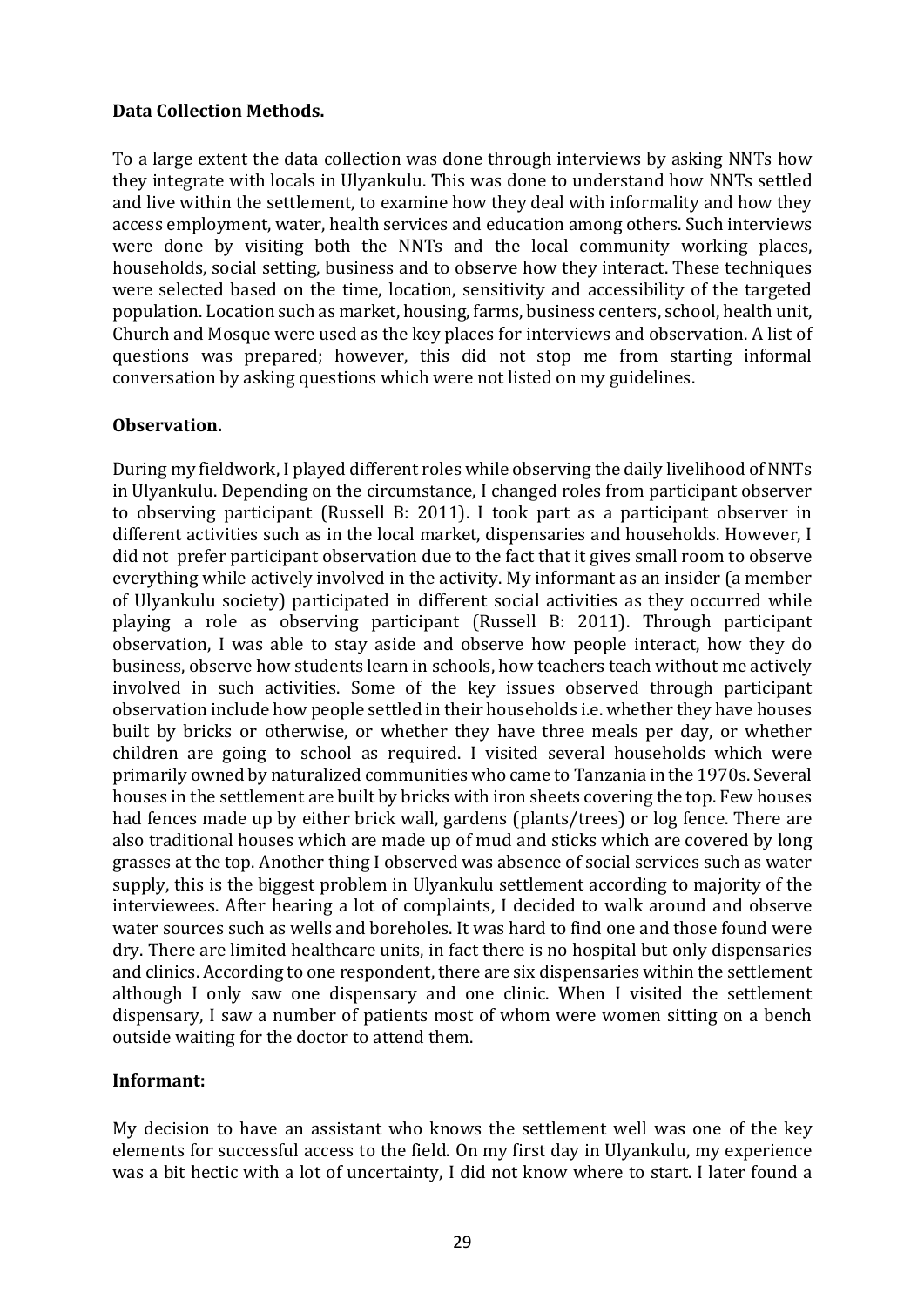local authority office and introduced myself to the officers. After explaining what the purpose of my trip was, they directed me to the settlement administrator and where I found my assistant. I was later accompanied by three people to the other administrator's office where senior settlement official were found. Later on, we exchanged contacts and we arranged a day to officially meet and start the work. The selection of my assistant was based on her farmiliarity with the place, the influence she has in the community, what strategic role can she play, how large is her connection and network, were some of the important features. Later on, we discussed terms of payment and most importantly what she can offer to the project itself. My assistant, a 31 years old divorced naturalized Burundian, was my best option based on how much she knows the place and people. I explained to her what I wanted and the type of people I wanted to interview. I gave her my target and divided that into weeks and agreed the minimum number of interviews per week which was at least five people. We used to plan ahead where to go, how to get there, who to meet so she could inform the interviewees in advance. She also took me to different places for observation. One of the places she took me was her own house which she built after she divorced her husband. As time passed by, we knew each other better, she told me a story about how she and her ex-husband start living and build their lives together, until when they were successful with good houses and businesses. Later on, she told me her husband changed something which led to a divorce. She had to start all over again by building her own house which by the look of it, it was lower standard compared to what she built with her ex-husband.

#### **Interviews:**

The interviewing method used was unstructured interview technique (Russell B: 2011). In some cases, a focus group discussion was used with participants not less than 3 and not more than 12. The interview focused mainly on three aspects (i.e. health issues, education and employment) which together reflect on the livelihood of the naturalized Tanzanians. The structure of the interview included an introduction and background information of each respondent; this gave me a chance to test whether the response provided by the key informant was relevant. The background information was used as a starting point for the interview especially when I met quiet individuals. In a random manner, I asked different questions depending on the background given by the respondent. For instance, the same question regarding security and conflict was asked differently depending on people's background information given, to get the relevant information about the livelihood of the naturalized Tanzanians, my questions were focused on how NNTs lives and settle in Ulyankulu. The questions reflect on the four capitals of sustainable livelihood approach according to Robert Chambers and Gordon Conway (Chamber et al; 1991). Some of the variables include safety (security and conflict), education, water supply, resource ownership such as land, income generation such as business, financial situation, legitimacy -- if they can vote in national elections, freedom of movement, health services, employment availability, interaction with local Tanzanians and humanitarian assistance. The interview was conducted in two locations, one location was the ward office where I first met my key informant. On the other hand, me and my assistant visited households, hospitals, churches, mosques and other business places to conduct the interviews. Fifty percent of the interviews were done in the homes of the naturalized Tanzanians while the rest were done in different settings other than homes. This depends on different factors such as age of the respondents, if the respondent was too old or sick, then I would follow them to their places. Similarly, if the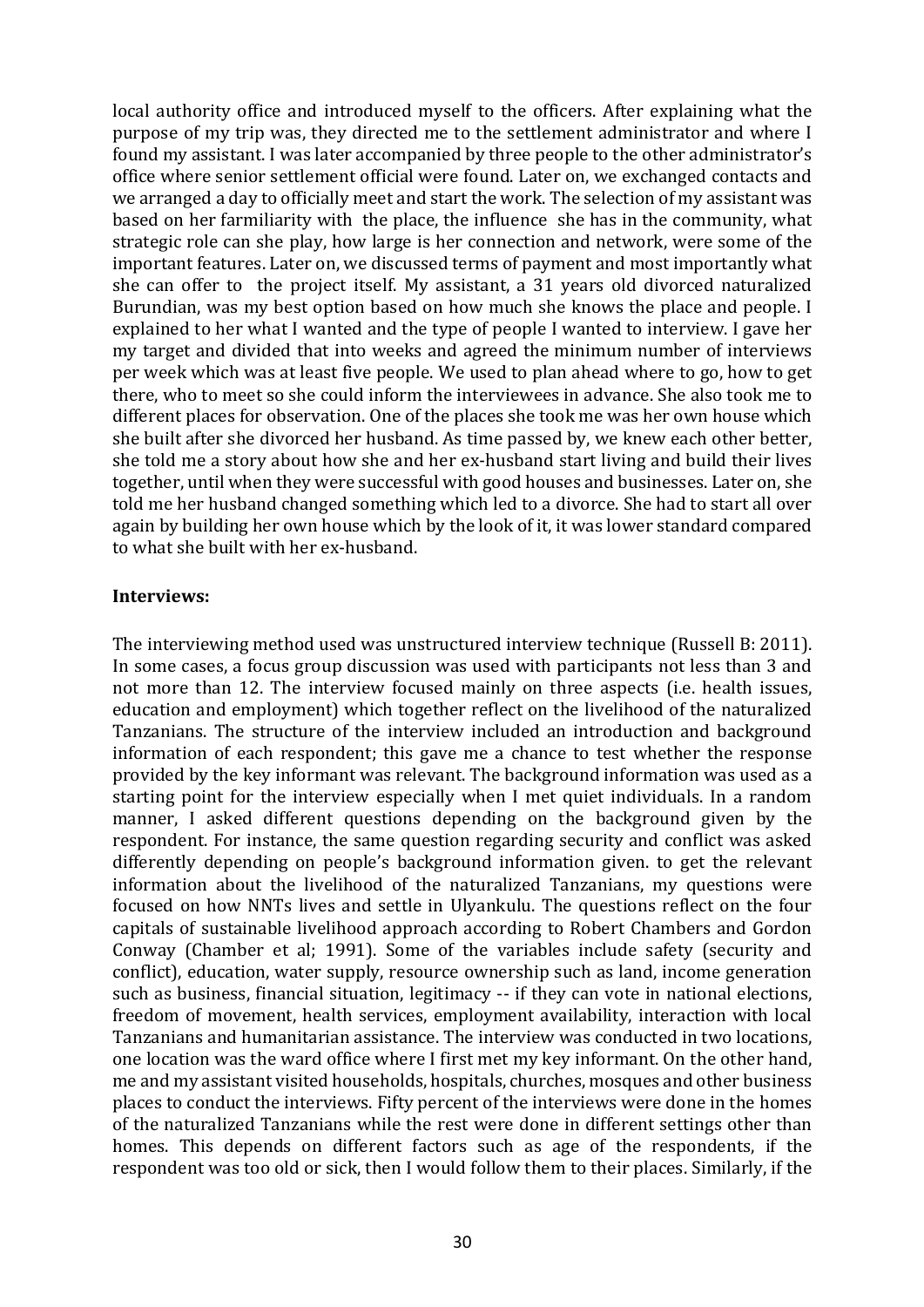interview has to be done during work hours for those respondents who have a farm or business, it was wise to visit them at their working places. I didn't prefer this approach because such settings normally disrupt the concentration of the interviewees. Most respondents were not full concentrating on the interview something which provided unreliable information. However, on the other hand, visiting people in their homes and working areas, gives a real taste of how things are on the ground. For instance, by visiting most households, I learned and observed several things like types of housing and types of facilities they own within their houses *i.e.* furniture etc. This gave me a clear picture of the livelihood situation of most NNTs in the settlement.

#### **Sampling:**

Different sampling methods were used based on the particular research needs and NNTs accessibility. In most cases, the snowball sampling technique was preferred. In a huge population such as Ulyankulu settlement, it was not hard to find the relevant respondents simply because the majority of the inhabitants are NNTs. With this in mind, my assistant and I were able to identify respondents and use them to get others in their network. Each one of those who had a chance to be interviewed was asked if they know someone relevant for the research and thus a snowball sampling to accumulate more participants was used. Through this technique, a reasonable number of respondents were identified; however, not all were willing to participate. I was also aware that snowball sampling might lead my assistant and me to irrelevant respondents. This was because those respondents who refer me and my assistant to others might consider only their friends and relatives just for the sake of participating in the research even if that referral is irrelevant. On different scenario, purposive sampling was used, for instance, to understand the deeper context of the social services provision. My assistant and I deliberately visited the schools, dispensary, churches, and mosques to precisely understand the relationship between what has been said by the interviewees and what is real on the ground. Research projects are not always going as planned, and sometimes unforeseen circumstances tend to prevent smooth data collection. In such a scenario, I was forced to used convenient sampling. For instance, there were several circumstances whereby those who were pre-arranged for interviews, had an excuse for not attending the discussion at a very last-minute – reasons like sickness or traveling outside Ulyankulu was the most plausible excuses given by most respondents. In such a situation, I would pick someone randomly to cover the gaps. Moreover, when it was hard to find specific respondents, I used a convenience sampling method (Russell B: 2011). Quota Sampling was also used to acquire a manageable size as a proportion of the total study population of 162,000 naturalized (Milner 2014:560). A proportion sample of 38 people was selected as a sample, both male and female from the age of 19 years to 75 years. The population under study was mainly Hutu and few Tanzanians. The selection of the sample considered the gender balance, although, at some point, my assistant unconsciously took me to more male respondents than female ones. Perhaps this was affected by social and cultural norms.

# **Field Site:**

Tabora town is one of the less populated cities in Tanzania which covers 76,150kmsq with the density of 33.83kmsq. According to the 2012 population census Tabora has about 2,291,623 people (Wikipedia; 13 Jan 2019). The town is the political administrative Centre with most government offices. Regional Commissioner administers the region and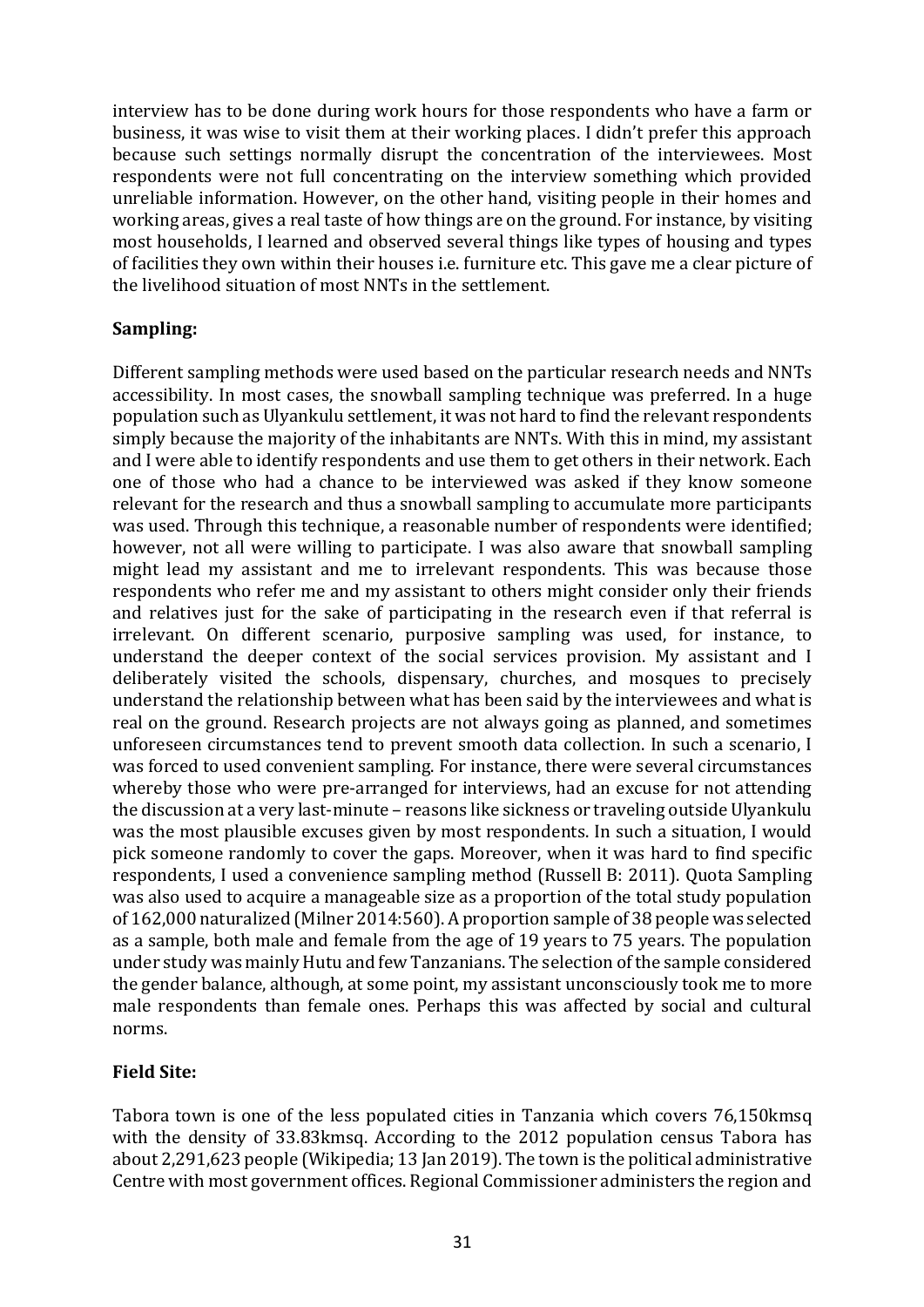below that there are District offices in Urambo, Kailua, Igunga, Tabora Municipal, Nzega, Uyui, and Sikonge. The first few days when I arrived in Tabora, I spent some days in town aiming to understand the culture, food, and weather to familiarize myself before moving to Ulyankulu settlement. I have made some friends who I asked about Ulyankulu settlement. I asked them if there were critical issues I need to know before my departure. As explained earlier, Ulyankulu is one of the Tanzania remote areas with NNTs and few remaining refugees. Roads connecting Ulyankulu settlement and Tabora municipality are murram roads. Most lanes heading or linking to the settlement are not made up by tarmac but murram roads which are very slippery during the rainy season. Before officially start data collection, I visited Ulyankulu for a day visit just out of curiosity to see how it looks like after several months of imagining it. I went to the bus station and started a journey to what seemed to be my new home for three months. The trip took two hours because there were a lot of stops to pick up passengers on the way. These roads are rough; one day, I almost lost my eyes after a high-speed daladala (public bus) ran through a pothole and threw the bus off-road. When I settled, I introduced myself to a Local authority officer who was in a ward office just a few meters from the bus station. I stepped into the office. I saw a bunch of men and women sitting and chatting with each other. I introduced myself and asked who in-charge at that moment was. They told me the head of settlement was not around, but they could take me to other senior officials like 200 meters away from where the ward office. I was then asked what the purpose of my trip was. I told them I was a student and I was there to research livelihoods of naturalized Burundi. That introduction got their attention, and all of a sudden, they seem to be interested. Later on, three of the officers offered to accompany me to the other office where senior settlement officials were found. On our way, they showered me with a lot of information about the settlement as they talked simultaneously. I saw anger, disappointment, and a lost hope among them, they spoke with emotions about how the situation is. From that moment, I realized these were the best key informants to start.

#### **Limitation and Ethical Issues:**

As explained before, to conduct research in Tanzania, one needs to seek for a research permit from the government of the United Republic of Tanzania. I knew from the beginning this will cost me time and money. As I was trying to overcome time and financial limitations, I decided to use email and telephone communication to seek for permit. This in turn delayed the research for a few weeks. Securing a permit has been one of the major limitations of my research. Sometimes the authorities deliberately delayed the process simply because they assumed the research was serving a purpose other than an academic one. I was percieved by most government officials as a spy used by a foreign organization to gather data about NNTs. This issue has an ethical phenomenon both to me as the researcher and the government officials which led into biasness. Eventually the permit was released, and I was allowed to do field work. Another limitation was my inexperience of working with trauma stricken communities such as the NNTs. Some of the main trauma-related challenges include the inappropriate behaviors (example one of the teacher during the interview was rude and show signs of not being interested to participate) by the NNTs community towards me as the researcher. To tackle and solve these challenges, a local but knowledgeable assistant was selected to assist me. Another challenge was transport. Ulyankulu settlements is one of the big settlements in Tanzania which is located far from Tabora town. Transport was difficult to find which affected my timing and interviewing schedules. Another limitation was how to establish trust and rapport with locals and NNTs. People had different perceptions about my presence. Some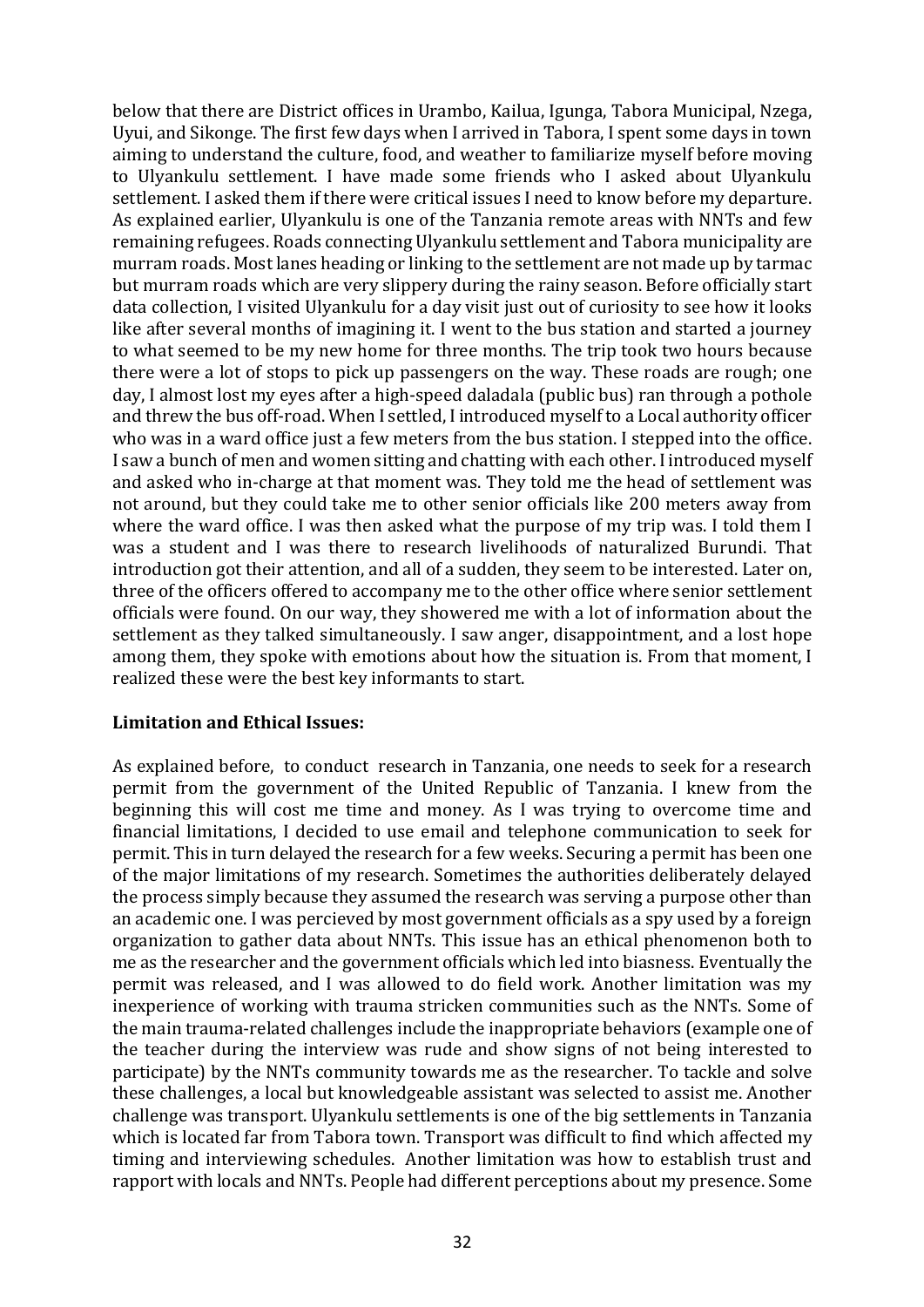NNTs thought I was sent by the government to spy on them. Others felt my presence was a chance to raise their complaints. They believed I was sent by foreign organizations to help them. Financially, this research was costly, to cover living expenses while living away from home, especially in isolated villages such as Ulyankulu does not only lead to challenge of redefining and fitting in a new culture but also it is costly. Concentrated settlements such as Ulyankulu tend to have insecurity issues, gun robbery attempts, prostitution activities and other diseases outbreak such as cholera due to poor sanitation and hygiene. This was another challenging situation that I had to live.

#### **Conclusion:**

A set of different data collection techniques were used which finally lead to a successful collection of intended data. There was also use of secondary data to have a thematic data analysis. At the end, the use of one or a combination of such methods has led me to a fine and holistic picture of the livelihood situation in Ulyankulu. At some point, one or similar unstructured interview questions were asked to different respondents, while at other times different questions were asked. This was due to two main reasons, one with a fear of spill-over effects which is largely used in quantitative methods, I worried about people share their views gained from the interviews with friends and relatives who are in their network. To avoid such influence, different connotations and questioning techniques were used such as start the interview with a leading question (Russell B: 2011). This was also a good way to triangulate the data to cross-check their validity. Asking different people same questions on different occasion, by itself does not always promise data validity even if the answers provided were the same. Thus, a need to triangulate ground data between and among the respondents themselves was necessary. Other ways to triangulate raw data and validate them was through reflection to the secondary materials (literature). Some small extent of focus group discussion was convened especially with people from the same household or with people from the same sectors such as guards, teachers, among others. The fieldwork took three months from March to June 2019. The three months are including the preparation time spent in Zanzibar. In Zanzibar, I took three weeks preparing and organizing for the fieldwork before I traveled to Ulyankulu. A knowledgeable assistant was selected based on how well she knows Ulyankulu. The influence and network she has within the settlement one of the paramount factors for my selection. Different sampling methods, such as snowballing/referral sampling, convenient sampling, and purposive sampling were used to obtain the sample size. The total sample was 38 people were selected to represent the 162,000 naturalized Tanzanians (Milner 2014;560). This selection of sample was based on age, gender and ethnicity/origin of the respondents. Apart from sampling methods, different data collection techniques were used such as observation and unstructured interviews. I played two main observations roles i.e. participant observer and observing participant. However, I used more of observing participant than participant-observer in order to capture all activities in that particular time.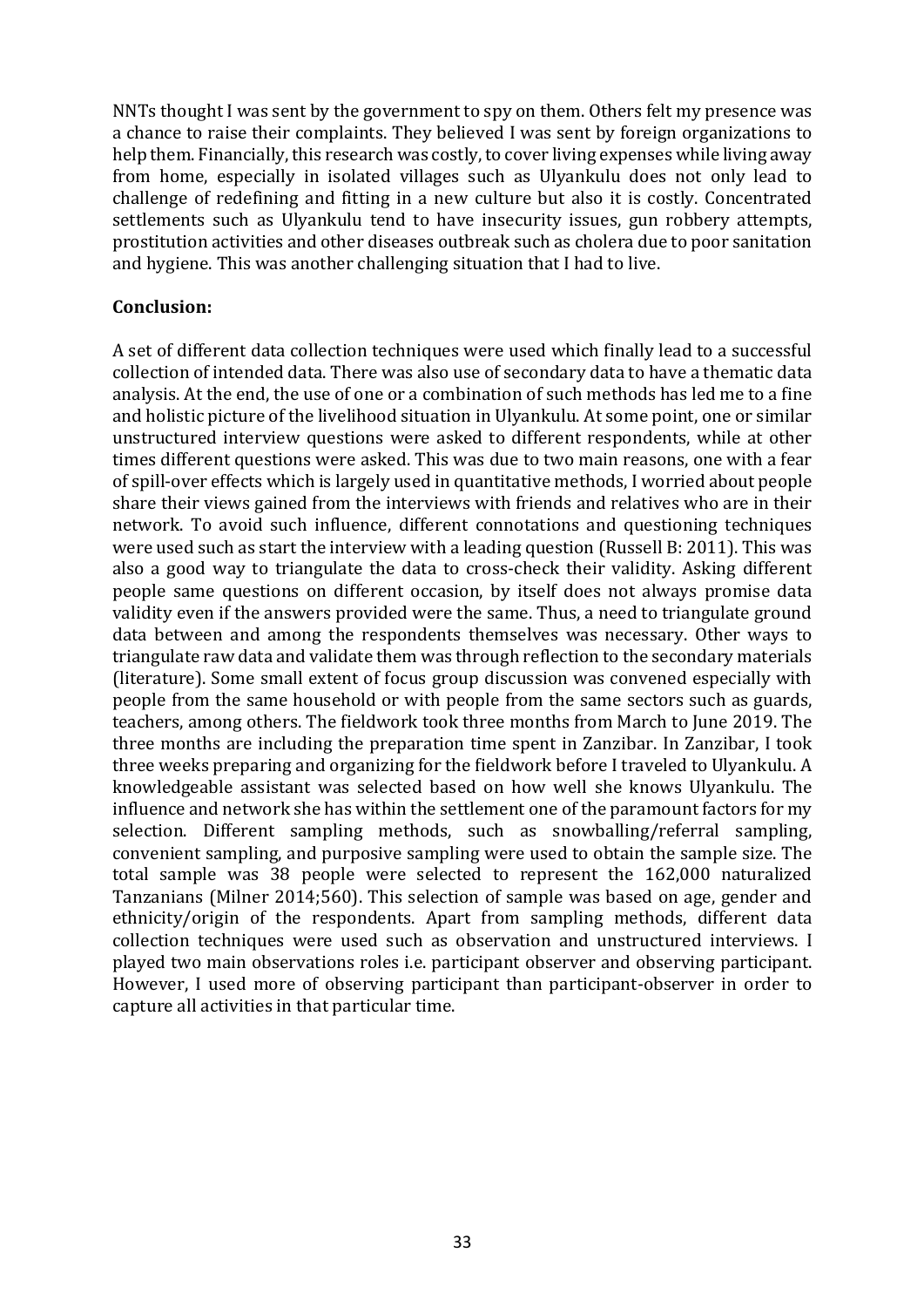## **CHAPTER FOUR:** LIVELIHOOD AND PUBLIC SERVICES: WATER, EMPLOYMENT, EDUCATION, **HOUSING:**

#### **Introduction.**

This chapter I explain and analyse the relationship between public services, i.e. water, education, housing, and NNTs livelihood experience in Ulyankulu settlement. Ddifferent schools of thought have been utilized to conceptualize the key ideas of livelihood and how it intertwined with the lives of NNTs in Ulyankulu. My analysis is based on Chambers and Conway's (Chambers et al; 1991) theoretical framework of Sustainable Livelihoods Approach (SLA). To further define and link between local integration and Sustainable Livelihood Approach according to Chamber et al; (1991) and the empirical experience gained from the field, I have ventured theories i.e. human capital, natural capital, financial capital and social capital as discussed by Institute for Development Studies (IDS) of the University of Sussex and Department for International Development (DFID) as discussed by (Krantz L; 2001). With such theoretical presentations from two schools of thought, a clear pragmatic and empirical view of what was observed from the field has been presented. Chambers and Conway defined livelihood as "a means of gaining a living" or "adequate stocks and flows of food and cash to meet basic needs" (Chamber et al; 1991). On the other hand IDS and DFID highlighted livelihood in different terms as they claimed "the basic material and social, tangible, and intangible assets that people use for constructing their livelihoods — are conceptualized as different types of 'capital' to stress their role as a *resource base*" (Krantz L; 2001). According to IDS and DFID as quoted by (Krantz L; 2001) these capitals are either natural, financial, social or human capital.

# **The Four Public Services In Ulvankulu:**

During my fieldwork in Ulyankulu settlement, I have done several unstructured interviews with people from different socio-economic backgrounds. The interviews were guided by four main socio-economic aspects that contribute to sustainable livelihood  $\overline{e}$  experience of NNTs. These four socio-economic aspects are (i) equal and good education, (ii) availability of healthcare services, (iii) equal employment opportunity and  $(iv)$ adequate water supply. The selection of these four socio-economic aspects based on how many times they reappear or discussed in the interviews, by the NNTs and host community. Majority of those who were interviewed on different occasions have mentioned the misery caused by absence of such services or the blessing they bring. With such response, I have discussed more on the four socio-economic services not only because they appeared more in interviews, but also because they contribute to shaping the livelihood of NNTs in the settlement. Absence of such services plays a great role in how people maneuver, cope with their environment and interact with others. Accessing health services in Ulyankulu is problematic in different interviews a number of the respondents were asked to identify some of the main health challenges, most of them mentioned the public health insurance. At some point they said, each of the NNTs in the settlement was asked to pay a certain amount of money to cover their health costs. A small number of people in Ulyankulu (the middle class) can afford to pay for their health services. Such social classes normally buy medicines from private clinics and dispensaries or from a pharmacy. There are few health facilities in Ulyankulu, and even the available ones are not considered to be in goodstanding.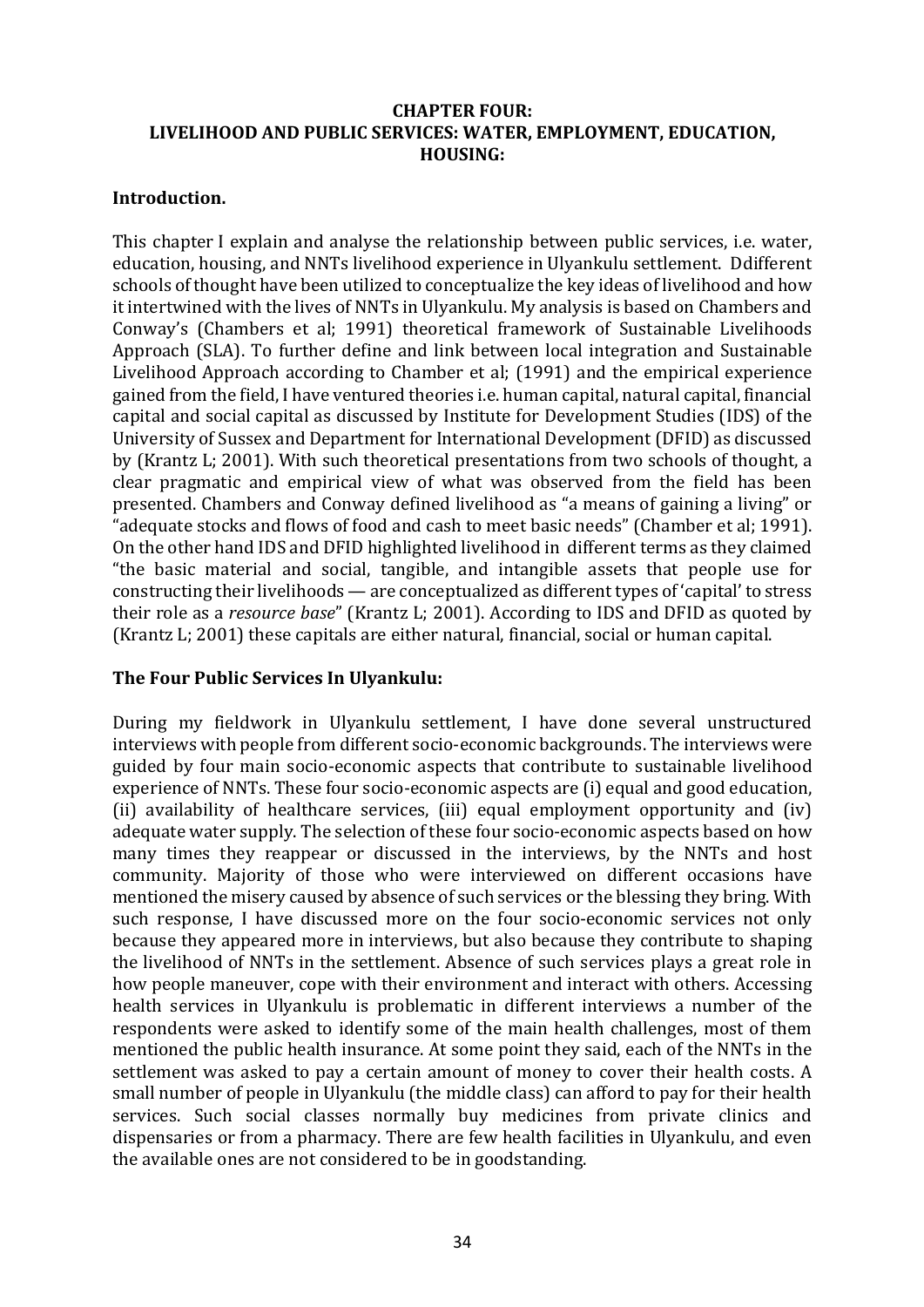#### The Water Sources and Water Allocation within the Settlement:

Water supply is one of the fundamental aspects of human survival and yet remains one of the main challenges in Ulyankulu settlement. As necessity resource for sustainable livelihood of humankind, water cross-cut so many sectors that might primarily be essential for human survival. To human beings, water can be used for domestic uses, it can also be used for agriculture, hospital, schools among others. The absence of water in the settlement has direct impacts on food security. The social burden of water collection has resulted in bad experiences among the NNTs. One good example of such social burden are the distance traveled by students seeking for water. An absence of water in the household means students have to miss their classes to fetch water in a distant location. In other words, it negatively impacts education and livelihood of such students. On the other hand, the health sector such as dispensaries depends on adequate water supply to serve well. Sufficient, adequate and equitable water supply among inhabitants in Ulyankulu seems like a dream. The majority of those interviewed admitted that there is a water crisis within the settlement and the problem seem chronic. With such absence of such essential resource, NNTs livelihood has been put at risk. According to (Chamber et at; 1991) concepts of Sustainable Livelihood Approach, equity refers to an adequate and decent livelihood experience facilitate both means and an end through assets availability (resources) and easy access to them. This fact seems unrealistic to many of those in Ulyankulu, and every individual needs sufficient distribution of water (at least 15 - 20ltrs per person/day) to survive said UNHCR. Physical burden according to UNHCR is another issue affects the livelihood and welfare of several inhabitants in Ulyankulu settlement. Reflecting this with Chambers et al;(1991) capability concept, the ability of many NNTs in Ulyankulu to achieve their needs can be questioned due to their inability to find water. Capability according to Chambers et al; (1991) involves the sense of the influence and ways through which an individual can achieve the desired results. To many NNTs in the settlement, they might have failed to pursue such influence to foster adequate and equitable access of such natural capital. Another burden as to what UNHCR claimed is the environmental burden which explains the effects of insufficient water supply and its impacts on the environment. The environmental burden according to the UNHCR, also involves pumping of water can lead to the decline of water levels and quality.

At some point, international humanitarian agents planned to drill water wells and borehole to supply water in the settlement. But the local authority refused the project with a claim that, local Tanzanians should be considered first before the refugees. By listening to stories of many Ulyankulu residents, there were boreholes, most of which are seasonal, this brings us to the third concept of sustainable livelihood approach which is sustainability (Chambers et al;1991). According to Chambers et al (1991), Sustainability has both means and an end, but with one unique character, it provides stewardship and guideline for future uses. Adequate water supply and accessibility have no meaning without sustainability, again capability to have clean and safe water might not necessarily mean sustainable future water supply. Sustainability by itself needs a well-engineered mechanism and trajectory to be achieved. In such situation, for durable water solutions in places like Ulyankulu, a proper policy, structure, institutions, and processes (Knutsson P;2006) need to be in place to attain such fantasy. Inspired by Chambers et. al (1991) Sustainable Livelihood Approach (SLA), many of the well-known International Organizations such as the United Nations' Development Programme (UNDP), the UK Department of International Development (DFID), IDS and Oxfam have embraced the approach to be the Centre of their development programs. The four capitals as discussed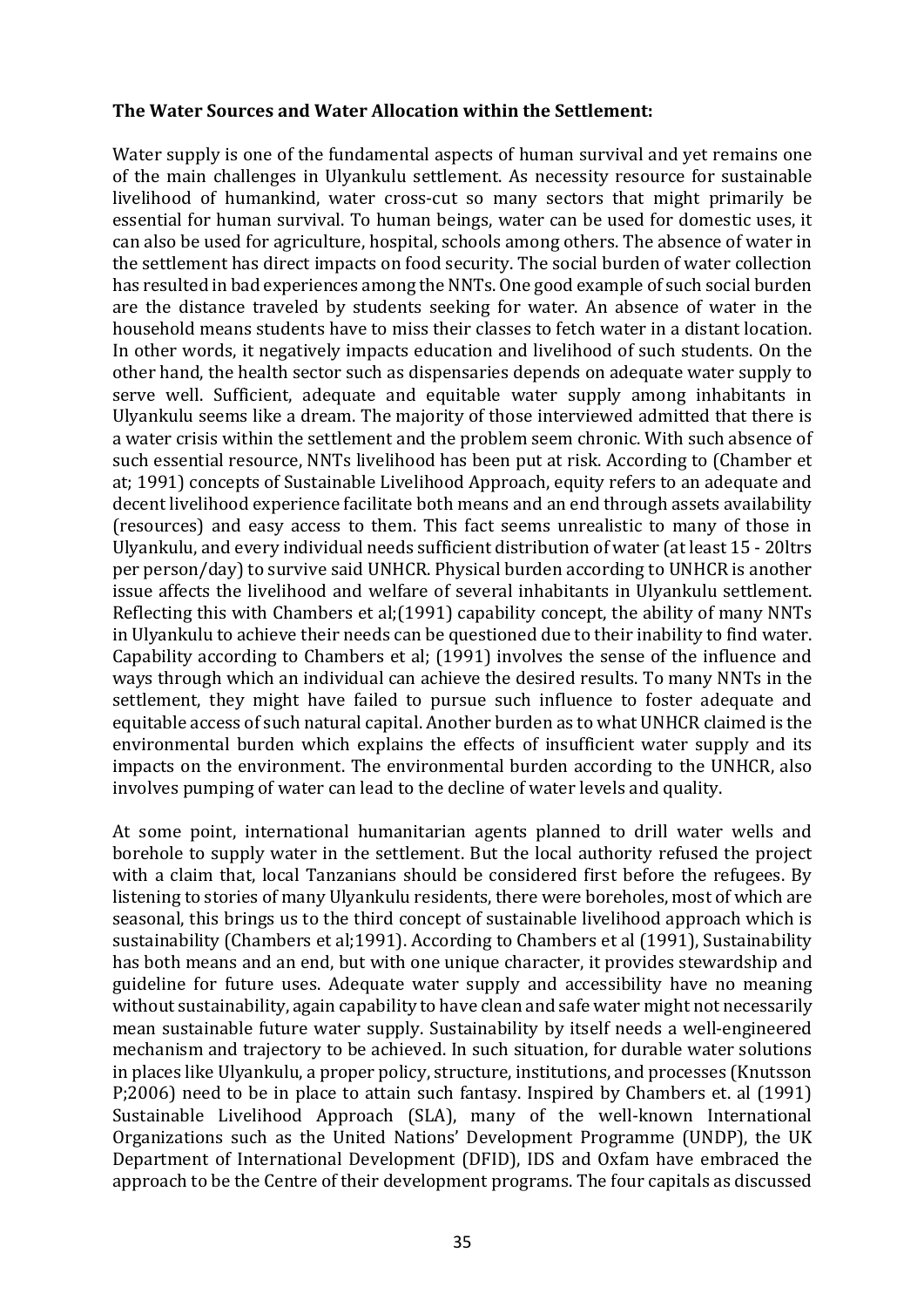in chapter two, give us a clear description of the change and adaptation of the environment by most NNTs. Water is a natural capital; its absence creates predicament and impediment to the livelihood of those it leaves victims.

#### **Employment Opportunities And Economic Exclusion:**

The period between 1960 and 1990, most of the African states such as Tanzania and Uganda had liberal perception towards refugees (Rutinwa B; 1999). In such period refugees were allowed to work both in public and private sectors and own properties such as land and houses (Rutinwa B; 1999). According to (Rutinwa B;1999), refugees were able to work freely and enjoy public services as locals as he put it "Refugees were allowed equal access to health and education services as well as the job market, both in the private and public sectors". This statement put by Rutinwa seems rather true in places like Ulyankulu where 44 teachers are NNTs and only five teachers are local Tanzanians, said the principal of Mirambo secondary school. However, in recent years these policies have changed with more strict impositions of laws and regulations that pose restrictions towards NNT's contracts and give limited work rights. The local integration entails three main frameworks which include economic integration, social integration, and legal integration. Through economic integration, refugees are allowed to take part in economic activities or production systems such as access to land and farming. They can also be employed as casual labor or self-employed to attain minimum living standard as argued by (Rutinwa B: 1999) "As to self-sufficiency rights, refugees in Africa were allowed to till land and keep animals, even in countries like Tanzania and Uganda where the law permitted the confiscation and slaughter of animals brought in by refugees". The right to work to all members of a society and to provide their labor are some of the rights that are described by both local organizations and international agencies such as ILO Recommendation 205 (UNHCR; 2019-2023 Global Strategy Concept Note). Nevertheless, everyone has a right to earn a living through decent work as stipulated in article 6 of the International Covenant on Economic Social and Cultural Rights.

The call for a comprehensive global framework as a response to the refugees and migrants' livelihoods and economic inclusion programs is more than needed (UNHCR; 2019-2023 Global Strategy Concept Note). Presence of such framework means a fix to the employment opportunity among NNTs is a fix for the social misfortune. Majority of NNTs and locals alike have not been formally employed, most of them are self-employed with over sixty percent are agro-economist involving in selling tobacco and other cash crops. Lack of formal employment has been one of the main challenges discussed in interviews; less than twenty-five percent of those interviewed were employed in public or private sectors. The main reason raised by the NNTs during the interviews was unequal opportunity and favoritism to host community with NNTs. To improve NNTs resilience and self-reliance a clear-cut strategy and policy are needed to attain a real economic inclusion. Economic Inclusion has been one of the best strategies and yet a key pillar for a proper livelihood experience. This inclusion does not leave aside the fact that equal working rights should be considered as part of the empowering environment among such vulnerable society. The economic inclusion as a proper way to safeguard NNTs livelihood entails clear access to financial institutions, decent work, access to the labor market, entrepreneurial empowerment and other economic benefits for both host community and NNTs in places such as Ulyankulu. Through such initiatives and global policies, such inclusion will not only reduce aid dependency among member states and NNTs themselves, but it will also contribute to the empowering and later foster self-sustenance,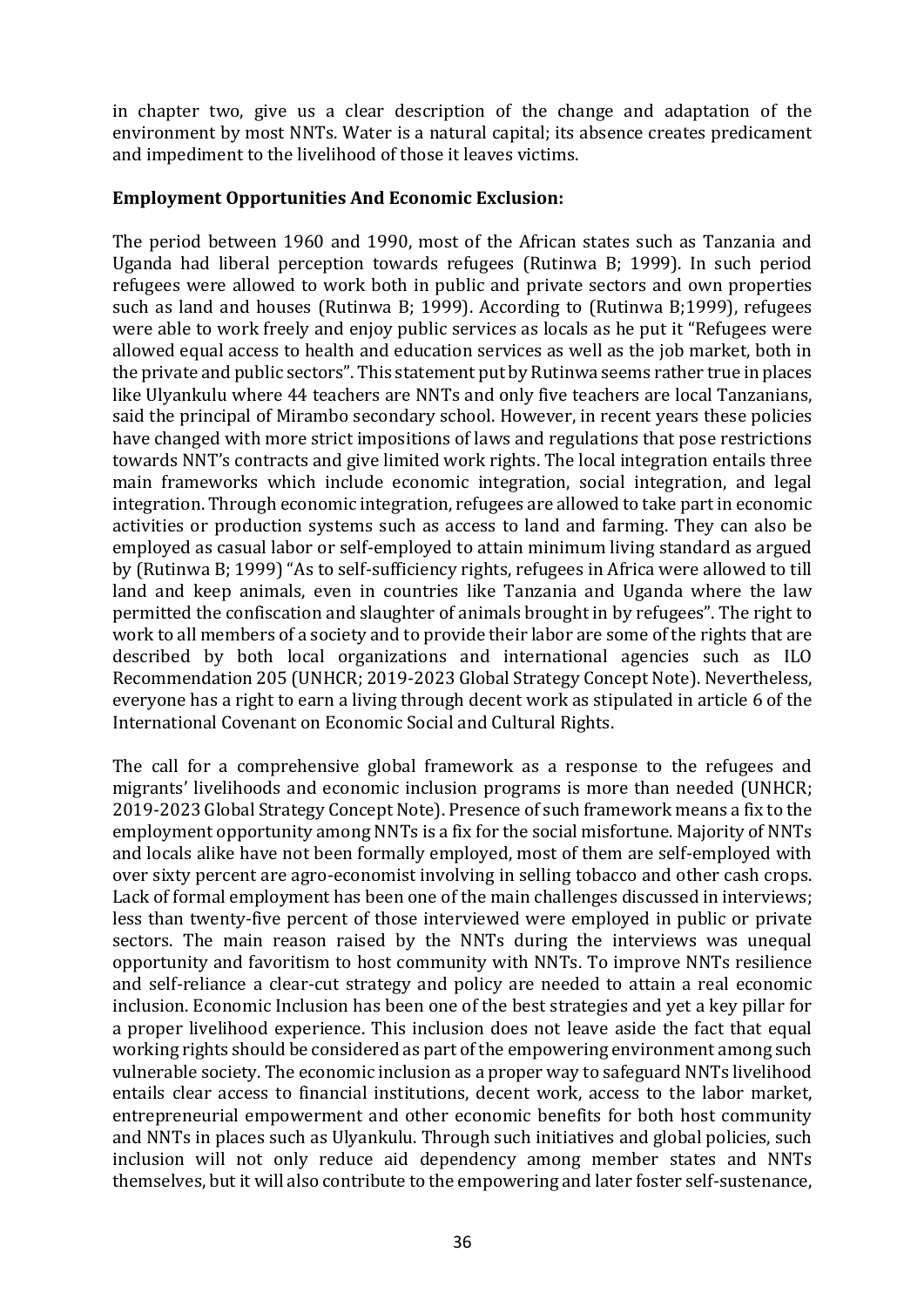independence, and sustainability among NNTs and those surrounding villages. For instance, in an interview with one of the NNTs, a 29 yearold man who holds a diploma in animal health and production, he once got a temporary job in Ngara Kagera region as school animal and agriculture supervisor, he dropped his work due to low income offered based on his origin. Later on, he decided to move back to the settlement and open a mobile voucher kiosk. He said moving back to the settlement from Ngara was the only way he could empower himself from that socio-economic exclusion. Apart from the kiosk, he self-employed as a freelancer dealing with NNTs livestock and agriculture production within the settlements. I asked him if he applied for job elsewhere in a public office, he said he tried and was selected for an interview, but he was not selected. When I asked him whether his fellow NNTs use the same techniques to evade the social exclusion based on their background. He responded, most NNTs have limited source of income from the government or IOs, they normally engage in agricultural production and save money to start a small business as a way to self-sustain themselves. He concluded, there are ample employment opportunities, but such vacancies are not advertised in public as he claimed this is a technical exclusion.

By empowering such a vulnerable society like the one in Ulyankulu, it will be the starting point to prepare them for a better and sustainable future as responsible citizens and contribute to the development of the host country. In a holistic point of view, the process of job creation and distribution among NNTs or any member of the community in that case, needs the involvement of all stakeholders "Improving livelihoods and achieving economic inclusion of refugees cannot be done by UNHCR alone and requires the engagement of a broad range of stakeholders" (UNHCR; 2019-2023 Global Strategy Concept Note). As such, the involvement of private sectors, development sectors, and individual entrepreneurs in job creation, promotion and distribution are equally important as it is to the public and international organizations. This claim is supported by Rutinwa B; (1999) arguing "Refugees were allowed equal access to health and education services as well as the job market, both in the private and public sectors.". The presence of informal sectors especially in settlements and camps has positively contributed to the economic and livelihood welfare of those living in those areas. In Ulyankulu for instance, over 90% of its inhabitants are employed in informal sectors such as agriculture, small scale business, transportation among others. Such employment trends mean there is limited employment opportunity among NNTs and locals, most of them are self-employed with majority are agro-economist involving in selling tobacco, beans, groundnuts, and other cash crops. Others are involved in small scale businesses such as kiosk and tailoring, some move around with their products from place to place. Lack of formal employment has been one of the main challenges discussed in interviews; less than twenty-five percent of those interviewed were employed in public or private sectors. The main reason raised by the NNTs during the interviews was unequal opportunity and favoritism to local citizens in relation to NNTs. To attain job sustainability in such social practice and configuration, more attention should be placed on how such sector can impact livelihood development. In most cases, small scale enterprises almost all-over developing countries have fallen into the trap of stiff rules and regulations that either slow their growth or demolish them for good. Rules and regulations as far as business, entrepreneur, and jobs are concerned in places like Ulyankulu are oppressing in nature. Without allowing a friendly working environment among NNTs in their settlements and conducive business atmosphere, we can only do this by encompassing a good system which will enable not only decent job creation among such vulnerable ethnic groups, but also an assurance of job sustainability. Many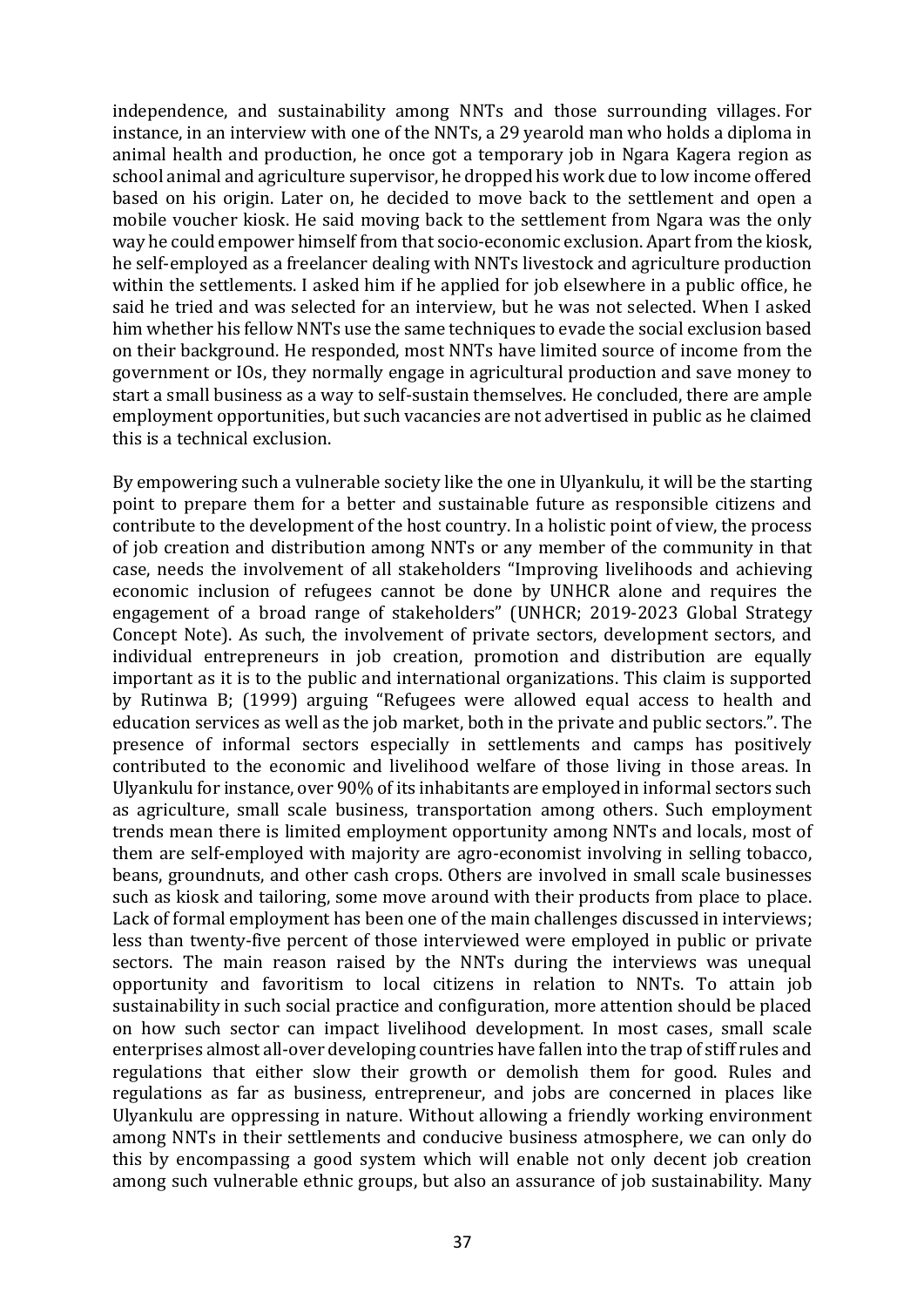things can be done to see this into action, for instance as proposed by (UNHCR; 2019-2023 Global Strategy Concept Note) a minimum economic recovery standard which will allow NNTs and local together to have access to financial institutions to finance their small-scale businesses.

### Impacts of Education: What Has Changed Since the 1990s:

Accessibility of quality education is one of the fundamental aspects for enabling a person to gain relevant skills and capacity to have decent jobs (Rutinwa Bonaventure; 1999) and proper life which will eventually lead to successful local integration. A need for a relevant educational policy which will allow NNTs to acquire relevant skills is more than needed. This policy can be specifically designed to impart knowledge among 2nd generation that will enable them to develop problem-solving skills and other civic education. For a successful policy to achieve its goals, not only the policy that embedded statements that could show a clear and strategic trajectory towards educational revolution among NNTs but a holistic approach that includes all necessary infrastructures that smoothly propel the achievement of such policy. School infrastructures including proper buildings and teaching facilities are as equally important as the policy itself. In Ulyankulu for instance, where this study focuses on, there are few schools compared to the demand. These schools serve both local and naturalized students. According to the data collected from the ward education officer, most schools have an average of 120 students in each class which is over their normal capacity. There are two types of education systems offered in the settlement as per ward educational officer. These are the formal education which contains 7 primary schools and 1 secondary school within the proximity of the settlement. On the other hand, there is informal education program that serves older people. Referring to (Chambers et al. 1991) concepts of livelihood approach, a decent and adequate life stands the core part of livelihood development.

Lack of proper infrastructure in school such as Mirambo secondary school which has about 2,671 students is dismaying facts that has affected the livelihood of its inhabitants, especially the parents of students who have to carry a burden of renovating the school by themselves. Putting emphasis and resources not only into primary and secondary education, but also on the higher education for NNTs can be one of the best ways to ensure sustainability in the long run. Students have been reported dropping off classes in early and mid-1990s due to poor policies, school fees, lack of uniforms and other factors such as water shortage as explained above. In the 1990s and early 2000s two children in a refugee's household had sponsorship to go to school for two years, said one of the interviewees. Things have changed, since UN phase out from the settlement, and no more support is given, the naturalized households are on their own. When the researcher asked the ward education officer whether students in public schools get standard education, he replied "they all get what they deserve" meaning proper education who later admitted there is a problem of more students. The school enrolled students more than its capacity, fewer classes and fewer teachers which is against international human rights declarations. It is, therefore, the right of individual students and their teachers to enjoy a proper and decent education system that does not discriminate based on ethnic origin. Such discrimination has been highlighted by the (UNESCO;2017) "while examining the situation of recent refugees, the United Nations human rights treaty bodies have repeatedly expressed concerns about the limited enjoyment of rights by persons fleeing armed conflict or persecution who arrive at the borders of States." With absence of International organizations, there have been several challenges to restore the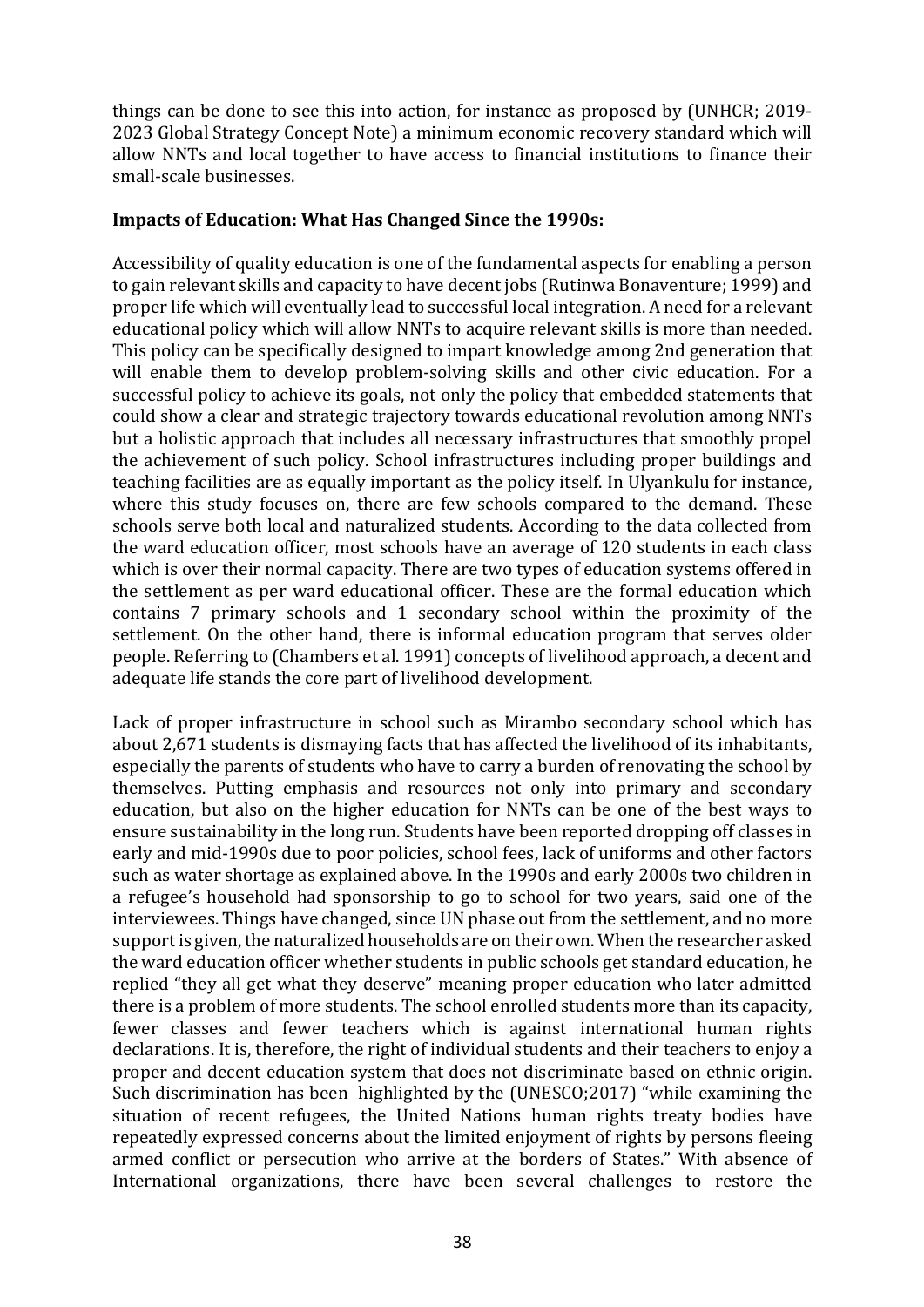infrastructure of Mirambo school, this failure has been due to poor resource mobilization by the parents and partly because of low-income level. According to (Rutinwa B; 1999) "refugees need specific support in the transition from one education cycle to the other, as many (specifically girls) drop-out before completing an education cycle or transitioning to the next." Over recent times, the drop out cases have reduced to a promising rate, but there is still a lot that needs to be done to improve the situation. A need for a proper educational policy does not only need to solve educational challenges such as availability of textbooks, good classrooms, and relevant curriculum. But also, a need for a crosscutting solution to tackle other socio-cultural agendas such as adolescents, gender imbalance and early marriage are some of the particularly threatening factors to most students. In Mirambo Secondary school, for instance, about 51% of the students are boys while only 41% are girls claimed the principal of Mirambo secondary school.

### **Housing And Building Permits:**

The sustainable livelihood Approach prioritizes people-centered development focusing on what people in a community have and what they have not (Jon D. Unruh; 2004). The maximization of land accessibility, simplified land tenure and less bureaucracy in permits submission on many occasions leads to more social development and other infrastructures. In most cases, the legitimacy, norms and post-conflict background among NNTs or refugees, in general, has played a great role in land ownership and housing (Jon D. Unruh: 2004). A consideration to such norms and background on how land should be developed and properly controlled is vital aspect for better future policy on land tenure as a way to promote sustainable livelihood (Jon D. Unruh; 2004). Most of the times, the policymakers focus does not take into account the views and background of those whom the policy is affecting. These norms and informal institutions in a community like Ulyankulu settlement could be used as strength to a good housing and land ownership policy at the same time take into account host communities point of views (Jon D. Unruh; 2004). According to the data collected from the field, the majority of the NNTs in Ulyankulu settlement have access to resources such as land. There has been several complaints among NNTs on policy and unfair laws that still oppress them and question their livelihood. One of the major complaints was the existence of Law Act. 9 and Law. Act. 7 which was enacted in the 1990s to control welfare of refugees in settlements and camps. Reflecting this concept to the data collected in Ulyankulu, one can argue the majority of NNTs can maneuver and fit-in the environment to face their challenges, such tactics from NNTs can be seen from some of the interviewees when some NNTs build or acquire land even with strict restrictions from the settlement administration. According to many of the NNTs, the settlement administration is said to be corrupted and unfair, sometimes they ask for money to allow NNT to build or acquire land. The NNTs agency capacity to work through such oppressive policy has been weaken and therefore the capability of individual NNTs to foster such change the policy has stalled. One of the concepts underlying the idea of sustainable livelihood according to (Chambers et. al; 1991) is that livelihood concepts crosscut a range of social aspect which by coming together they form a holistic concept of well-being. This not only means the involvement of good land and housing policies but also involves the process of having capacity and ability to acquire decent housing.

Looking back at the case study, the majority of the houses in Ulyankulu are of low standards, this, in other words, means the inside condition of most brick houses has no good floor although they are made up of cemented floors (some floors have cracks) with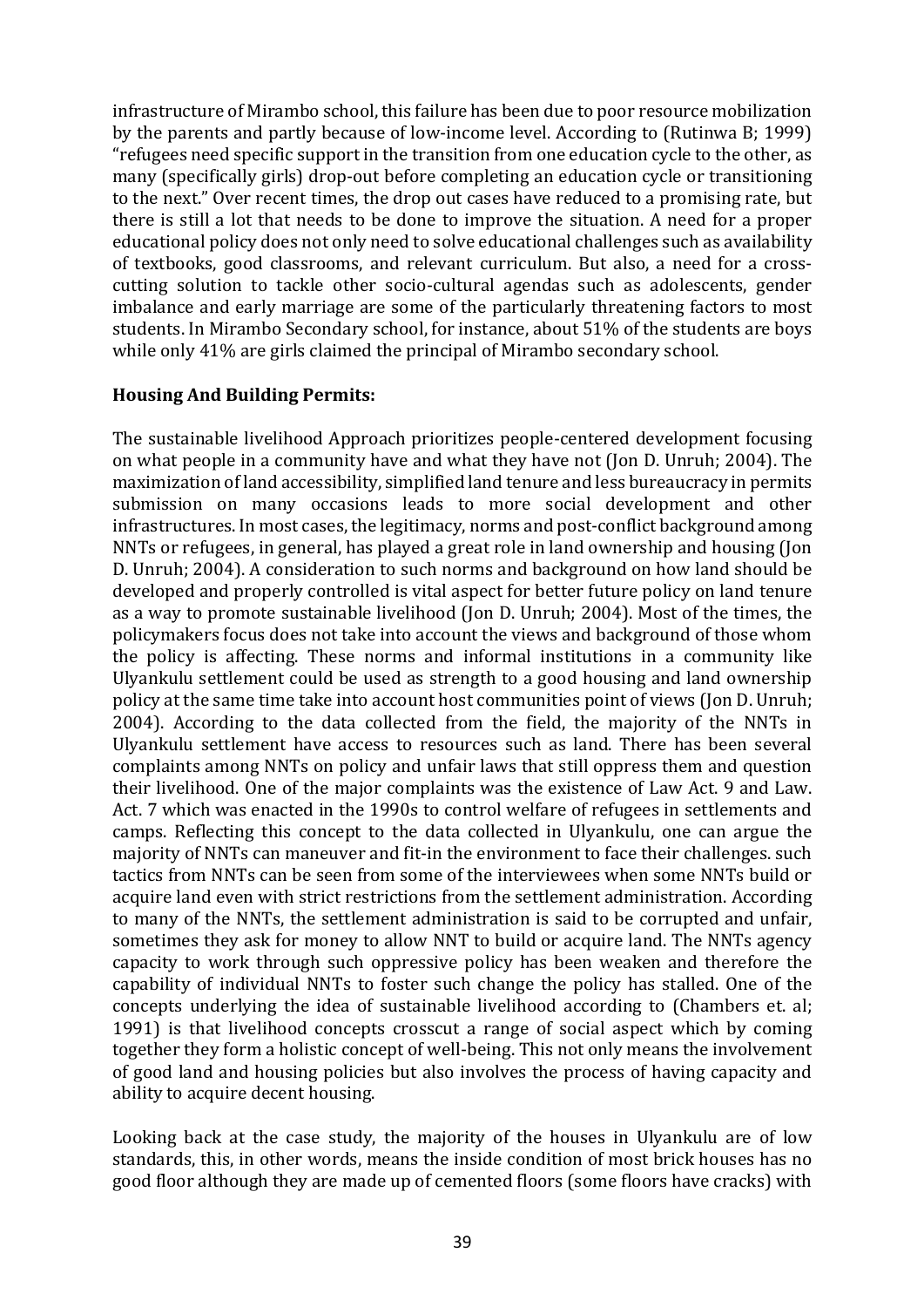ceiling boards. From the observation done in different household with a view of how well and decent their houses are, the researcher observed windows which were made up of wooden and iron bars, some households have nets covering the windows to prevent insects from coming in. Most houses have furniture such as living room table, two to three wooden chairs, stools, door and window curtains. There are few houses with carpets (most of which are also old carpets). At least three-quarters of the houses observed by the researcher were connected to electricity. Although the majority still use traditional means of lighting and cooking such as the use of firewood. There are some households have a mixture of brick houses and mud houses; these mud houses could be specifically for cooking or external toilets. Some use the mud house to keep their livestock. For those houses which are made up of mud and sticks, almost all have similar interior i.e. have wooden chairs and tables, wooden windows and outside kitchen. However, most of them neither have ceiling board nor a carpet on the floor. Most inhabitants in the settlements, this includes both the naturalized or registered citizens as they call themselves and the locals have complained about freedom of house construction. As put by one interviewee -- a local Tanzanians, "there is no freedom of living like any other place, there are a lot of laws and settlement regulations and yet there are poor social services while settlement administration does nothing about it". He continued, "Ulyankulu is like a forgotten place, neither the UN nor the government exists". The respondent had a desire to build his house within the settlement, but due to corruption, tight laws and regulations he was not able to build one. There are few similar buildings about seven to ten, when the researcher asked his informant whose houses were, they, he was told they were government staff houses. By government staff, it means teachers, police, administrators, coordinators, and doctors etc.

### **Governmentality In Ulyankulu:**

To most scholars, the paradigm shift towards the modern days' concepts of protracted refugees, seem to have taken a different turn and cross-cutting several issues *i.e.* political, social, economic and cultural aspects. Between 1960 and 1990, most African states including Tanzania dealt with refugees' crisis with Pan Africanism ideology. Through this ideology, African states implemented what (Rutinwa B;1999) called 'open door policy' which gave refugees benefits such as freedom of movement and freedom to work within host state. However, in recent years, this ideology has turned out to have more economic and political benefits to host community and less economic and political benefits to NNTs themselves. Here, I don't mean to say NNTs or refugees don't benefit at all while they reside in foreign state, but rather there has been an ideological shift on how host state deal with refugee's crisis. One of the most recent ideas about protracted refugees is naturalization of long-term refugees as full citizens of the host country. Viewing this in political perspectives (Armend Bekaj and Lina Antara; 2018) argued "In any event, naturalization remains the only route to full and equal permanent membership of the political community". In most cases, the level in which former refugees are allowed to participate or affiliate themselves to a local political party or involved in political activity in the country of asylum is very low and has some sense of controversy (Mandal R; 2003). In most situations, refugees' presence in the country of asylum is seen as a threat and creates fear and tension which prevent their involvement politics (Mandal R; 2003). Furthermore, human rights laws in country of asylum through article 25 of the 1966 International Covenant on Civil and Political Rights ('ICCPR') allows only citizens of country of asylum to vote and to stand for public office, such right is not given to those with refugees' status (Mandal R; 2003). It appeared in some settlement or camps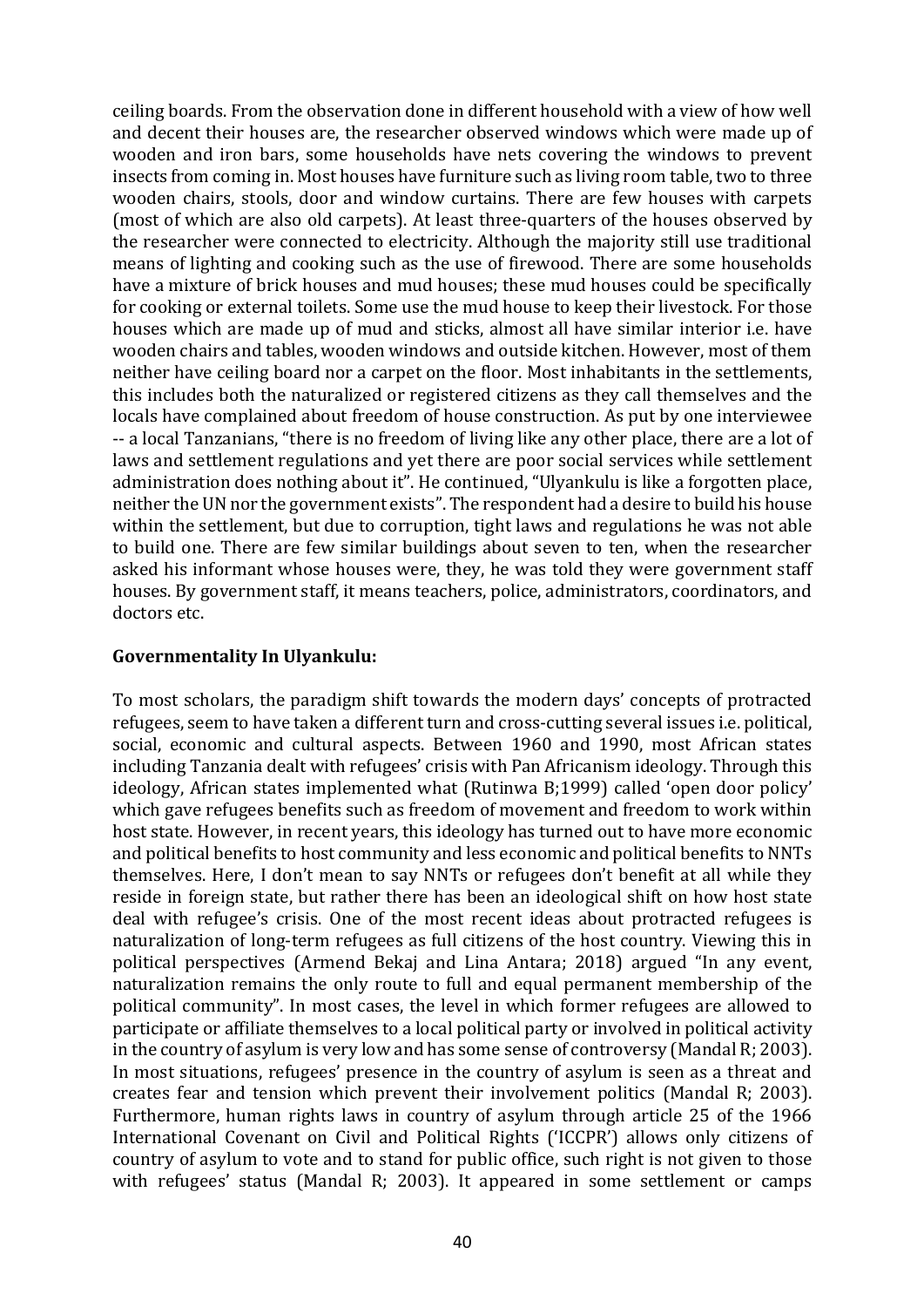elsewhere in the region; many former refugees were able to rise to high governmental positions in both civil and diplomatic services (Rutinwa B; 1999). "Although States are not obliged to give aliens the right to vote, they do have discretion to allow them to participate in elections. In some cases, States may undertake to provide voting rights to resident aliens according to a particular treaty arrangement" (Mandal R: 2003). One of the key components of livelihood capitals according to (Chambers et al;1991) is social capital, and this allows community members to form networks, associations, and affiliations in pursuant of their daily survival. Reflecting further to (Mandal R; 2003) line of argument, the human rights laws "guarantee of freedom of association in Article 22 of the ICCPR applies equally to aliens and citizens alike. This, in principle, accords refugees the right to form political organizations. However, the formation or operation of such organizations may be restricted on the same grounds as Article 21" (Mandal R; 2003). Taking into account the issues of legal integration which has some legal implications, grants freedom and participation rights of former refugees not only to elect a political leader but to be elected as one. According to (Mandal R; 2003) as he referred to the 1951 Convention, he claimed the 1951 refugee's convention has not deals with the issues of refugees and former refugees political rights. "However, Article 2 makes it clear that refugees have duties to the country of asylum, including respect for its laws and measures taken for the maintenance of public order" (Mandal R: 2003). The legal framework as stipulated in legal integration in certain point gives the legitimacy to the NNTs to choose their leader in accordance to their wishes. Human rights declaration and refugees' laws have granted rights to former refugees and refugees in general while considering host community legitimate security interests (Mandal R; 2003). However, this fact was not applicable or relevant to majority of Ulyankulu inhabitants since there has been complains about the lack of political representation. Since the last Tanzania general election held in 2015, Ulyankulu had no local government representative, in Swahili this position is call 'Diwani'. Listening to many people complaining and repeating the same issues in many interviews, brought a sense that political presentation is such a big factor even in vulnerable places like Ulyankulu. With that fact, Ulyankulu has been without a local government representative for over four vears. Does this leave such old settlement a stateless community? In several interviews, the respondents when asked about their livelihood development and challenges. They claimed the absence of such social services such as water and affordable healthcare, has been resulted by the absence of both the government and humanitarian agents such as UNHCR. Ulyankulu is one of the old settlements which is no longer under UN direct supervision. With such controversy perception, several attitudes have risen among NNTs debating whether they are stateless community since neither the government, nor the UN seems to exist in the settlement.

#### **Conclusion:**

I have explained and analyzed the existing relationship between livelihood and how it shapes the reality of local integration in Ulyankulu. To operationalize the concepts of livelihood, different schools of thoughts have been utilized to conceptualize the key ideas of livelihood and how it intertwined with the lives of NNTs in Ulyankulu. Based on Chambers and Conway (Chamber et al; 1991) theoretical framework, this chapter will be embedded extensively on Sustainable Livelihoods Approach (SLA) to extend our discussion. To further define and link such theories according to (Chamber et al: 1991) and the empirical experience gained from the field, I have ventured on different schools of thoughts by Institute for Development Studies (IDS) of the University of Sussex and Department for International Development (DFID) as discussed by (Krantz L; 2001). I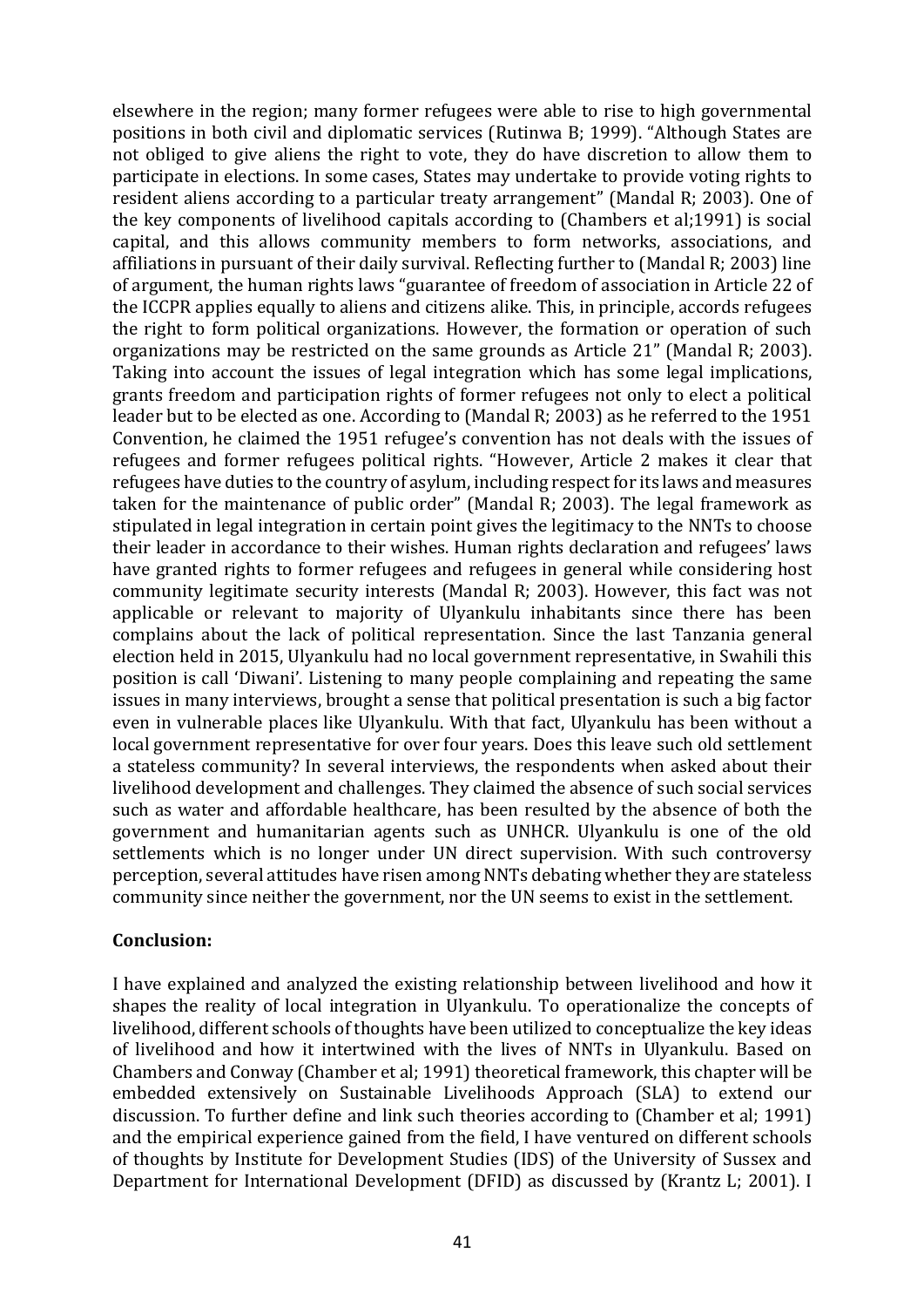have also shown the role of education in sustainable livelihood and how it cross-cut and impact other aspects such as employment. Accessibility of quality education is one of the fundamental aspects for enabling a person to gain relevant skills and capacity to have decent jobs (Rutinwa Bonaventure; 1999) and proper life which will eventually lead to successful local integration.

Furthermore, I explained how important to integrate good employment policy and strategies as a way to improve former refugees' livelihood. To improve NNTs resilience and self-reliance a clear-cut strategy and policy is an inevitable truth to as a real economic inclusion should be attained. Economic Inclusion has been one of the best strategies and yet a key pillar for a proper livelihood experience. The economic inclusion as a proper way to safeguard NNTs livelihood entails a clear access to financial institutions, decent work, access to the labor market, entrepreneurial empowerment and other economic benefits for both citizens and NNTs. In most cases, the legitimacy, norm and post-conflict background among NNTs or refugees in general has played a great role in land ownership and housing (Jon D. Unruh; 2004). This has resulted into less development on housing and land ownership and building permit provision. I have also tried to explain how former refugees in places like Ulyankulu play some sense of agency to control and present their political interest. I have done so by reviewing different legal conventions. In most cases, the level in which former refugees are allowed to participate or affiliate themselves to a local political party or involve in political activity in the country of asylum is very low and has some sense of controversy (Mandal R; 2003). In most situations, refugees' presence in the country of asylum is seen as a threat and creates fear and tension which prevent their involvement politics (Mandal R; 2003). Furthermore, human rights laws in country of asylum through article 25 of the 1966 International Covenant on Civil and Political Rights ('ICCPR') allows only citizens of country of asylum to vote and to stand for public office, such right is not given to those with refugees' status (Mandal R: 2003). "Although States are not obliged to give aliens the right to vote, they do have discretion to allow them to participate in elections. In some cases, States may undertake to provide voting rights to resident aliens pursuant to a particular treaty arrangement" (Mandal R; 2003). With such controversy perception, a number of attitudes have risen among NNTs debating whether they are stateless community since neither the government, nor the UN seem to exist in the settlement.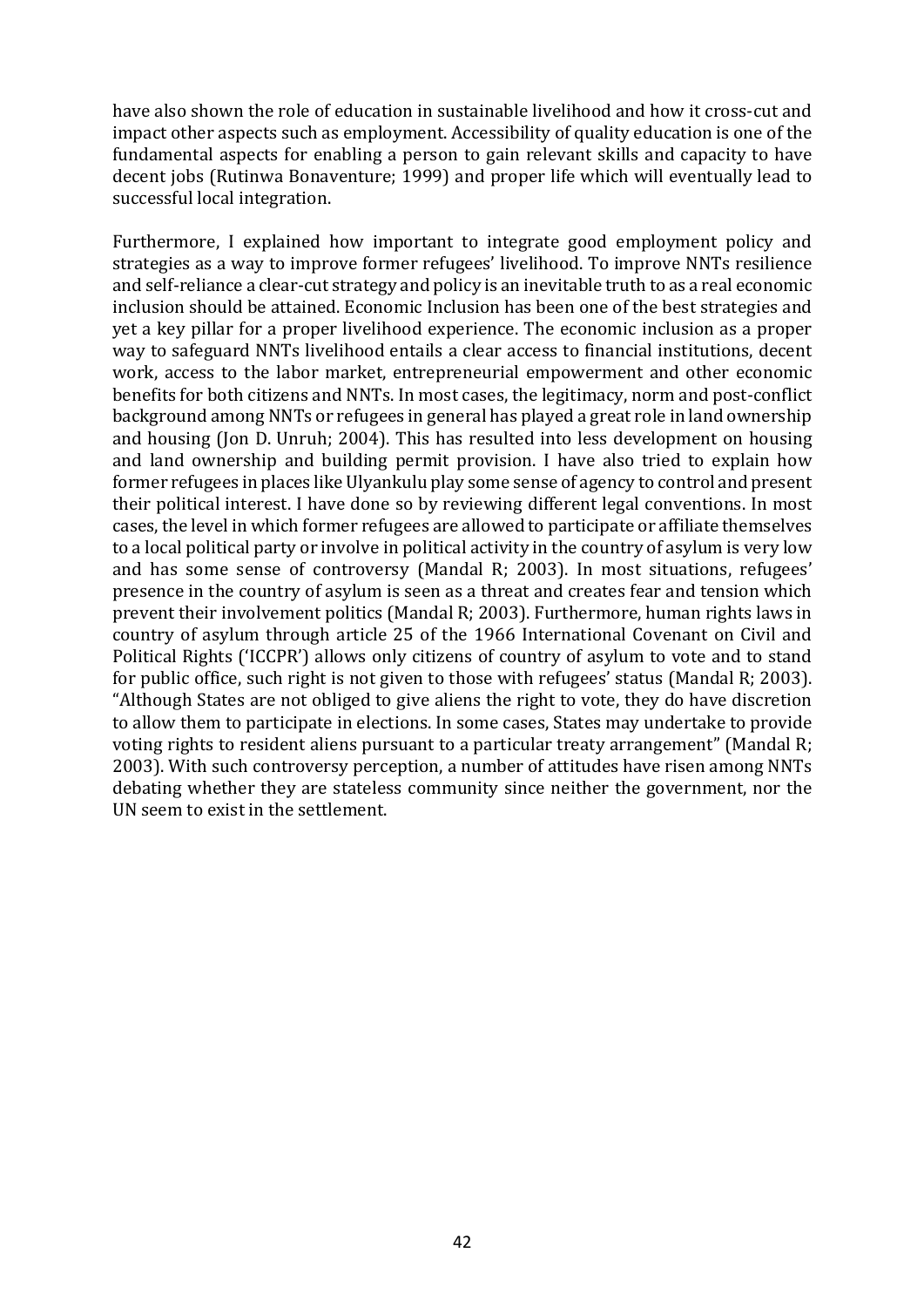### **CHAPTER FIVE: UNDERSTANDING INFORMALITIES AND HOW THEY SHAPE NNTs LIVELIHOOD:**

### **Introduction:**

Regardless of several reform attempts by UNHCR and Tanzanian government to improve livelihoods of the NNTs through local integration, Newly Naturalized Tanzanians have continued to experience socio-economic instability. Today, more than half of NNTs in Ulyankulu are working in an informal sector especially in agriculture and service sectors, yet many are still poor. This chapter analyses and states different types of informalities within the settlement and how NNTs face them to re-shape their livelihood situation (Santiago Levy; 2008). The term informality has different meaning depending on the context in which it has been used. James Heintz said "There is no single approach to defining informality and the definitions used in theoretical and empirical research often lack consistency from one study to the next. The notion that the informal side of the economy escapes clear definition is reflected in the language used to describe it: 'murky', 'shadow', 'hidden', and 'underground" (Heintz J; 2012). Based on (Heintz J;2012), informality can be defined as a socio-economic system which can be elusive/ visible. Example of informalities include poverty, corruption, insecurity, bureaucracy, insecure workers, harsh regulation/ evasion of the rule of law, unfair competition, underpayment (Santiago Levy; 2008). To best present my ethnographic findings, I classify informalities into four groups *i.e.* economic, spatial, political and socio-cultural informalities. During the field interviews, most NNTs complain about the first three informalities. In the coming paragraphs, I explain how such informalities happen and how they contribute to shape the NNTs livelihood. Later on, I elucidate on how NNTs deal with such informalities.

## **The Social Classes: Gender Inequality, Income Gaps and Traditionality:**

In the settlement like Ulyankulu, socio-cultural biases and disparities such as gender inequality, social classes and cultural differences appear to have two distinct identities. On the one hand, they have served as a springboard to enhance the 'social classes' among the NNTs. On the other hand, they broaden up the 'economic gap' between the low-class people and the middle class individuals. The existence of such socio-cultural inequalities has brought debate among NNTs during the interviews. Some of most discussed issues by women for instance were, sexual abuse, forced marriage/early marriage, patriarchal system whereby man rule over women in socio-economic aspects in households. Base on such disparities, I learnt that, the way people live, interact, and respond to their environment and to each other has proven to be important aspect in their well-being. In Ulyankulu for instance, from the external perspective, the interaction between man and women seems to be perfectly fine. However, when a deeper ethnographic study is done to understand the hidden facts, then the whole scenario changes and signs of gender inequality illuminates. Most of the times, women barely talk in discussions with men especially when the topic is about how men mistreat women. The expression of such misconducts by a woman, might cause negative consequences. To extract relevant data from such scenario, I had to set a gender-based discussion to reduce biases and fear among women. I was aware, an attempt to mix the two sexes to discuss gender-based topics, would lead into biases and male domination. To me, lack of such freedom of expression is another socio-culture informality that needs to be addressed for sustainable livelihood to be attained. However, in some cases, I preferred a one-on-one interview with either man or woman to give chances to those who could not speak in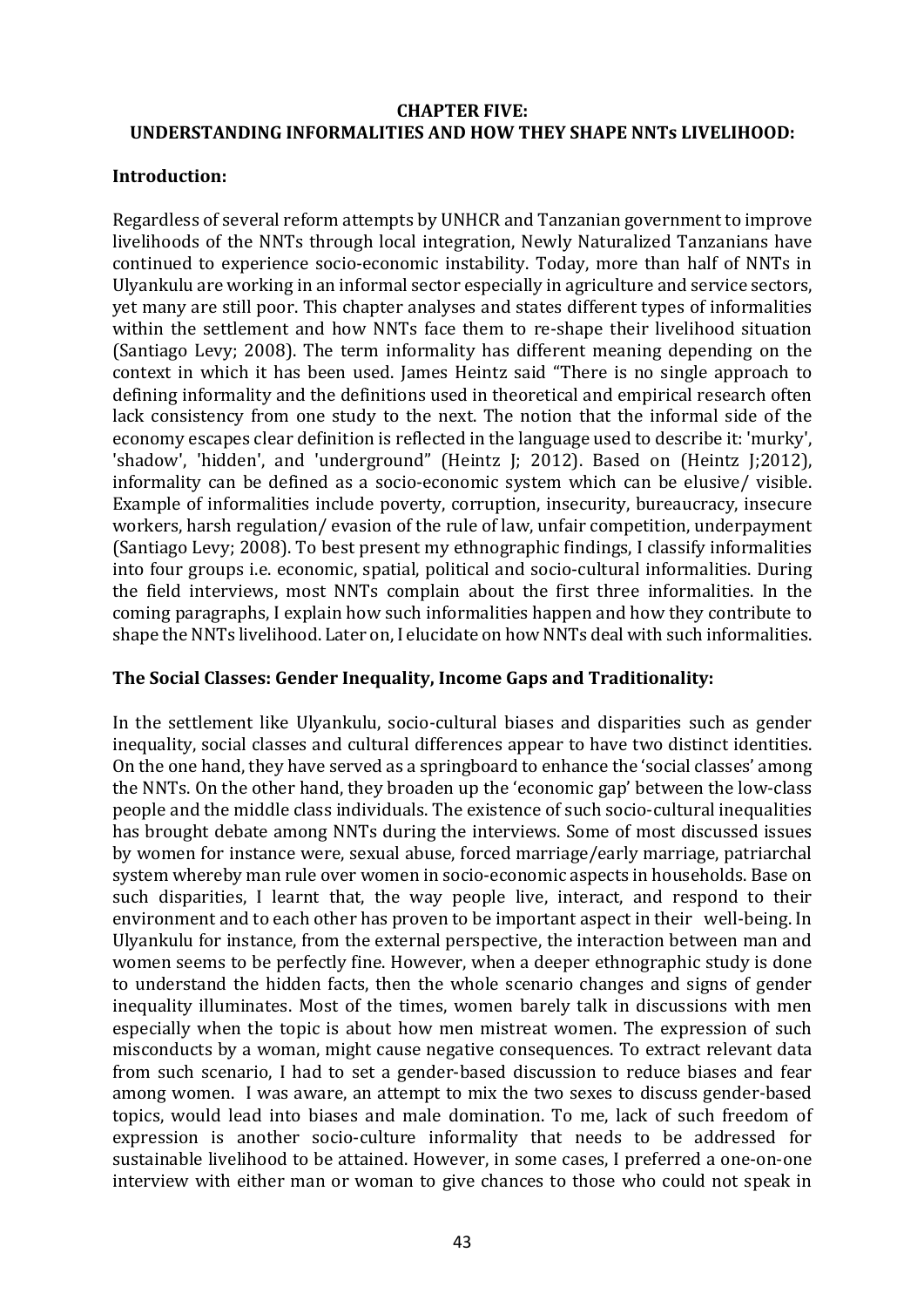groups to express their feelings. The above informalities, are therefore related to gender discrimination which in turn widens social classes and inequality in Ulyankulu.

During the focus group discussions with women alone, I wanted to know if there were signs of gender inequality within the settlement. There were mixed feelings among the participants, some were reluctant to admit they face gender inequality, while others including my field assistant agreed there is gender inequality. There are many issues discussed to see how they describe gender inequality, to some, the term just means man masculinity and patriarchal system which favor man than women. Others were more explicitly with personal examples such as my assistant's story about how his husbands hurrassment and the taking of all properties that they have made together as I elaborate later. The major concern however was on resources distribution and utilization (e.g. land ownership). They claimed men tend to seize land and other family resources such as houses, businesses and farms. Majority of women admitted that, the social structure does not give equal room between man and women to access properties. One of the interviewees said, "when my parents passed away, they left us with a 'shamba' (a farm) as inheritance. Few years after getting married, my husband sold it with the excuse we need money to run the family". Another woman who was a NNT told me, she and her brothers also inherited a plot of land from their late parents, but since she was the only girl in the family, she didn't have the right on the property. The land was instead under her brother's custodian. Many of these narratives explains how dozens of women are trapped in social exclusion and inequality due to such exploitation and unfair social structure. Here, the structure-agency dilemma does not only tell us about how NNTs live within the settlement, but also it tells us how imbalanced men-women relationship affects and shapes the livelihood of NNTs in Ulyankulu settlement.

On the other hand, the existance of social classes provide another image of how social inequalities shape NNT's lives within the settlement. In essence, most societies are made up of social classes, however what makes the Ulyankulu case interesting is the fact that, both low-classes and mid-classes NNTs live in a marginalized settlement. In general, many outsiders (people living outside the settlement) would label NNTs as marginalized and from same social class. From the ethnographic observation, there is more than what an outsider could see. Nonetheless, from my point of view, two explanations of such contradictory paradox have to do with historical background of NNTs i.e. Hutus from low and upper land in Burundi. The best example of social classes in the settlement was explained by one of my interviewees who had gone through social stigma based on her origin. When I asked her if NNTs interact peaceful with their host community, she said she has no problem with her host community, they live in harmony. However, the social exclusion she is facing was from her fellow NNTs. She said, she was excluded and despised by other Burundians because of her origin – she was from low land regions in Burundi while her contenders were from high lands. This has effects not only to her, but also to her child who is facing identity and origin crisis i.e. whther the child should consider her/himself a low-high lander or naturalized Tanzanian. Another explanation of the social exclusion and classes involves income level. There are NNTs who accumulate land, controlled properties or had decent job and in the past. This group involves middle class businessman who own shops, grinding machine and other assets. Another group from my observation, is the group of NNTs who came in from Burundi with relative income or have connection with rich and influential family in Burundi e.g. relatives of ministers. They use such powerful background to excel within the settlement. These inequalities are some of the common socio-cultural informalities within the settlement.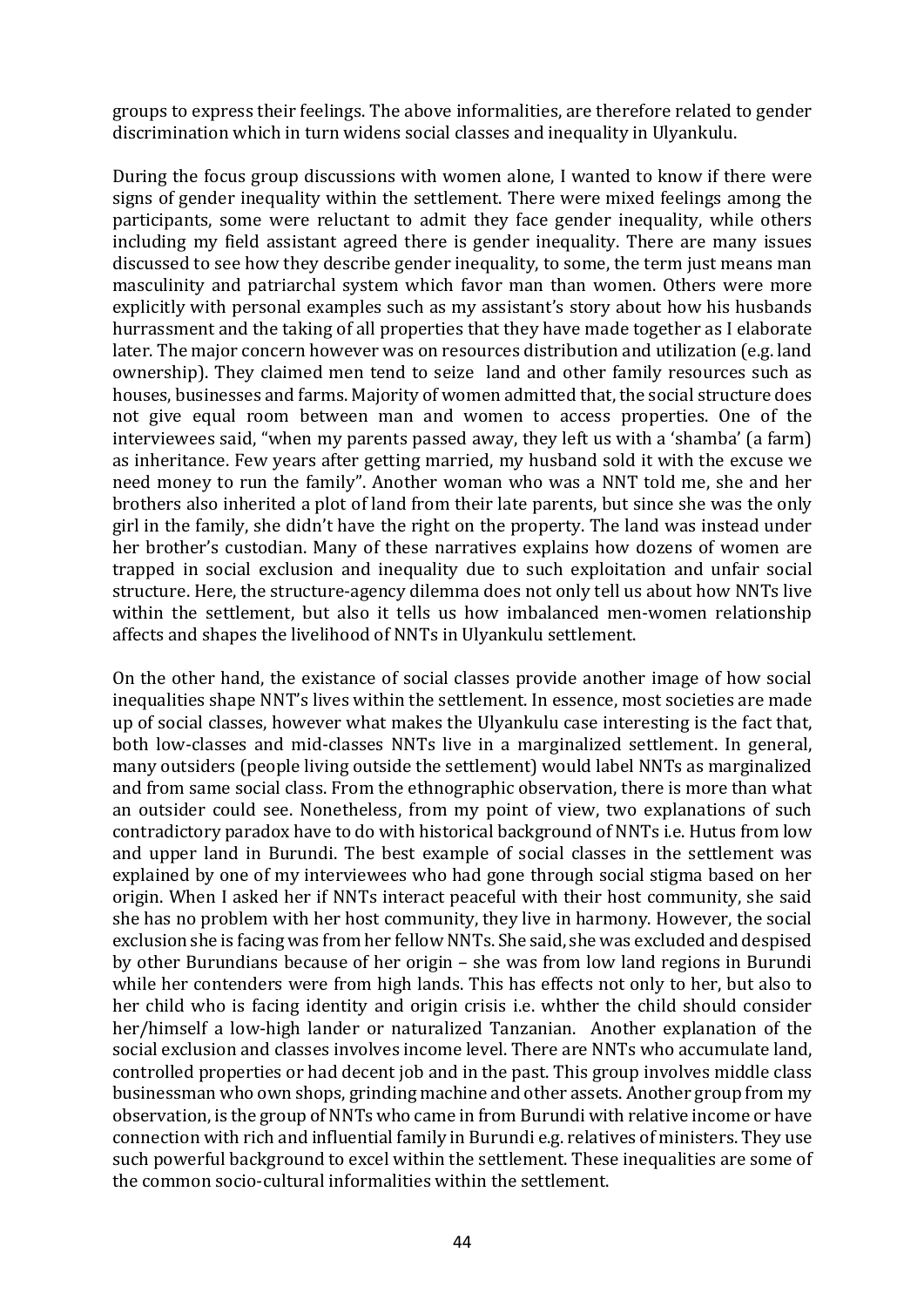### The Economic Informalities within Ulyankulu Settlement:

Within the settlement, there are two main types of employment sectors *i.e.* informal and formal sector. These sectors can either be public or private sectors. Majority of those I interviewed, work in the informal/private sector which means most NNTs in Ulyankulu are self-employed. From my observation, the major informal employment including subsistence farming, cash crop farming, kiosk, boda boda (cyclists), mechanics, retailors, small scale businesses i.e. kiosk, salon, restaurant etc. For those employed in the public sector, most were settlement officials, education officer, settlement agriculture coordinator, public school teachers, government security force/guards, (Ranger) among others. There are many stories about how everyone gets jobs within the settlement. For example, those in the private sector and especially the informal sector, most of them are self-employed in agrobusiness, they sell cash crops and food crops. When I asked where or how they access the land they use to cultivate, many said they either bought it or inherit it from their late parents. There are some NNTs who borrow money from micro finance institutions and/or individuals and start up small businesses. One of the interviewees told me, there was a 'Savings and Credit Co-Operative Society' (saccos) that provided loans to enabled community members to start businesses. And then he told me, people were not repaying the loans and eventually the Savings and Credit Co-Operative Society died. These are just some of the ways in which NNTs earn their living or access employment inside or outside of the settlement.

Agriculture is one of the main sources of income and food for many people living in rural areas and suburbs. Like other villages in Tanzania, Ulyankulu settlement has fertile land which sustain agriculture production for both subsistence and commercial cropping. Many NNTs in Ulyankulu are involved in commercial farming. Some of the major cash crops they produce are tobacco, beans, corn, nuts, etc. This type of farming has been one of the main economic activities for people of all ages, both young and old. Half of the people I interviewed are engaged in subsistence farming. Three quarters are engaged in mixed farming -- keeping livestock and cultivating cash crops. I asked some of my interviewees how do they get agricultural inputs such as seeds. Many were buying from nearby areas, or from other local farmers/shops within the settlement. Many of NNTs are poor. I talked to some families and households to learn if subsistence farming without modern inputs would produce enough food for the families. A 59-year-old man told me "food is available, we have some to feed our families of course, however the situation is a bit different in the summer, during summer we harvest little". I wanted to know if most families get three meals a day, another respondent said, "it depends on the family, I cannot speak for the rest, but alhamdullilah I can have enough to satisfy myself and my family." While talking to the Ulyankulu agricultural coordinator, I wanted to find out if most NNTs families in the settlement can afford three full meals a day. He said on average many people depend on subsistence agriculture. There are others who rely on retail businesses. He noted that on average people grow food crops and meet their home needs.

Ulyankulu is made up of people from mixed background. Majority are Tanzanians with Burundian origin and few indigenous Tanzanians. People live in a communal setting with high social interaction. In the evenings, people sit outside their houses to socialize, others especially youth, like to go to the bars to chat and exchange ideas. This illustrates somehow how people, especially youth between the ages of 18 - 30 live and interact with each other. On the other hand, the elderly prefers to sit under the trees listening to the radio or reading the newspapers. During my observation, I had approached one old NNT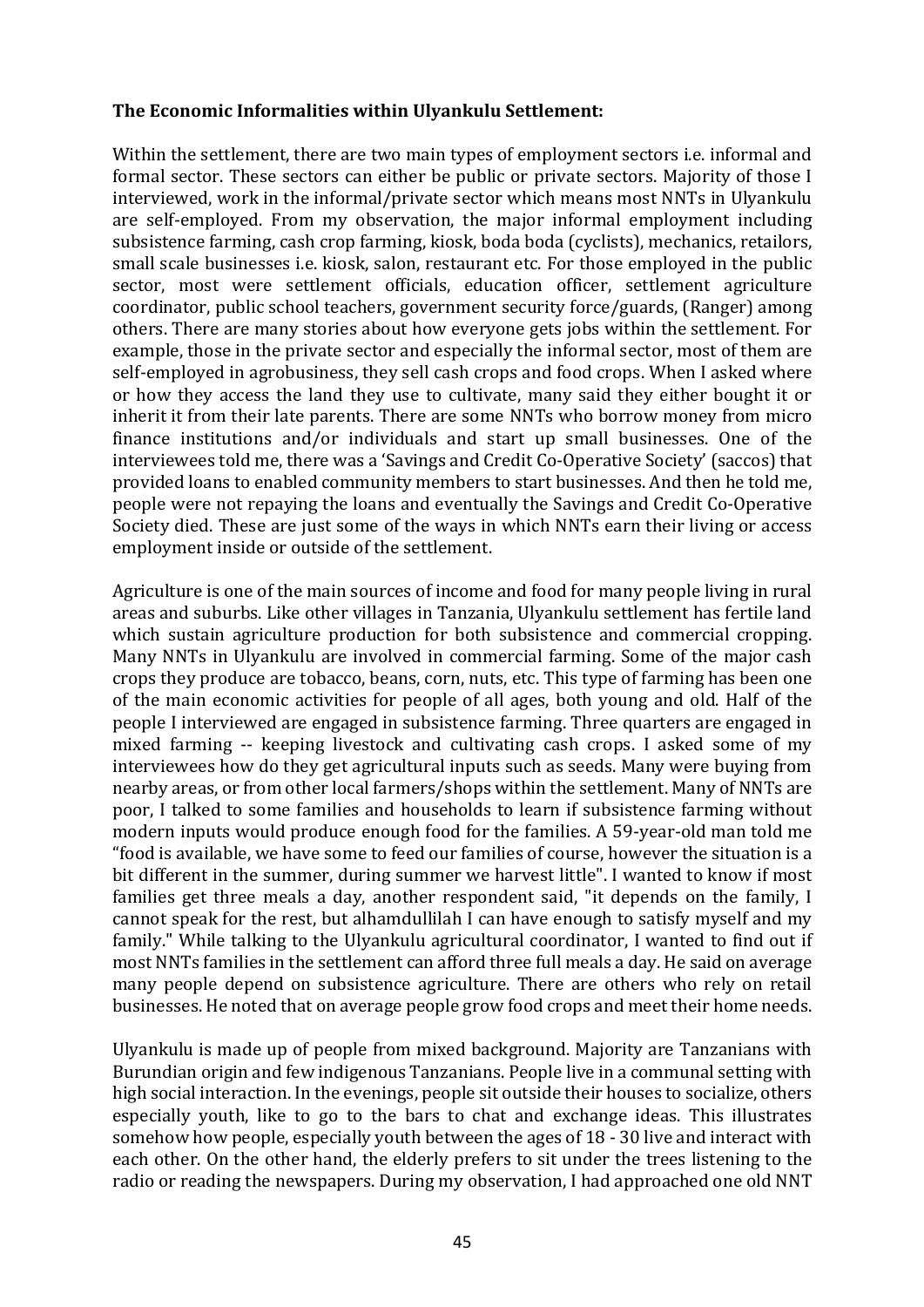for a informal interview. The old man was a widower, his wife pasted away in 2015. He told me; he was grateful when he received citizenship certificates in 2009, but the biggest challenge is service provision especially to the old people. He complained about health accessibility, water shortage and poor pension scheme for NNTs who work in public institutions. He told me; his beloved wife used to work in a government clinic before she died. She retired in 2012, but until her death in 2015, she was not paid her pension benefits. He took initiative after the death of his wife and tried to claim the benefits. Unfortunately, he had not been able to secure the benefits. When I asked him, how he make a living with such old age, he said he got support from his children. Apart from that, he has a small vegetable garden in front of his house. This comes back to the previous point on the importance of family on sustainable livelihood in the settlement.

To understand people's way of life in a community, one needs to look with the ontological perspective of that particular community. In my study, I selected five of the identified social services above to express how NNTs access and utilize basic services within the settlement. Two of the key questions I asked myself during my field study were; how do NNTs access social service such as health care? And how do such services help them to achieve sustainable livelihood? In interviews, I also wanted to find out how do NNTs feel about the existing health care system within the settlement and how such services help them to carry on with their daily livelihood activities. Knowing how NNTs treat the issue of social services creates an important aspect to understand their overall integration experience. To start my analysis, I explain how NNTs use the health service and how such service shapes their livelihood experience. Generally speaking, the medical costs charged by the clinics within the settlement are relatively small. But based on income level of NNTs, the use of health care services is at minimal level. Most of the NNTs are low-income earners, their ability to pay, for example the cost of health services is very low. For instance, in interviews, especially with older people, it appears the medical costs are very high, they complained about the affordability of medicine and services. The matter becomes even more worse when a patient needs to be referred to Tabora hospital or another distant village. Most medical centers are allocated about 5km - 15km away from the Centre. To most pregnant women, distance is another challenge that affects their livelihood. Most people use boda boda as a quick means of transport. However, frequent use of such transportation system adds-up more cost to such already low-income population. When I visited health facilities, I saw patient's line-up while waiting their turn to see the doctor. There was no specific procedure to prioritize elderly or pregnant women. I was told in an interview; the UN provided a vehicle (ambulance) to transport patients, but the vehicle broke down. Another interviewee told me the vehicle was overused to serve other villages surrounding the settlement.

In most cases, social structures and practices produce constraints that result in informalities which in principle limit people's choices. It is also normal such constraints leads to obstacles towards economic inclusion and limit economic growth. Heintz put it this way "Widespread informality - concerning employment, enterprises, and productive activities - is frequently perceived as a barrier to full participation in the economy and as a hindrance to long-run economic development and poverty reduction" (Heintz J;2012). Employment is one of the most important factors through which people get involved and control their economy. Through employment, individuals can participate in their economy and contribute to economic growth through tax and production. Employment is also one of the best ways to narrow economic/income gaps between rich and poor individuals (Heintz J; 2012). During my three-month ethnographic study in Ulyankulu, I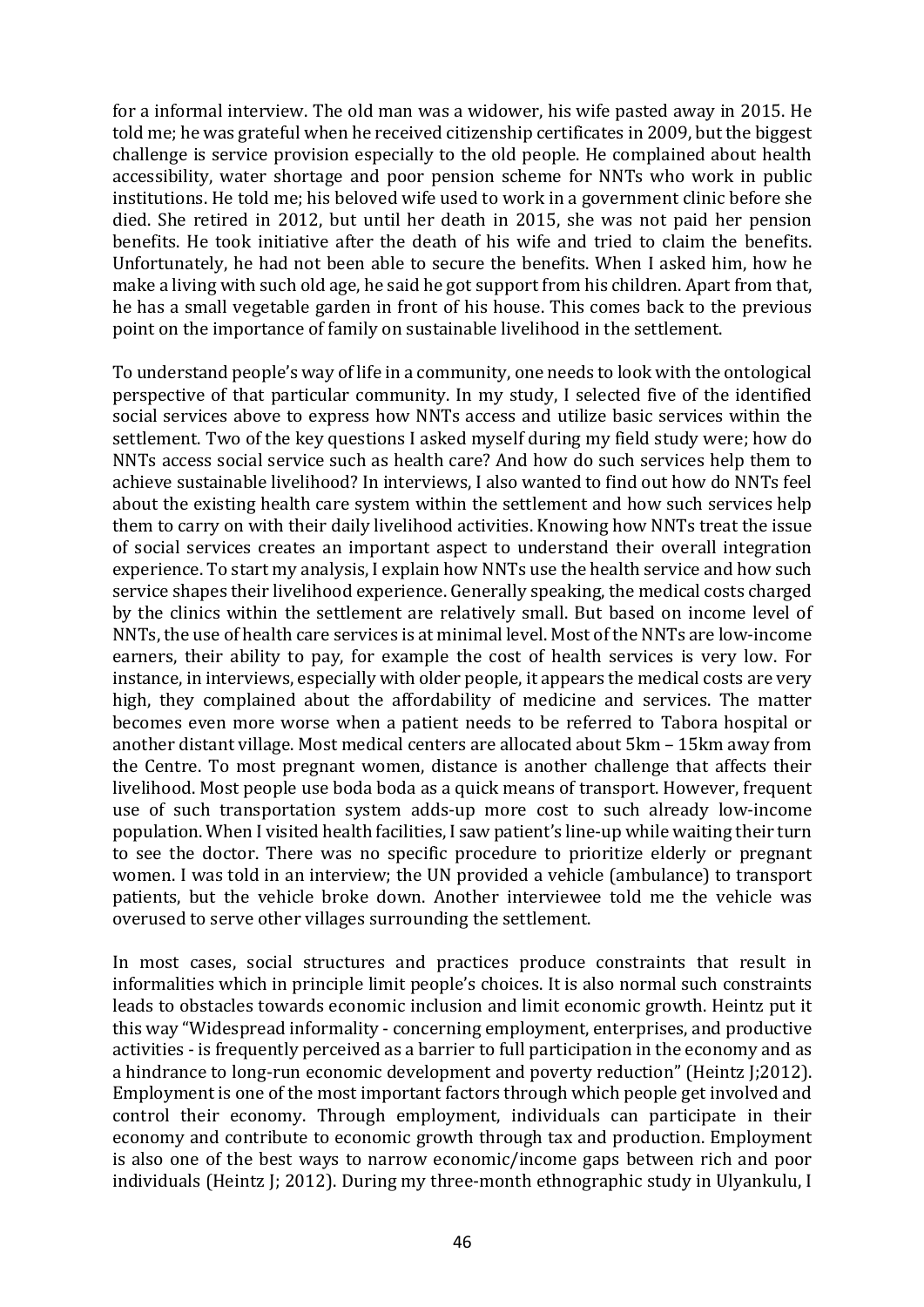observed several forms of economic informalities that have contributed to the deterioration of life and overall community development. During that time, I found out the main effects of informalities in the settlement are corruption, excessive and unnecessary taxes, poor infrastructures, tough business regulations etc. These informalities are not only slowing down the economic growth within the settlement but also widening income gaps between low class and middle class NNTs. They also affect the production system, distribution and transactions of goods and services (Nestor Garcia Canclini; 2018) which in turn, disturbs the overall livelihood of majority in the settlement. An example of this situation and informality was reflected in one of my interviews with one NNTs teacher at Mirambo school. In the interview, I first wanted to know how she sees the overall employment situation, my point here was to find out if she was contented with her work and if there was any disturbing issues affects her job. In her comments, she said she is partly satisfied with her position, but there are issues need to be sorted out. When I wanted to know what exactly she meant by 'partly', she elaborated further that, in general the work environment was friendly, the main issues were low wage, lack of job promotion, and insecure contracts i.e. no pension when they retired. For a long time now, she told me, most NNTs have been working without promotion something which has reduced their morale to work hard. On my perspective, such informalities made NNTs feel like they are not equal citizens compared to other native Tanzanians. To my interviewee, these were some of the informalities that have led to unsustainable livelihood to her and many other public workers. When I asked if there were measures taken to address such challenges, they said there was a time when the government through the Prime Minister's office sent government officials to discuss teacher's challenges. They raised their complaints but to this day, nothing has been done, and no action has been taken to pursue teachers' claims. They said it was difficult for individual teacher to trace and make follow up on the claims they raised.

There are many reasons why NNTs in Ulyankulu are not employed within the formal sectors *i.e.* public or private formal. With the exception of few NNTs who have acquired college education, majority of NNTs especially youth have secondary/seventh-grade education. Lack of education is one of the reasons for high unemployment rate within the settlement. Due to this, many NNTs lack the competence and necessary skills to fit in the labor market. Most government jobs are mainly based on the applicant's level of education, so it is confusing to say directly that the main cause of unemployment to most NNTs, is due to social and economic exclusion. Lack of such necessary skills and competence has led many NNTs to start informal businesses such as agrobusiness, open a kiosk and/or small shops, and selling retail products. Here however, the main issues which underlying the economic exclusion among most NNTs in Ulyankulu remains unclear i.e. stereotypical exclusion or technical competence. It is unknown whether the exclusion it's a structural problem or it's technical issue (i.e. exclusion based on skills and competence). Another glimpse of informalities as per the interviews from NNTs include corruption and bureaucracy among tax officials, business insecurity, insecured working environment, harsh regulation/ evasion of the rule of law, unfair competition. The issue of economic corruption and bureaucracy in Ulyankulu as expressed by NNTs has two faces. On the one hand, corruption and bureaucracy appear also as a political informalities; this involves the issue of building permits and land management. But here, I want to focus on corruption and bureaucracy as economic informalities. About half of the interviewed NNTs who run business or service have admitted facing corruption and bureaucratic informalities. In most case, they said, when tax collectors and other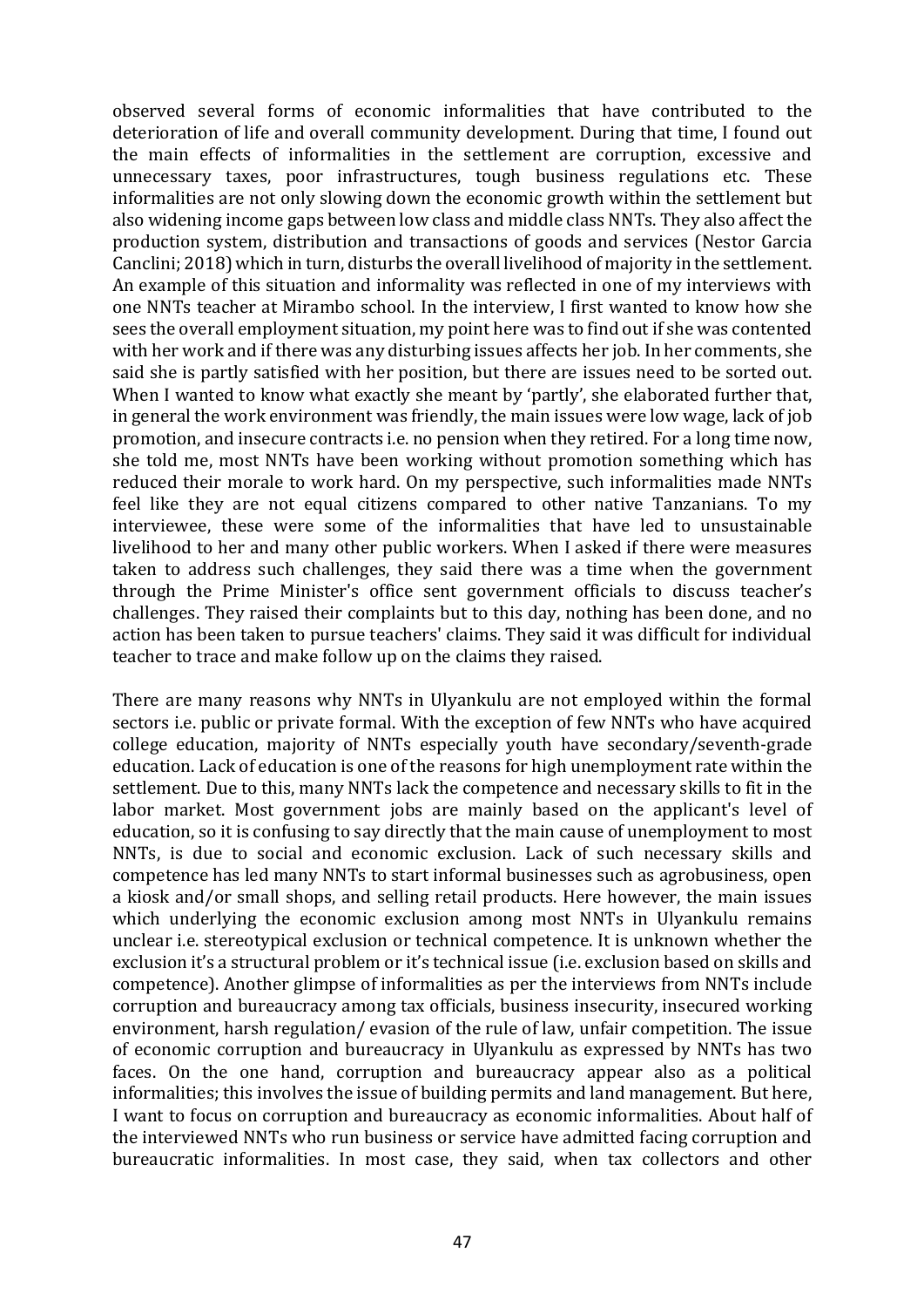government officials come for taxes or business inspections, they may raise false accusations towards NNTs' business to benefit from the situation.

#### The Political informalities within Ulyankulu Settlement:

The main political issue discussed during the interviews was the issue of lack of local political leaders within the settlement. In at least one-third of the interviews, the question of lack of local political representatation (Diwani) has been discussed. They claim that, since the 2015 general elections, they have never had a local counselor. The councilor is the lower level of governance responsible for all socio-political welfare of the constituency. One of the things that interested me personally was to see the NNTs allowed to vote in the 2015 general elections. The voting was a few years after they have been registered as a citizen of Tanzania. But despite this political right to vote, their goal of having their local leader of their choice remains unsuccessful. They have been asking other government representatives to make a follow up on the Diwani issue, but the issue has not been resolved. When I asked why it is important to have a councilor while they have an Member of Parliament (MP), they said there are many social problems which are not addressed because of lack of representative (counsellor). They said, the MP deals with the whole District something which makes it hard for him to address all of Ulyankulu problems. One of my interviewees said, the issue of water shortage and corruption would not exist if they had a counselor. "A councilor would be our savior, many of our problems would not exist if we had a political representative at grassroot level". Another issue discussed with NNTs was lack of unit and negotiating power to solve their challenges as also discussed by (Goodfellow T; 2019). From my observation, most of NNTs disorganization, tribalism (i.e. lower-upper zone) and lack of strong unity are some of the major issues contribute to such political informalities i.e. lack of counsellor. By reflecting on how NNTs live, it will help to explain why such political informalities exist. Most NNTs live in polygamous or extended families, in most cases they live close to their relatives within the same neighborhood. This forms a social network could only address short term problems such as immediate family needs. This leave the major political issues and informalities untouched. Although such coalition of immediate family members or clans is important, but still it's not enough to build a strong influence to defend the broader interests of the whole community. As such, lobbying for the councilor need a holistic approach which involves the whole community members rather than close family members. 

To understand why Ulyankulu has no representative to this day, one needs to understand the politics of the settlement itself. In one of the focus group discussion, with NNTs from different background, the issue of lack of counsellor reappeared. I thought it was a good time to raise and discussion the issue again, but this time I wanted to know what had been done or could be done to resolve the issue of not having a counsellor in the community. There were different issues discussed but in most cases the majority of the participants were complaining rather than addressing the issue. From such conversations, there was one thing I learned from people's arguments about the counselor. Although the participants did not clearly mention it, but it appeared to me, the desire to have such political leader had some hidden condition attached. It was not only a need for any consellor, but a counsellor with Burundian origin. This to most NNTs, would bring Burundian nationalism feeling and stand as a landmark and provide a symbolic Burundian-state within a foreign country. This desire for such political position carries more than a desire for legitimacy and solution for socio-political issues, but a symbolic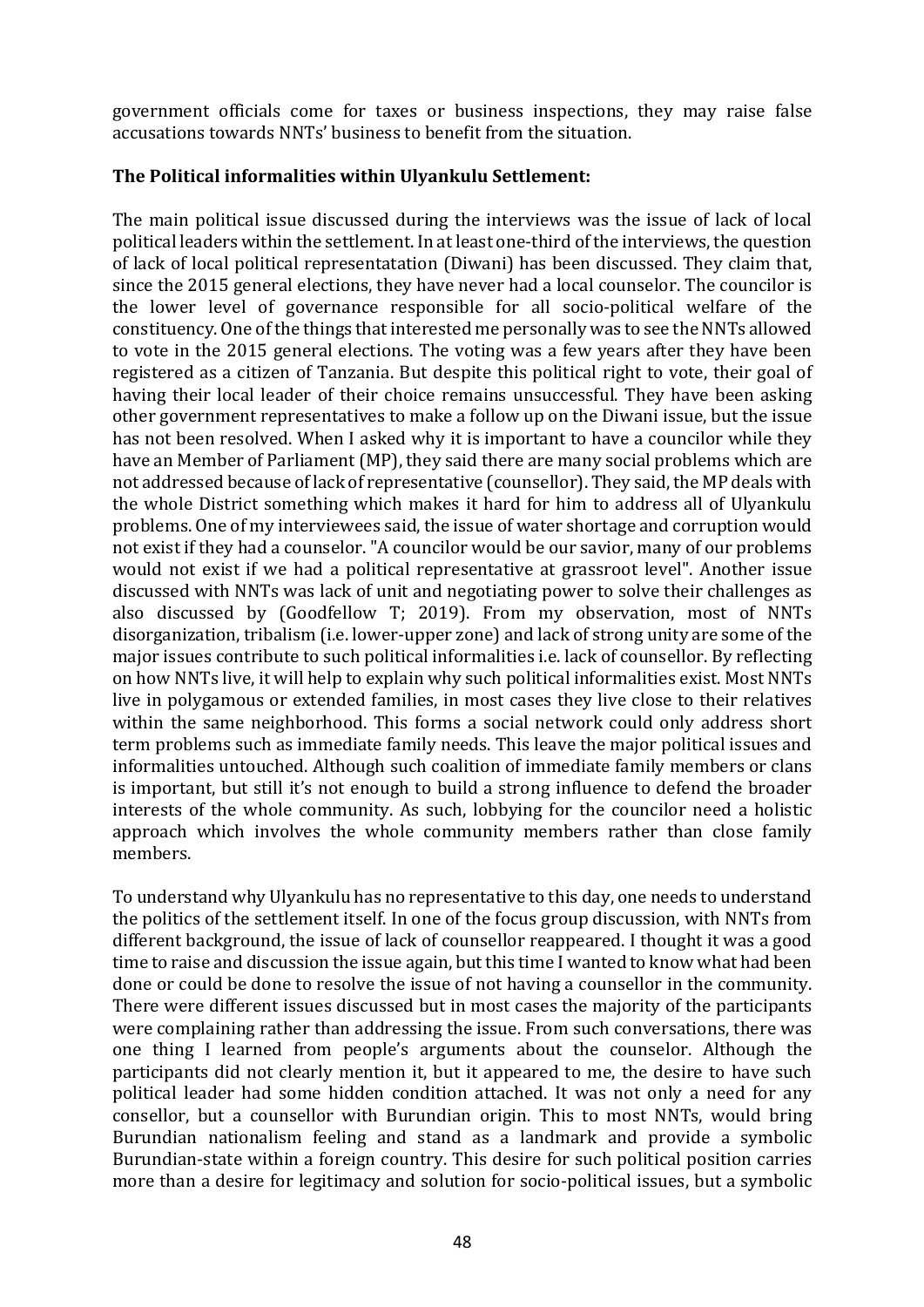gestor of Burundian power in a foreign state. Let me be clear here, none of the NNT has explicitly stated that they want a representative for the reasons I mentioned above. This was based on my interpretation of the situation following different conversation with NNTs and a friend who was native Tanzanian. To explain why I felt this way, I'll go back sometime before I start collecting data. When I arrived in the Tabora town, a few days before going to Ulyankulu, a friend of mine told me there was a time NNTs had ever tried to raise a Burundian flag inside the settlement. They did so to proclaim independence and absolute authority within a foreign state. On other words, taking over power and full control of settlement. According to the informant, the issue prompted the Tanzanian government to take immediate action and send security forces into the settlement. To some extent, this conversation with my friend contributed to my view why the counsellor is very important to the NNTs. This claim however, should be ignored since it is not proven theoretically.

### **The Spatial Informalities within Ulyankulu Settlement:**

Many things emerged during my discussion with NNTs concerning spatial informalities. One of the major spatial informality is difficulties on accessing building permits. Other including the corruptions and resource allocation. Such kinds of informalities are the most disturbing spatial informalities discussed by NNTs. According to one interviewee, between the years 1990s and 2000s, when NNTs were still holding refugee status, they were able to build houses and established themselves without much pressure or restrictions from local authorities. I had an opportunity to interview many of those who built their houses in settlements in the early 1990s. Most admitted by then, many of them did not have to go through so much regulations and corruption to be able to build. They told me at some point in the past, they enjoyed the freedom to use the land uninterrupted as they are now. They complained that the current situation has been more discriminatory than before. I asked several NNTs if acquiring citizenship had increased restrictions or not. They said, some things were better handled during that time (before naturalization), and there are things which are better handled now than they were by then. When I wanted to know what was better then and what is better now, a 63-years old-man replied, "As I said earlier, in the 1990s there was no problem getting the permit, but now you hear everyone is complaining about the issue". He went on and say, "at the present times, there are many good things such as freedom of movement without permits something which was not easily attained by then". This suggests that spatial informalities have changed with time, how NNTs use their space for various activities such as construction and agriculture has changed from time to time.

Another type of land-related informality that was widely discussed by NNTs in interviews, is the invasion of host communities in the areas allocated for NNTs. However, with this issue, there are mixed feelings between indigenous and NNTs. When I spoke to many NNTs, they complained that the natives invaded the limited land allocated to them. One NNT told me "the land itself is small and yet the natives are invading it". When I asked a native Tanzanian to give his opinion about the land invasion within the settlement, he said, "we know the land was set for NNTs, but the settlement has developed so rapidly over short period of time. There are more economic benefits within the settlements compared to other neighboring villages, and this has attracted the locals to invade settlements for various reasons, including trade and social development". He continued " I must admit, these guys (NNTs) are by far with more social skills than us (native Tanzanians)". Judging by the progress seen in the settlement, Ulyankulu cannot be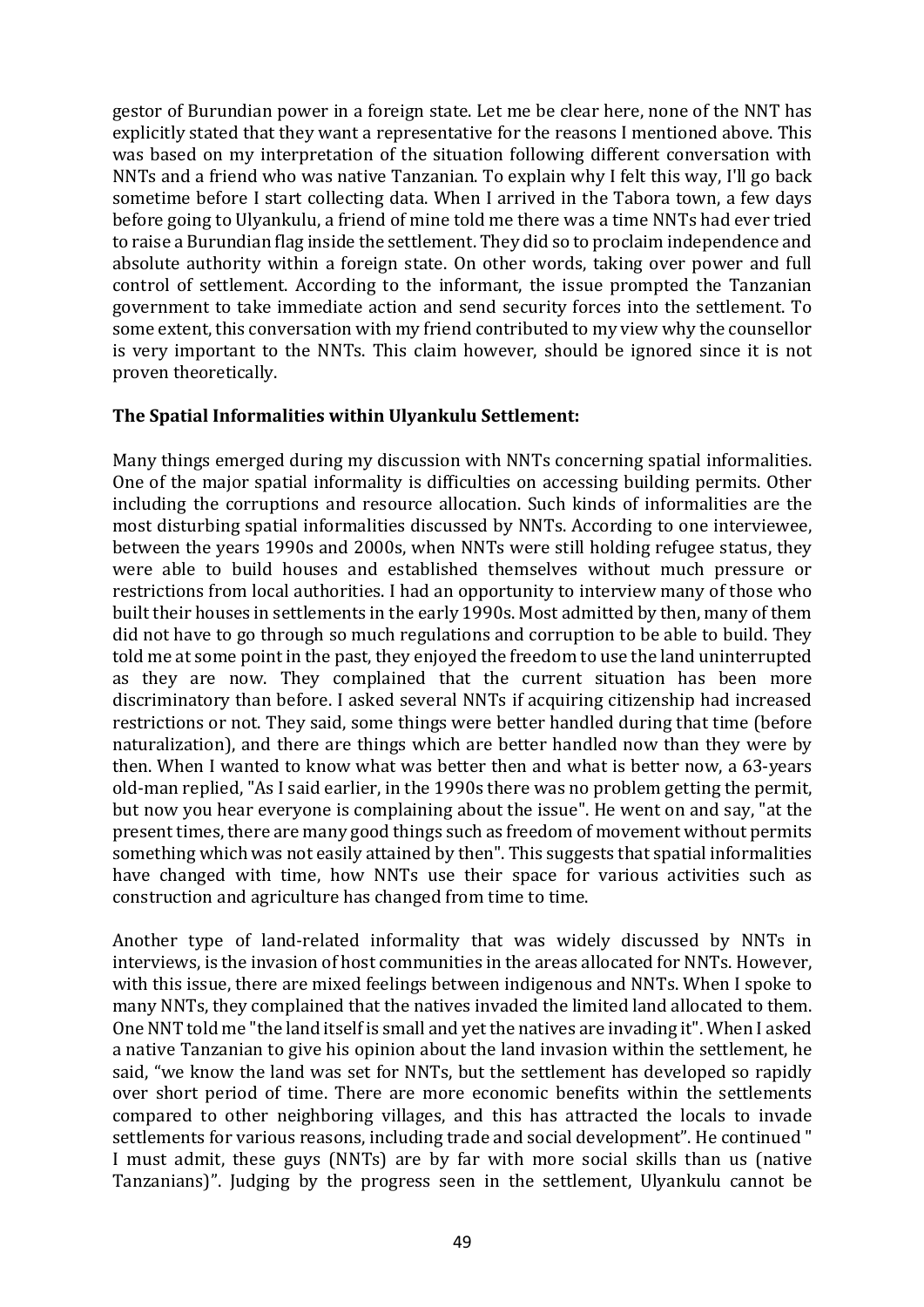compared with other villages in the surrounding areas. There are also native Tanzanians who addressed the issue of land invasion negatively. To them, NNTs would not have absolute right compared to a native Tanzanian. This was a bit harsh response, it expresses a lot about what real lies behind the NNTs-Host community relationship. For instance, when one humanitarian organization plan to drill boreholes within the settlement, the issue created tension between host community and the NNTs. Host communities refused drilling of boreholes in the settlement before the surrounding villages where most native Tanzanians live. This argument supports the statement above on what real lies between NNTs and host community relationship.

#### **The Ways NNTs Deal with Informalities within the Settlement:**

The question of finding ways to resolve informality among the NNTs in Ulyankulu, especially the informalities I mentioned above, has two perspectives. First of all, to make myself clear, I have to identify what kind of informalities seem to affect the NNTs livelihood and what efforts have been made to resolve them. There are a variety of sociocultural informalities that seem to have little or no direct impact on society. For example, when I asked one of the religious leaders about his views on sexual assault. He said, they sometimes get such abusive and gender inequality cases, although he admitted such cases are not too many and are not given attention. When I asked him, what did the church do to prevent such misconduct, he said, as religious leader, he urged the couples to refer to their faith, and if the case is sensitive, they advise the couples to go to the relevant authority such as the police or the court to resolve the issue. On the other hand, the economic informalities were solved differently. In a group discussion, I asked the participants how do they resolve economic informalities like unfair taxations and restrictive business laws. At different times they replied that, they cannot compete with the government, when they are asked by the corrupted authorities to give something 'kitu kidogo', they give it to them to get on with businesses, otherwise they won't be able to do business and yet they need to feed there families. I wanted to know if they had referred the matter to the central government, or the district commissioner. One of my interviewees replied and said, "if we go there, we will meet another problem (informality), which is a bureaucracy." He continued "if you start accusing these tax collectors to the district government, it takes a while to get feedback, a letter can take up to one month without being replied, at times they don't reply at all". He went on to say if the person you are reporting about knows you have spoken to the district commissioner, that escalates the problem. When I wanted to know what the NNTs community had done to solve this spatial informality issue. Many of them said they decided to build their houses secretly without involving the settlement leaders or without following formal procedures. One of the NNTs who built her house without following proper channels is my field assistant. She told me, when she realized the settlement authority was corrupted and are bureaucratic, she decided to build her house without involving the authority. However, while constructing her house, the authorities discovered what she was doing and harassed her. They wanted her to give them money (bribe). She said this kind of corruption is common and it makes NNTs' resilient to informalities as it keeps happening and no one seem to care.

Some of the respondents agreed there was existence of tension between host community and NNTs although it does not cause destruction. These tensions in Ulyankulu not only exist between host community and NNTs, but also between NNTs and authority. For instance, during the interview, I was told a story of two NNTs who asked the authority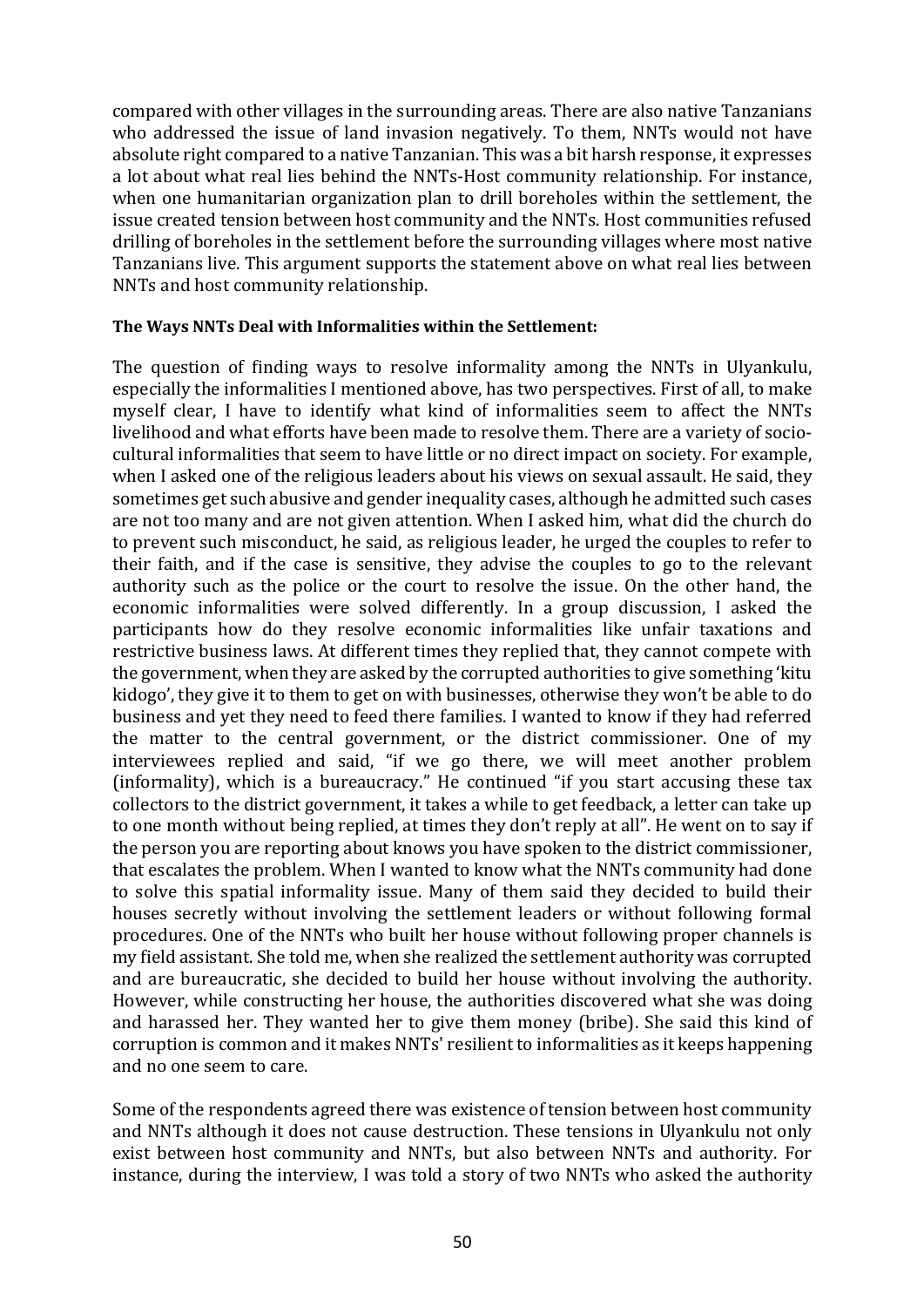about annual expenditures report. Since some officials were corrupt, it was obvious that the public funds were misused by the authorities. To cover their embezzlement scandal, the officials placed false charges to NNTs who asked about the expenditures. They were later taken to police and threatened to lose their citizenry. These cases resemble what Malkki explained  $-$  in case refugees resist this policy, they may be forced to be repatriated, or it means they would not be employed, or travel freely, or getting trade permits. They may even be prohibited from owning immovable property or establish open social networks (Malkki 1995).

#### **Social Service Accessibility: How the NNTs Access and Use Social Services:**

Most NNTs mentioned acquiring health insurance and paying monthly insurance charges are some of the challenge they are facing when they get ill. Many of the interviewees believe it's important to have health insurance for their health. But their complain was about the high cost covering it. When I asked how much the insurance cost per month, I was told it was 30,000 TZS (13Euro). This amount is higher for someone with lower incomes, especially the old individuals. Insurance has been used to supplement and support government burden to provide such services. For those NNTs who can cover their health insurance, they have described the benefits to be profound in a way that, it reduces the burden of life especially for those with large families. For example, one of the widows I interviewed said she has nine children, she could not cover insurance for all nine of them, but at least she was able to cover two of her infants and two of the young one's age between 4 - 8. The rest of her children are above ten years old. To her and many women of her kind the insurance helped them to minimize the burden of running their families. On the other hand, there are those NNTs with different feelings and perspectives about the issue of insurance. As I mentioned earlier, some have complained that insurance is too expensive as a result they have failed to use it. When I wanted to know how they treat themselves when they fall sick; one of the interviewees told me they use alternative treatment. With alternative treatment he meant natural medicine such as local herbs. Others told me, if the illness does not real need medical attention from the doctor, they buy medicine at a pharmacy and treat themselves from home. This means, sometime when people opt not to use or participate in certain social initiative, It does not mean they are reluctant; at times they have strong reasons behind their behaviors. As I have explained before, in Ulyankulu, even though people know the importance of health insurance, still they have been unable to use it due to poor income. In an interview with a retailer, he told me, the health insurance might have been a threshold for the government to intervene health challenges in Ulyankulu and its surroundings. He said, insurance would not be a problem to many NNTs if a pre-analysis study on people's income was done. For example, he said, the whole point of health insurance is to minimize the burden and help people to be treated. But if the beneficiaries were unable to afford the costs, two things had to be done, the first thing he said, was to reduce the cost to the degree that NNTs would be able to afford it. Secondly, the government and aid agencies would contribute to the costs (subsidize) especially for the elderly and pregnant women.

In terms of education, through the interviews, many NNTs admitted there is access to education. From my observation, I saw many young NNTs attending classes in different school. To many NNTs the situation has improved than how it was almost twenty years ago in the 1990s. Generally, within the settlement, according to NNTs, access to education has been fruitful and has contributed in some way to the well-being of the NNTs. To understand the contribution of education we must look at the whole educational trend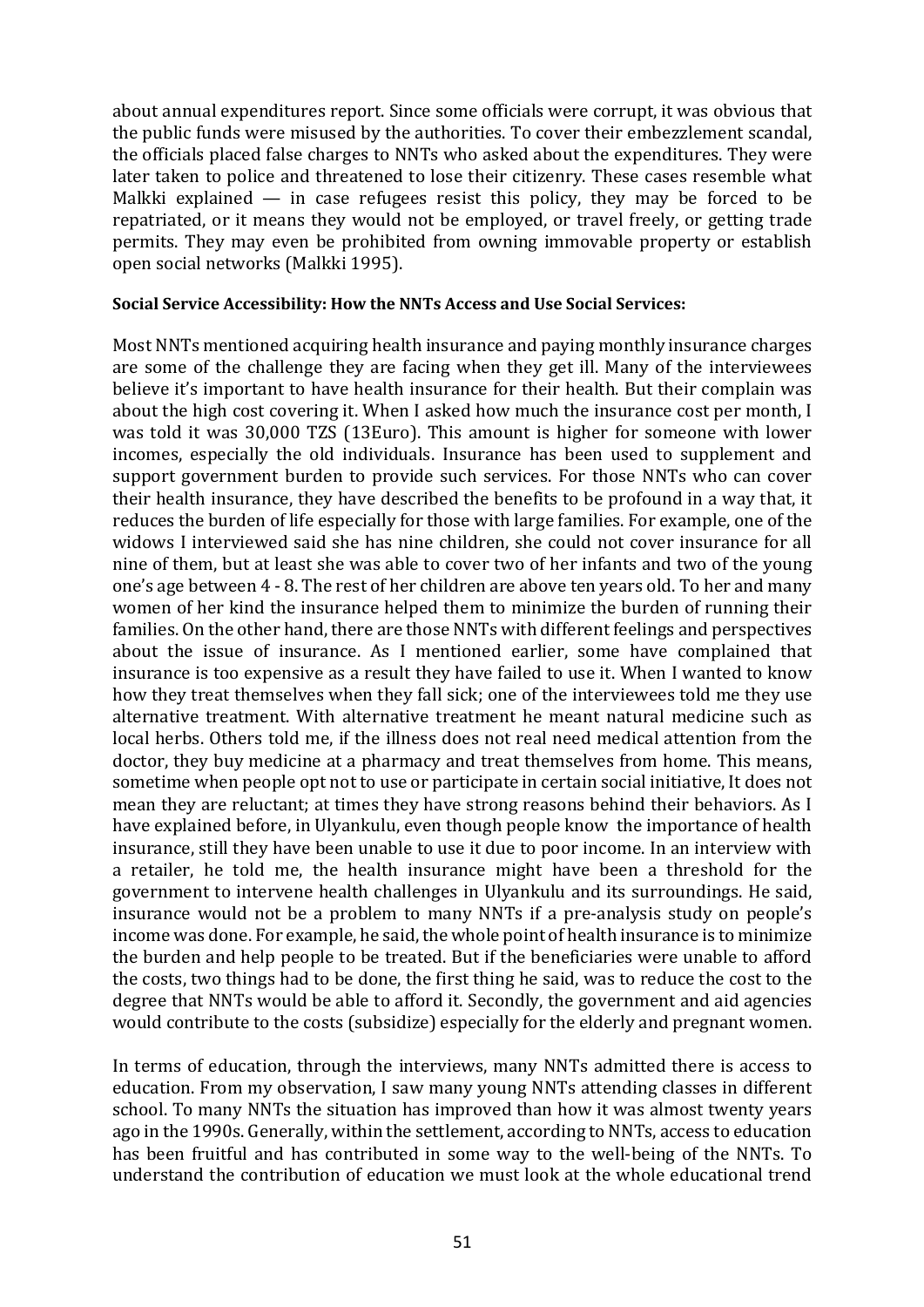from the 1990s to 2000s. While conducting several interviews, I noted that, in the 1990s many parents were unable to educate their children for various reasons. One of the main reasons was that, majority of inhabitants by then were living in poverty and they were not well established. Many of them, noted that in the 1990s children were unable to go to school because they did not have uniforms, parents had no fees and schools were too far away from the settlement. According to their description, at that time many NNTs were still unable to sustain themselves economically and socially as they are now. By most accounts, the developments seen now in the settlement such as proper houses began to appear toward the end of 1990s. This description shows how economic growth within the settlement contributes to educational development to many of the NNTs. During that period, there were grants from foreign organizations, I was told organizations like UNHCR were funding one child in every family to go to school. Despite that grant's assistant, the impact was minimal because many NNTs families had more than one child in many households. Therefore, to educated one child out of five for instance, did not help much in many communities and families during that time. It should be noted that, despite that limited grant assistance, other NNTs admitted the grant had helped them to educate some family members.

The availability of free education to some extent improve NNTs lives compared to how the situation was in 1990s. Some of the benefits that education brings to NNTs community in Ulyankulu, is to help NNTs especially youth to adapt their environment. Through education, many of NNTs between  $7 - 20$  years have had the opportunity to learn not only what is taught in the classroom. But also, to recognize the environment, Tanzanian cultures and prepare them to be better citizens. The school curriculums provide students with an opportunity to learn citizenship education (civil education subjects tought in classes). This is a great opportunity for students to understand the culture and Tanzania general livelihood. For example, one of the direct contributions attained from education is the maintenance of peace, solidarity and love among traumatized individuals. This is an important aspect that contributes to the well-being of the Ulyankulu community especially among young generation. Education has also helped young Tanzanians of Burundians origin to learn and speak fluent Swahili. Apart from such contribution, access to education help students to identify their major challenges such as health issues, water scarcity, culture differences etc. and learning how to solve them.

Access to education has been one of the major sources of employment in Ulyankulu and the surrounding villages. As many NNTs complain about unemployment, it is good to know the link between education and access to employment. In other words, it is vital to know how lack of education and incompetence among NNTs impact their chances in labor market. As I explained above, there has been a direct link between education and access to employment. There are several NNTs who complained that, they are not employed in government and other formal sectors because of low level of education. Majority are either seventh grade or form two graduates with limited competence. Most government or promising jobs require candidates to have a minimum qualification of at least a diploma or certificate for a particular profession. In this context, I see how access to education has contributed negatively to labor market among NNTs. This is like a cycle; education gives access to employment - employment give access to social service like access to proper health system which improve school attendence. The breakdown of this cycle may affect and slow down the whole process towards sustainable livelihood. For those who have been fortunate enough to get education, they have been using it to benefit themselves and their young generation. Access to education has led to innovations within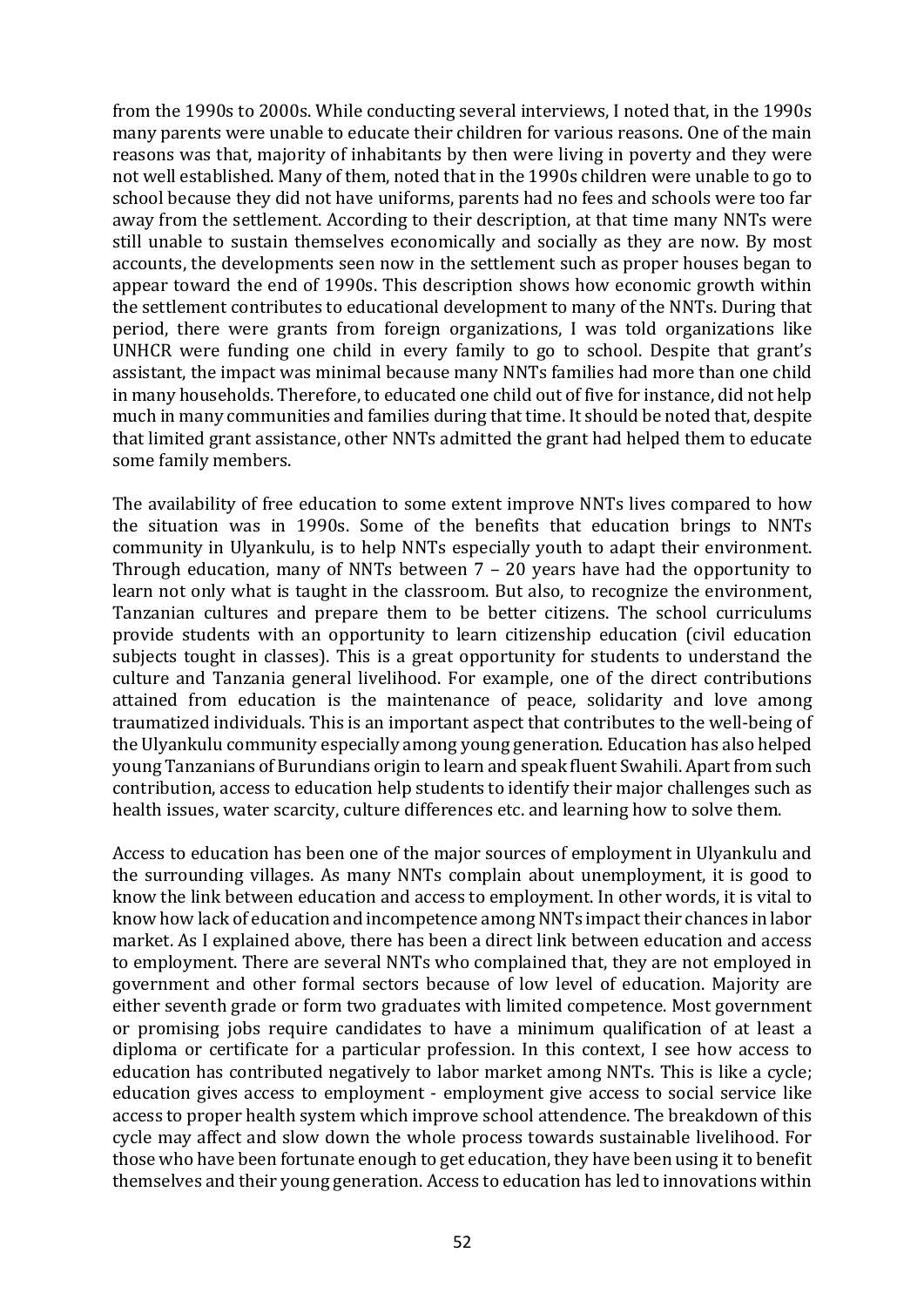the settlement. For example, one of my interviewees has used her animal health and production education to recruit himself and serve the community of farmers and livestock keepers. With diploma certificate in animal health and production, he was employed at Ngara but due to low wages, he decided to quit his job and return to Ulyankulu. While in Ulyankulu, he decided to be creative and employed himself in order to get rid of his poor living conditions. Some have used their education to do business and to exercise political, social or cultural influence. For example, one 61-years-oldman told me how he left the accounting profession in 2010 and use his skills to start a business. All of these provide an overview of how people in Ulyankulu use the social services such as education and employment to meet their daily needs in their environment. How they struggle to develop their communities and bring prosperity to their families depends not only on agency, but a need for structural reform to enable NNTs to evade many of their obstacles, this is with profoundly importance for sustainable livelihood to be achieved.

### **Conclusion:**

From the above discussion, there are different informalities which have been discussed during my discussions. Some of the informalities include socio-cultural inequalities, political, economic and spatial informalities. Socio-cultural informalities include sexual abuse, forced marriage/early marriage, patriarchal system whereby man rule over women in socio-economic aspects in households. From the external perspective, there is normal interaction between man and women. However, after a thorough study, I learned there are signs of gender inequality. To some women, the term gender inequality just means man masculinity and patriarchal system which favor man than women. Another informality was the economic informality. Some of the main economic informalities include the corruption, excessive and unnecessary taxes, poor infrastructures, tough business regulations. The third informality was the political informality. During the interviews, the issue of lack of local political leaders within the settlement emerged. NNTs claim that, since the 2015 general elections, they have never had a local counselor. However, I learned that, although it was not made clear, but it appeared the desire to have political representatives had some hidden agenda. It was not only a desire for a counselor, but a counsellor with Burundian origin as a landmark and a symbolic Burundian-state within a foreign country. The spatial informality emerged during the discussion. One of the major spatial informality is difficulties on accessing building permits. Other including the corruptions and resource allocation. During the interviews, respondents claimed between the years 1990s and 2000s, most NNTs were able to build houses and established themselves without pressure or restrictions from local authorities. They complained that the current situation has been more discriminatory than before.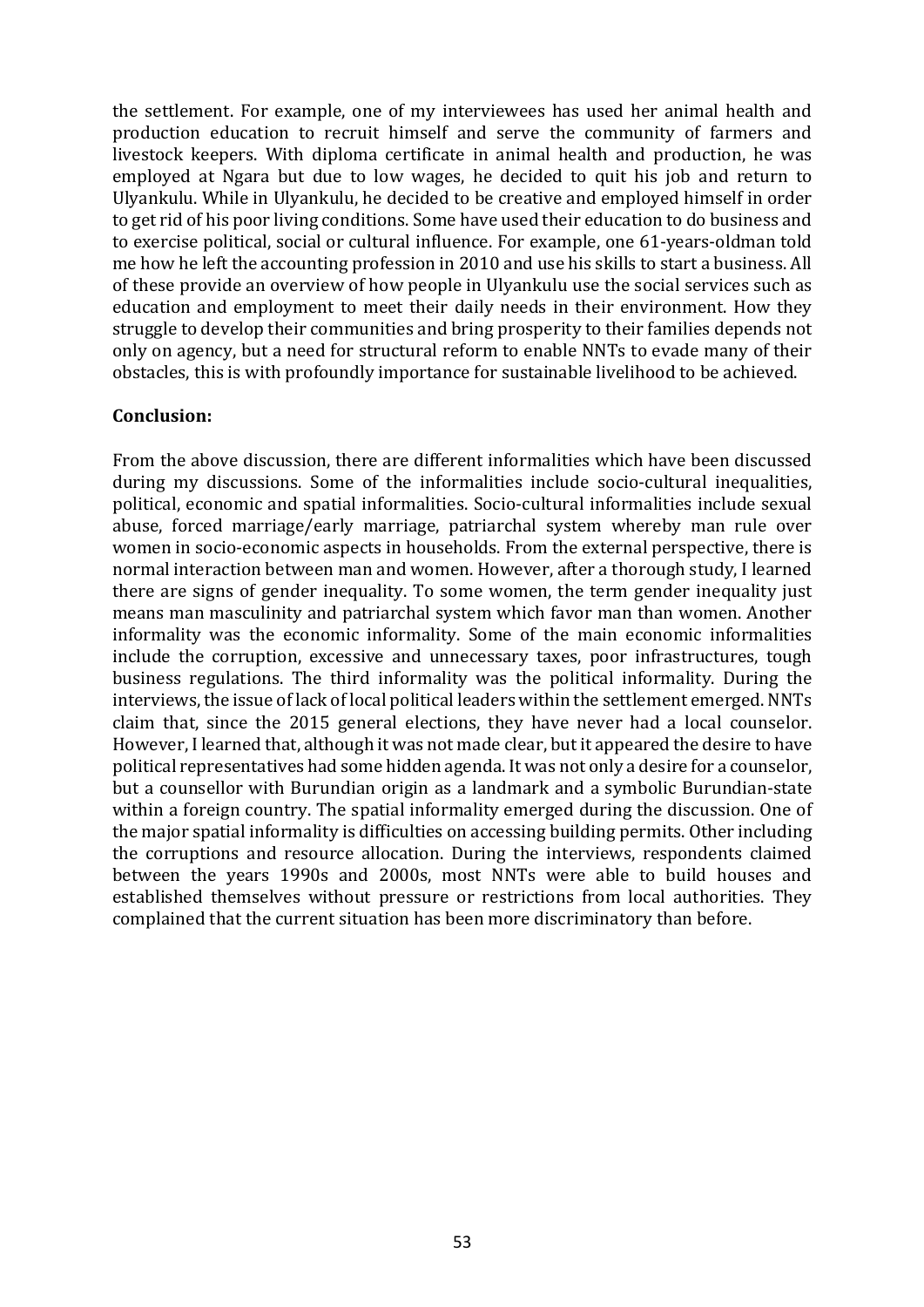### **CHAPTER SIX: LOCAL INTEGRATION AND LOCAL SETTLEMENT:**

### **Introduction:**

This chapter focuses on three empirical aspects i.e. the land ownership, building/housing permits issues and role played by humanitarian agents. The two schools of thought have been introduced; one follows the line of Jeffrey Sachs Big Five concepts alongside the six capitals. On the other hand, another line of thought from Karen Jacobsen has been incorporated to show how sustainable livelihood and settlement establishment as best integration practice affects the use of resources such as land. I have also shown how different states in Africa use integration and establishment of settlements to serves two purposes i.e. to help the NNTs but at the same time as a way to promote local development such as roads, infrastructures, etc. This being said, Ulyankulu is still one of the settlements which have not received UNHCR's support since 1980s.

## Land Ownership and Control.

The idea of establishing local settlement in most African countries sometimes has hidden agendas. To some states like Uganda and Tanzania, the settlement and local integration were not only used to facilitate the state desire to self-sustained integrated population; but also, to bring development to local communities (Karen Jacobsen: 2001). To some humanitarian agents, the idea of providing humanitarian assistance to NNTS and not the host states, is irrelevant as discussed by Jacobsen "The problem is not simply how best to help refugees, but given the climate of restrictive and temporary asylum, it is about how to find solutions that are acceptable to host countries – for without the host country's acquiescence and active involvement it will be much more difficult to help refugees. In many ways, it is as important to focus on the needs and constraints of host countries and governments as much as on those of refugees" (Karen Jacobsen; 2001). These states often come up with some integration plans that intend to organize and manage all aspects of the settlements such as land use and mobility policy. With such plans at their disposal, most of them have failed to keep their promises, as Karen Jacobsen put it: "In Tanzania in the 1970s, each family was given a minimum of ten acres of land for farming," although it was not clear if the policy and planning was going to be implemented and what will be the rights among NNTs (Karen Jacobsen: 2001). Amelia Kuch further explained "The Tanzania Strategy for Local Integration Program for the New Citizens (TANSPLI), drafted in 2016, stipulates the creation of a master land use plan for the settlements and the surrounding areas, followed by the registration of villages in each settlement and provision of documentation for land rights" (Kuch A; 2018). In some cases, that act of establishing settlement was not driven by the desire to benefit the former refugees to attain self-reliance, but rather a desire to promote the local development of their own people. Some host states have used the settlements not primarily as a way to achieve local integration, but instead to prevent it (Kibreab 1989).

To some host countries, settlements have some economic and political benefits such road construction, asylum can also be registered as voters during election to support ruling party and local economies development as explained by Jacobsen "It is common in official settlement programs for governments to utilize refugees directly for development" (Jacobsen K; 2001). Despite such positive development ambitions among host countries to utilize the opportunity of refugees' settlements to develop local communities, this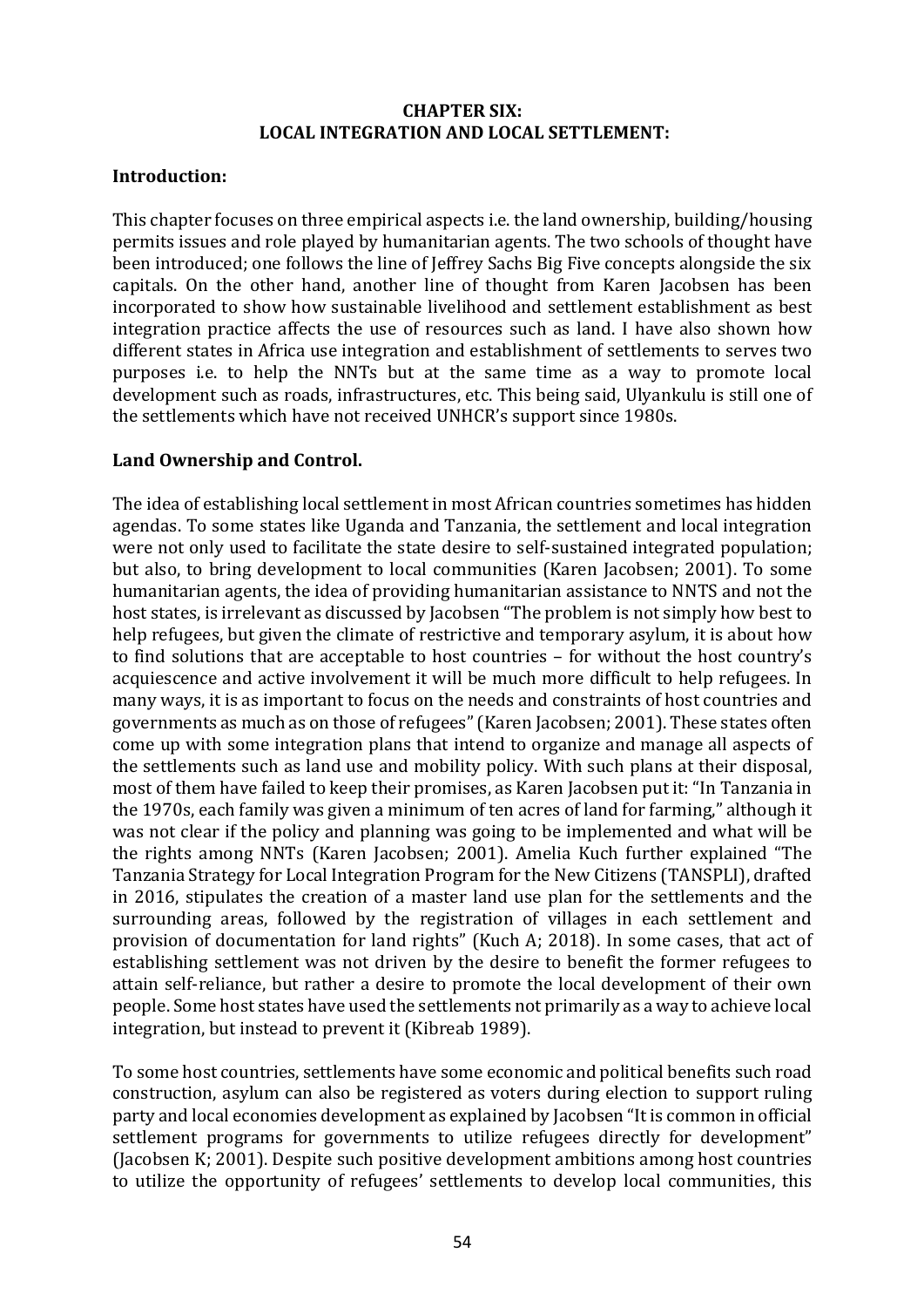normally comes with some setbacks and challenges. In Ulyankulu for instance, many of the naturalized individuals have raised some complaints about land uses and building permit restrictions, some went further and complained about their freedom of movement with false charges against the local authorities (Jacobsen K;2001). There are many reasons why some of the hosting governments choose settlements to integrate former refugees. For instance, there are some cases, especially in camps whereby former refugees seem less productive and highly dependent on the aid and government support. In other words, this means they are unable to support government development initiatives. This eventually leads to the economic crisis in those hosting communities which leaves the government the burden to provide basic needs to its citizens and NNTs alike. Herewith these setbacks, the most realistic approach to overcome such impediments is through settlement said Kibreab's "most realistic" approach for African host countries is the local settlement option."

Kibreab point of view as quoted by (Jacobsen K; 2001), says sometimes such former refugees settlements and camps are used as a strategic method to displace or relocate former refugees or refuges away from specific villages and communities where they seem to pose a burden or fear to either the state or the local community. Economically again, NNTs and refugees alike seem to create competition in service provision and resource consumption "Kibreab's position is reflected in the widely held view of host governments that refugees should be restricted to camps or settlements because there they are less likely to compete with locals for scarce resources such as land, jobs and environmental resources (e.g. water, rangeland or firewood), and are less likely to burden existing infrastructure such as schools, housing, and health facilities." (Karen Jacobsen; 2001). A case like that was raised during field visit whereby local Tanzanians complained that NNTs only buy goods and services from other NNTs and not from their host counterparts. Reflecting this concept to the data collected in Ulyankulu, one can argue the majority of NNTs have the capability to maneuver and fit-in the environment. This means a development in places like Ulyankulu was possible because of NNTs present. In an interview, one local respondent admitted that, if it wasn't for NNTs Ulyankulu would be less developed than it is now. According to many of the NNTs, the settlement administration is said to be corrupted and unfair, sometimes they ask for money to allow NNT to build or acquire land. Such criminal tendency by the local authorities has created an atmosphere of fear and uncertainty which in turn it promotes unofficial and improper land usage.

## **How do NNTs settle in Ulyankulu:**

The majority of NNTs in Ulyankulu can maneuver through different socio-economic activities (i.e. subsistence agriculture, retailing and services vending). These activities help them to handle their daily informalities and livelihood challenges such as lack of formal employment. According to many of the NNTs, the settlement administration is said to be corrupted and unfair, sometimes they ask for money to allow NNT to build or acquire land. According to the data collected from the field, the majority of the NNTs in Ulyankulu have access to resources or own assets *i.e.* house, land, and other properties. However, that access to properties is problematic with some shortcomings such as strict permits, land being sold to more than one person among others. There have been several complaints among NNTs on policy and unfair laws that still oppress them and question their livelihood. One of the major complaints was the existence of the Law Act. 9 and Law. Act. 7 which was enacted in the 1998 to control the welfare of refugees in settlements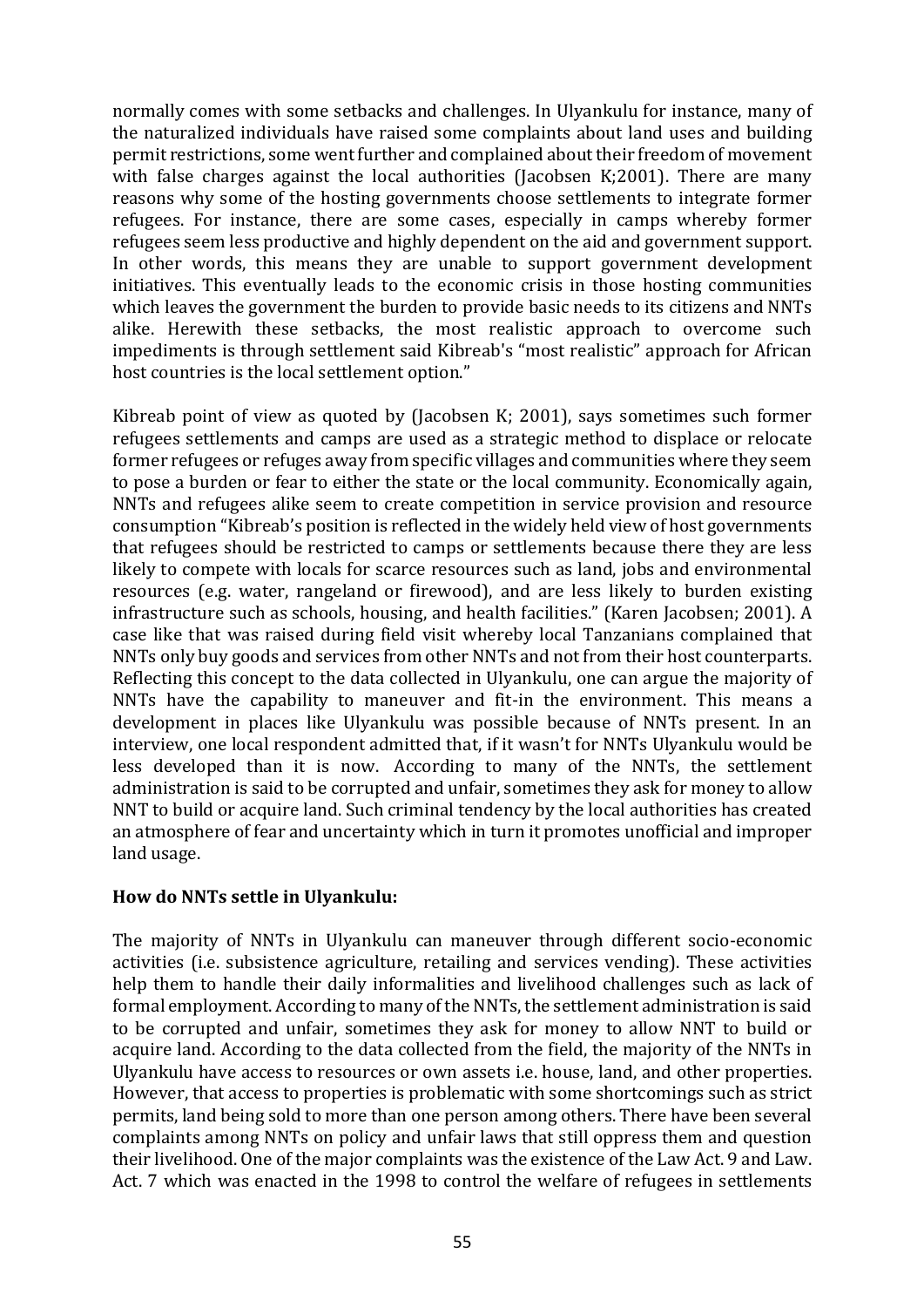and camps. The Act. 9 says how the refugees should be controlled and administered. It was enacted to deal with refugees' issues in 1998 before the integration of NNTs. However, as of present, NNTs are still guided by the same laws which was meant for refugees regardless change in their status as NNTs. Many NNTs argue applicability of such laws means their integration gives them de facto citizenship status. The majority of naturalized in Ulyankulu depend on natural resource especially land in production. As mentioned earlier, the majority of the NNTs own land or farm, and agriculture is common activity among most NNTs, such resource according to IDS and DFID can be defined as natural capital. Both NNTs and local Tanzanians have on different occasions agreed to participate in social activities. Funerals, weddings, intermarriage and community development initiatives such as the renovation of Mirambo Secondary school -- such networks, coordination, and relations can be one of the social capitals. Furthermore, the human capital can be classified into two categories, one of those NNTs who have low knowledge, poor skills and limited ability to work such as widows, children, disabled and older people. This group seems to be disadvantaged and left out, they seem to face the challenge of proper livelihood, a story told by my assistant reveals the problem of human capital facing some member of the Ulyankulu settlement. On the other hand, there are those individuals who are able to work, most of them are youth between 29 to 45 years but with relative skills, knowledge due to low education level or unequal opportunity. On the other hand, insufficient cash flow and low monetary circulation, absence of credit/debit services and banking savings within Ulyankulu have caused a constant, deterioration of economic activities and assets. This lack of financial capital has also slowed down the production of basic infrastructure such as roads and equipment which are also vital for the attainment of any livelihood strategy (Krantz L; 2001).

As explained by the (dTS: 2014) one of the characteristics of social integration is that it creates reciprocal interaction between the host community and refugees. This creates and maintains the social bonds and links within that particular community (dTS: 2014). Gaim Kibreab further highlights as he refers to local communities in Kigoma, he said local communities tend to have a stereotypical perspective toward Burundian refugees. He claimed, most host communities in Kigoma identify Burundian refugees as conflictoriented with violent background, hence categorize them as dangerous others. On the other hand, the refugees have also complained about how they have been mistreated by their host communities (Gaim Kibreab 1999). In Ulyankulu, the interaction and bond between the host community and NNTs have been said to be of peaceful existence. In most interviews, NNTs claim to have strong a bond with their host community, there has been a sign that the NNTs and host communities coexist peacefully. Many have participated in community activities, for instance, one of the Muslim clergies confessed that non-Muslims brothers gave about  $45%$  of the support they received. This shows how strong the bond and interaction are in Ulvankulu. In a different scenario, a Burundian origin with two wives said one of his wives is of Tanzanian origin, this proves the fact that inter-marriage real exists which is another factor for peaceful coexistence. My assistant is a product of intermarriage, her father is a Tanzanian citizen by birth. These and many other stories convinced me there are great links and bonds among the host and the integrated. However, it is important to note that, the conflicts and tension among NNTs themselves or with host communities oscillates. There has been several records from the interviews which challenge such the reciprocal intervention between the host community and refugees. This can be reflected by the work of Sharon Nambuya et al who wrote: "Interaction with refugees can produce tensions and conflict, or it can produce peaceful co-existence" (Sharon S. Nambuya, et al; 2018).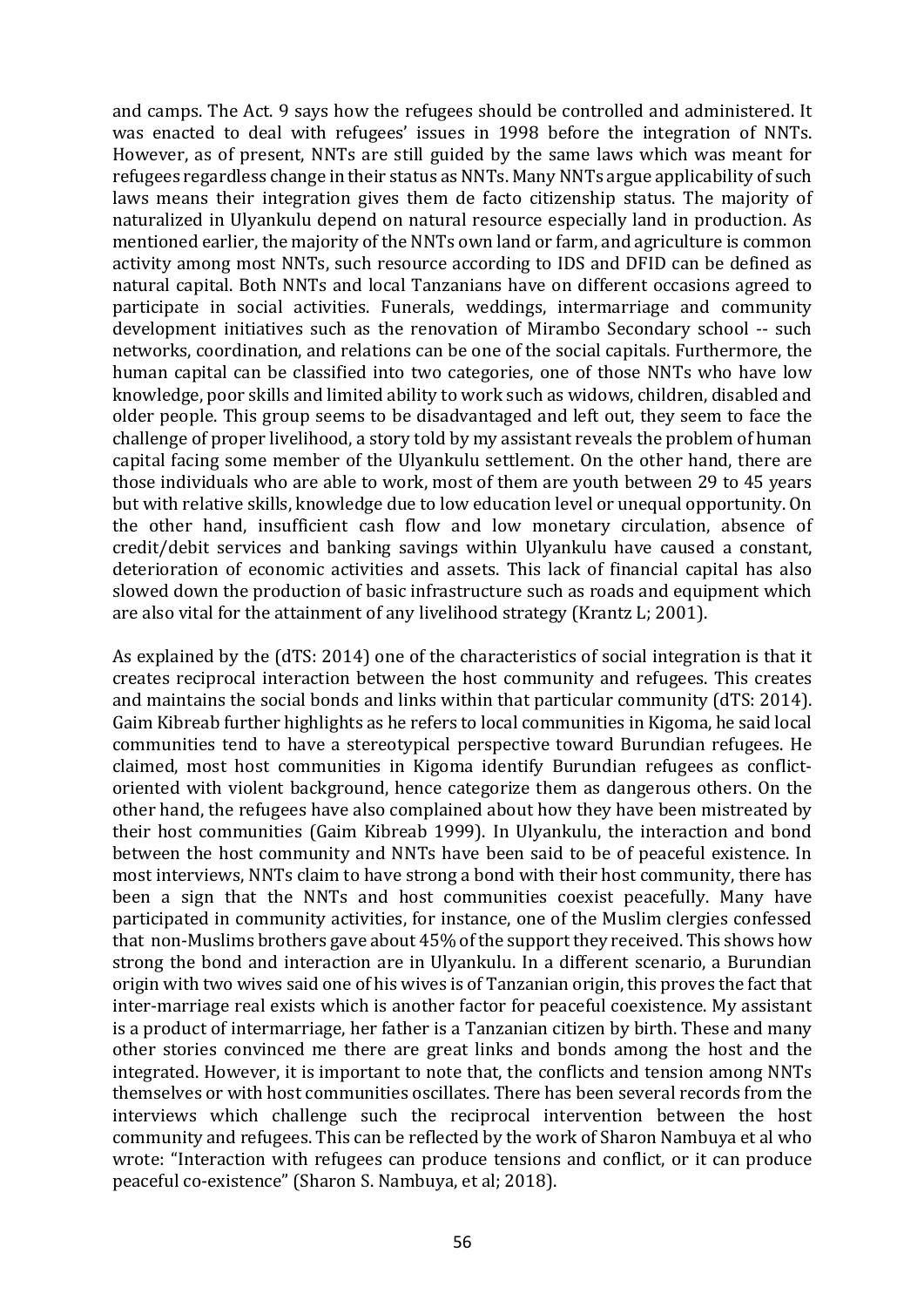Referring to Chambers et al (1991) school of thought, I can see how the issue of livelihood, sustainability and capability emerged especially concerning natural capital. The equity concept for instance which refers to an adequate and decent livelihood experience has reflected the issue of land management and housing permits in Ulyankulu. This has some effects on former refugees' sustainability since the imposition of land ownership impediments resulted in unsustainable livelihood. This again goes back to the notion of using the settlement as a means to have a development which according to such states is the ultimate goal of the settlements. From the data collected from the field, the majority of those interviewed in Ulyankulu have access to resources i.e. house, land and other properties. It is important to note that there is a direct link between land accessibility and the success of local integration. Economically speaking, extensive use of land by NNTs has several impacts on the livelihood of host communities as mentioned above. However, with such extensive land use with less economic power: here NNTs become a burden to their host/government when they over-utilize resources that affect host communities' decent livelihood i.e. housing, health, educational development, the labor market and the environment (Karen Jacobsen; 2001). It is important to revisit the issue of land ownership in settlements due to the fact that most settlements are located in isolated rural areas with fertile land and rich natural vegetations which are important components for rural economic development. The availability of fertile land in such settlements motivates economic productivity among NNTs and host communities alike. In some communities such as in Guinea and Mexico, local communities have strong ties to their land, in Guinea, the last person to use the land for a specific period has the right to own it (Karen Jacobsen; 2001) legally. This seemed as favoring policy to NNTs and refugees, in Mexico on the other hand, the land policy is a bit strict, only the locals are allowed to own land and it is most likely they will refuse outsiders to have to control their land (Karen Jacobsen: 2001). In Ulyankulu the land uses, tensions and land control issues cross-cuts between the host states (especially the local authority who misuse their power for self-gain) against the NNTs. On the other hand, the disputes between local communities and the NNTs as what happened in Ulyankulu when NNTs denied local to own land within the settlement claiming it was preserved for NNTs. At some point, the former refugees claimed and complained that the local authority has been an obstacle for land ownership, the authority poses restrictions and control extensive the use of land within the settlement. On the other hand, the tension between host communities and NNTs emerged after NNTs claimed the land in the settlement is theirs and no local Tanzanians is entitled to own the land. From different interviews, it was repeatedly narrated by the NNTs and Locals alike that there is tension on land control and uses among the two ethnic groups. Many NNTs believe the land allocated to them is limited, taking into account the rapid population growth in the settlement.

#### **Role played by Humanitarian Agents:**

The discourse of humanitarian aid has changed over time as scholars try to incorporate different discussions towards reliable solutions to end vulnerability. Basing my argument by referring to Jeffrey Sachs, I intend to reveal the humanitarian gaps that exist in Ulyankulu settlement and how the NNTs views the situation. According to Sachs J (2005) for poverty to be eradicated in the world, the poorest should be lifted up to be able to climb up what he called the development ladder which hangs overhead of the poorest -a 'poverty trap'. As it is to Chambers et al (1991) and other international Organizations who focus on the four capitals of Sustainable Livelihood Approach, Sachs also claims that,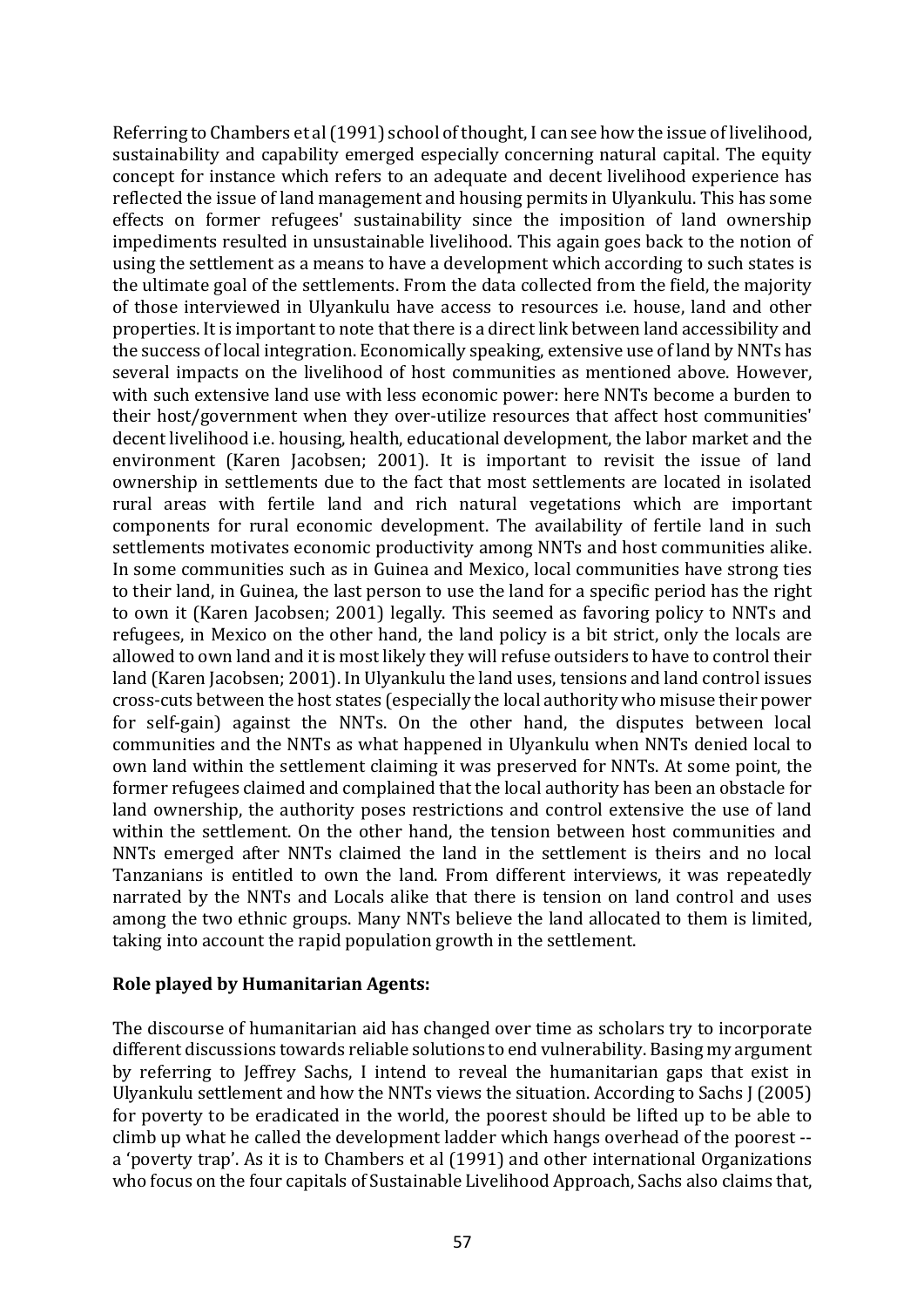the main reason why the poorest can't reach the hanging ladder, it's because they lack six 'capitals' namely Knowledge Capital such as scientific and technical know-how, Natural capital arable lands, business capital such as money, infrastructural capital such as roads, public capital such as judicial system and human capital such as health care (Sachs J; 2005). Here the connection between Sachs  $J(2005)$  six capitals namely above and Chambers et al (1991) five capitals help to determine the existing relationship between humanitarian aid and livelihood development. Based on Sachs, development discourse is defined in terms of capital which do not mature from one generation to another thus they (the poor) fall in what he called 'poverty trap'. Taking Sachs school of thought into the Ulyankulu settlement perspective, data obtained from interviews indicated what Sachs termed as 'poverty trap' do exist in the settlement and there is no sign of ending soon. Lack of essential social services support and humanitarian aid in such rapid population growth settlement is one of the factors which causes that trap. Although in Ulyankulu, there have been signs of transfer of resources from one generation to another, for instance, the land transfer or houses transfer from father to son/daughter -- it is not clear or guaranteed however if that transfer of capital can free NNTs from the poverty trap. From the experience learned from the field, most of the humanitarian agents such as the UN withdraw their assistance a while ago and form a claiming Milner "some of the camps that need to be closed, were not part of UNHCR support since the 1980s" (Milner 2014:559). The government, on the adverse, seems to have less concern about social services provided to such an isolated community which means the trap still holds the NNTs captives. There has been a lack of funding to support social initiatives in Ulyankulu such as water supply and health care services. According to Kush A. (2018) she claimed "However, the timeline for implementation is unclear. It "hinges on the availability of funding for the planned development projects," (Kuch A; 2018). Putting things into perspective and view it in Sachs school of thought, Ulyankulu settlement lacks a ladder (which according to Sachs the ladder is capital) and so do the six capitals to insure they free themselves from the poverty trap. Lack of water and unreliable health service are some of the common problems in Ulyankulu. During my visit to the settlement, I was introduced to the Church World Service (CWS) office which is now taken by the local authority office. The office was located a few steps from the bus station in the town center. CWS uses to drill boreholes (ngojobsinafrica: Nov. 2017) and supply was to the settlement. When I asked why the government took the office, my informant CWS told me that one of the International organizations which withdraw its support. At that time, the researcher was told there was a conflict with a neighboring village on water supply. CWS had a project that aimed to supply water to the settlement, but due to corruption and poor leadership, the water project was pushed to the next village. It seems the neighboring villages have water supply while its only Ulyankulu who has no supply.

## **Conclusion.**

From the discussion above, I laid-down and sketch broadly two ideas that cross-cut to bring into perspective the land ownership issues in settlements. This was presented inline with the role played by humanitarian agents to improve the livelihood of NNTs. Some host states have preferred the idea of local integration through settlement due to several reasons (Jacobsen K; 2001). Some of these reasons are economic development of the host community while some states the integration and establishment of settlements aim to serve the NNTs rather than the host. On the other hand, Sachs suggested more development recipe for humanitarian agents and International organizations to eradicate poverty, he proposed the discourse of Big Five development interventions which include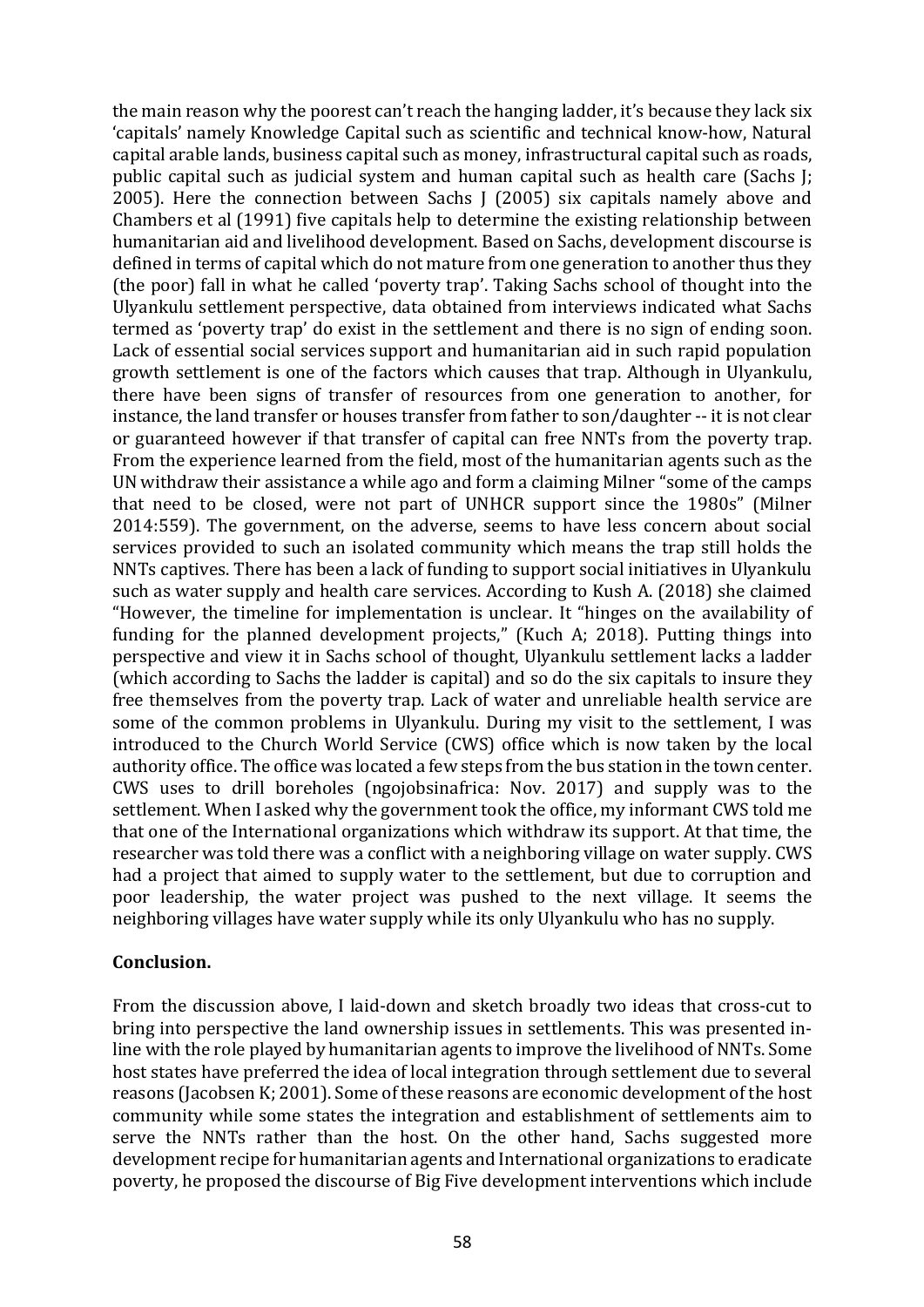the agriculture inputs intervention, power, transport and communication intervention, safe water and sanitation intervention, investment in education intervention and health intervention. Perhaps the intervention mentioned above according to Sachs could be a remedy to most people in Ulyankulu, however, the debate is still open for further contribution.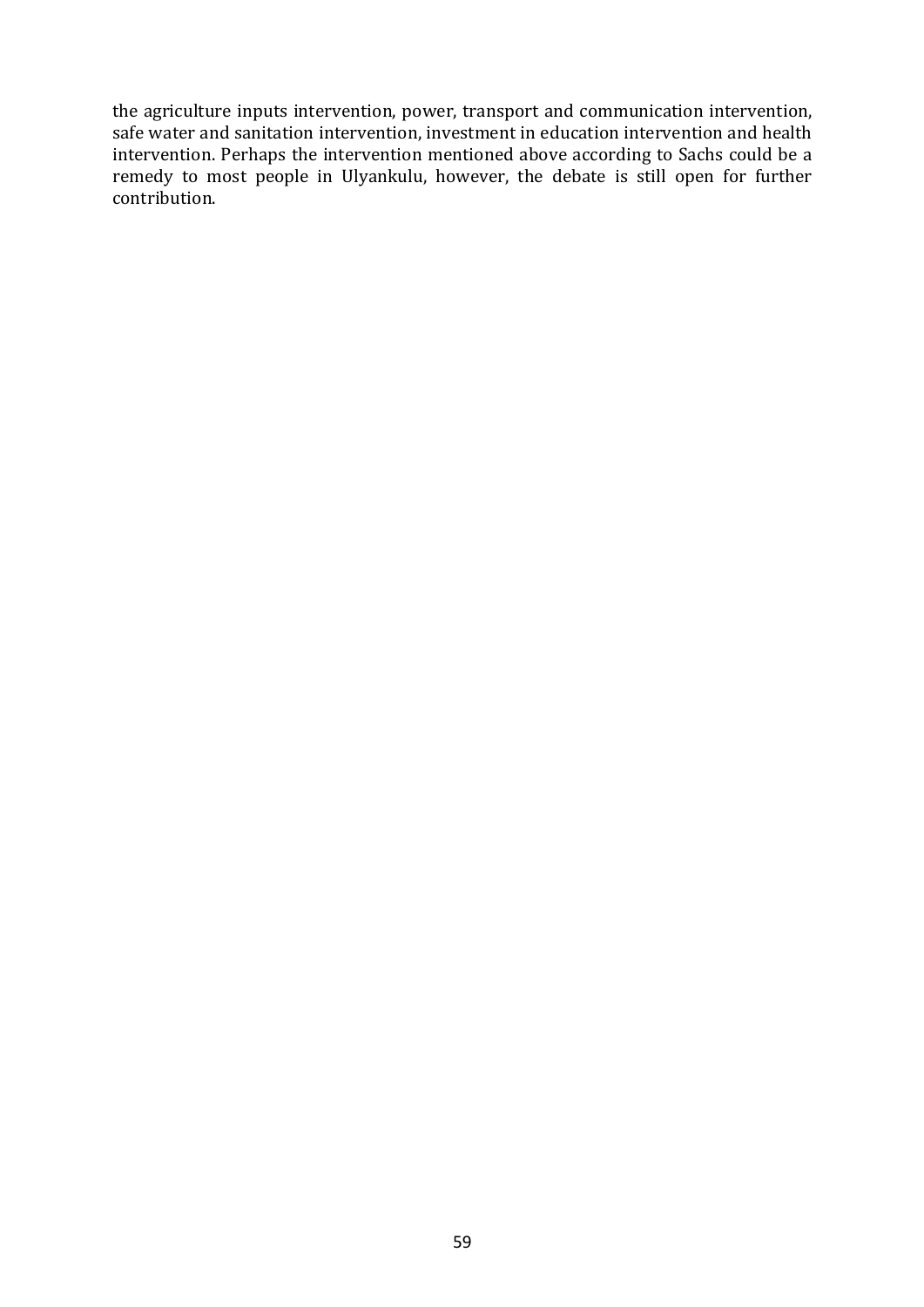### **CHAPTER SEVEN: INTERACTION BETWEEN HOST COMMUNITY AND NNTs:**

## **7.1 Introduction.**

Over recent years, there has been an evolution of refugee policies among African states, this evolution according to Rutinwa B. (1999) may be classified into two periods. The first is the period lies between the year 1960s and 1990s while the second one comes after that (Rutinwa B; 1999). Between late 1980s and in the 1990s, there has been a shift in most African countries on how they deal with the issues of refugees from open refugee policies to strict refugee policies (Rutinwa B;1999). In recent years, the more the refugee's crisis get intense, the more the African states have become vigorous with strong policy and less committed to solving the problems (Rutinwa B;1999). This trend however give a different picture in other parts of the world where the refugee crisis seems to be controlled. In Africa, the number of refugees increase as claimed by Rutinwa B. (1999). "While elsewhere in the world the number of refugees has decreased, in Africa, the refugee problem has grown both in magnitude and complexity" (Rutinwa B;1999). There are many reasons and arguments as to why most African states have introduced tough policies. One of the factors is the issue of internally and externally insecurity in most African states (Rutinwa B;1999). As I will explain later, there has been some cases of criminal acts and disputes within host states either between locals and NNTs or among NNTs themselves as explained by Rutinwa B. (1999) "Internally, some criminal elements among refugees have caused a multitude of problems to host populations including armed banditry, poaching and other crimes". In this chapter, I also discuss on the issues of cultural diffusion and genealogical of newly naturalized Tanzanians. Here, I engage my arguments more on how local and NNTs cultures affect and compromise with each other and explain the power relationships among NNTs from upper zone and lower zones in Burundi and how their historical backgrounds contribute to this tension even years after being naturalized.

## **Cultural Diffusion and Genealogical.**

In this session, I review the two main concepts of cultural diffusion among NNTs themselves and between them and their host communities. I also explain what are the key driving factors for such diffusion. I have examined how such cultural diffusion affects the local and I also analyze the reciprocity or mutuality of cultural diffusion between the host and NNTs. Secondly, I trace the genealogical trend of such behaviors and how they impact the current livelihood situation in the settlement. The issue of multiculturalism has been seen in many settlements and camps in Africa. The complexity of culture can even be seen from people who share the same background and ethnicity like Hutu as put by Obodoruku B. (2017) during her research in Tanzania, she said "This research also investigated how refugees in Tanzania fit into the society and examined the multiculturalism of refugees by reviewing cultural diversity and cultural identity relating to various ethnic groups". There is some evidence from different literatures such as Obodoruku B. (2017) work, in some (if not all) settlements, the interaction between NNTs themselves, and between them and their host creates some sort of a new culture, which is a result of the interaction between local culture/tradition alongside that one of NNTs. These multi-cultures in the settlements, might be caused by several factors other than historical background, for instance mode of production in a particular place can contribute to the formation of a new culture of purchasing goods. This argument can be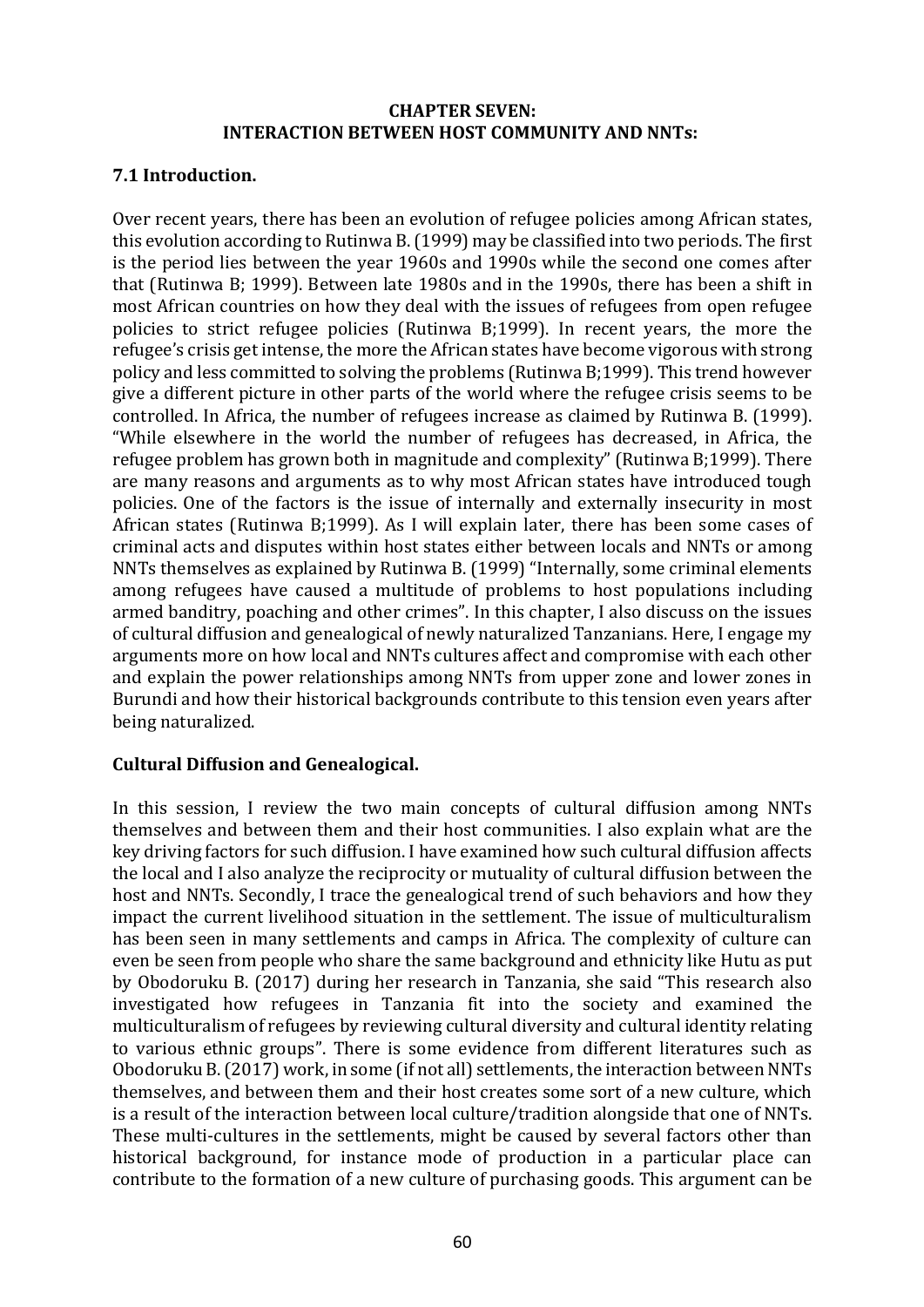supported by Obodoruku B. (2017) "These differences are occasionally driven by political or economic objectives conveyed by various cultural or ethnic groups to achieve their goals." Referring this case to Ulyankulu settlement for instance, the case of multiculturalism can be influenced by different issues such as the socio-economic factors (Obodoruku B;2017). From the settlement, there was a economic or production tradition diffuse from host communities to NNTs. For instance, in most places in Tanzania, once or twice a week, rural places come together in what they term a 'common market', whereby sellers and buyers from settlement and surrounding villages meet in one place to offer their services and products. The NNTs have highly adopted this economic culture to sell their agricultural products such as tobacco. Apart from cultural-economic diffusion from host to NNTs in Ulyankulu, another cultural aspect transfused from host to the former refugees is the political culture. In Ulyankulu as part of Tanzania, there are local political systems which guide the livelihood and welfare of such community. As it is in another part of the country, Ulyankulu must have representative who will represent its inhabitants' interests to the district government. This political culture has been adapted by the NNTs, which includes the ways they present their philosophical ideas and argument, the way they seek to be voted as local leaders and the way they cast vote to elect leaders. On the other hand, there are some evidence that shows the NNTs cultures have diffused and impact host community's livelihood. For instance, Burundians are known as hard working social classes perhaps more than their host (personal interview; 2019). The hard-working behavior has also been diffused to host community. Secondly, from the interviews, most local communities have adapted the culture of vigorously and aggressiveness, it should be known, most of Burundian former refugees are aggressive due to the traumatized experience from the genealogical and historical experience they have gone through.

## **Perception on Ancestry Belonging.**

Burundi is made up of different ethnic groups including the Hutu, (the Bantu group which make up to  $85\%$ ) while the Tutsi who are the Hamitic make up to  $14\%$  of the entire population. Twa who are Pygmy are the minority and make up to 1% of the population (Groeslsema, R. 1995). The indigenous occupants of Burundi are said to be a group of people who were/are called the Batwa (Groeslsema, R. 1995). In early years between 1301  $-$  1400 the Hutu shares a common language and customs while the Tutsi mostly were the descendants of a herding group came a century later from the north as Groeslsema put it "They achieved political domination through their feudal system, and founded Burundi's first kingdom early in the 16th century. They dominated the area almost entirely. Although the Bahutu, Batutsi, and Batwa preserved their own customs and traditions, a common Burundi culture emerged, with a common language, Kirundi." (Groeslsema, R. 1995). The sense of belonging among the former refugees in Ulyankulu has mixed perceptions, most of NNTs believes they belong to Tanzania after the integration process and after they gain Tanzanian citizenship. They feel safer and more at home in Ulyankulu than Burundi, in several interviews with former refugees. When I asked them why they decided to remain in Ulyankulu or Tanzania and sought for citizenship instead of returning to Burundi, they told me, there were some few people (5000) who opted to repatriate back to Burundi. To such group, that sense of belonging in a foreign country was not as strong as it was to others. But most people from the interviews decided to stay because Ulyankulu feels like home to them and connects with the place better than Burundi. One interviewee said if he and family decide to move out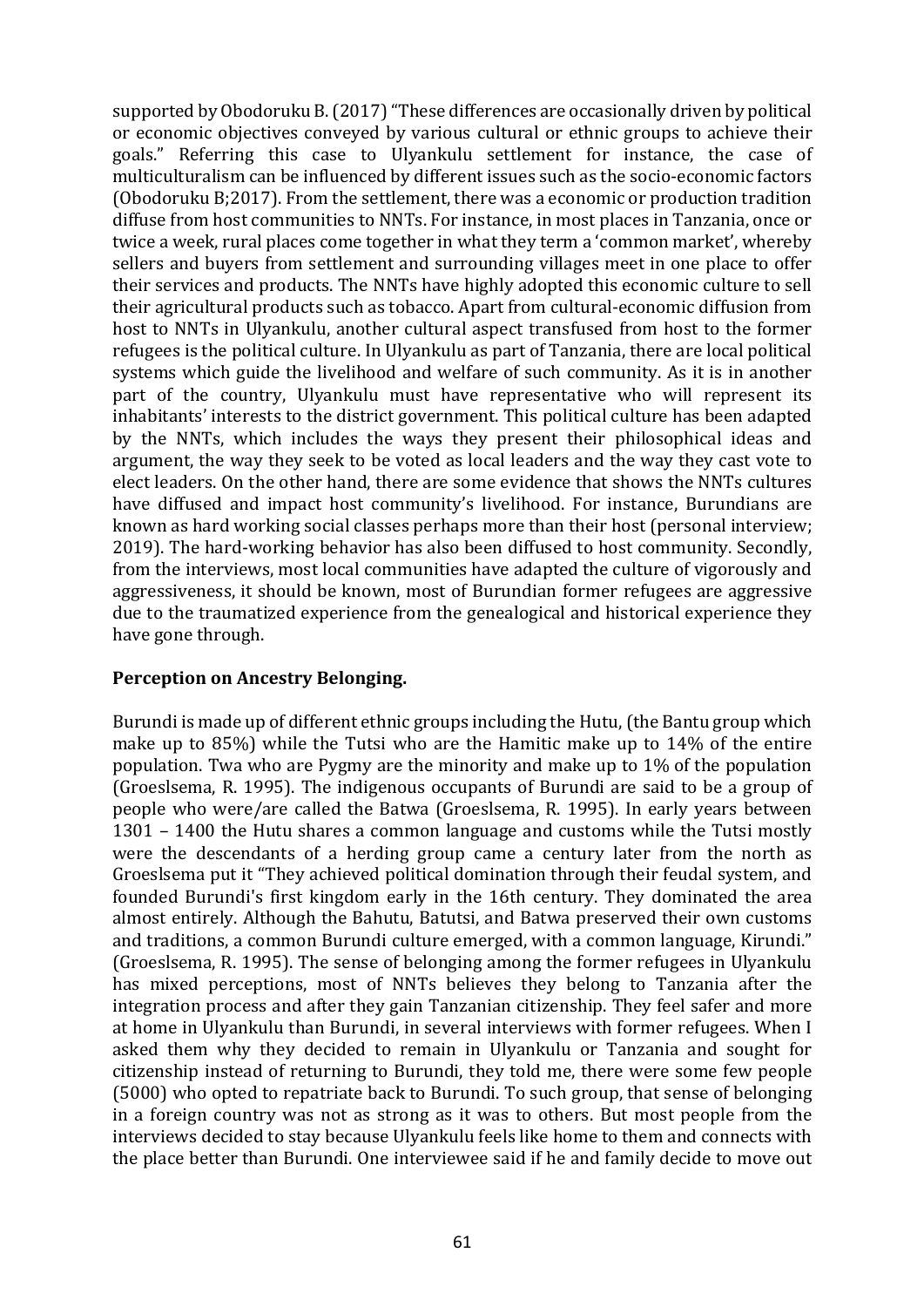of the country, this means he has to sacrifice his house and all that he has raised in Ulyankulu for the last two years.

# Power Relation Between Upper and Low Zone Burundians.

Although the Hutu are the largest ethnic group in Burundi which makes them the majority, they were/are regarded as a minority in some respects. With only 14% out of all people in Burundi, the Tutsi for many years have managed to control and dominate the economy, the judiciary, political aspects, the military, the civil service and the education system. This leave other ethnic groups especially the Hutu victims of ethnicpolitical violence (Filip Reyntjens; 2000). With this fact, it's not always the majority oppresses the minority, but sometimes it's the vice versa. Here we can see despite being majority in term of size, the Hutu were minority in socio-political aspects. This leaves all three ethnic (i.e. Twa, Tutsi and Hutu) groups minority in one sense and majority on the other (Filip Reyntjens; 2000). The Twa are the most disadvantageous group who are both socio-political and demographic minority while the Tutsi who make 14% are said to be minority demographically while majority politically. The Hutu are minority in relation to their Tutsi counterparts in maintaining political and economic power while majority demographically (Filip Reyntjens; 2000). Majority of the interviewees of both Tanzania and Burundi origin have claimed to coexist peacefully. When I asked different interviewees whether there are ethnic or religious conflicts within the settlements and how it affects their livelihood, most claimed local and NNTs live peacefully. Even though Christianity dominate the settlement, there was no record of tension or religious discrimination between Christians and Muslims. From the data collected during the field, I wanted to know how the newly registered citizens co-exists with their fellow citizens. In a surprising comment, one interviewee admitted there is less tension between host and former refugees. However, there is systematic tension between Hutus themselves. The tention exists since 1970s in Burundi among Hutu from upper-land and low-land zone. This tension extended to the settlement years after the genocide. When I asked my interviewee if the government knows about such conflicts, and if it has intervenes, she replied "the government knows about it, and that is the reason why local community and the authority disrespect us and despise us  $-$  they can't even allow us to build our houses". The upper zone Burundian has similar characteristics to those of Tutsi, more elites and possess power and have political influence more than the Hutus from the lower lands said the interviewee. This has historical genealogical aspects and reflects how people interact in the settlements. Power and hegemony between the periphery and those in the center are not only between Tutsi and Hutu or Hutu and Twa, but rather sometimes between members of the same ethnic background i.e Hutus.

## Conflicts and Insecurity Intensification.

Most of the time scholars have explained the relationship between host communities and refugees or NNTs as uncomfortable relation with fear, threats and violence (Howarth, A. and Ibrahim, Y: 2012). Furthermore, I asked a few interviewees in Ulyankulu, if there are conflicts (either religious, cultural or social conflicts) within the settlements and how it affects their livelihood, most claimed local and NNTs live peaceful. They responded that, even though Christians are majority, there was no record of tension or religious discrimination between Christians and Muslims. They told me, if there is conflict, it just normal conflicts which could exist in any other community elsewhere. However, some of the Tanzanians interviewees seem to have different experiences with NNTs. They think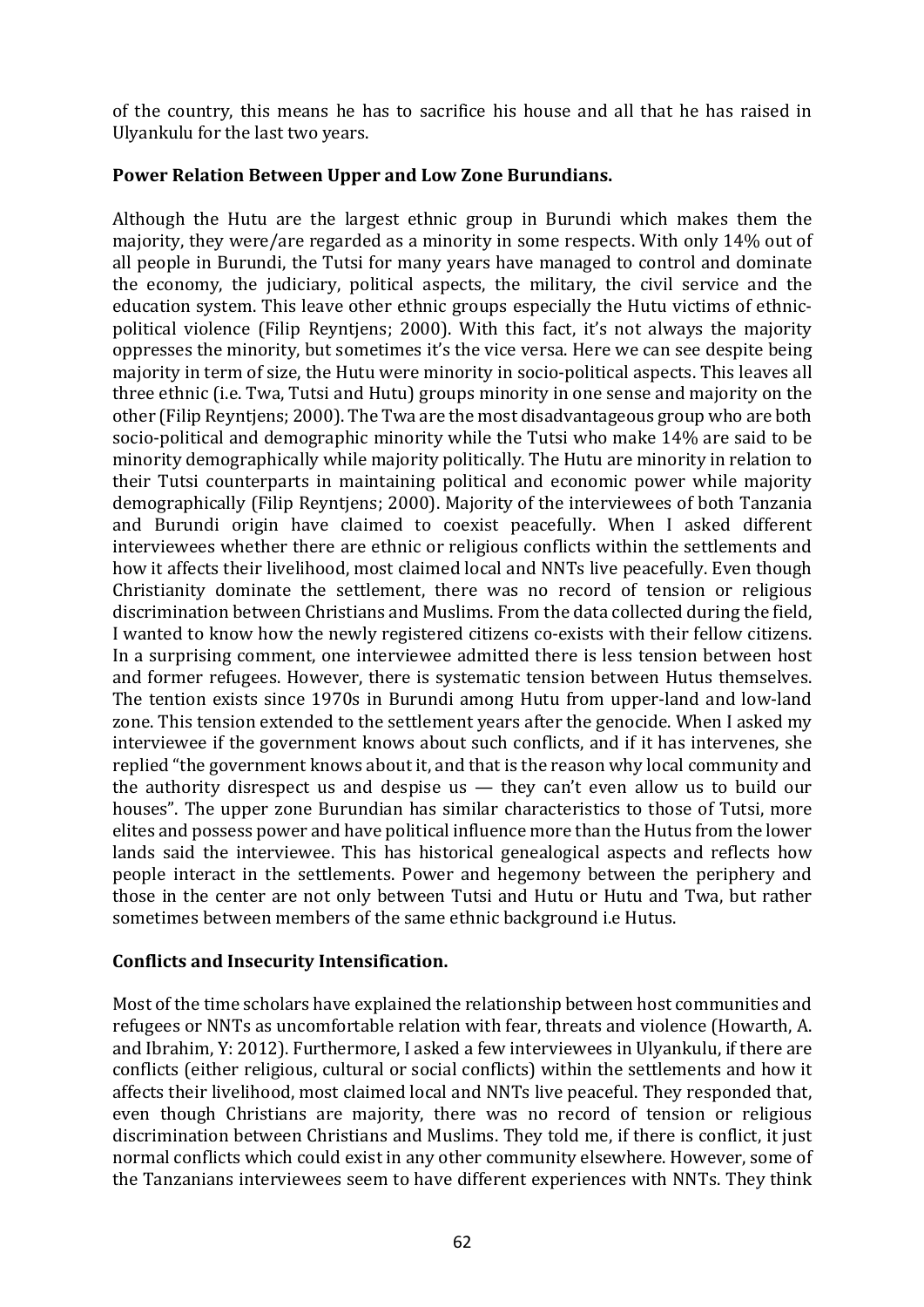there is underground tension between local and NNTs especially on land ownership. In principal, most NNTs in the settlement think they are entitled and the primary landowner within the settlement, whoever comes in the settlement with a status other than NNTs or refugees, is not entitled to own land said one interviewee.

# **Criminality and Insecurity in Ulyankulu.**

Throughout the interviews, I asked individual respondents whether local and NNTs live peacefully, they responded, there are conflicts among locals themselves, especially between farmers and livestock keepers. These kinds of conflicts are common in Tanzania when livestock cross paths and destroy crops of farmers. As explained above, at some point NNTs with Hutu origin from upper-land and low-land zone tend to hate and despise each other. This tension originated from Burundi and extended to the settlement years after the genocide. When I asked if the government knows about such conflicts, and if it has intervened, the respondent replied "the government knows about it, and that is the reason why local community and the authority disrespect us and mistreat us – they can't even allow us to build our houses". In a different occasion, I asked ward educational coordinator to describe who are the most likely to do criminal offense between local and NNTs, he said both local and NNTs are most likely to conduct criminal offense. He said, most NNTs accuse the local for robbery within the settlement, and local especially from neighboring villages accuse NNTs and other refuges for the same deeds. However, in his concluding remarks the interviewee admitted local and NNTs coexist peacefully. I then asked what could be done to stop or prevent criminality? the interviewee replied and said he thinks NNTs should be relocated to different settlements or camps or cities. One of the interviewees, claimed they have been mistreated and threatened by some of the authorized officials especially when they ask about public spending. The authority has threatened to cancel their citizenship and some people have been taken to police several times with false accusations such as an attempt to burn the UN's office - they were told to report to the police station every end of the month.

The conflicts in Ulyankulu does not only affects the livelihood of host and NNTs, but it has implications to other stakeholders such as Tanzanian government. According to the  $interviews - at some point the UN wanted to drill water wells and borehole to supply$ water in the settlement, but the local authority refused the project with a claim that, local Tanzanians should be considered first before the refugees. During an interview conducted in a focus group discussion, some surrounding villages deny water supply to Ulyankulu settlement before they have it first. Despite such conflicts, those boreholes and wells are said to be seasonal and short which he said it's difficult to find water. Some interviewees suggested possible ways to minimize tension and conflicts. Other said the mistakes were done before the integration. They claimed before such huge number of refugees were registered as citizens, they were supposed to be given civil education on how to be good and responsible citizens  $-$  for him NNTs are arrogant and not lawabiding citizens something lead to crime in the society. When I sought for information on what role did religious institutions played to minimize the tension and conflicts, he told me the Church did improve the livelihood situation of such marginalized community. According to one priest, he claimed the church has done several things such as advocate for naturalization of Burundian, reconciling ethnic conflicts when they arise and other social development activities like social clubs and facilitate formation of 'Savings and Credit Co-Operative Society - SACCOS'.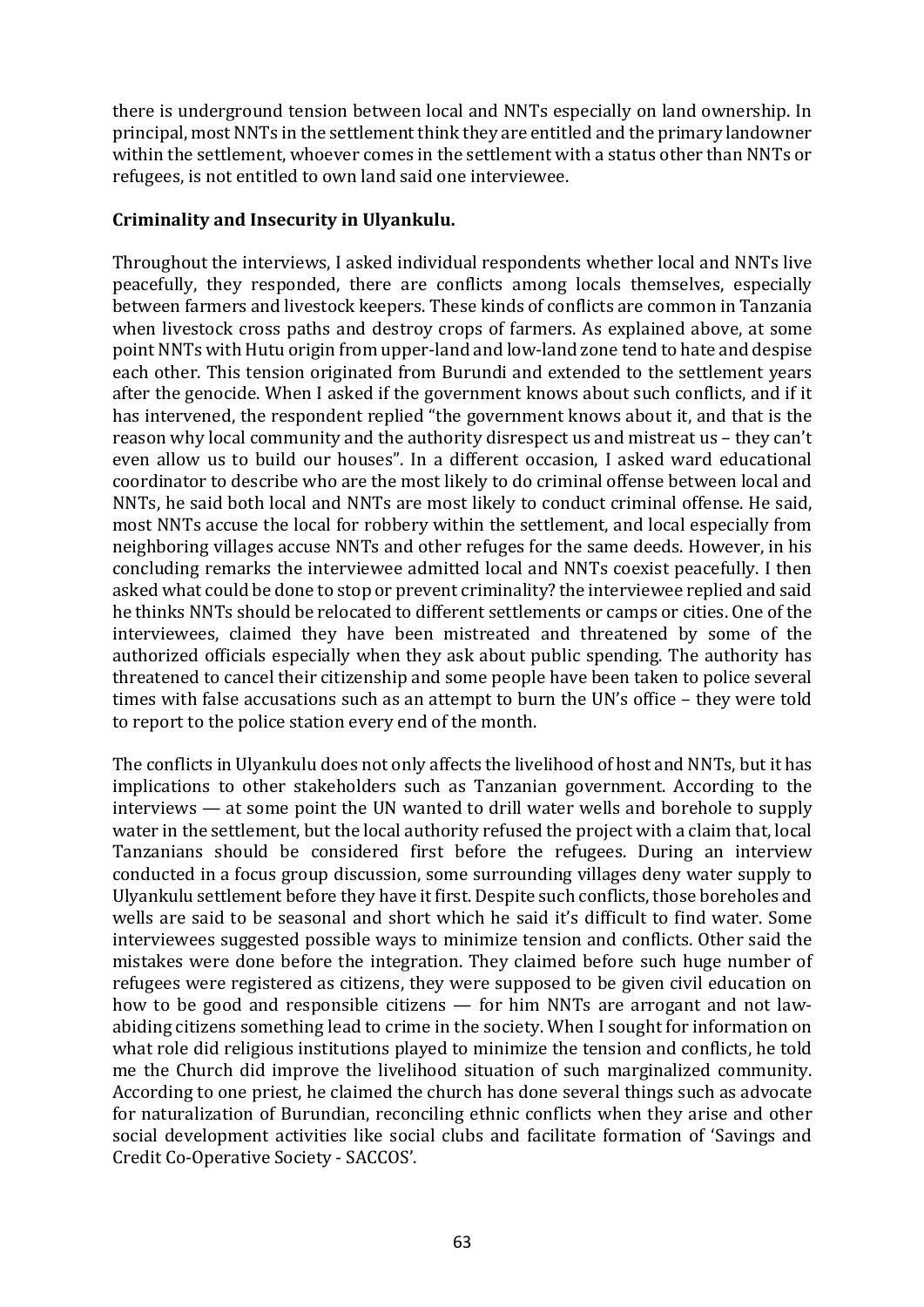## **Corruption And Legal Implications:**

There has been some cases and complaints among former refugees in Ulyankulu regarding corruption allegations toward local authorities. Statistically speaking, seven out of ten of those who were interviewed mentioned one of the major livelihood setbacks in the settlement is corruption. Corruption according to the respondents crosscut in main sectors including housing, land ownership, permits, taxations among others. Here, to make myself clear, I divide corruptions into two types. The first type of corruption is a strategic corruption whereby those in power use their power and authority to oppress and benefit from those vulnerable and weak NNTs. Through this type of corruption NNTs have been controlled to own land and built their houses, they have been ignored their rights to build as any other citizens. The other corruption I have observed is systematic corruption (Nezhina Tamara; 2014). This happens when NNTs are accused of crime they have not done and taken to jail or taken to police simply by questining those in power about public expenditures. Ulyankulu has a tendency of convening public meetings with settlement officials to check-and-balance the public expenditures. But since the district government is not full monitoring the livelihood in the settlement, those who are incharge misuse their power and accuse member of the public with false claims. This systematic corruption can also be seen in places such as Mirambo school whereby a number of teachers with Burundi origin have been complained to me that they have been discriminated and unfairly treated when it comes to employment terms and conditions. Although some NNTs teachers have been working for over ten years, they were not promoted to junior positions and yet local Tanzanians with less experience were promoted. These and many other stories have made Ulyankulu a place with high level of corruption and in return the people find different illegal ways to go about the situation. 

#### **Conclusion.**

In this chapter, I discussed the issues of cultural diffusion and genealogyl of newly naturalized Tanzanians. Here I engaged and explained how local and NNTs cultures affect and compromise with each other and explain the power relationships among NNTs especially those from upper zone and lower zones in Burundi and how their historical backgrounds contribute to this tension even in asylum. I have further discussed on how corruption prevent livelihood and social development in the settlements. There are two forms of corruption seen from the field visit. One is a holistic approach in which the whole system and not individual is involved indiscriminating others *i.e.* former refugees from the social systems. Another form of corruption discussed highly by the former refugees themselves is the systemic corruption (Nezhina Tamara; 2014) whereby the individual authority staff who use their power and authorities to benefit from the stateless settlement. I have also highlighted the issues of ancestry and belonging on how the current generation view their history and how it affects their current and future livelihood within the camp and outside.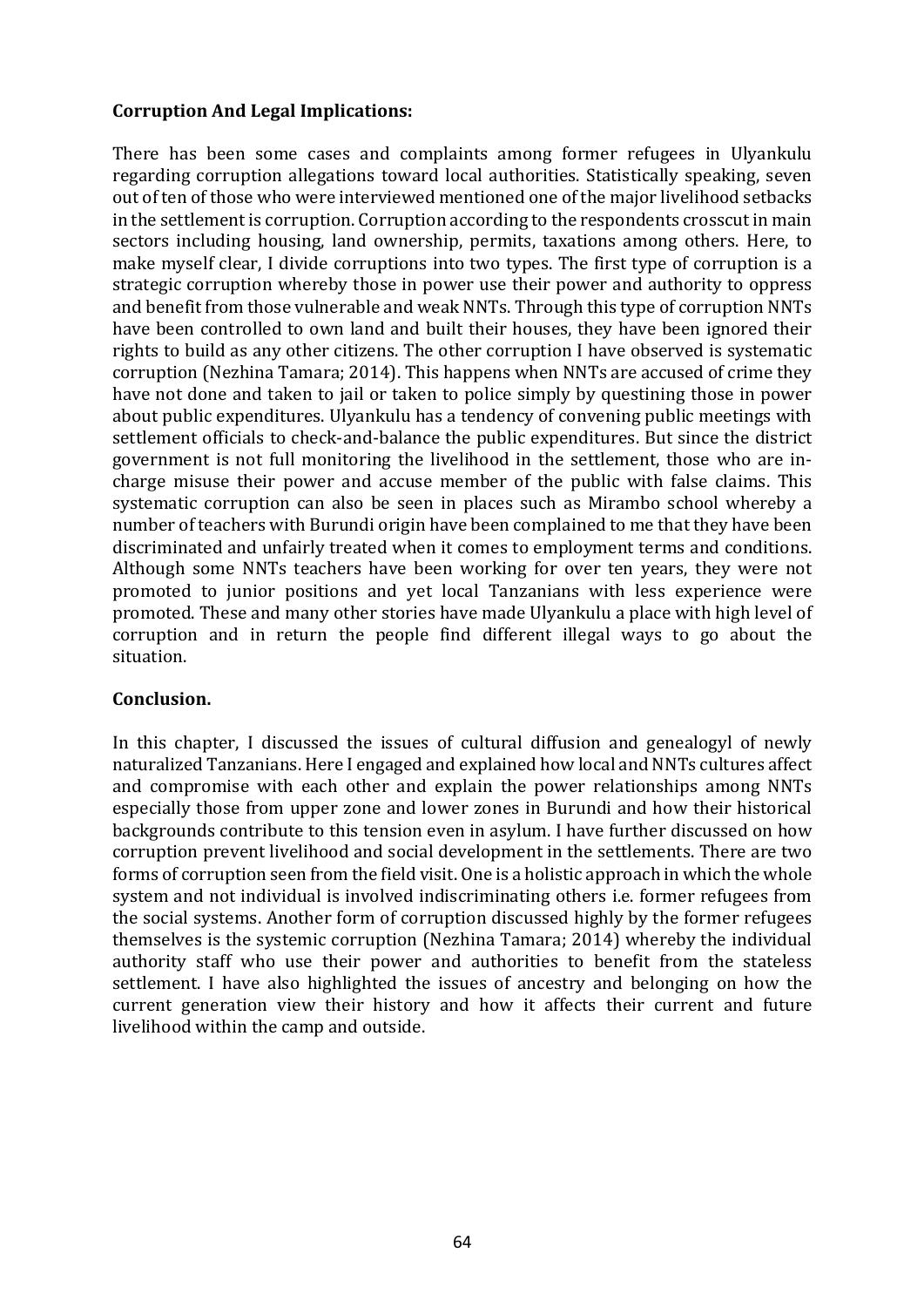#### **CHAPTER EIGHT: ANALYTICAL FINDINGS:**

### **Introduction**

In this conclusion, I reflect to the research questions to determine to what extent do the questions are in-line with the data and findings from the field. How much the reseach questions have helped me to gather relevant data. Here, my reflection to the research questions help me to bring the analytical conclusion. With such analysis, I present my arguments by linking the theoretical framework and empirical experience and data collected from the field. I finalize my arguments with different propositions on how to improve the livelihood situation of Newly Naturalized Tanzania in Ulyankulu settlement. I present my arguments by analyzing and recommend what should be done to solve the social services challenges such as insecurity, unemployment and poor health services. I have finalized my work by highlighting three main recommendations. The first recommendation focuses on the importance of policy reform and suggests some suggestions that might be useful to tackle similar challenges in the future. Secondly, I explain how vital the structural reforms for sustainable and durable solution for protracted refugees need to be achieved. I have done so by highlighting what are the social and political structures that hinder the success of such policy. My concluding remarks are therefore sub-divided into policy, structure and governmentality reforms and how it might impact the plans and policy regarding protracted refugees and NNTs. After analysing the data collected from the field, in this chapter I therefore present the key findings on how NNTs live and deal with challenges such as corruptions and insecurities. How they interact between themselves and their host communities. How they adapt new cultures and how their own cultures diffuse to host communities. From this findings. I present the findings in two categorically distinctions from NNTs from those of Local Tanzanians. This was specifically to show the similarities and distinctions between the host and NNTs. Nevertheless, in order to triangulate the findings, I separate the findings from the two groups.

## **Emperical Findings**

From the data collected from the field, there are a number of findings that can be illustrated in this thesis. One of the key findings is inadequate public services such as water supply, clinics and education centres. The absence of such services revealed how how people cope with their surroundings and moreover how NNTs interact with host community. Through my findings, I learned that, access to the health services such as clinics in Ulyankulu is problematic due to the fact that there is only one health centre in town while other health centres are located about 20km away. There is also lack of medicines and professional doctors in those clinics within the settlements. Absence of health service also revealed the challenges of improper health insurance scheme which according to many NNTs it is expensive. From these findings, I learned that there is a group of people (the middle class) who can afford to pay for their health services and buy medicines from private clinics and dispensaries or from a pharmacy. I have also found out there is great connection between education and employment availability among NNTs. education plays great role to NNTs sustainability. Most of the NNTs complained about unfair job market, they are uneducated which make it hard for them to secure a decent job. Another key finding is that, access to access to resources or own assets i.e. house, land, and other properties among NNTs in Ulyankulu is problematic and poor or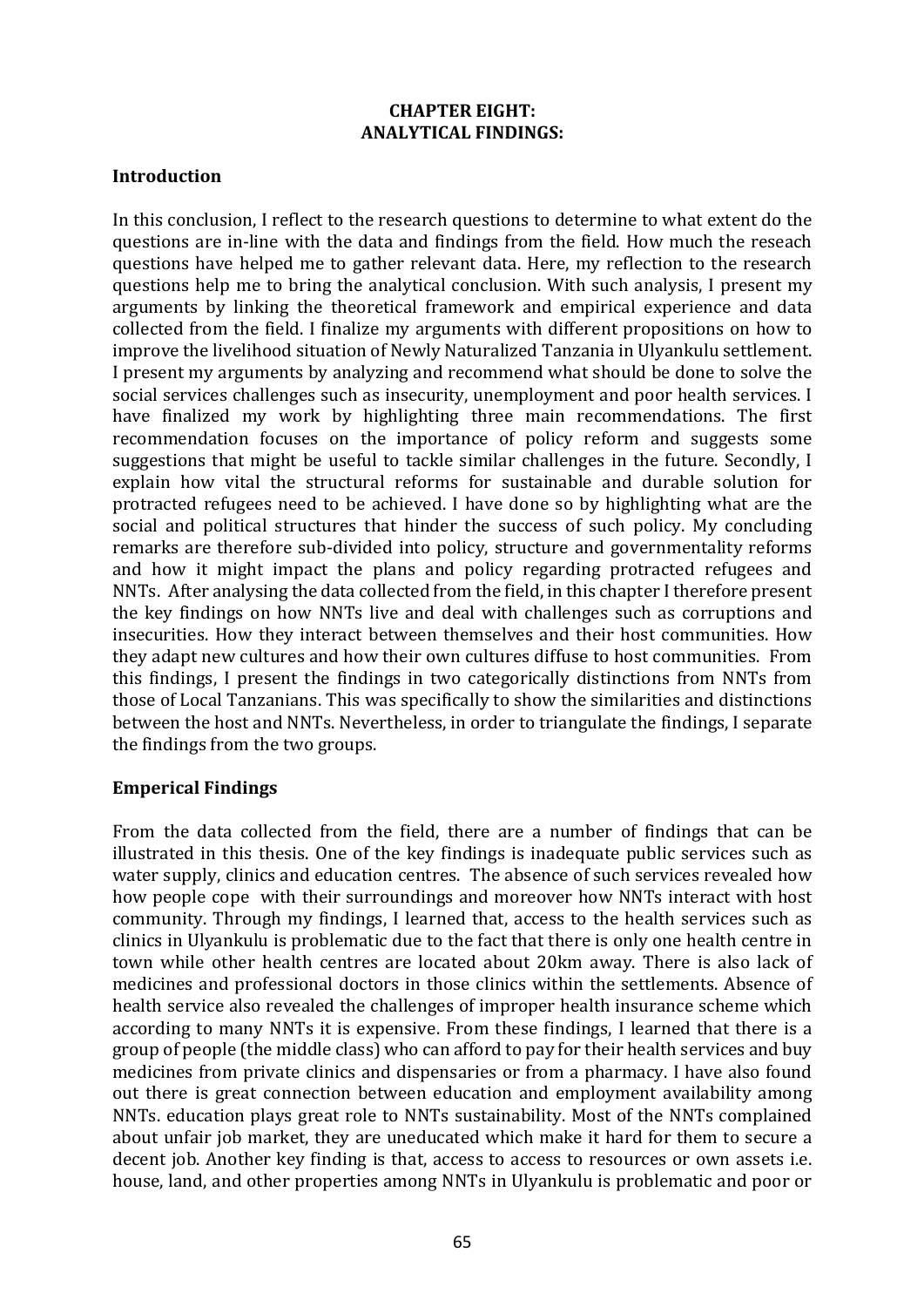unfair policy. For instance some NNTs said land can be sold to more than one person by the authority. The land ownership in the settlements has a number of setbacks. Many NNTs raised their complaints about land ownership. They also complained about building permit restrictions by the local authorities. With all such hindrances, I learned that, NNTs have played a role of an agency to control and present their interests as far as social services is concerned.

Throughout the interviews, I found out that, majority complained about the Law Act. 9 and Law. Act. 7 which was enacted in the 1998 to control the welfare of refugees in settlements and camps. The Act. 9 says how the refugees should be controlled and administered. It was enacted to deal with refugees' issues in 1998 before the integration of NNTs. But surprisingly, the law is still used to control NNTs who's status changed from refugees to NNTs. For instance, through this law, NNTs are restricted to build a permanent structure within the settlement. There has been a lack of funding to support social initiatives in Ulyankulu such as water supply and health care services. Another finding was the issue of humanitarian agents. From the data collected from the field, most of the humanitarian agents such as the UN withdraw their assistance which for my opinion lead into more social problems. This becomes more problematic when due to the fact that the Tanzanian government seems to have less concern about social services which means the NNTs are still laking key services as mentioned earlier.

When it comes to the issue of employment, majority of NNTs are self-employed. This as it is, is not seem as a problem, but a further analysis shows that, most of NNTs are selfemployed not by choise but rather as a result of exclusion from the social economic system. Personally, I found the issue of high unemployment rate among NNTs as a systematic exclusion. Employment is one of the fundamentally aspect that determines social classes which at the end determines livelihood. For instance, teachers or those NNTs in public services, are not given permanent contracts as a systematic way to exclude them from pension when they retired. They also have difficulties being promoted in their working areas. Some have worked for twenty years without being promoted and yet their fellow Tanzanians (host) are easly being promoted even if they have worked less years compared to NNTs. The findings show that, high rate of informal/private sector means most most NNTs are self-employed in subsistence farming, cash crop farming, kiosk, boda boda (cyclists), mechanics, retailors, small scale businesses i.e. kiosk, salon, restaurant etc.

One of the findings in regard to the livelihood of NNTs in Ulyankulu is the issue of cultural diffusion. Here both the host community and NNTs cultures affect and compromise with each other. The cultural interaction between host and NNTs has resulted into both positive and negative effects to both NNTs and host community. On one hand, the host have created some cultural influence and changed NNTs behaviors positively, for instance the issue of gala (a market place or common market) where NNTs from different places come together to buy and sell their products and services. This behavior has been adapted from host community. Likewise, NNTs diffused certain cultures to the host, for instance the culture of aggressiveness and hard work, is said to be adapted by host from NNTs. Apart from cultural-economic diffusion from host to NNTs in Ulyankulu, another cultural aspect transfused from host to the former refugees is the political culture. In Ulyankulu as part of Tanzania, there are local political systems which guide the livelihood and welfare of such community. As it is in another part of the country, Ulyankulu must have representative who will represent its inhabitants' interests to the district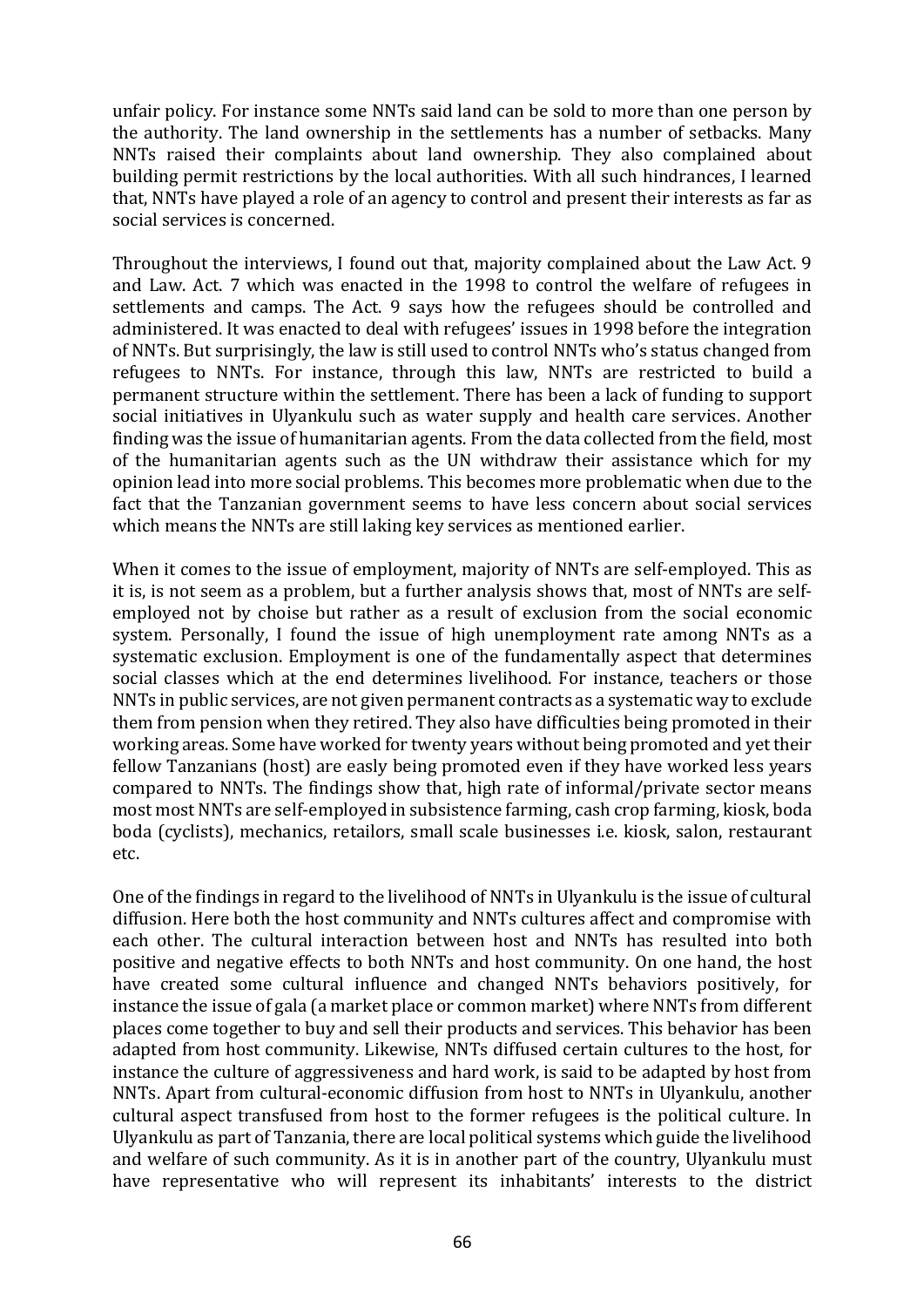government. This political culture has been adapted by the NNTs, which includes the ways they present their philosophical ideas and argument, the way they seek to be voted as local leaders and the way they cast vote to elect leaders.

Regarding the issue of peaceful coexistence among NNTs and their host families. The findings show that the majority of the NNTs coexist peacefully with their host. There are no ethnic or religious conflicts witnessed within the settlements. Most NNTs and host community claimed even though Christianity dominates the settlement, there was no record of tension or religious discrimination between Christians and Muslims. However, after several interactions. I found there is tension between host and NNTs or among NNTs themselves. The tention between NNTs has historical trajectory since 1970s in Burundi among Hutu from upper-land and low-land zone which extended to the settlement years after the genocide. While the tension between host and NNTs is on the land use. NNTs claims that host community invade land withing the settlement which was set for NNTs. The finding also shows that, the Tanzanian government is aware of such conflicts.

Corruption is one of the major issue discussed during the interviews. Most of the NNTs complained to be mistreated and threatened by some of the authorized officials especially when they ask about public spending. The findings show that, at some point the authority has threatened to cancel their citizenship and some people have been taken to police several times with false accusations. Statistically, seven out of ten NNTs interviewed mentioned corruption as a major livelihood obstacle. According to them, corruption involve housing, land ownership and permits, taxations among others. Through corruption NNTs have been controlled to own land and built their houses, they have been ignored their rights to build as any other citizens and are accused of crime they have not done and taken to jail or taken to police.

Gender inequality and social classes are vividly exposed in Ulyankulu, It appears to me, these misfortunes broaden the 'both social and economic gap' between the low-class people and the middle class individuals. For instance, sexual abuse, forced marriage/early marriage, patriarchal system are some of the findings collected from the interviews. From my observation, man and women seems to interact fine, however it has been revealed through ethnographic study men still have power and control over women in the settlement. To prove this, women barely talk in discussions especially when men are part of the discussion. The expression of such misconducts by a woman, might cause negative consequences. As such freedom of expression among woem is one of the issue found in the field.

One of the arguments raised by Malkki was such campments such as Ulyankulu are allocated in isolated rural areas with limited social services, this situation minimize their ability to socialize with their host (Malkki 1995). From Ulyankulu experience, things are a little bit different compared to what Malkki explained. Ulyankulu is one of the settlements in Tanzania with relative control and supervision, it maybe isolated in terms of geographical location and social services, but it is administered with close look by those in charge. According to (dTS 2014), the majority of Burundian NNTs who wait to be integrated, anticipated to get their certificates and full rights. They also anticipated their life to change from movement restrictions to freedom of movement and to freely acquire jobs without permits, have access to resources such and obtaining titles deeds for their land and households (dTS: 2014). To most of those interviewed, they still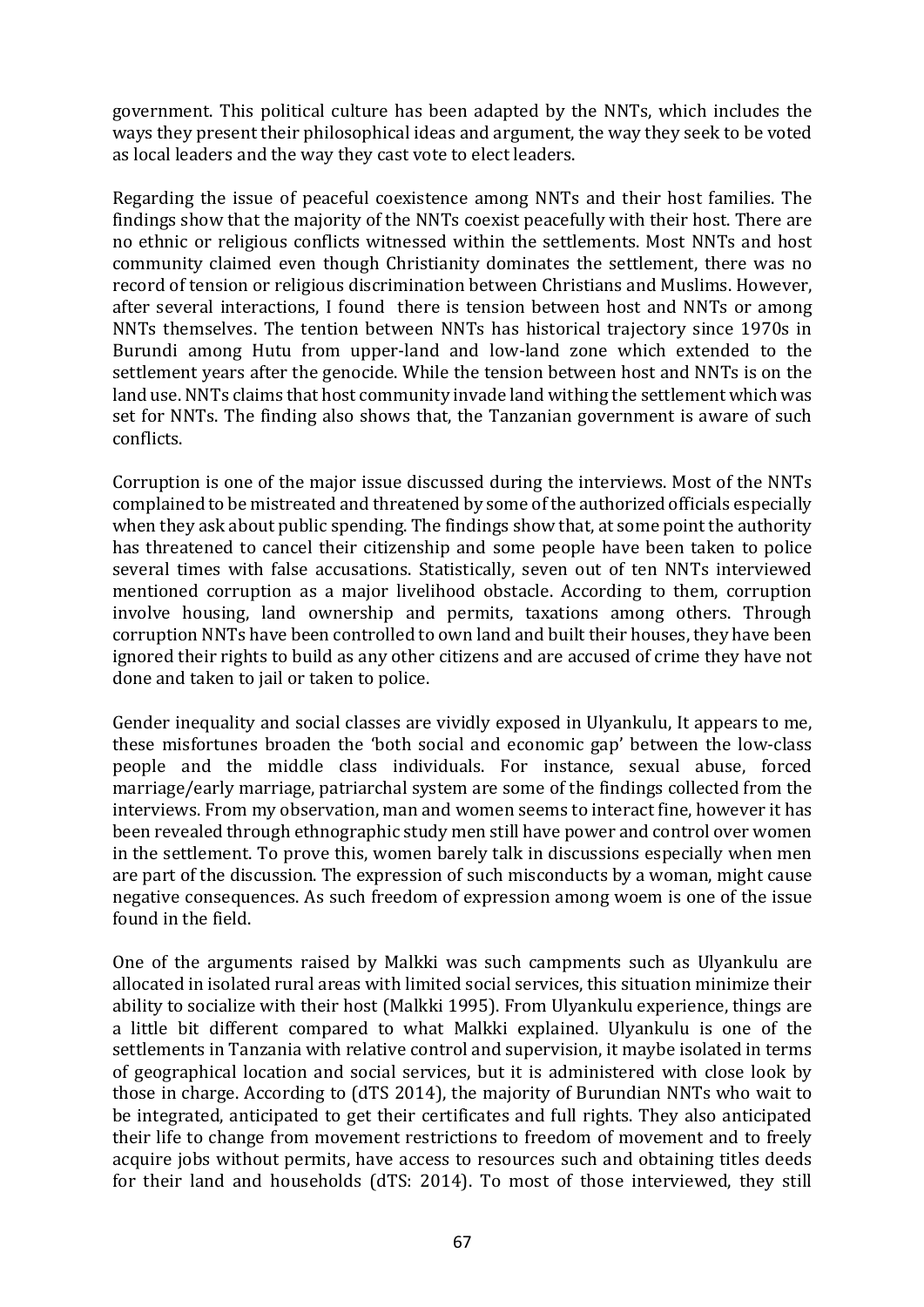complained about equal job opportunities, land permit, insecurity and unfair contract as explained above. They hope their children will be able to be admitted to schools and universities without restrictions, this hope to some NNTs has become true, most students in public schools are NNTs, but to many it is just unfulled hope. They also anticipate to gain political power and ability to vote and participate in the democratic process, they are certainly allowed to vote and be voted as candidates in public elections. However, most complained about lack of leaders (one of the local authority officials) despite the fact they elected one since 2015 general election. Reflecting these findings, one can argue majority of NNTs have the capability to maneuver and fit-in the environment through agency to face their challenges. This can be seen from some of the interviewees when some NNTs build or acquire land even with strict restrictions from the settlement administration. From such argument above, my analysis can be regarded to have answered the research questions above.

## **8.2 Policy Reform Recommendations.**

The search and implementation of a contemporary pathway towards durable solution in countries like Tanzania has undergone ups and downs. Being one of the UNHCR flagship initiatives to solve protracted refugee situations, the durable solution, based on my opinion has been to some extent a successful global policy. Based on data and analysis explained above, my conclusion and recommendations focus exclusively on 'integration' of protracted refugees into local community. With this notion in mind, I have not only brought my recommendations towards the subject matter under discussion; but I have also recommended on the by-laws and regulations at ground level which in one way or the other affects the NNTs either positively or negatively. One of the key aspects of a durable solution is to make sure those newly integrated individuals enjoy the rights and freedom to the same extent as other local nationals. But this seems rather unrealistic in places such as Ulyankulu where there are many violation human rights. In Ulyankulu, the NNTs have complained about land use and construction permits. This has been repeated in several interviews, majority said the settlement officer(s) have been a setback towards achieving this essential need. There is a lot of bureaucracy and corruption when it comes to land management and housing construction which leads into illegal building among NNTs. To solve this administration challenge, close supervision by both central government and UNHCR is needed throughout the naturalization process. Ulyankulu seems like a place with less external intervention thus those in power (settlement officials) feel they are above the law and they cand do whatever they want. Proper and close interference is needed now than before for such a policy to succeed. A global policy such as durable solution needs to consider a wide range of stakeholders, it is sometimes normal for policymakers to sit in a round table to plan about social welfare of certain social groups without full involving them. It seems like, most if not all NNTs were not involved in the whole process at first place. In initiatives such as integration, everyone should be involved and perhaps everything matters.

#### **8.3 Structural and Governmentality Recommendations.**

It occours to me that, there was less involvement of NNTs on how they should live and interact after they achieved citizenship. This was one of the most important things to consider before the actual implementation of the project. One of the interviewees explained to me that, before NNTs were integrated, there was no education to prepare them mentally to become responsible citizens. Perhaps in future this should be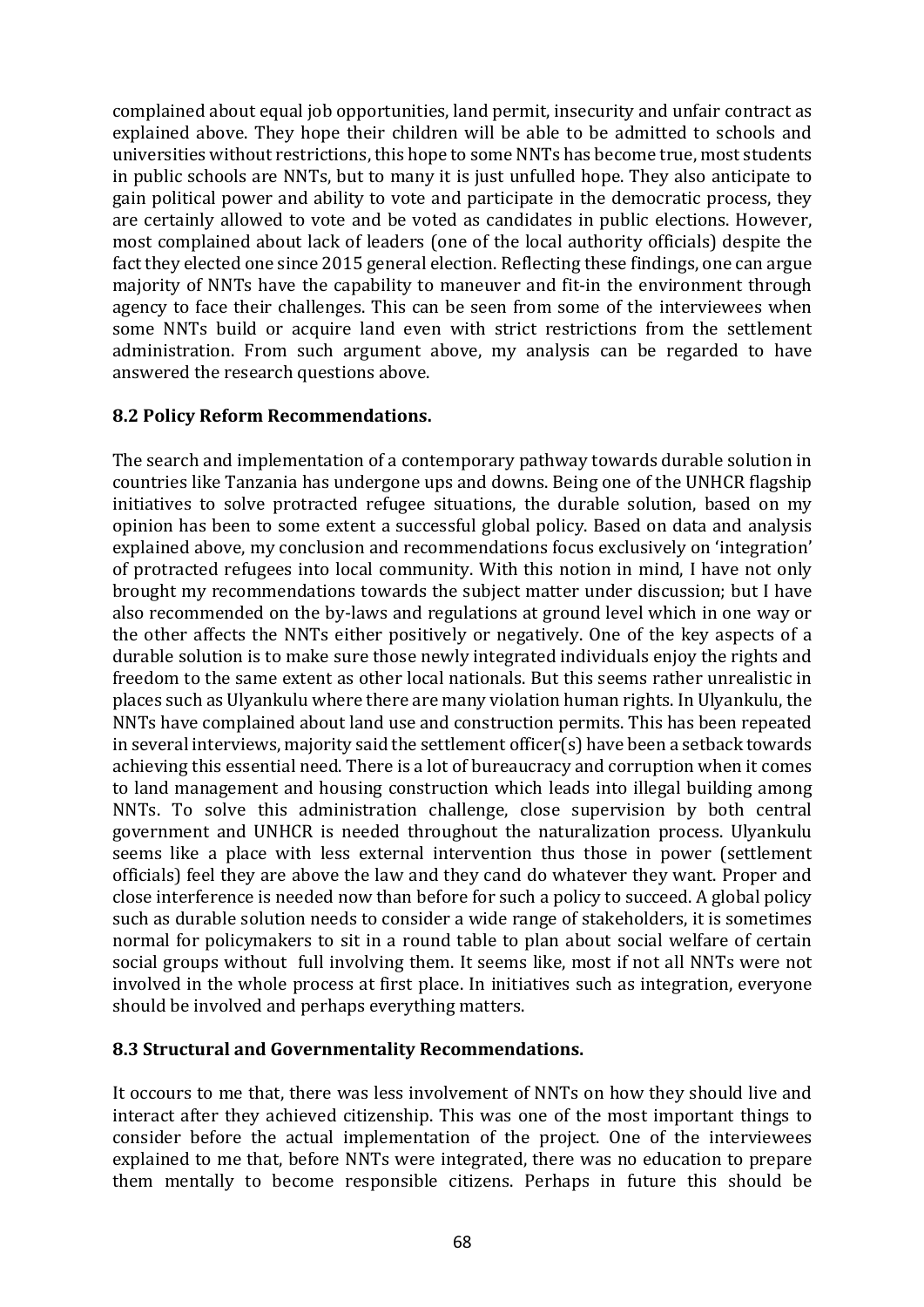considered for a better and durable solution. Another structural reform recommendation is concern the job distribution. This seems to be one of the major socio-economic challenges in Ulyankulu, although in school like Mirambo secondary school, majority of the teachers were NNTs and only 5 were hosts. This might seem rather a favor to NNTs, but by listening to NNTs stories, it seems rather a problem than a blessing. Here I mean, by the external look, NNTs might have a huge number of employees in schools such as Mirambo, but all better positions are held by local Tanzanians regardless of experience, competence or education level. My recommendation here is that, there should be a clear and equal policy that treat and employ all legal citizens equally. For instance, the authority i.e. Ministry of education should announce a vacant and anonymously select competent candidates without knowing their background beforehand. On the issue of infrastructure like roads, water supply systems and electricity need to be well consider. There is great need for such infrastructural development in Ulyankulu.

Another structural recommendation is about proper empowering policies that will enable NNTs socio-economic capacity. It has been identified before that NNTs in some occasions contribute to local economies, by empowering them with good policies will promote private sectors in rural areas, it might in one way or the other contribute to both livelihood of NNTs individually and the micro-economies of the surrounding communities. Installation of reliable water sources by inviting more donors and development partners might be one of the first steps toward reliable water supply in Ulyankulu. Lack of water has been a great setback towards sustainable livelihood in Ulyankulu. Majority walk many kilometers searching for water which might not even be safe. Drilling boreholes alone has not solved the problem, a reliable source based on such population pressure is more than needed. Alternative sources such as rainwater harvesting from surrounding mountains, irrigation agriculture which will boost domestic use and promote agricultural production are needed as well. On health service, there are a lot to be done, to narrow my argument to the most pressing issues, more dispensaries and clinics should be established. During my stay in Ulyankulu I visited dispensaries, I saw huge number of patients, most were women waiting to be served by one doctor. More professional doctors should be registered in Ulyankulu to serve the vulnerable population, especially pregnant women. One of the disturbing facts in Ulvankulu regarding health issues, was the issue of insurance payments and high costs attached to it. Most NNTs complained about insurance cost, they are required to pay 30,000 TSH/13Euro as medical costs, this might seem little amount to some people, but to an ordinary farmer in Ulyankulu is too much. A proper and fair insurance system which might be partly covered (subsidized) by the government would make livelihood of such already vulnerable community a little bit better. In general, the UNHCR three pillars at somewhat has been one of the best ways to deal with the refugee crisis, but yet there is a lot of work needs to be done.

## **8.4 Future implications on Local Integration.**

In this section, I underline some of the key issues to be considered for future plans as far as protracted refugees are concern. From my perspective, for the integration to produce more positive results in the future, the following should be considered. First, all stakeholders should be involved including the host community, security agents, local authorities and IOs, it seems the decision to naturalize such huge number of refugees was passed on without prior concern of the host communities or NNTs themselves. In such a scenario, these communities feel somehow left out in the process which affects their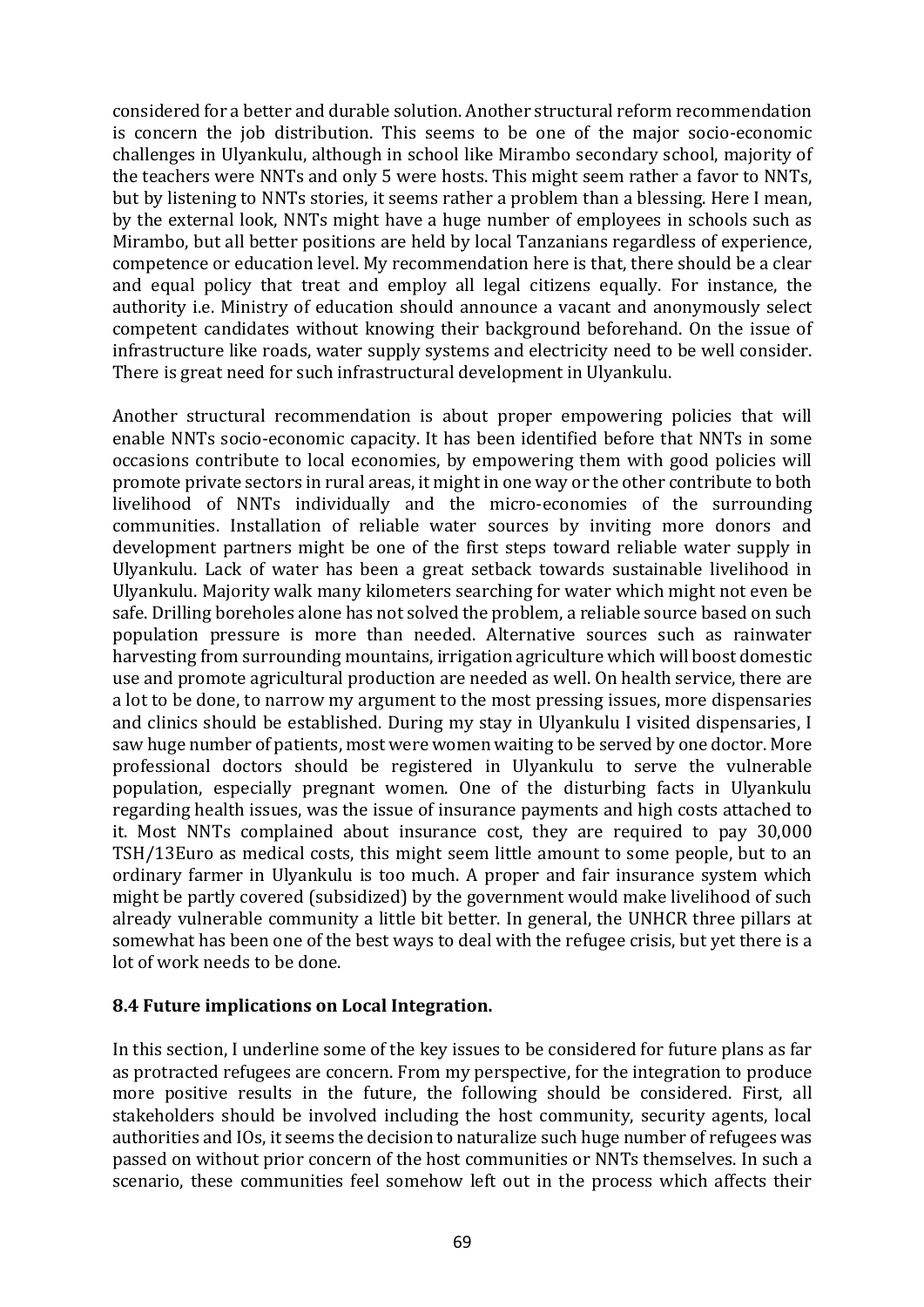livelihood. Most host communities feel they are eligible to be involved in all crucial decisions relate to NNTs or refugees. One local citizen from Kasanda ward in Kigoma was quoted "the president could not decide to grant citizenship to Burundians without consulting us, since we are the ones hosting them" (DRC: 2017; p15). Perhaps this would lead into more peaceful coexistence. Secondly, before the integration it would have made more sense if the newly registered citizens were trained on how to be good citizens through different programs and civil educations. This would allow them to know their responsibilities as newly citizens and perhaps know how to get their rights when they are mistreated. Most respondents have also complained about poor leadership of the settlement administration, they claimed about corruption and unfair treatment. Perhaps it would be wise to elect NNTs as a leader since they know their environment better. More services are required in Ulyankulu, since the withdrawal of UNHCR in 1970s many NNTs have complained about the shortage of fundamental services such as shortage of water supply, poor health service and unemployment. The debate about local integration have been debated for long time among scholars, researchers and IOs and yet different schools of thought have not find a permanent solution about protracted refugees. More in-depth studies about integration needs to be done to fill the gap and find better solutions for a more durable refugee solution.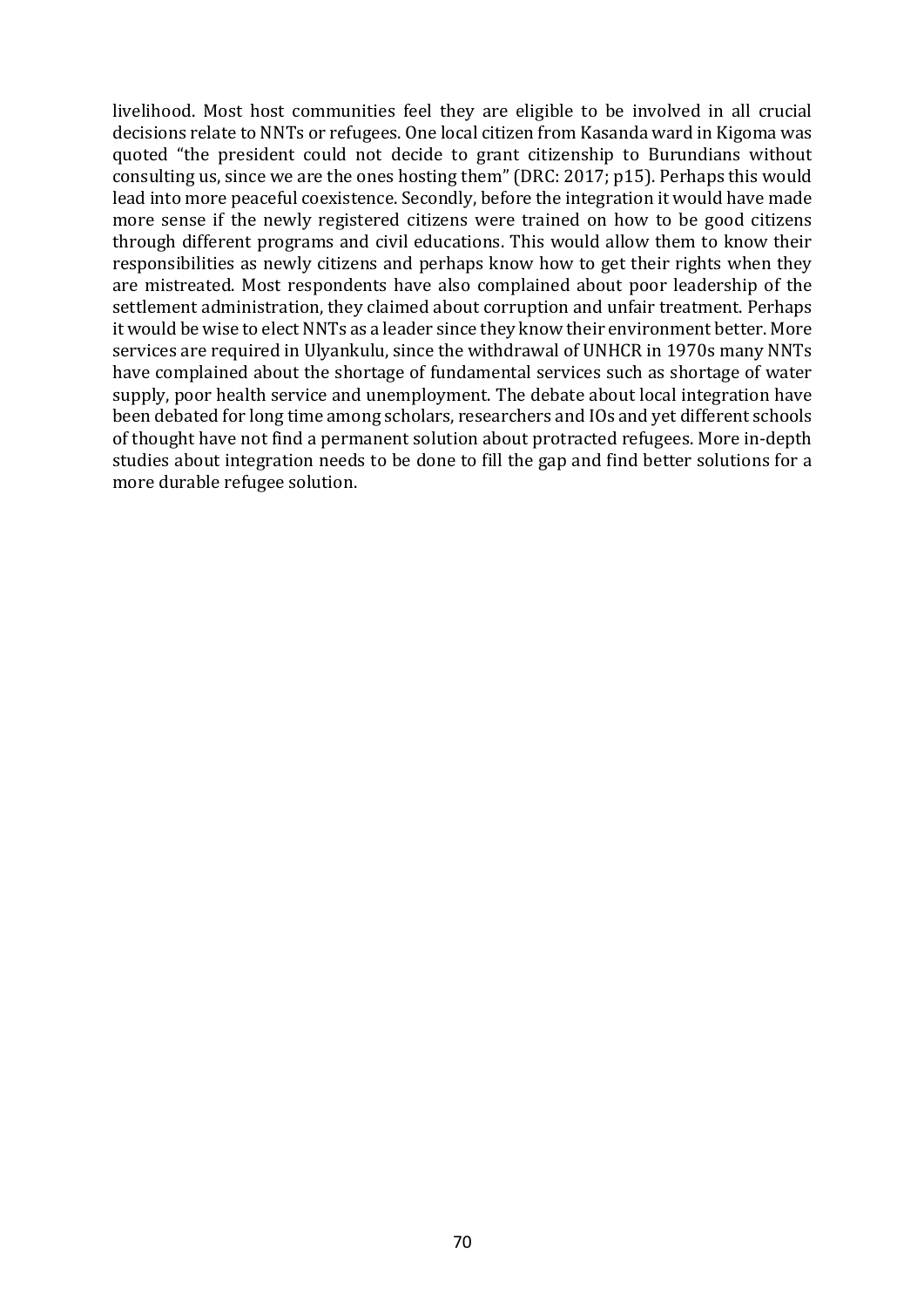#### **Reference:**

Amelia Kuch (2018), Lessons from Tanzania's Historic Bid to Turn Refugees to Citizens; Published on News News Deeply Deeply Refugees; https://www.newsdeeply.com/refugees/community/2018/02/22/lessons-from-tanzaniashistoric-bid-to-turn-refugees-to-citizens

Agamben Giorgio: (1995): Homo Sacer: Sovereign Power and Bare Life: Original Published as Homo sacer. Il potere sovrano e la nuda vita, © 1995 Giulio Einaudi editore s.p.a. Stanford University Press-Stanford, California.

Allen, T. and Turton, D: (1996): Introduction: In Search of Cool Ground' in Allen, T. (ed.), In Search of Cool Ground: War, Flight and Homecoming in Northeast Africa. Oxford: James Currey.

Armend Bekaj and Lina Antara (2018); Political Participation of Refugees: Bridging the Gaps. The International Institute for Democracy and Electoral Assistance.

Bacova Viera; (1998): The Construction Of National Identity On Primordialism And Instrumentalism. Institute of Social Sciences, Slovak Academy of Sciences, Karpatsk· 5, 040 01 Koöice, Slovakia.

Butler Judith (2015). *Notes towards a performative theory of assembly*. Cambridge: Harvard University Press (p. 1-25, 33-34, 155-161, 169-172, 181-183, 218-219).

City Population  $(2017)$  Published on  $21/07/2017$ ; TANZANIA: Regions and Cities; The population of the regions of Tanzania by census years. The listed regions form Tanzania Mainland (Tanganyika). Zanzibar consists of five regions https://www.citypopulation.de/Tanzania-Cities.html

Chambers, R. and Conway R. G. (1991); Sustainable Rural Livelihoods: Practical Concepts for the 21st Century.

Crisp Jeff:  $(2004)$ : The local integration and local settlement of refugees: a conceptual and historical analysis. New Issues In Refugees Research: Working Paper No. 102. Evaluation and Policy Analysis Unit United Nations High Commissioner for Refugees CP 2500, 1211 Geneva 2 Switzerland.

Danish Refugees Council (DRC): (2017); Refugees And Host Community Relations In And Around Nduta And Mtendeli Refugees Camps, Western Tanzania.

Department of State by Development by Training Services, Inc. (dTS). (2014): Field Evaluation Of Local Integration Of Former Refugees in Tanzania; Field Visit Report, Final.

Ethical Commission of Wageningen UR: (September 15, 2008.): The Wageningen Code of Conduct for Scientific Practice:

Fielden Alexandra (2008); Local integration: an under-reported solution to protracted refugee situations Intern, NEW ISSUES IN REFUGEE RESEARCH Research Paper No. 158; Policy Development and Evaluation Service, UNHCR

Groeslsema, R. (1995) Burundians. *In Worldmark Encyclopedia of Cultures and Daily Life. https://www.africa.upenn.edu/NEH/bethnic.htm*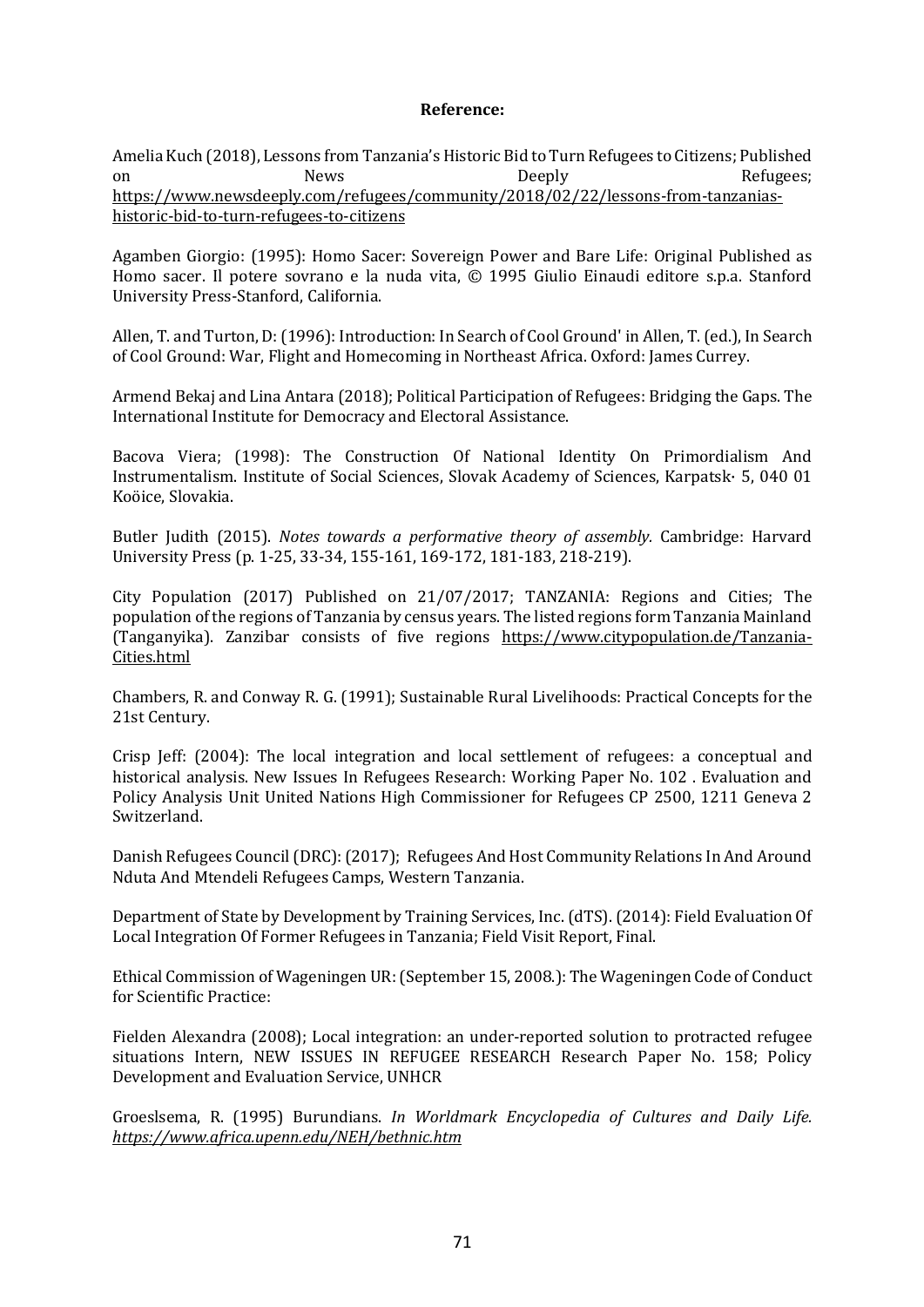Gasarasi Charles P. (1984); The Tripartite Approach to the Resettlement and Integration of Rural Refugees in Tanzania. Research Report No. 71, Uppsala: Scandinavian Institute of African Studies, 1984, 74 pp., 20 kr., ISBN 91 7106 222 X.

Howarth, A. and Ibrahim, Y: (2012); Threat and suffering: The liminal space of "The Jungle", in Andrews, H. and Roberts, L. (eds.) Liminal landscapes: Travel, experience and spaces in-between. Routledge. pp. 200 - 216. ISBN 13: 978-0415668842.

Jacobsen Karen (2001): The forgotten solution: local integration for refugees in developing countries: NEW ISSUES IN REFUGEE RESEARCH; Working Paper No. 45

Filip Reyntjens (2000), Burundi: Prospects for Peace; Minority Rights Group International.

Per Knutsson (2006); The Sustainable Livelihoods Approach: A Framework for Knowledge Integration Assessment. Human Ecology Review, Vol. 13, No. 1, 2006

Kibreab Gaim: (1999): Revisiting the Debate on People, Place, Identity and Displacement: *Faculty* of Humanities and Social Science, Development Studies, South Bank University, London.

Kuhlman, Tom: (1990) "The Economic Integration of Refugees in Developing Countries: Research Model." Economic Integration of Refugees. London: Oxford University Press. ftp://zappa.ubvu.vu.nl/19900035.pdf

Krantz Lasse: (2001): The Sustainable Livelihood Approach to Poverty Reduction: Swedish International Development Cooperation Agency Division for Policy and Socio-Economic Analysis.

Mandal Ruma; (2003); Legal and Protection Policy Research Series: Political Rights of Refugees; UNHCR Consultant; Department Of International Protection.

Malkki Liisa: (1995) Refugees and Exile: From "Refugee Studies" to the National Order of Things: Source: Annual Review of Anthropology, Vol. 24, pp. 495-523 Published by:

Malkki Liisa: (1995); Purity and Exile: Violence, Memory and National Cosmology Among Hutu Refugees in Tanzania. Chicago: University of Chicago Press.

Milner James: (2014): Can Global Refugee Policy Leverage Durable Solutions? Lessons from Tanzania's Naturalization of Burundian Refugees: *Journal of Refugee Studies*, Volume 27, Issue 4, , Pages 553–573, https://doi.org/10.1093/jrs/feu023

Miletzk Janna Lucia (2014): Waiting for Citizenship Pragmatics of Belonging of Burundian Refugees in Protracted Exile The Case of Ulyankulu Settlement, Tanzania: A thesis submitted for the degree of Doctor of Philosophy Department of Geography and Environment Human Geography.

Nambuya Sharon S, Okumu Joseph, Pagnucco R; (2018): Refugee Socio-Cultural Integration and Peaceful Co-Existence in Uganda. The Journal of Social Encounters; Vol. 2, Issue 1.

Nezhina Tamara, (2014); Examining the Causes of Systemic Corruption: The Case of Kazakhstan; National Research University Higher School of Economics.

Norwegian Refugees Council. Published (17th May 2018), edited 16 May 2018 https://www.nrc.no/news/2018/may/will-tanzania-remain-a-safe-haven-for-refugees/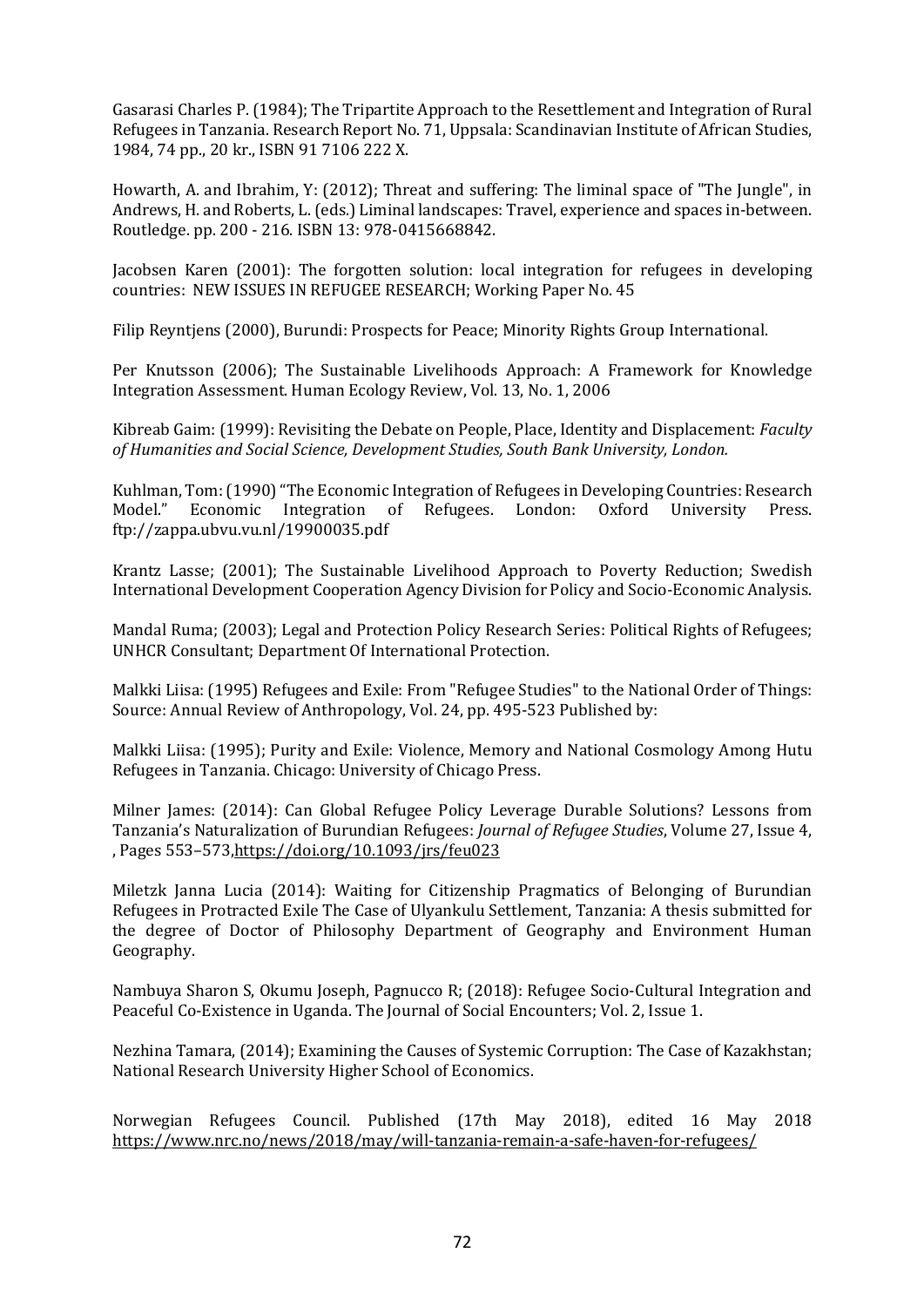NGO jobs in Africa (Nov. 11 - 21 2017), Drilling of Two Boreholes In Ulyankulu Settlement, Kaliua District, Tabora Region. Published on https://ngojobsinafrica.com/job/drilling-two-boreholesulyankulu-settlement-kaliua-district-tabora-region/

O'Callaghan Sorcha, Sturge Georgina: (2018); Against the odds: refugee integration in Kenya: HPG Working Paper; Overseas Development Institute; Humanitarian Policy Group.

Oxford Academic: (21st July 2016): Journal of Refugees Studies: Naturalization of Burundian Refugees in Tanzania: The Debates on Local Integration and the Meaning of Citizenship Revisited. https://academic.oup.com/jrs/article-abstract/30/3/468/2890451?redirected From=PDF

J. Masabo, PhD: Personal communication, January 14th, 2019.

Reinke Amanda: (2013). "Review of Simon Turner's *Politics of Innocence: Hutu Identity, Conflict, and Camp Life.*" *African Conflict and Peacebuilding Review* 3 (1): 188-190.

Russel, Bernard. (2011). Research Methods in Anthropology. Qualitative and Quantitative Approaches. 5th Edidion. New York.

Rutinwa Bonaventure (1999); The end of asylum? The changing nature of refugee policies in Africa. Working Paper No. 5. Refugee Studies Programme Oueen Elizabeth House 21 St. Giles Oxford OX1 2LA United Kingdom.

Soroos M. (1986): *Beyond Sovereignty: The Challenge of Global Policy*, Columbia, SC University of South Carolina Press.

Strachan, H. (2001). The First World War: To Arms. I. New York: Oxford University Press. ISBN 0-19-926191-1

The Citizens: Published (21st July 2017): Magufuli: No citizenship for Burundi refugees; https://www.thecitizen.co.tz/News/Magufuli--No-citizenship-for-Burundi-refugees/1840340- 4025670-ccanllz/index.html

Turner Simon. (2010): Politics of Innocence: Hutu Identity, Conflict, and Camp Life . New York, NY: Berghahn Books.

United Nations Refugees Agency (UNHCR): (17 October 2014): Tanzania grants citizenship to 162,000 Burundian refugees in historic decision: http://www.unhcr.org/news/latest/2014/10/5441246f6/tanzania-grants-citizenship-162000 burundian-refugees-historic-decision.html

United Nations Refugees Agency (UNHCR): (31st March 2017): Tanzania Nyarugusu Camp Profile https://data2.unhcr.org/en/documents/download/56082

United Nation Refugees Agency (UNHCR): Refugee Livelihoods and Economic Inclusion 2019-2023 Global Strategy Concept Note: https://www.unhcr.org/5bc07ca94.pdf

United Nations Educational, Scientific and Cultural Organization; (2017) Protecting the right to education for refugees; Second edition, revised and updated,

Wageningen University & Research: (June 30th, 2014): Integrity Code Executive Board,

Wikipedia: Published and edited on 25th October 2018; https://en.wikipedia.org/wiki/Kasulu